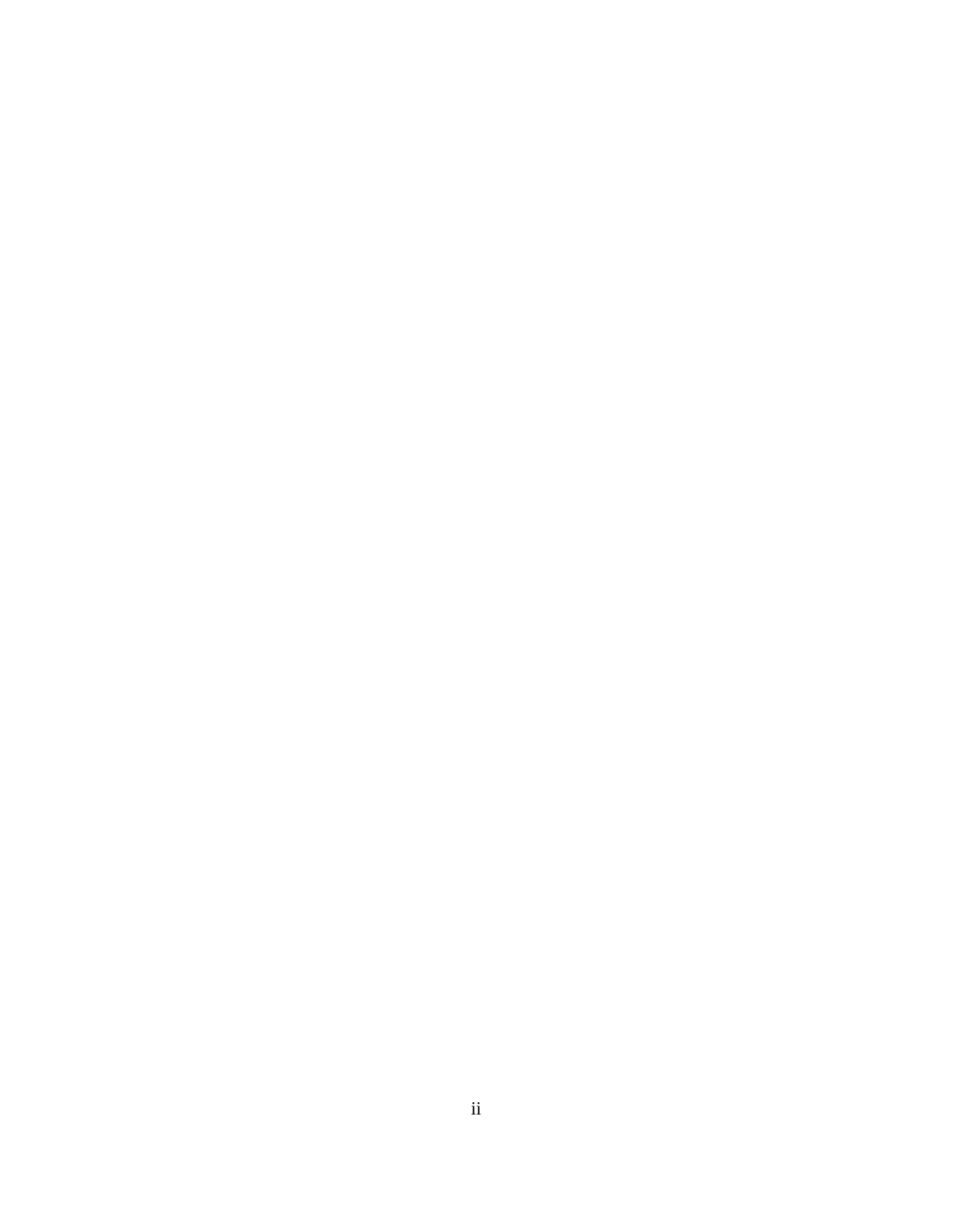## **Homeowner Orientation**

Your homeowner orientation is an introduction to your new home and its many features—a meeting that goes beyond the traditional walk-through to include a detailed demonstration of your home and review of information on its maintenance.

#### **Scheduling**

We schedule the orientation with you as your home nears completion. Appointments are available Monday through Friday, 8 a.m. to 3 p.m. We meet at your new home. The orientation occurs several days before closing. Expect your orientation to take approximately two to three hours.

#### **Orientation Forms**

We have included copies of the forms we use at the orientation at the end of this section. In addition, the suggestions that follow will help you derive the greatest benefit from your orientation.

#### **Preparation**

Allow enough time. We expect the orientation to take two to three hours. By arranging your schedule so you can use the full amount of time allotted, you will derive maximum benefit from the orientation. If you have questions about home maintenance or the limited warranty coverage, make note of them to bring up at the orientation. If you have not already done so, please read Caring for Your Home, before the orientation.

Past experience has shown that the orientation is most beneficial when buyers are able to focus all their attention on their new home and the information we present. Although we appreciate that friends and relatives are eager to see your new home, it would be best if they visit at another time. Similarly, we suggest that, if possible, children and pets not accompany you at this time.

If a real estate agent has helped you with your purchase, he or she is not required to attend. If you would like to have a friend or real estate agent view the home with you, we encourage you to do this before our scheduled orientation.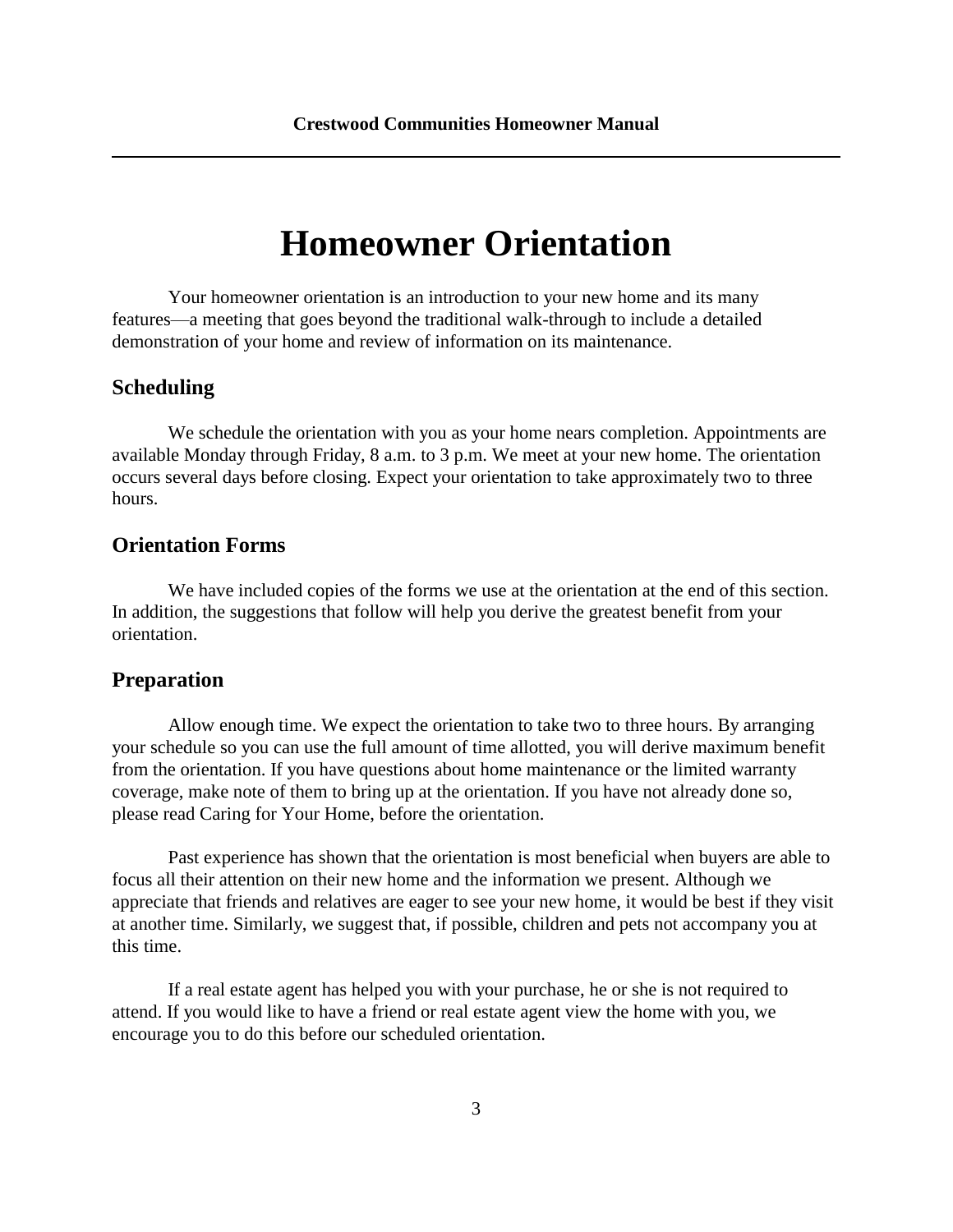#### **Acceptance**

In addition to introducing you to your new home, the orientation is also an opportunity for you and Crestwood Communities to confirm that the home meets the quality standards shown in our model homes and that we have completed all selections and changes. We note details that need attention on the orientation forms.

Cosmetic surface damage caused during construction is readily noticeable during the orientation. Such damage can also occur during the move-in process or through daily activities. Therefore, *after we correct any items noted during the orientation, repair of cosmetic surface damage is your responsibility. This includes paint touch-up. Our limited warranty excludes cosmetic damage to items such as:*

- $\triangleright$  Sinks, tubs, and plumbing fixtures
- $\triangleright$  Countertops and cabinet doors
- $\blacktriangleright$  Light fixtures, mirrors, and glass
- $\triangleright$  Windows and screens
- File, carpet, hardwood, and resilient flooring
- $\triangleright$  Doors, trim, and hardware
- $\triangleright$  Paint and drywall
- $\triangleright$  Finish on appliances

#### **Completion of Items**

Crestwood Communities takes responsibility for resolving any items noted. We will complete most items before your move-in. If work needs to be performed in your new home after your move-in, construction personnel are available for appointments Monday through Friday, 7 a.m. to 4 p.m. Under normal circumstances, you can expect us to resolve all items within 15 working days. We will inform you of any delays caused by back-ordered materials. Please note that we will correct only those items listed. No verbal commitments of any kind will be honored by Crestwood Communities.

#### **Future Service**

Crestwood Communities responds to warranty items according to the terms and conditions of the limited warranty agreement. For more details, review Section 8, Caring for Your Home.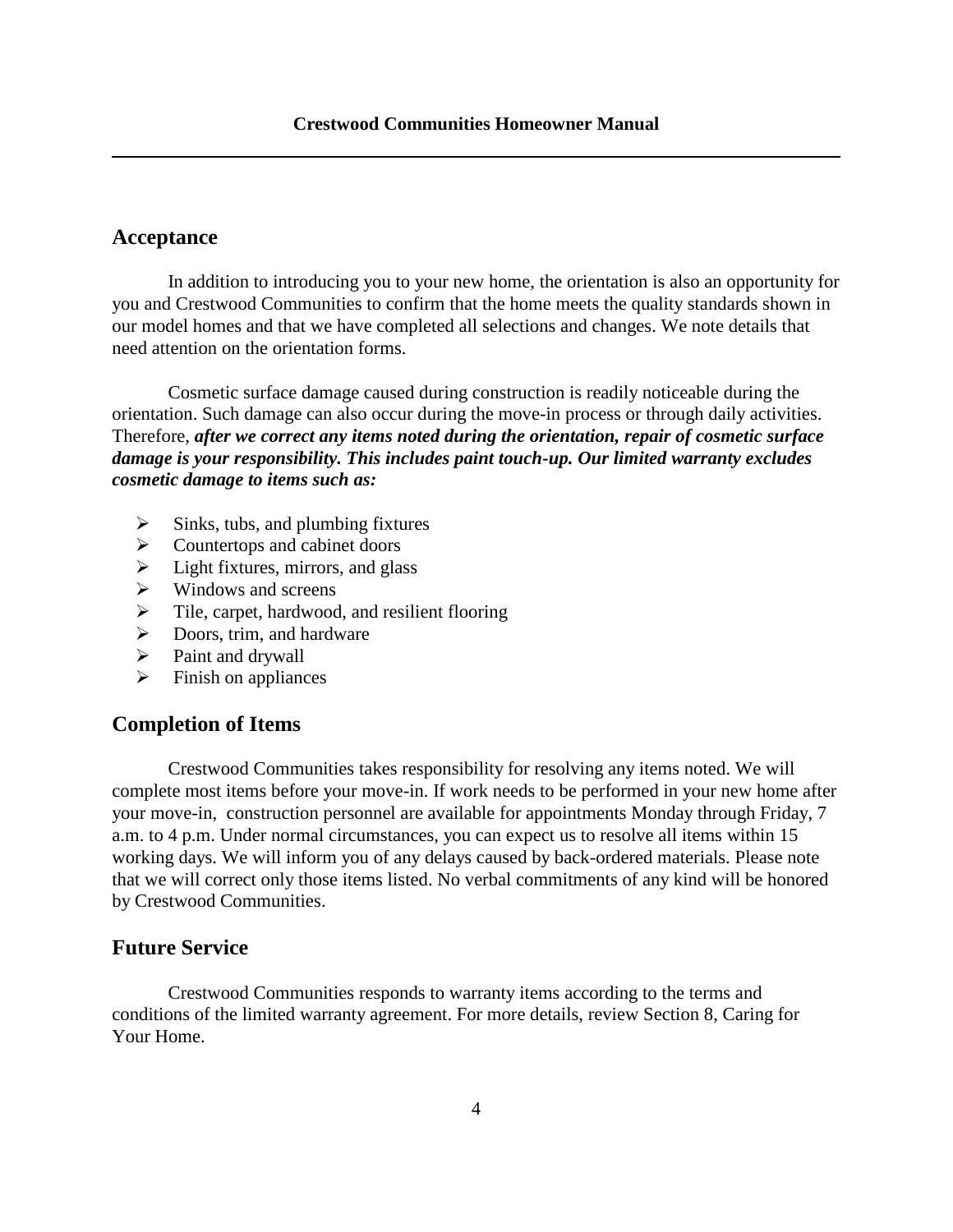#### *Note to Home Buyer:*

At your homeowner orientation, you will receive:

- A list of emergency phone numbers for critical trade contractors, such as heating and plumbing, who might be needed after hours or on weekends.
- $\triangleright$  The manufacturer's literature for the furnace, water heater, and other consumer products. Copies of this material for standard items are available for your review in our sales office.
- > Copies of completed orientation forms. We suggest you insert them here.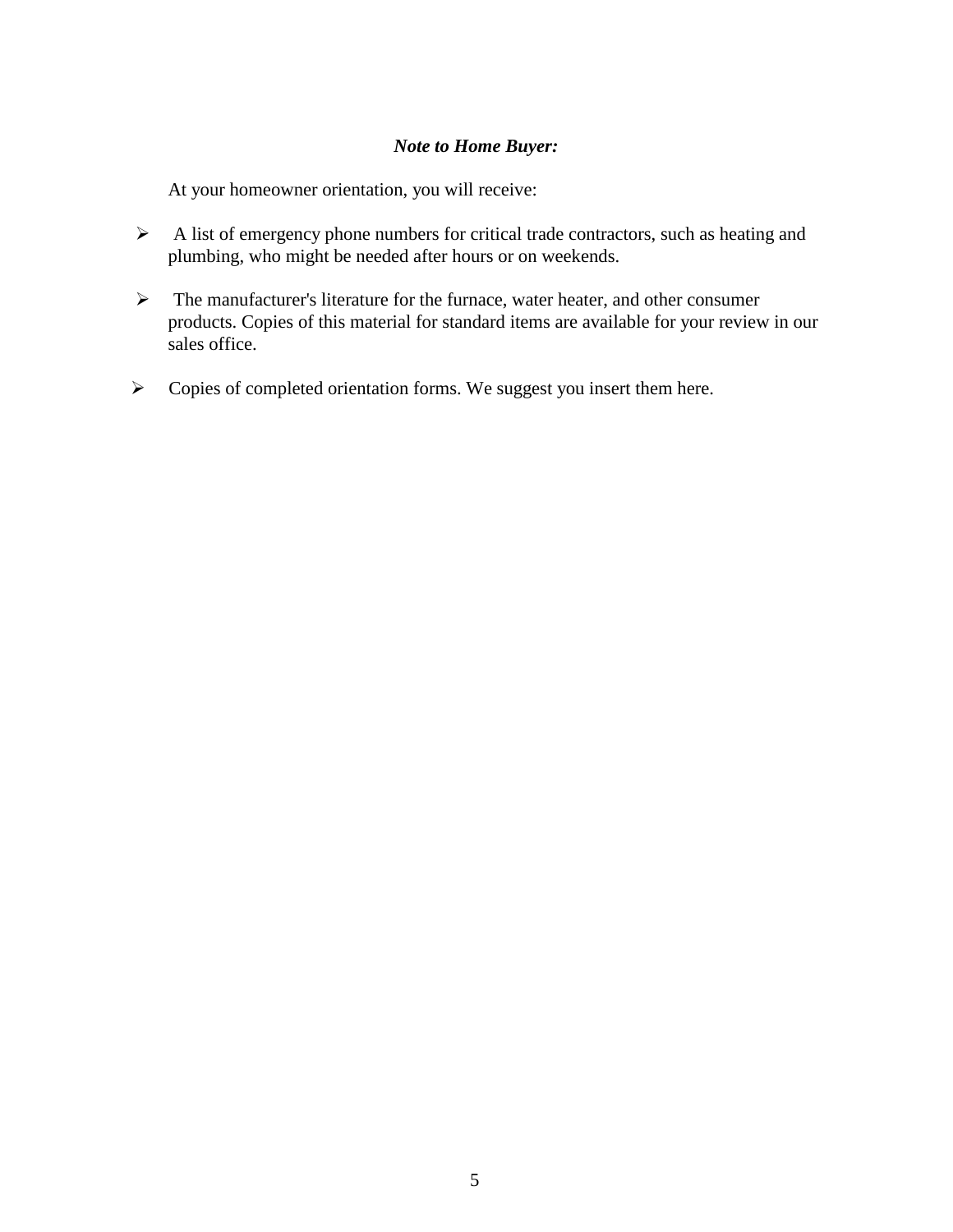## Homeowner Orientation (page 1 of 2)

| Purchasers                                                  |                                                                                                 |
|-------------------------------------------------------------|-------------------------------------------------------------------------------------------------|
| Address                                                     |                                                                                                 |
|                                                             | Date $\_\_\_\_\_\_\_\_\_\_\_\_\_\_\_\_\_\_$                                                     |
|                                                             |                                                                                                 |
| <b>Inspection Items:</b>                                    | Complete                                                                                        |
|                                                             | Intial / Date                                                                                   |
|                                                             |                                                                                                 |
| <u> 1989 - Johann Stoff, amerikansk politiker (d. 1989)</u> |                                                                                                 |
|                                                             |                                                                                                 |
|                                                             | ,我们也不能在这里的时候,我们也不能在这里的时候,我们也不能会在这里,我们也不能会在这里的时候,我们也不能会在这里的时候,我们也不能会在这里的时候,我们也不能会                |
|                                                             |                                                                                                 |
|                                                             |                                                                                                 |
|                                                             |                                                                                                 |
|                                                             | We have corrected or resolved the items listed above. Please submit future claims in writing to |

We have corrected or resolved the items listed above. Please submit future claims in writing to Crestwood Communities according to the terms of the limited warranty.

| 'WIIC.<br>______ |  |
|------------------|--|
|                  |  |

Crestwood Communities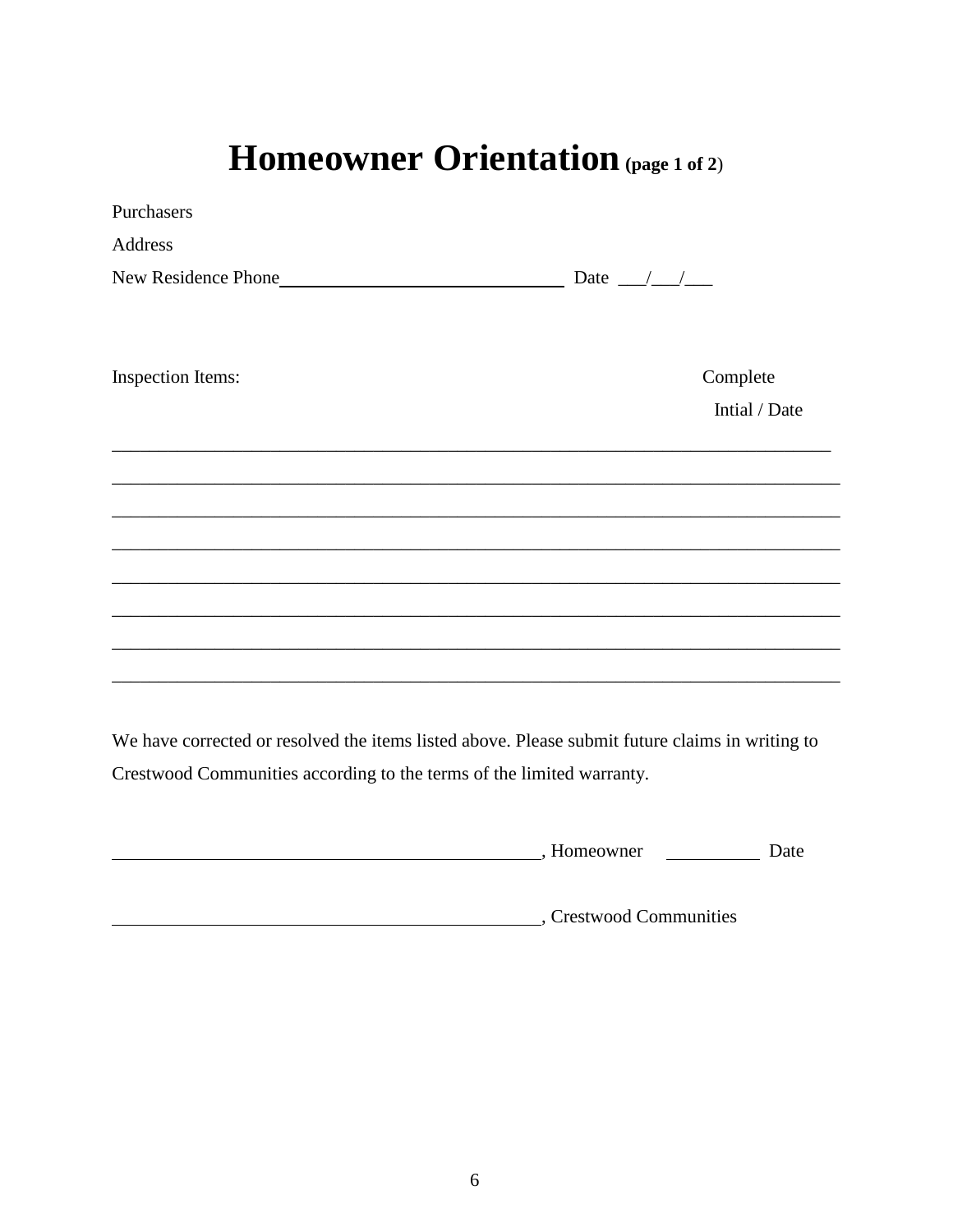## **Homeowner Orientation (page 2 of 2**)

Please read carefully. Your signature below acknowledges the following:

- (1) your understanding and acceptance of the policies highlighted here and detailed in your homeowner's manual;
- (2) that you have inspected your new home and listed defects for correction by Crestwood Communities; and
- (3) you have received copies of both pages of this form.

**Timing.** Crestwood Communities is responsible for resolving items noted. We will correct many of these items immediately. However, some of the corrections may require the services of a trade contractor or we may need to order parts or materials. You should expect completion of these items within 15 business days of closing unless we inform you of other scheduling.

**Cosmetic Items.** Crestwood Communities corrects readily noticeable cosmetic defects listed during this inspection. *This is your only opportunity to obtain service on such items.* Repair of subsequent cosmetic damages (such as chips, dents, scratches) are your responsibility. Therefore, take careful note of such items as:

- $\triangleright$  Sinks, tubs, and plumbing fixtures
- $\triangleright$  Countertops and cabinet doors
- $\blacktriangleright$  Light fixtures, mirrors, and glass
- $\triangleright$  Windows and screens
- $\triangleright$  Tile, carpet, hardwood, and resilient flooring
- $\triangleright$  Doors, trim, and hardware
- $\triangleright$  Paint and drywall
- $\triangleright$  Finish on appliances

Defects in items such as these are readily detectable during the orientation. These items are also most likely to be damaged during the move-in process. *As a result, later warranty claims on cosmetic damages to these items are not accepted.*

**Warranty Service.** Submit any new items for which you wish to request service in writing to Crestwood Communities approximately 60 days after closing. *We accept reports of emergency items by phone.*

| Purchaser                    | Date |
|------------------------------|------|
| Purchaser                    | Date |
| <b>Crestwood Communities</b> | Date |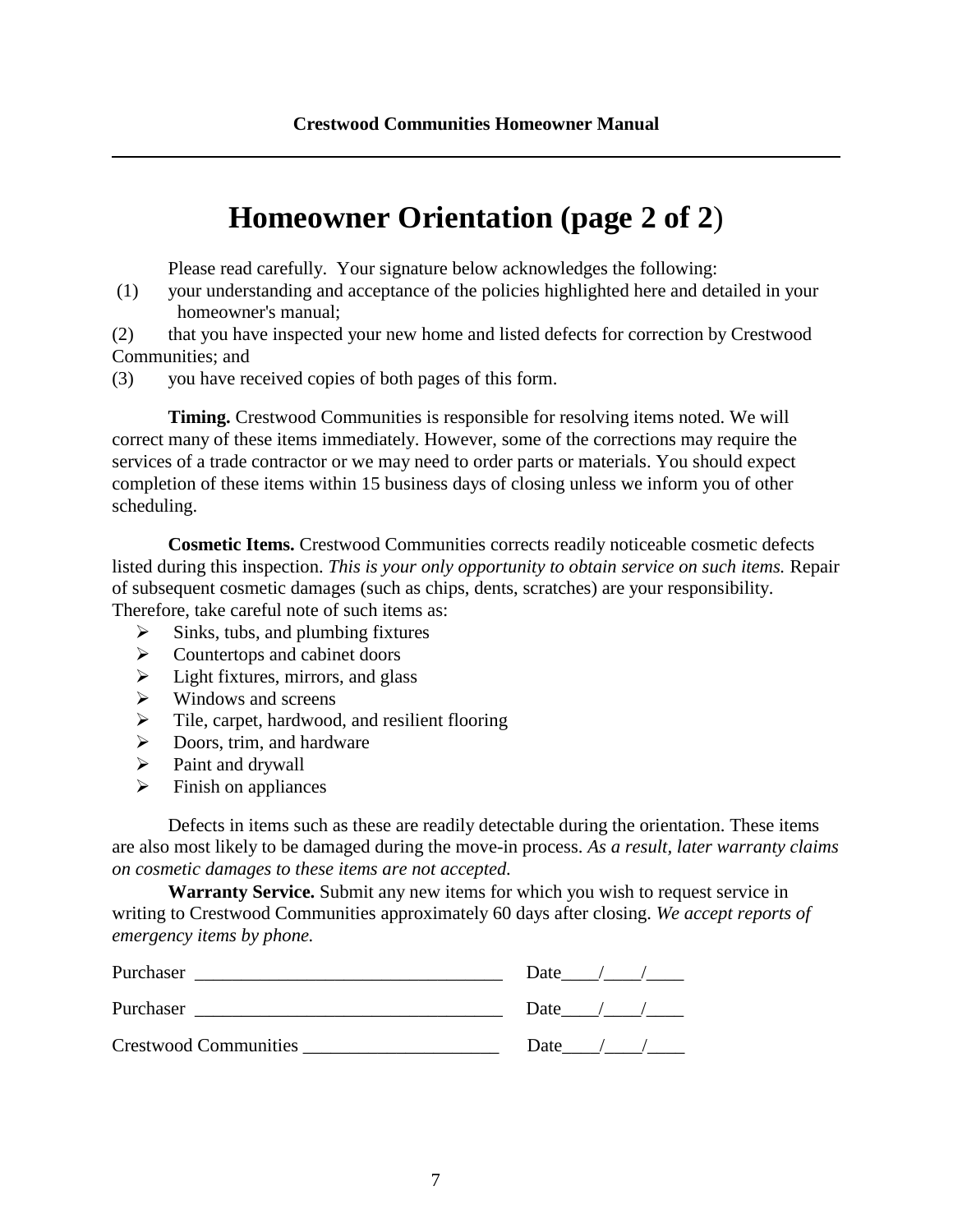## **Crestwood Communities Homeowner Manual**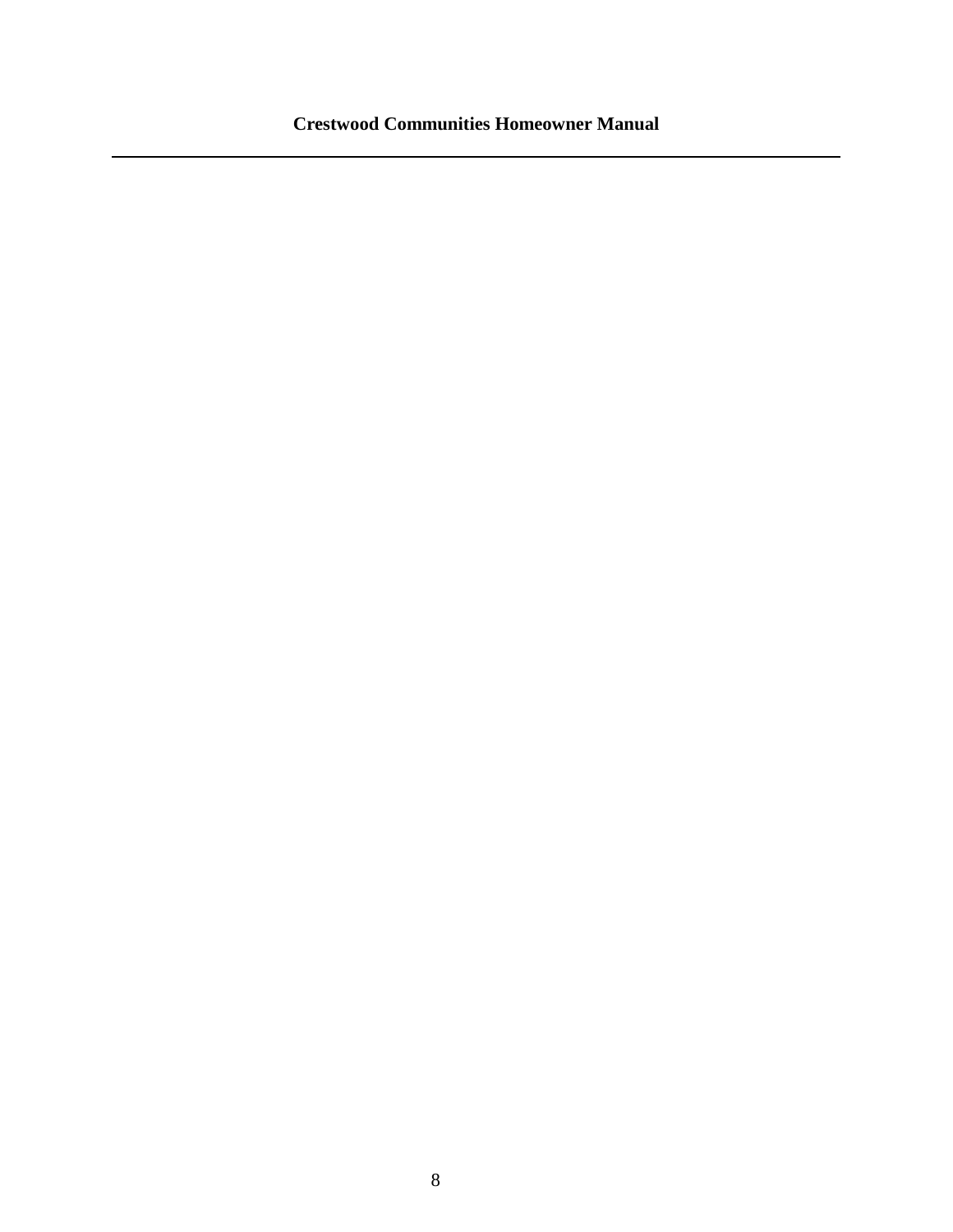## **Utility and Community Services**

| Gas                      | Southern California Gas Co.                        | 800-427-2200                 |
|--------------------------|----------------------------------------------------|------------------------------|
| Electric                 | Southern California Edison                         | 800-684-8123                 |
| Water                    | Cucamonga Valley Water District                    | 909-987-2591                 |
| Telephone                | Verizon                                            | 800-483-4000                 |
| <b>Cable Television</b>  | Time/Warner Cable<br><b>Charter Communications</b> | 888-892-2259<br>866-499-8080 |
| Trash                    | <b>Burrtec Disposal</b>                            | 909-987-3717                 |
| City of Rancho Cucamonga |                                                    | 909-477-2700                 |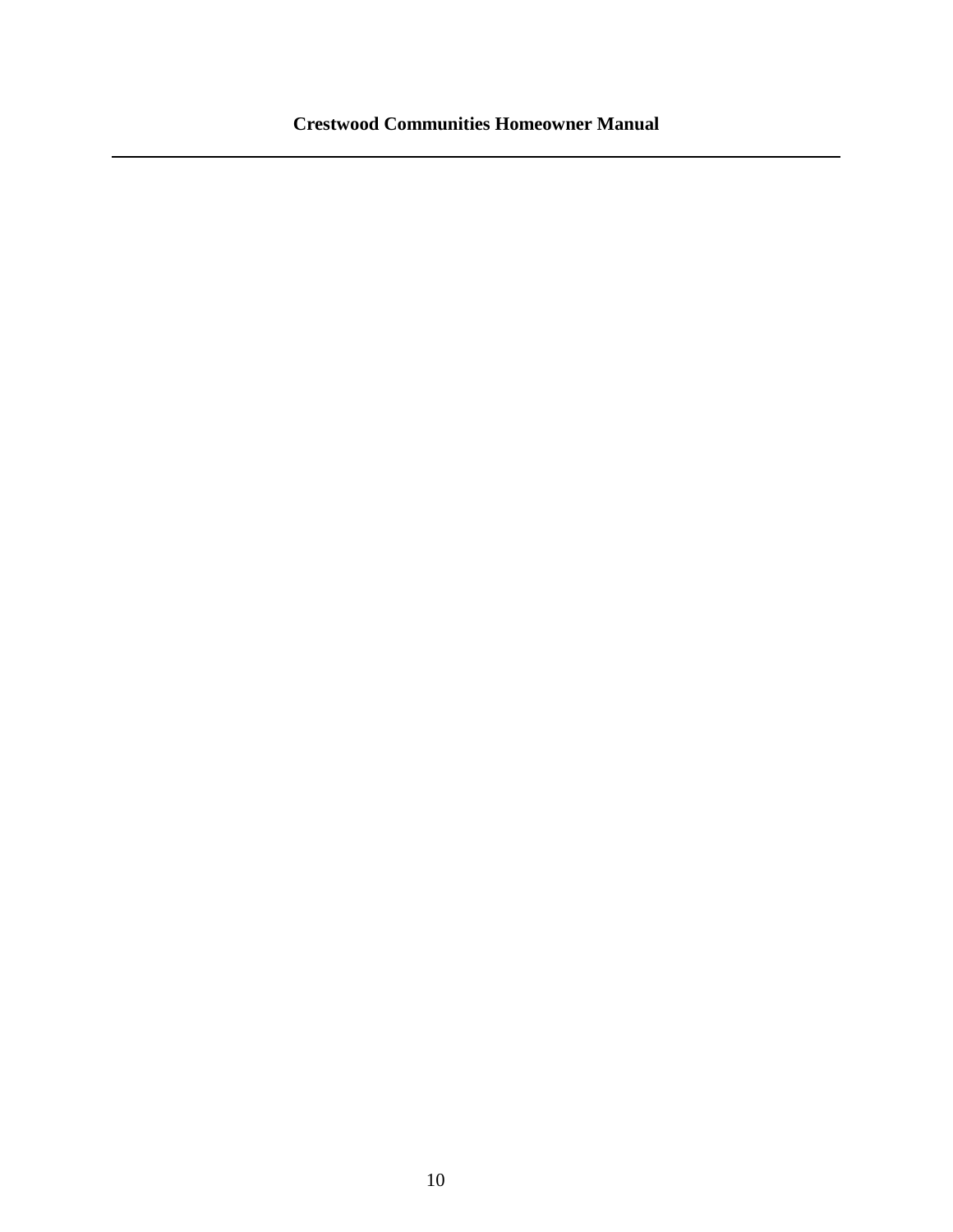## **Caring for Your Home**

Crestwood Communities has constructed your home with quality materials and the labor of experienced craftsmen. Before our using any material, it must meet our specifications for quality and durability. All work is done under our supervision to attain the best possible results for your investment.

A home is one of the last hand-built products left in the world. Once we have assembled the natural and manufactured materials, the components interact with each other and the environment. Although quality materials and workmanship have been used in your home, this does not mean that it will require no care or maintenance. A home, like an automobile, requires care and attention from day one. General homeowner maintenance is essential to providing a quality home for a lifetime.

#### **Homeowner Use and Maintenance Guidelines**

We are proud of the homes we build and the neighborhoods in which we build. We strive to create long-lasting value. This cannot be achieved unless you, as the homeowner, properly maintain your home and all of its components. Periodic maintenance is necessary because of normal wear and tear, the inherent characteristics of the materials used in your home, and normal service required by the mechanical systems. Natural fluctuations in temperature and humidity also affect your home.

Many times a minor adjustment or repair done immediately saves a more serious, timeconsuming, and sometimes costly repair later. Note also that neglect of routine maintenance can void applicable limited warranty coverage on all or part of your home. By caring for your new home attentively, you ensure your enjoyment of it for years. The attention provided by each homeowner contributes significantly to the overall desirability of the community.

We recognize that it is impossible to anticipate and describe every attention needed for good home care, but we have covered many important details. The subjects covered include components of homes we build, listed in alphabetical order. Each topic includes suggestions for use and maintenance followed by [Builder's] limited warranty guidelines. This manual may discuss some components that are not present in your home.

Please take time to read the literature provided by the manufacturers of consumer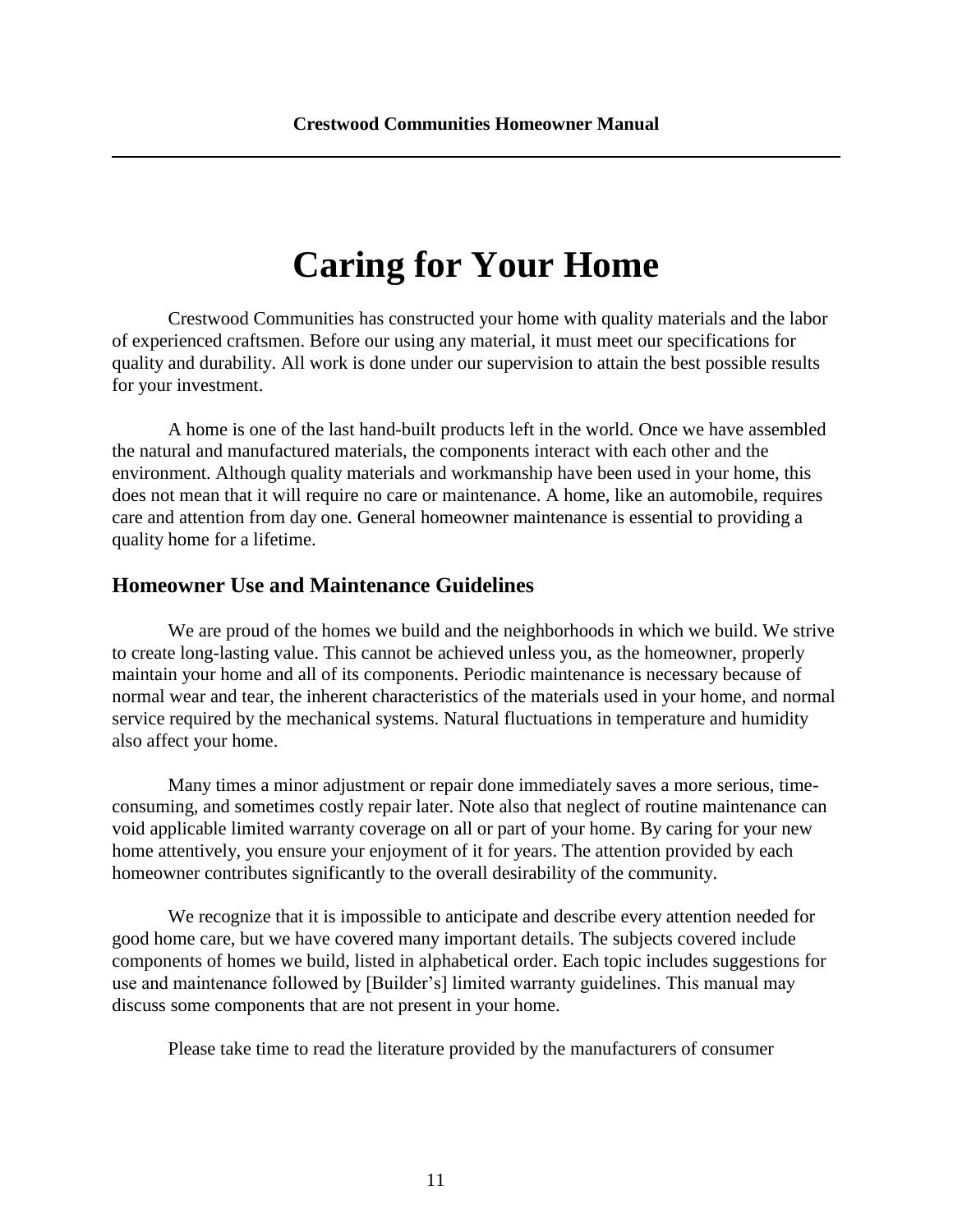products and other items in your home. The information contained in that material is not repeated here. Although much of the information may be familiar to you, some points may differ significantly from homes you have had in the past.

We make every effort to keep our information current and accurate. However, if any detail in our discussion conflicts with the manufacturer's recommendations, you should follow the manufacturer's recommendations. Activate specific manufacturer's warranties by completing and mailing any registration cards included with their materials. In some cases, manufacturer's warranties may extend beyond the first year and it is in your best interests to be apprised of such coverage's.

## **Crestwood Communities Limited Warranty Guidelines**

While we strive to build a defect-free home, we are realistic enough to know that we may make mistakes or that something in the home may not perform as intended. When either occurs, we will make necessary corrections. In support of this commitment, Crestwood Communities provides you with a limited warranty. In addition to the information contained in the limited warranty itself, this manual includes details about one-year material and workmanship standards. The purpose is to let you know what our quality standard is for the typical concerns that can come up in a new home. The manual describes our standards for each item and what we will do to remedy items that do not meet our standards.

Our criteria for qualifying warranty repairs are based on typical industry practices in our region and meet or exceed those practices for the components of your home. However, we reserve the right to exceed these guidelines if common sense or individual circumstances dictate, without being obligated to exceed all guidelines to a similar degree or for all homeowners.

Please read through the following waranty guidelines, as well as the service procedures discussed on the following pages. If you have any questions regarding the standards or procedures, contact our office.

> *Our warranty service system is designed to accept written reports of nonemergency items. This provides you with the maximum protection and allows us to operate efficiently, thereby providing faster service to all homeowners. Emergency reports are the only reports accepted by phone.*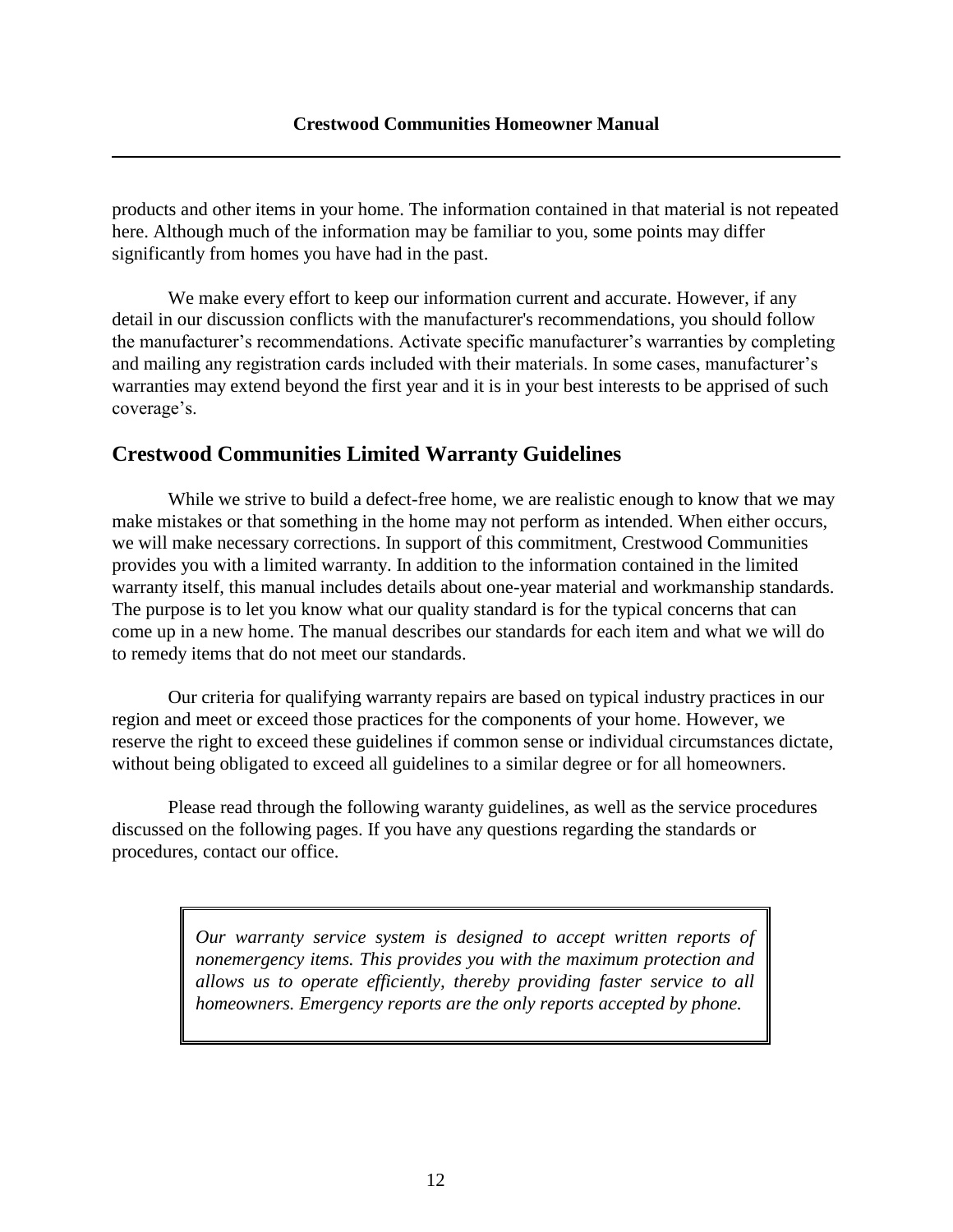## **Reporting Procedures**

All service requests should be put in writing.

#### *Sixty-Day Report*

In order for our service program to operate at maximum efficiency and for your own convenience, we suggest that you wait 60 days before submitting any warranty list. This allows you sufficient time to become settled in your new home and to thoroughly examine all components.

#### *Year-End Report*

Near the end of the eleventh month of your materials and workmanship warranty, you should submit a year-end report. We will also be happy to discuss any maintenance questions you may have at that time.

#### *Emergency Service*

As defined by the limited warranty, "emergency" includes situations such as:

- $\triangleright$  Total loss of heat when the outside temperature is below 45 degrees F.
- $\triangleright$  Total loss of electricity. (Check with the utility company before reporting this circumstance to Crestwood Communities or electrician.)
- $\triangleright$  Total loss of water. (Check with the water department to be certain the problem is not a general outage in the area.)
- $\triangleright$  Plumbing leak that requires the entire water supply to be shut off.
- $\triangleright$  Gas leak. (Contact your utility company or plumber if the leak is at the furnace or water heater supply lines.)

During business hours, call [Builder's] office:

### **(626) 914-1943**

After hours, or on weekends or holidays, call the necessary trade contractor directly. Their phone numbers are listed on the Emergency Phone Numbers sheet you receive at orientation.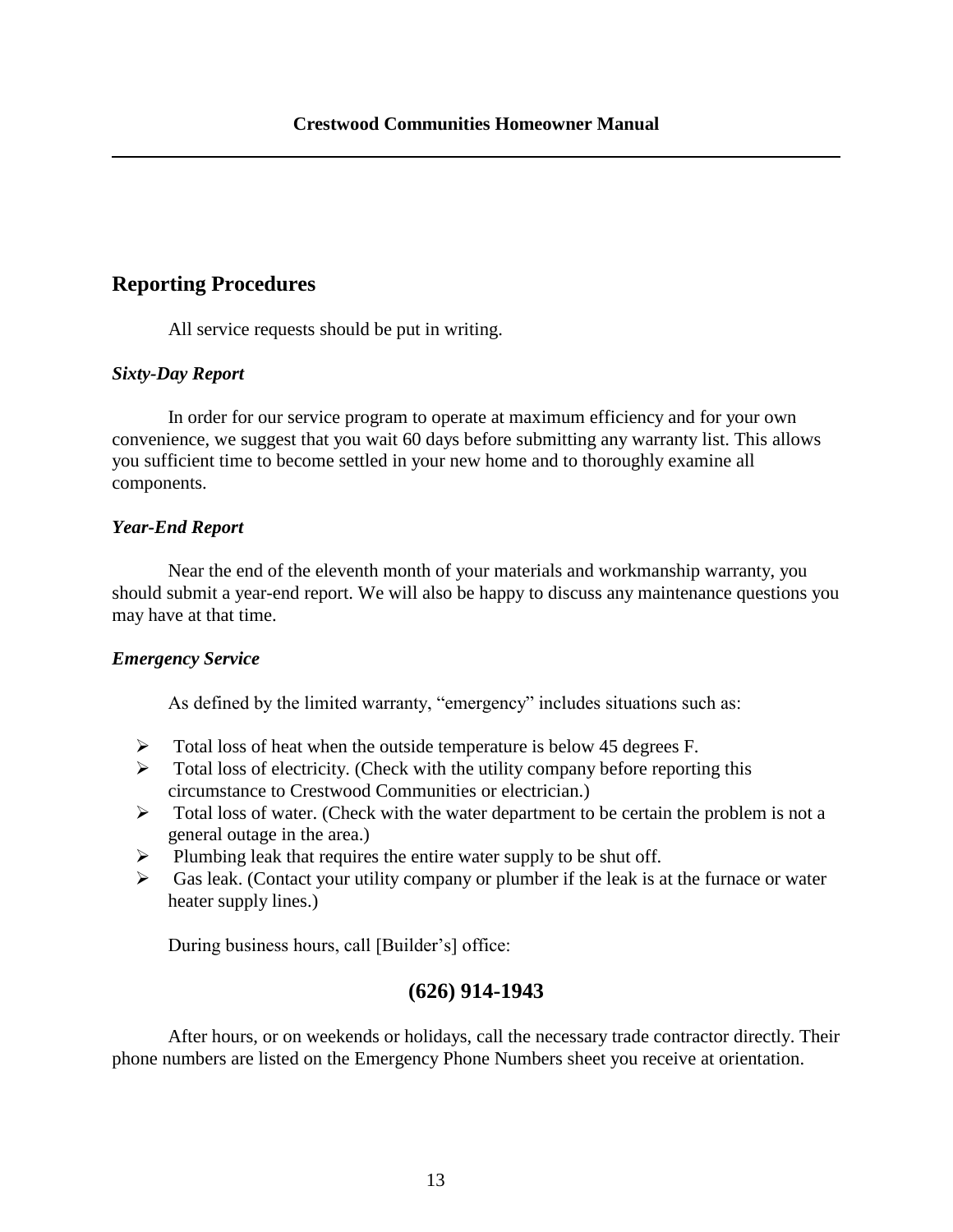#### *Other Warranty Service*

If you wish to initiate non-emergency warranty service between the 60-day and year-end report, you are welcome to do so by sending in a service request form or writing a letter. We will handle these requests according to the same procedures that apply to the 60-day and year-end reports.

#### *Kitchen Appliance Warranties*

The manufacturers of kitchen appliances will work directly with you if any repairs are needed for these products. Customer service phone numbers are listed in the use and care materials for each appliance. Be prepared to provide the model and serial number of the item and the closing date on your home. Appliance warranties are generally for one year; refer to the literature provided by the manufacturer for complete information.

### **Service Processing Procedures**

You can help us to serve you better by providing complete information, including:

- $\triangleright$  Name, address, and phone numbers where you can be reached during business hours.
- $\triangleright$  A complete description of the problem, for example, "guest bath—cold water line leaks under sink," rather than "plumbing problem."

When we receive a warranty service request, we may contact you for an inspection appointment. Warranty inspection appointments are available Monday through Friday, 7 a.m. to 4 p.m. We inspect the items listed in your written request to confirm warranty coverage and determine appropriate action. Generally reported items fall into one of three categories:

- $\triangleright$  Trade contractor item
- $\triangleright$  In-house item
- $\triangleright$  Home maintenance item

If a trade contractor or an in-house employee is required to complete repairs, we issue a warranty work order and the repair technician contacts you to schedule the work. Warranty work appointments are available Monday through Friday, 7 a.m. to 4 p.m. We intend to complete warranty work orders within 15 work days of the inspection unless you are unavailable for access. If a back-ordered part or similar circumstance causes a delay, we will let you know.

If the item is home maintenance, we will review the maintenance steps with you and offer whatever informational assistance we can. Crestwood Communities does not provide routine home maintenance.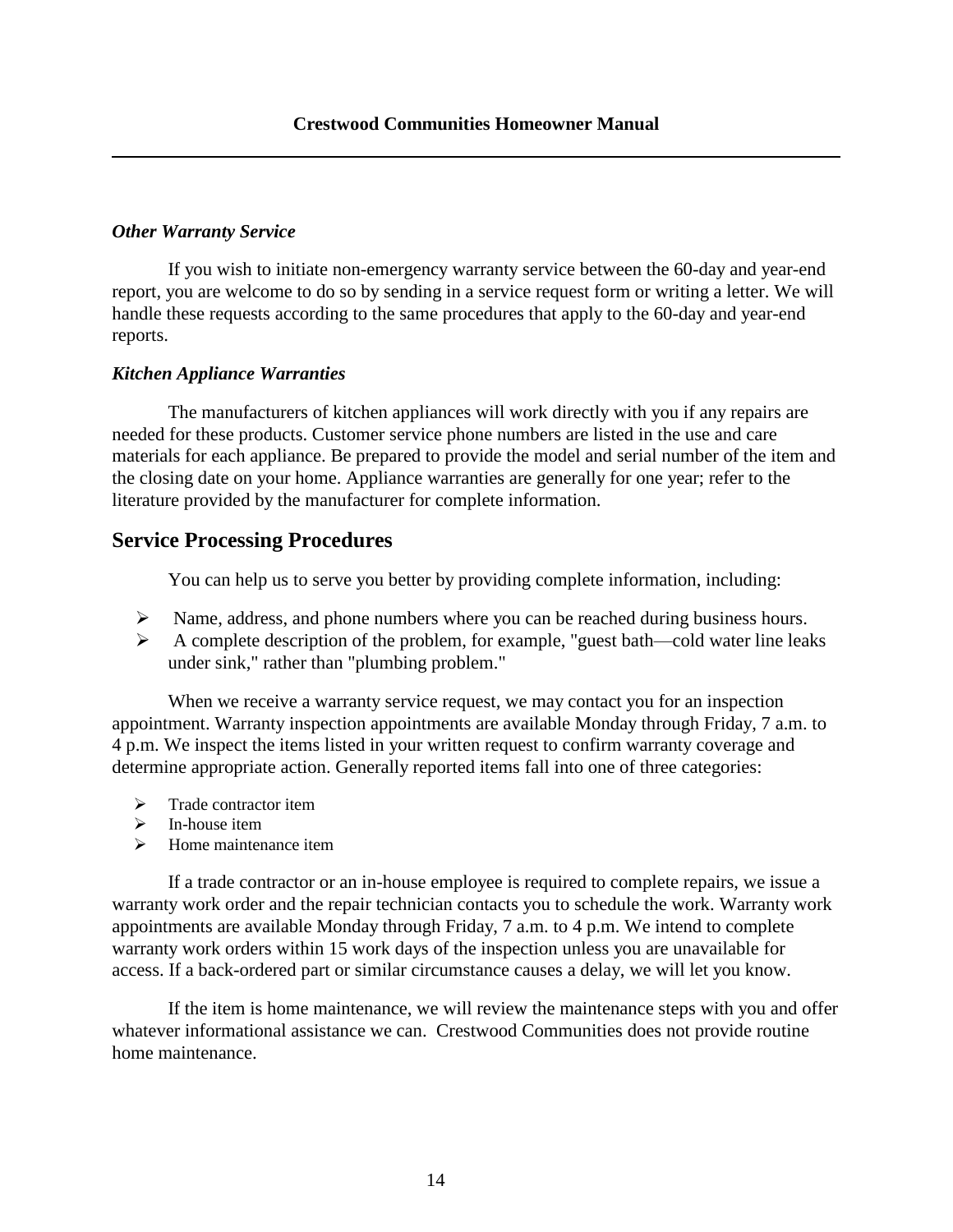## **Reporting Warranty Items**

The many details of warranty coverage can be confusing. We hope this chart will make reporting items easier. If you do not know whom to contact, call our office and we will guide you.

| <b>Appliances</b>                                   | Contact the manufacturer directly with model and serial number, closing<br>date, and description of problem.                                                                   |                                                                                                                                        |  |
|-----------------------------------------------------|--------------------------------------------------------------------------------------------------------------------------------------------------------------------------------|----------------------------------------------------------------------------------------------------------------------------------------|--|
| <b>Emergency</b>                                    | During our business hours (Monday through Friday, 8 a.m. until 3 p.m.,<br>call our customer service on-site office, (626) 914-1943                                             |                                                                                                                                        |  |
|                                                     | After business hours or on weekends or holidays, contact the trade or<br>appropriate utility company directly using the emergency numbers you<br>receive at your orientation.  |                                                                                                                                        |  |
| Non-emergency                                       | Mai, fax, or email your written list of items to our office. You can find<br>service request forms at the end of this manual or you can request more by<br>calling our office: |                                                                                                                                        |  |
|                                                     | <b>Crestwood Communities</b>                                                                                                                                                   |                                                                                                                                        |  |
|                                                     | <b>Customer Service</b><br>510 West Citrus Edge, Glendora, CA 91740<br>Email: customercare@crestwoodcommunities.com                                                            |                                                                                                                                        |  |
|                                                     |                                                                                                                                                                                |                                                                                                                                        |  |
|                                                     |                                                                                                                                                                                |                                                                                                                                        |  |
| <b>Storm damage</b><br>or other natural<br>disaster | Contact your homeowner's insurance agent immediately. Contain damage<br>as much as possible without endangering yourself. In extreme situations,<br>photograph the damage.     |                                                                                                                                        |  |
| <b>Hours</b>                                        | Office:<br>Inspection appointments:<br>Work appointments:                                                                                                                      | Monday through Friday, 8 a.m. until 5 p.m.<br>Monday through Friday, 7 a.m. until 4 p.m.<br>Monday through Friday, 7 a.m. until 4 p.m. |  |
| <b>Questions?</b>                                   | Call the main office during normal business hours, (626) 914-1943.                                                                                                             |                                                                                                                                        |  |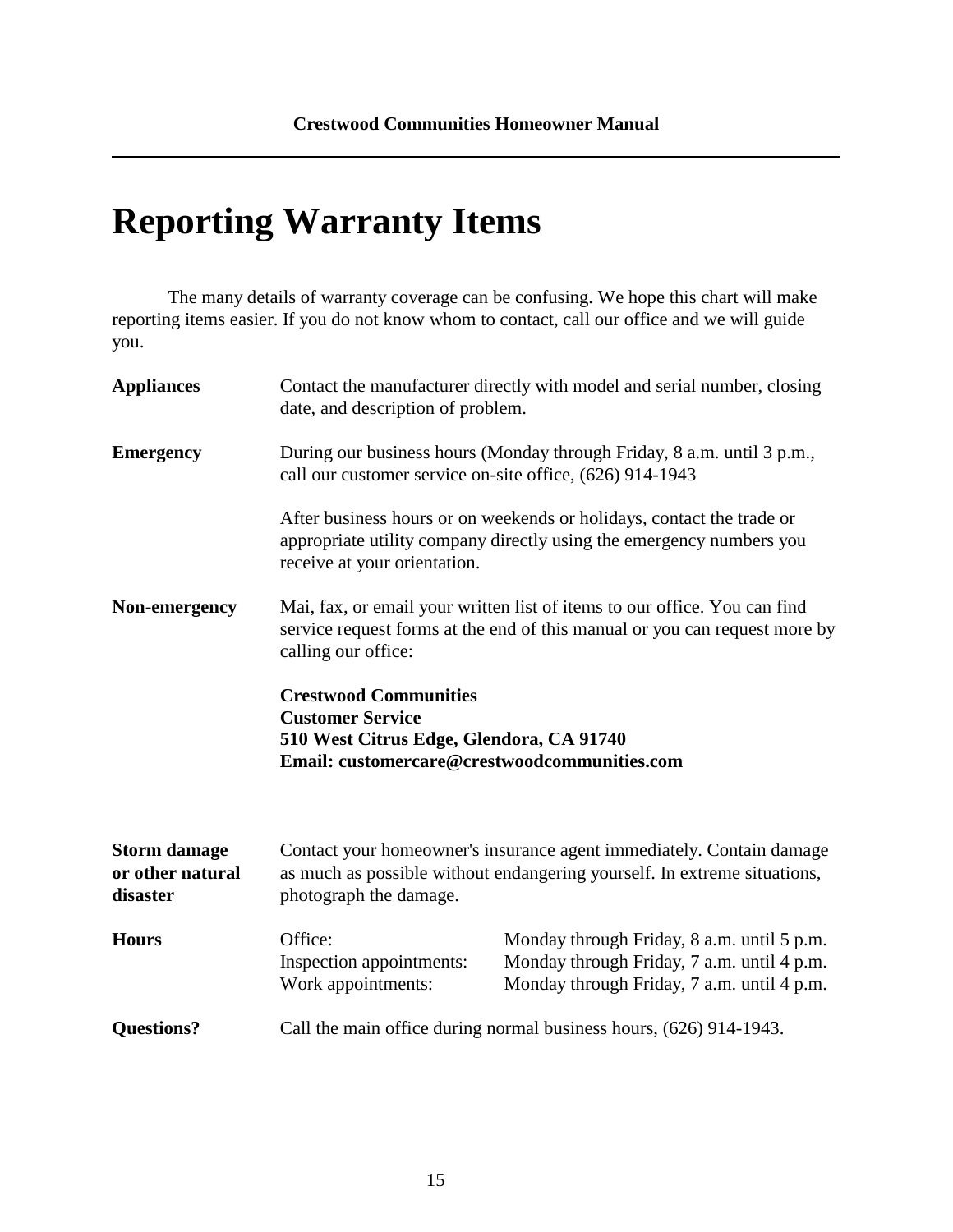## **ALL Customer Service / Warranty Request must be in writing.**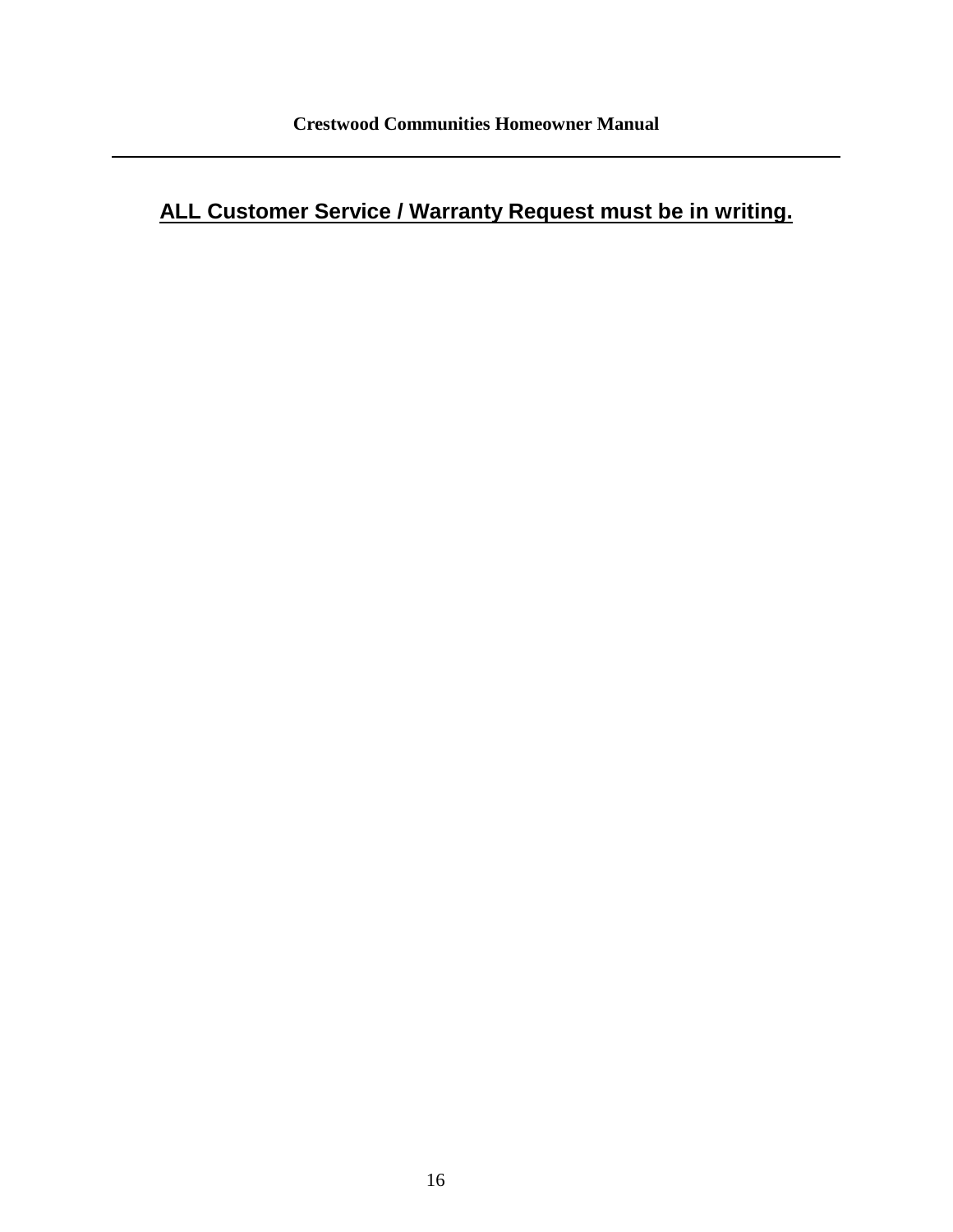# **Air Conditioning**

### **Homeowner Use and Maintenance Guidelines**

Air conditioning can greatly enhance the comfort of your home, but if it is used improperly or inefficiently, wasted energy and frustration will result. These hints and suggestions are provided to help you maximize your air conditioning system.

Your air conditioning system is a whole-house system. The air conditioner unit is the mechanism that produces cooler air. The air conditioning system involves everything inside your home including, for example, drapes, blinds, and windows.

Your home air conditioning is a closed system, which means that the interior air is continually recycled and cooled until the desired air temperature is reached. Warm outside air disrupts the system and makes cooling impossible. Therefore, you should keep all windows closed. The heat from the sun shining through windows with open drapes is intense enough to overcome the cooling effect of the air conditioning unit. For best results, close the drapes on these windows.

Time is very important in your expectations of an air conditioning system. Unlike a light bulb, which reacts instantly when you turn on a switch, the air conditioning unit only begins a process when you set the thermostat.

For example, if you come home at 6 p.m. when the temperature has reached 90 degrees F and set your thermostat to 75 degrees, the air conditioning unit will begin cooling, but will take much longer to reach the desired temperature. During the whole day, the sun has been heating not only the air in the house, but the walls, the carpet, and the furniture. At 6 p.m. the air conditioning unit starts cooling the air, but the walls, carpet, and furniture release heat and nullify this cooling. By the time the air conditioning unit has cooled the walls, carpet, and furniture, you may well have lost patience.

If evening cooling is your primary goal, set the thermostat at a moderate temperature in the morning while the house is cooler, allowing the system to maintain the cooler temperature. The temperature setting may then be lowered slightly when you arrive home, with better results. Once the system is operating, setting the thermostat at 60 degrees will *not* cool the home any faster and can result in the unit freezing up and not performing at all. Extended use under these conditions can damage the unit.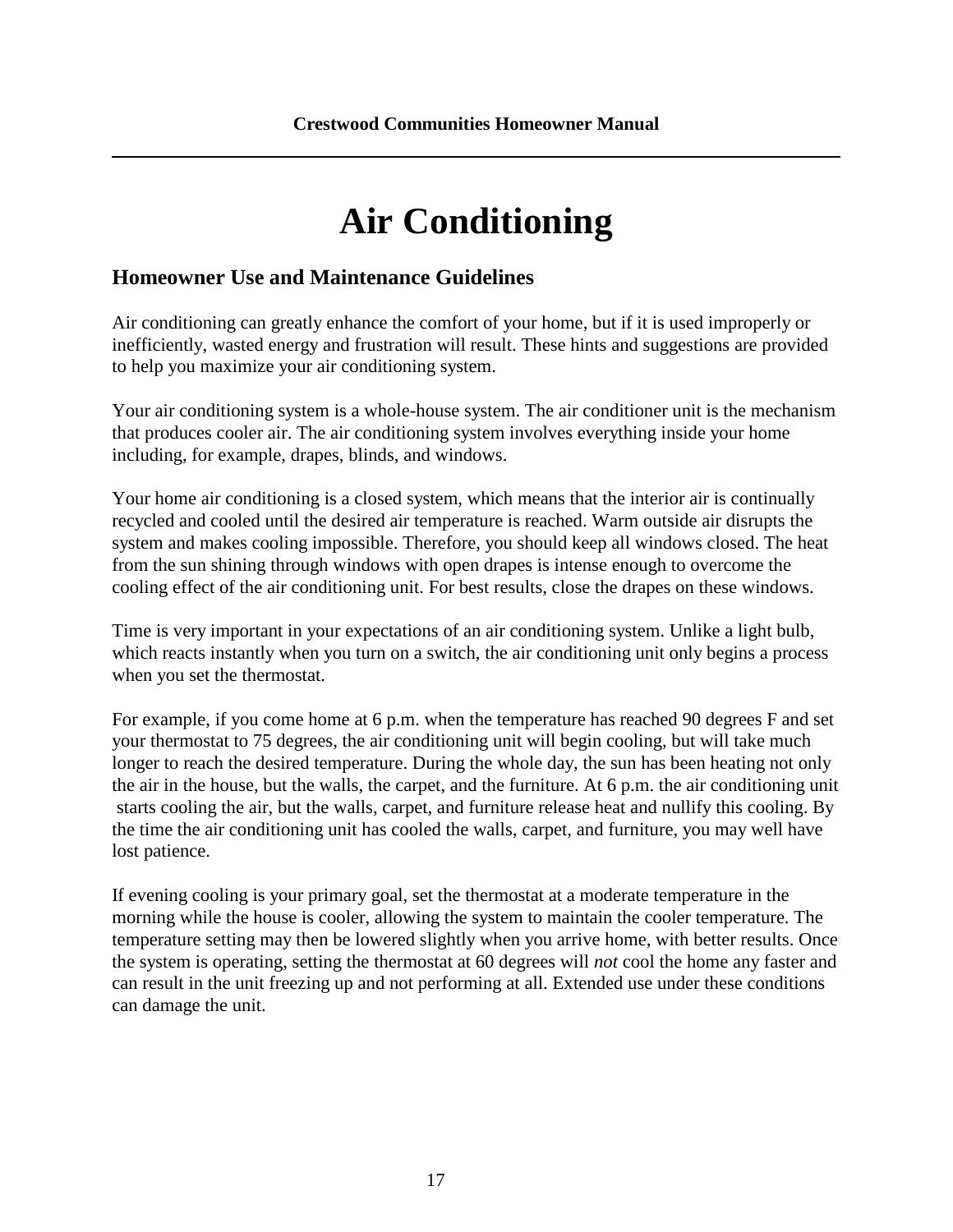#### *Adjust Vents*

Maximize air flow to occupied parts of your home by adjusting the vents. Likewise, when the seasons change, readjust them for comfortable heating.

#### *Compressor Level*

Maintain the air conditioning compressor in a level position to prevent inefficient operation and damage to the equipment.

*See also Grading and Drainage*.

#### *Humidifier*

If a humidifier is installed on the furnace system, turn it off when you use the air conditioning; otherwise, the additional moisture can cause a freeze-up of the cooling system.

#### *Manufacturer's Instructions*

Since the air conditioning system is combined with the heating system, follow the maintenance instructions for your furnace. The manufacturer's manual specifies maintenance for the condenser. Review and follow these points carefully.

#### *Temperature Variations*

Temperatures may vary from room to room by several degrees F. This is due to such variables as floor plan, orientation of the home on the lot, type and use of window coverings, and traffic through the home.

### **Crestwood Communities Limited Warranty Guidelines**

The air conditioning system should maintain a temperature of 78 degrees F or a differential of 15 degrees from the outside temperature, measured in the center of each room at a height of five feet above the floor. Lower temperature settings are often possible, but neither the manufacturer nor Crestwood Communities guarantee this.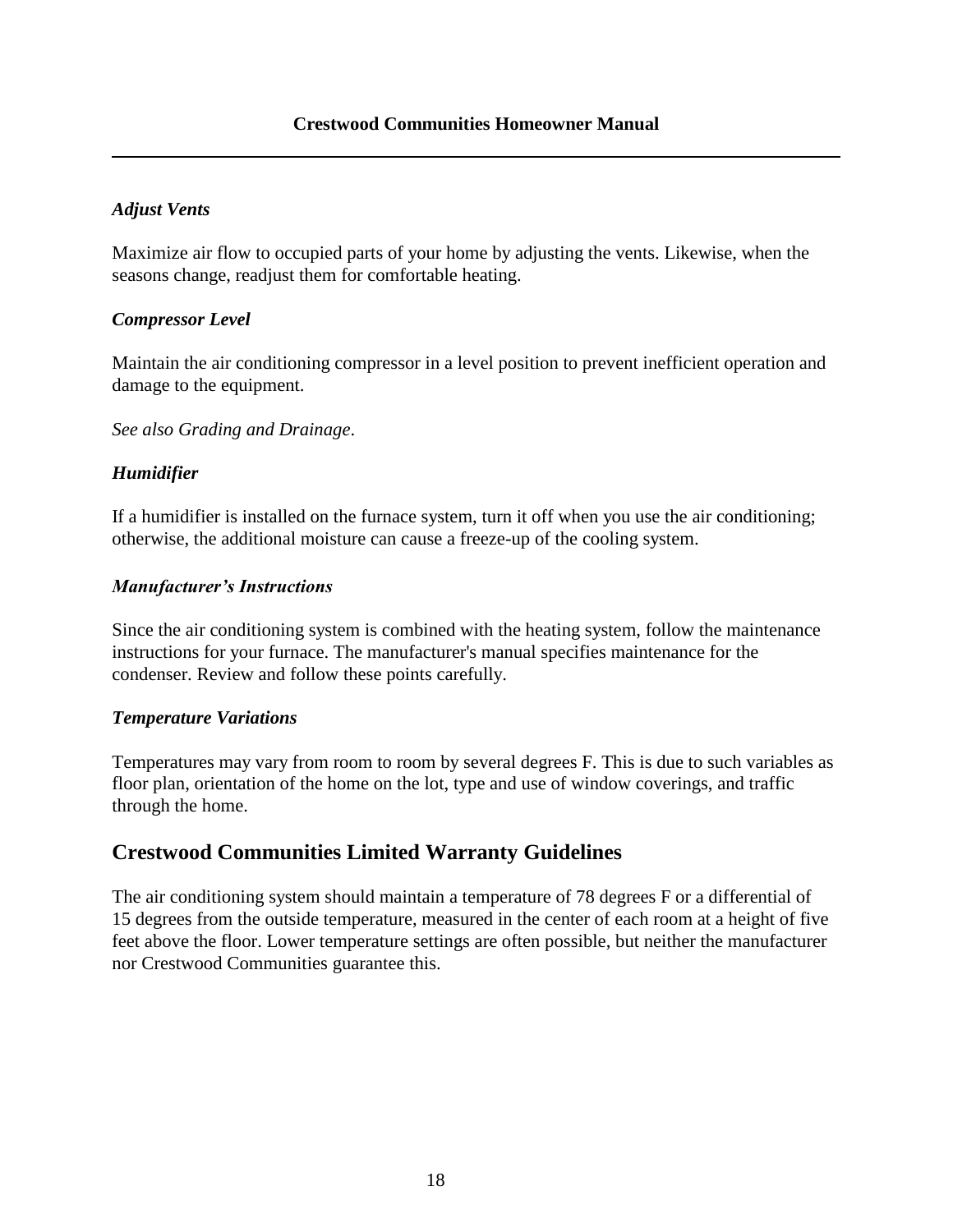#### *Compressor*

The air conditioning compressor must be in a level position to operate correctly. If it settles during the warranty period, Crestwood Communities will correct this.

#### *Coolant*

The outside temperature must be 70 degrees F or higher for the contractor to add coolant to the system. If your home was completed during winter months, this charging of the system is unlikely to be complete and will need to be performed in the spring. Although we check and document this at orientation, your call to remind us is welcome in the spring.

#### *Non-emergency*

Lack of air conditioning service is not an emergency. Heating and air conditioning contractors in our region respond to air conditioning service requests in the order received.

## **Alarm System**

## **Homeowner Use and Maintenance Guidelines**

If your home selections included pre-wire for an alarm system, you will arrange for the final connection after your move-in. The alarm company will demonstrate the system and instruct you in its use. We recommend that you test the system each month.

## **Crestwood Communities Limited Warranty Guidelines**

Crestwood Communities will correct wiring that does not perform as intended for the alarm system.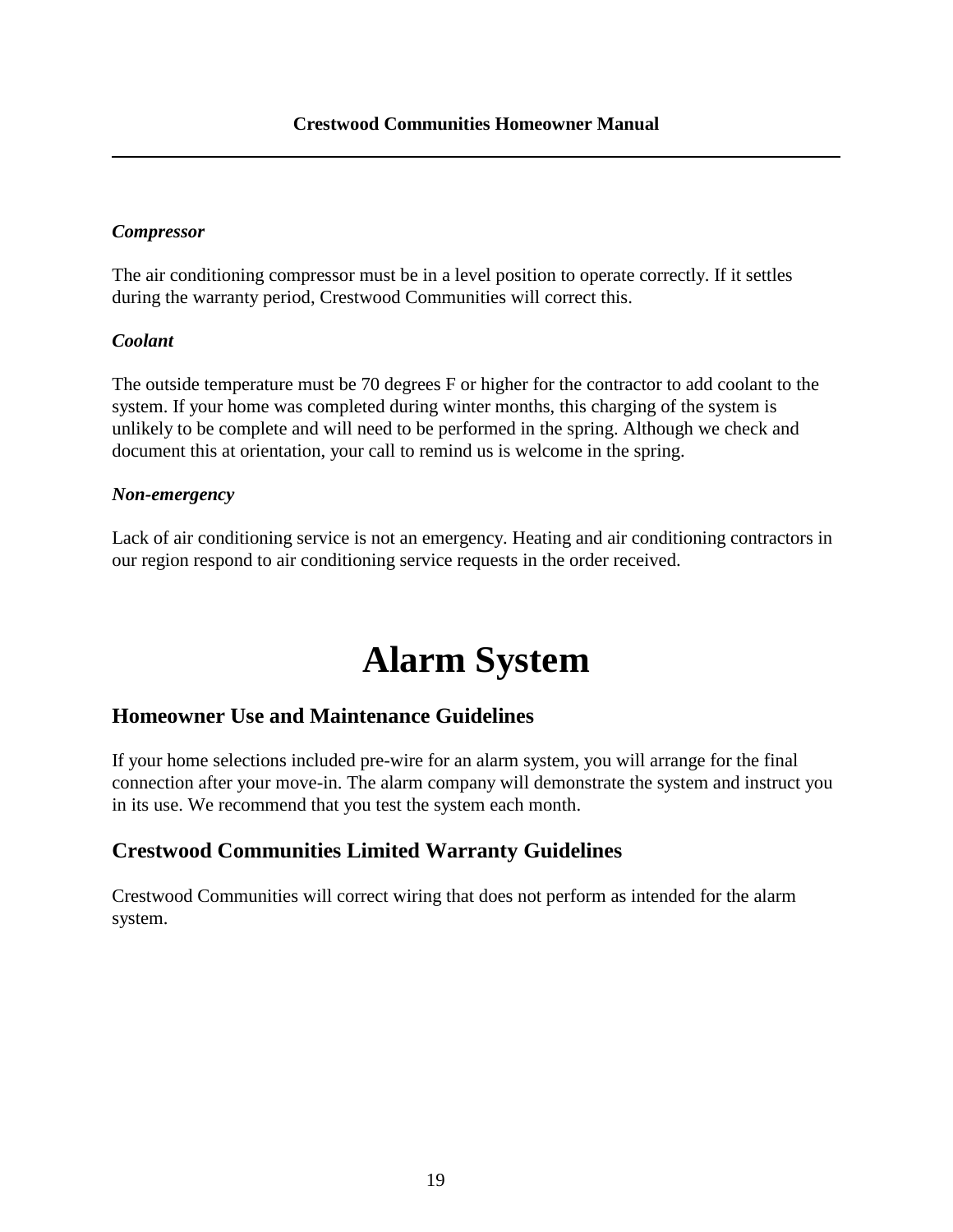# **Appliances**

## **Homeowner Use and Maintenance Guidelines**

Read and follow all manufacturer's instructions for the use and maintenance of each appliance in your home and keep them available for reference.

#### *Manufacturer's Service*

If a problem arises with an appliance, call the customer service number listed in the manufacturer's warranty. When reporting warranty items to the appliance manufacturer, be prepared to supply the following details:

 $\triangleright$  Date of purchase (your closing date)

 Serial and model numbers, found on a metal plate or sticker on the side or bottom of each

- appliance
- $\triangleright$  Description of the problem

#### *Registration*

Mail warranty registration cards directly to the manufacturer.

### **Crestwood Communities Limited Warranty Guidelines**

We confirm that all appliance surfaces are in acceptable condition during your orientation. We assign all appliance warranties to you, effective on the date of closing. The appliance manufacturers warrant their products directly to you according to the terms and conditions of these written warranties.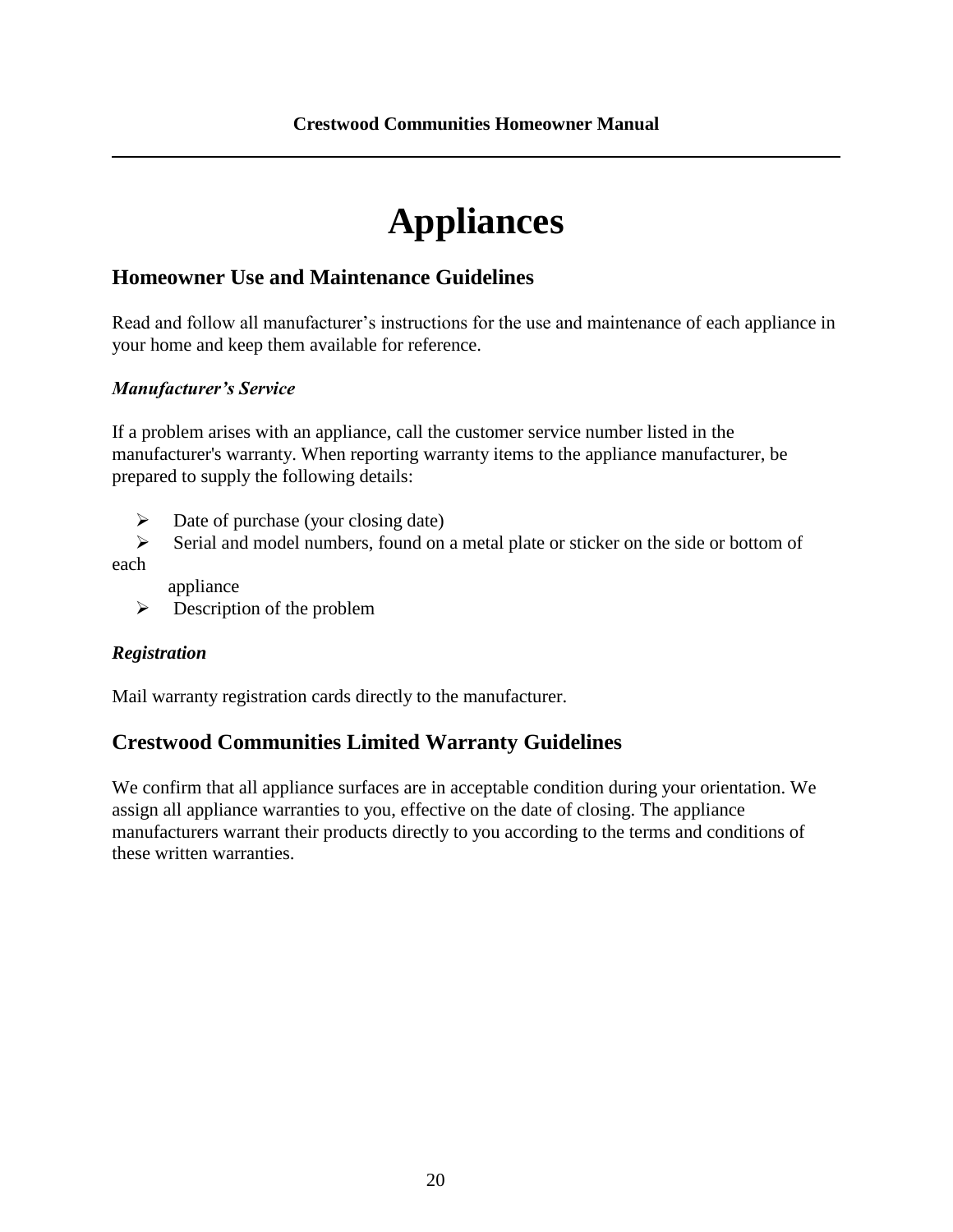## **Appliance Serial Numbers**

For warranty service on an appliance, contact the appropriate manufacturer directly at the service number provided in the appliance literature. You will need to supply the model and serial number (usually located on a small metal plate or seal attached to the appliance in an inconspicuous location), and the date of purchase (your closing date).

| <b>Appliance</b> | <b>Manufacturer</b> | Model # | Serial # | <b>Service Phone #</b> |
|------------------|---------------------|---------|----------|------------------------|
| Range            |                     |         |          |                        |
| Range Hood       |                     |         |          |                        |
| Cooktop          |                     |         |          |                        |
| Oven             |                     |         |          |                        |
| Microwave        |                     |         |          |                        |
| Dishwasher       |                     |         |          |                        |
| Disposal         |                     |         |          |                        |
|                  |                     |         |          |                        |
|                  |                     |         |          |                        |
|                  |                     |         |          |                        |
|                  |                     |         |          |                        |
|                  |                     |         |          |                        |
|                  |                     |         |          |                        |

#### Closing Date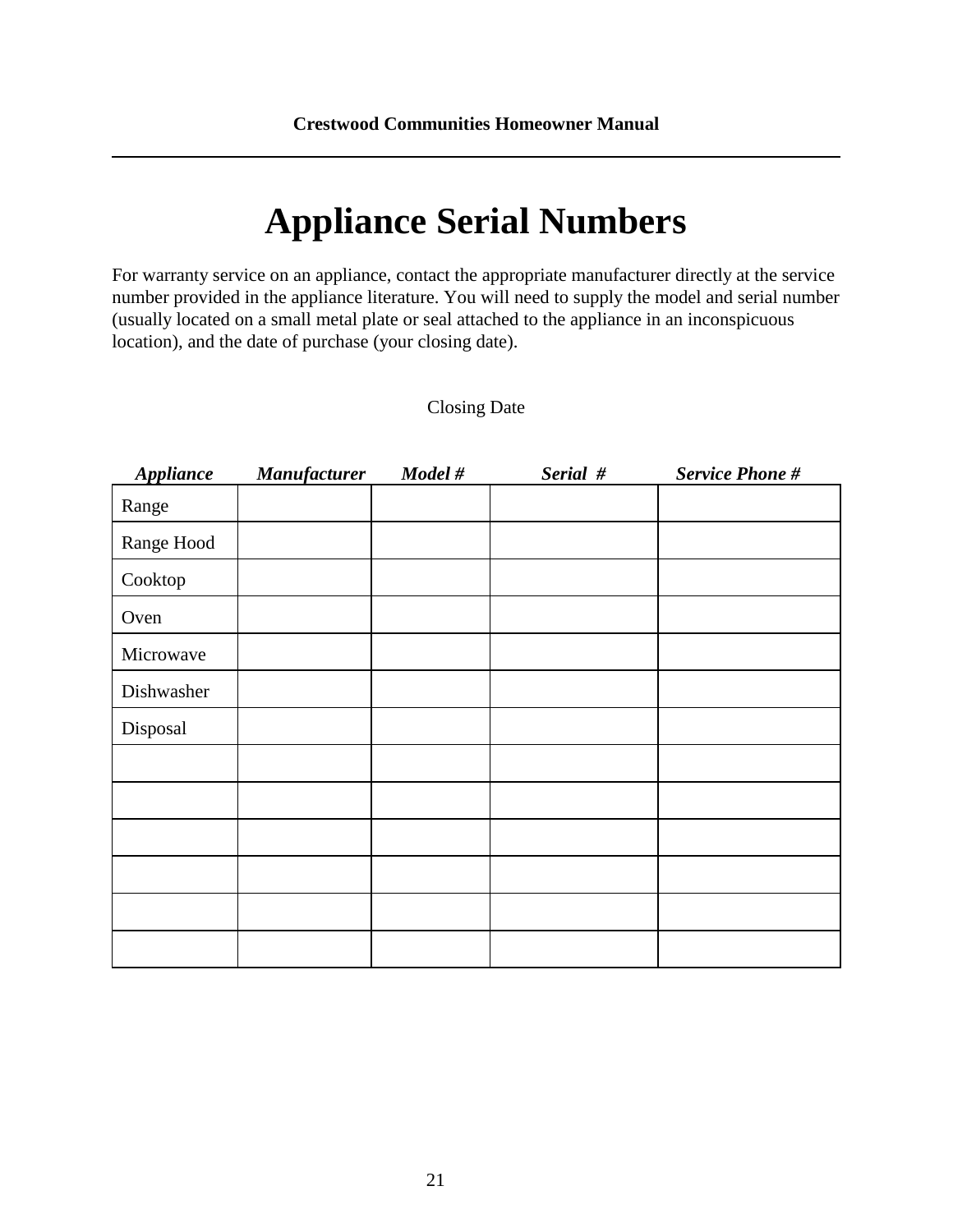## **Attic Access**

## **Homeowner Use and Maintenance Guidelines**

The attic space is neither designed nor intended for storage. We provide access to this area for maintenance of mechanical equipment that may traverse the attic space. When you perform needed tasks in the attic, use caution and avoid stepping off wood members onto the drywall. This can result in personal injury or damage to the ceiling below. Your limited warranty does not cover such injury or damage.

## **Crestwood Communities Limited Warranty Guidelines**

Crestwood Communities and the local building department inspect the attic before your closing to confirm insulation is correct.

## **Brass Fixtures**

## **Homeowner Use and Maintenance Guidelines**

The manufacturer treats brass fixtures with a clear protective coating, electrostatically applied, to provide beauty and durability. This coating is not impervious to wear and tear. Atmospheric conditions, sunlight, caustic agents such as paints, and scratches from sharp objects can cause the protective coating to crack or peel, exposing the brass and resulting in spotting and discoloration.

#### *Cleaning*

Initial care of these products requires only periodic cleaning with a mild, nonabrasive soap and buffing with a soft cloth.

#### *Corrosion*

Unless you have ordered solid brass fixtures, the brass on your fixtures is a coating on top of a base metal. Water having a high mineral content is corrosive to any brass—coated or solid.

#### *Polish*

When peeling, spotting, or discoloration occurs, you can sometimes restore the beauty of the metal by completely removing the remaining coating and hand-polishing the item with a suitable brass polish. Applying a light coat of wax and buffing with a soft cloth helps maintain the gloss.

#### *Tarnish*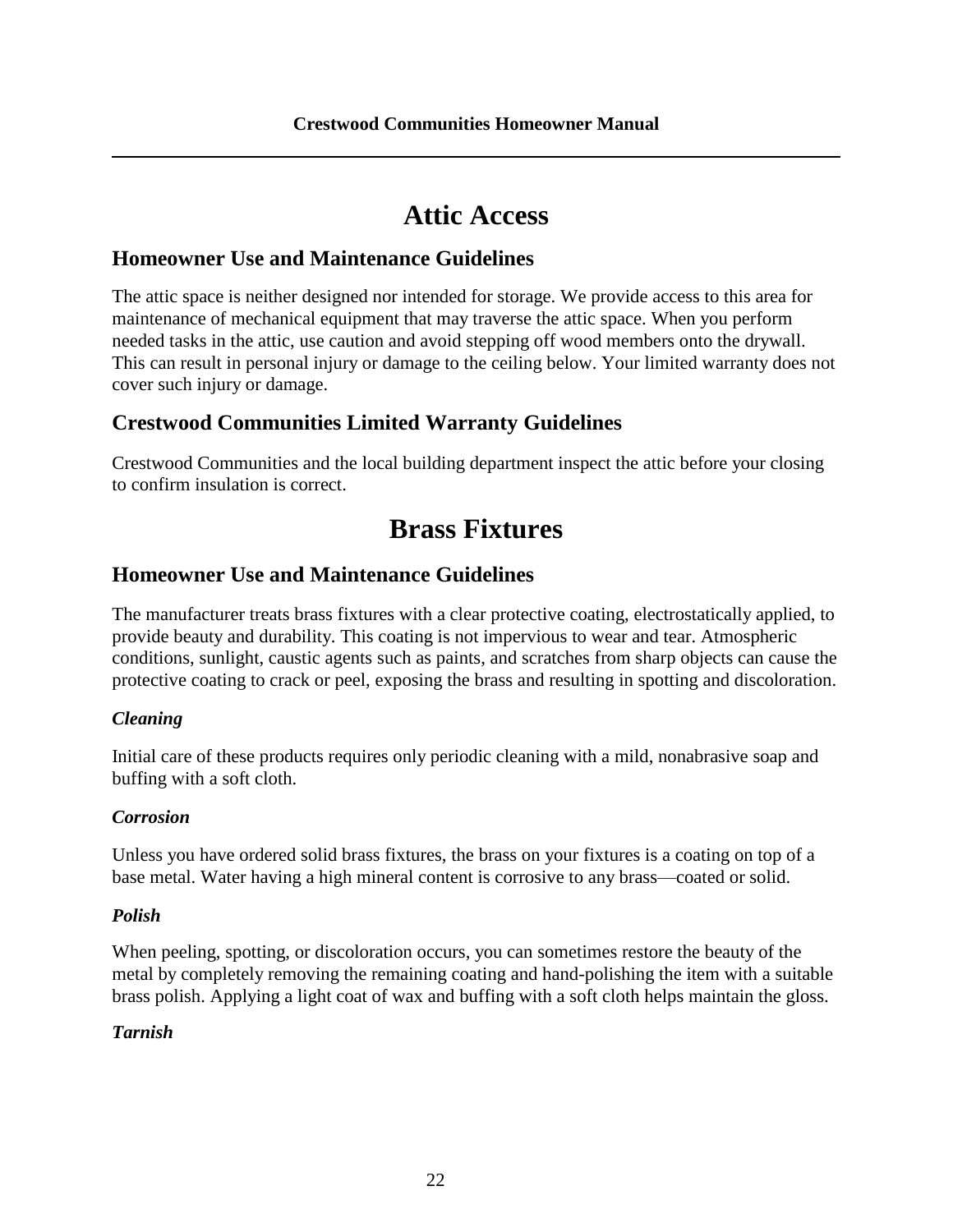Like sterling silver, brass will gradually tarnish and eventually take on an antique appearance.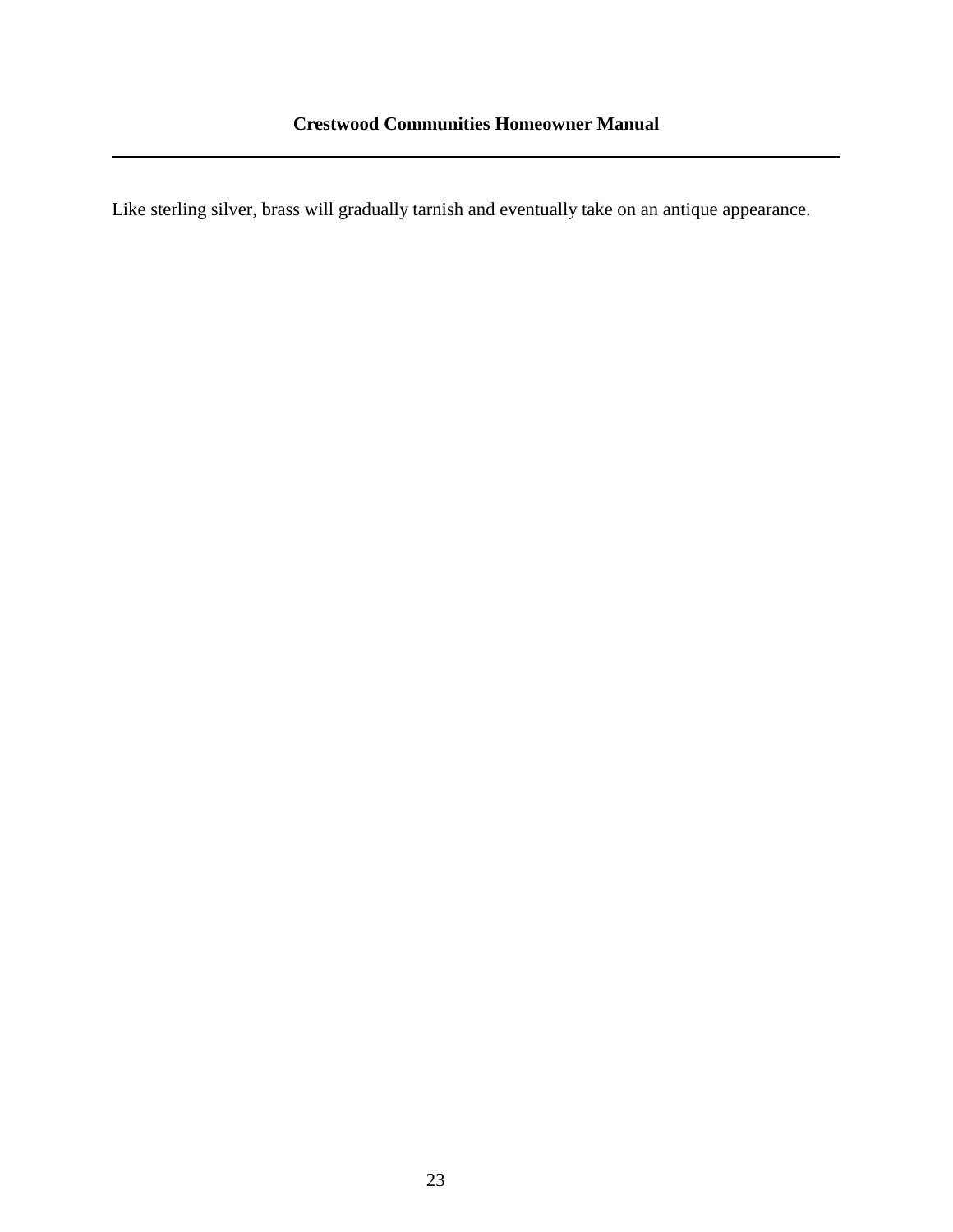## **Crestwood Communities Limited Warranty Guidelines**

During the orientation we will confirm that brass fixtures are in acceptable condition. Crestwood Communities does not warrant against corrosion damage to the external surfaces or internal workings of plumbing fixtures. This limitation includes solid brass or brass-coated fixtures.

# **Brick**

### **Homeowner Use and Maintenance Guidelines**

Brick is one of the most durable and lowest maintenance finishes for a home's exterior. A record of your brick color is included in your selection sheets.

#### *Efflorescence*

The white, powdery substance that sometimes accumulates on brick surfaces is called efflorescence. This is a natural phenomenon and cannot be prevented. In some cases, you can remove it by scrubbing with a stiff brush and vinegar. Consult your home center or hardware store for commercial products to remove efflorescence.

#### *Tuck-Pointing*

After several years, face brick may require tuck-pointing (repairing the mortar between the bricks). Otherwise, no regular maintenance is required.

#### *Weep Holes*

You may notice small holes in the mortar along the lower row of bricks. These holes allow moisture that has accumulated behind the brick to escape. Do not fill these weep holes or permit landscaping materials to cover them.

### **Crestwood Communities Limited Warranty Guidelines**

We check the brick work during the orientation to confirm correct installation of designated materials.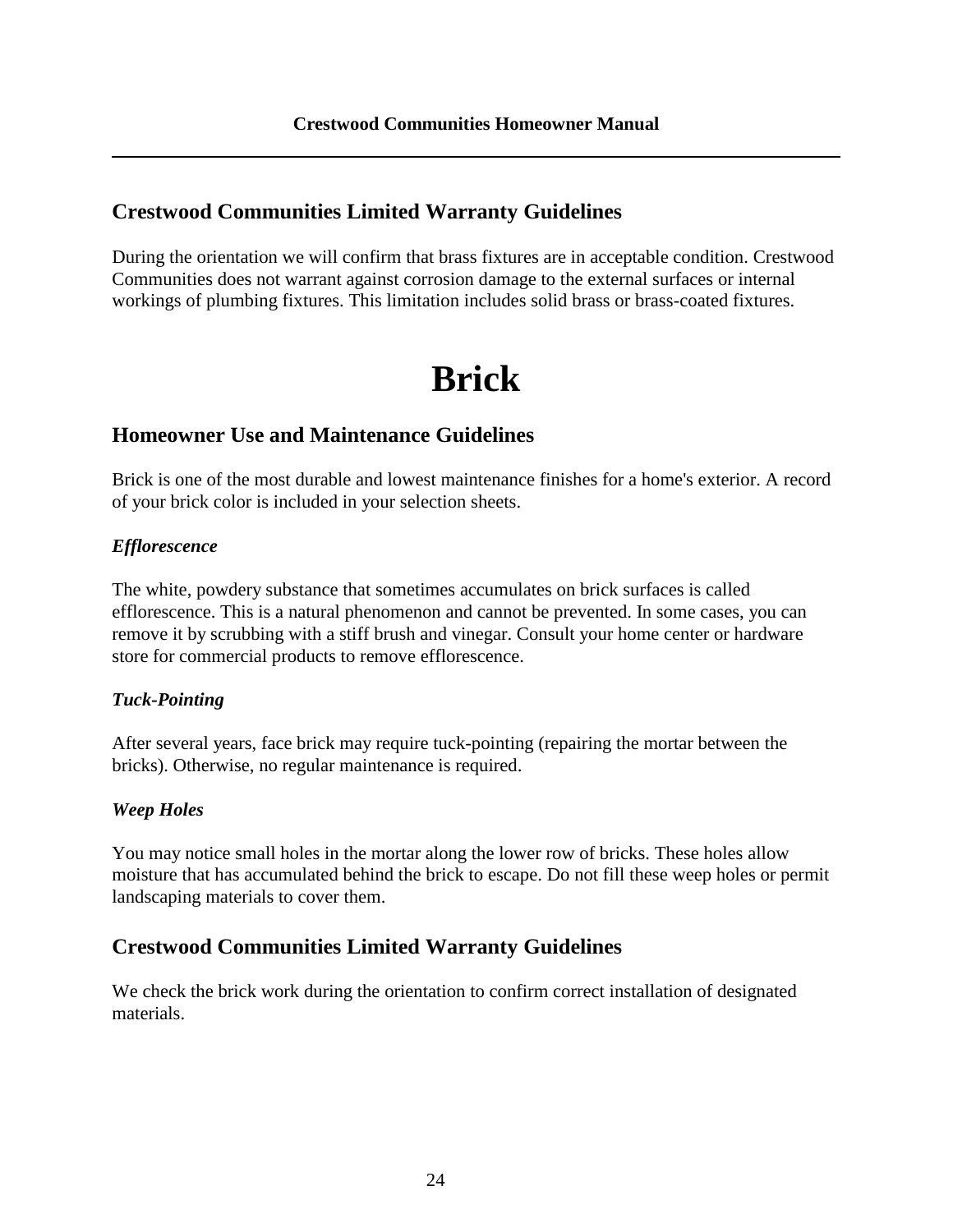#### *Cracks*

One time during the warranty period, we repair masonry cracks that exceed 3/16 inch.

# **Cabinets**

## **Homeowner Use and Maintenance Guidelines**

Your selection sheets are your record of the brand, style, and color of cabinets in your home. If you selected wood or wood veneer cabinets, expect differences in grain and color between and within the cabinet components due to natural variations in wood and the way it takes stain.

#### *Cleaning*

Products such as lemon oil or polishes that include scratch cover are suggested for wood cabinet care. Follow container directions. Use such products a maximum of once every 3 to 6 months to avoid excessive build-up. Avoid paraffin-based spray waxes and washing cabinets with water, as both will damage the luster of the finish.

#### *Hinges*

If hinges catch or drawer glides become sluggish, a small amount of silicone lubricant will improve their performance.

#### *Moisture*

Damage to cabinet surfaces and warping can result from operating appliances that generate large amounts of moisture (such as a crock pot) too near the cabinet. When operating such appliances, place them in a location that is not directly under a cabinet.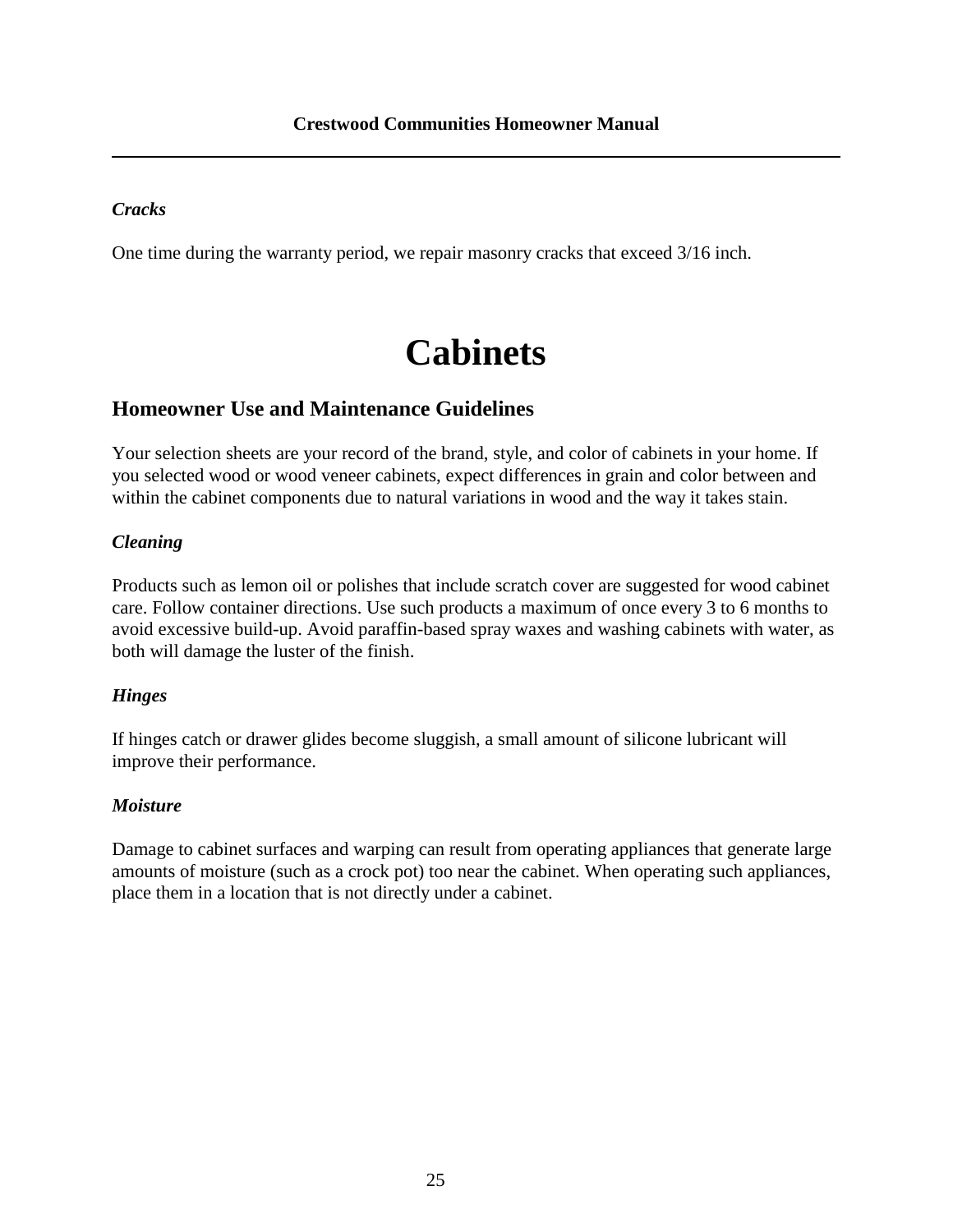## **Crestwood Communities Limited Warranty Guidelines**

During the orientation we will confirm that all cabinet parts are installed and that their surfaces are in acceptable condition.

#### *Alignment*

Doors, drawer fronts, and handles should be level and even.

#### *Operation*

Cabinets should operate properly under normal use.

#### *Separations*

We will correct gaps between cabinets and the ceiling or cabinets and the walls by caulking or other means if the gap exceeds 1/8 inch (locations behind appliances are excepted from this repair).

#### *Warping*

If doors or drawer fronts warp in excess of 1/4 inch within 24 inches, we will correct this by adjustment or replacement.

#### *Wood Grain*

Readily noticeable variations in wood grain and color are normal in all wood or wood veneer selections. Replacements are not made due to such variations.

## **Carpet**

### **Homeowner Use and Maintenance Guidelines**

Your selection sheets provide a record of the brand, style, and color of floor coverings in your home. Please retain this information for future reference. Refer to the various manufacturer's recommendations for additional information on the care of your floor coverings.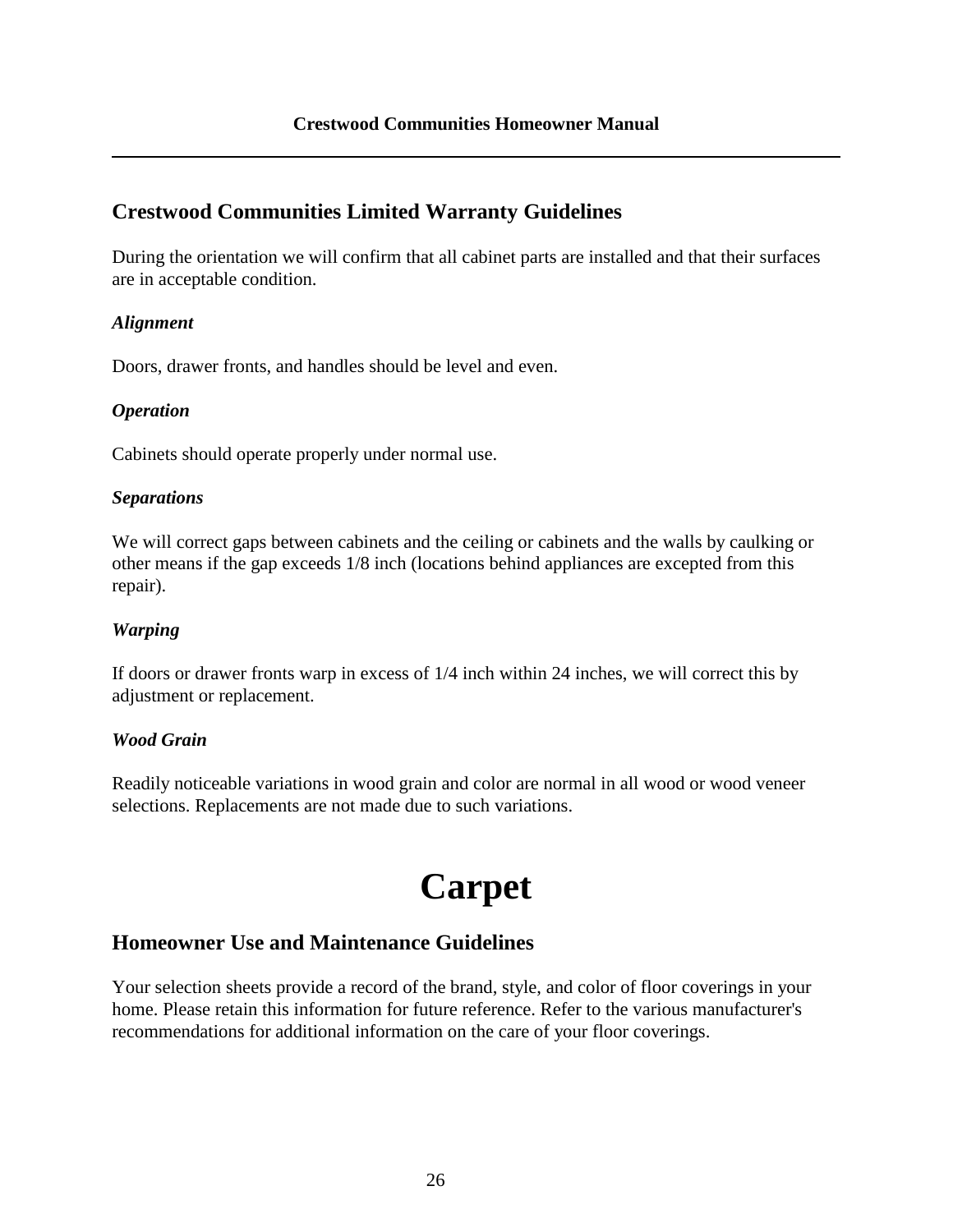#### *Cleaning*

You can add years to the life of your carpet with regular care. Carpet wears out because of foot traffic and dirt particles that get trampled deep into the pile beyond the suction of the vacuum. The dirt particles wear down the fibers like sandpaper and dull the carpet. The most important thing you can do to protect your carpet is to vacuum it frequently.

Vacuum twice each week lightly and once a week thoroughly. Heavy traffic areas may require more frequent cleaning. A light vacuuming is three passes; a thorough job may need seven passes. A vacuum cleaner with a beater-bar agitates the pile and is more effective in bringing dirt to the surface for easy removal.

Vacuuming high-traffic areas daily helps keep them clean and maintains the upright position of the nap. Wipe spills and clean stains immediately. For best results, blot or dab any spill or stain; avoid rubbing. Test stain removers on an out-of-the-way area of the carpet, such as in a closet, to check for any undesirable effects. Have your carpet professionally cleaned regularly, usually once a year.

Some problem conditions that may occur with your new carpet and our suggested remedies are presented below.

#### *Burns*

Take care of any kind of burn immediately. First snip off the darkened fibers. Then use a soapless cleaner and sponge with water. If the burn is extensive, talk with a professional about replacing the damaged area.

#### *Crushing*

Furniture and traffic may crush a carpet's pile fibers. Frequent vacuuming in high-traffic areas and glides or cups under heavy pieces of furniture can help prevent this. Rotating your furniture to change the traffic pattern in a room promotes more even wear. Some carpets resist matting and crushing because of their level of fiber, but this does not imply or guarantee that no matting or crushing will occur. Heavy traffic areas such as halls and stairways are more susceptible to wear and crushing. This is considered normal wear.

#### *Fading*

Science has yet to develop a color that will not fade with time. All carpets will slowly lose some color due to natural and artificial forces in the environment. You can delay this process by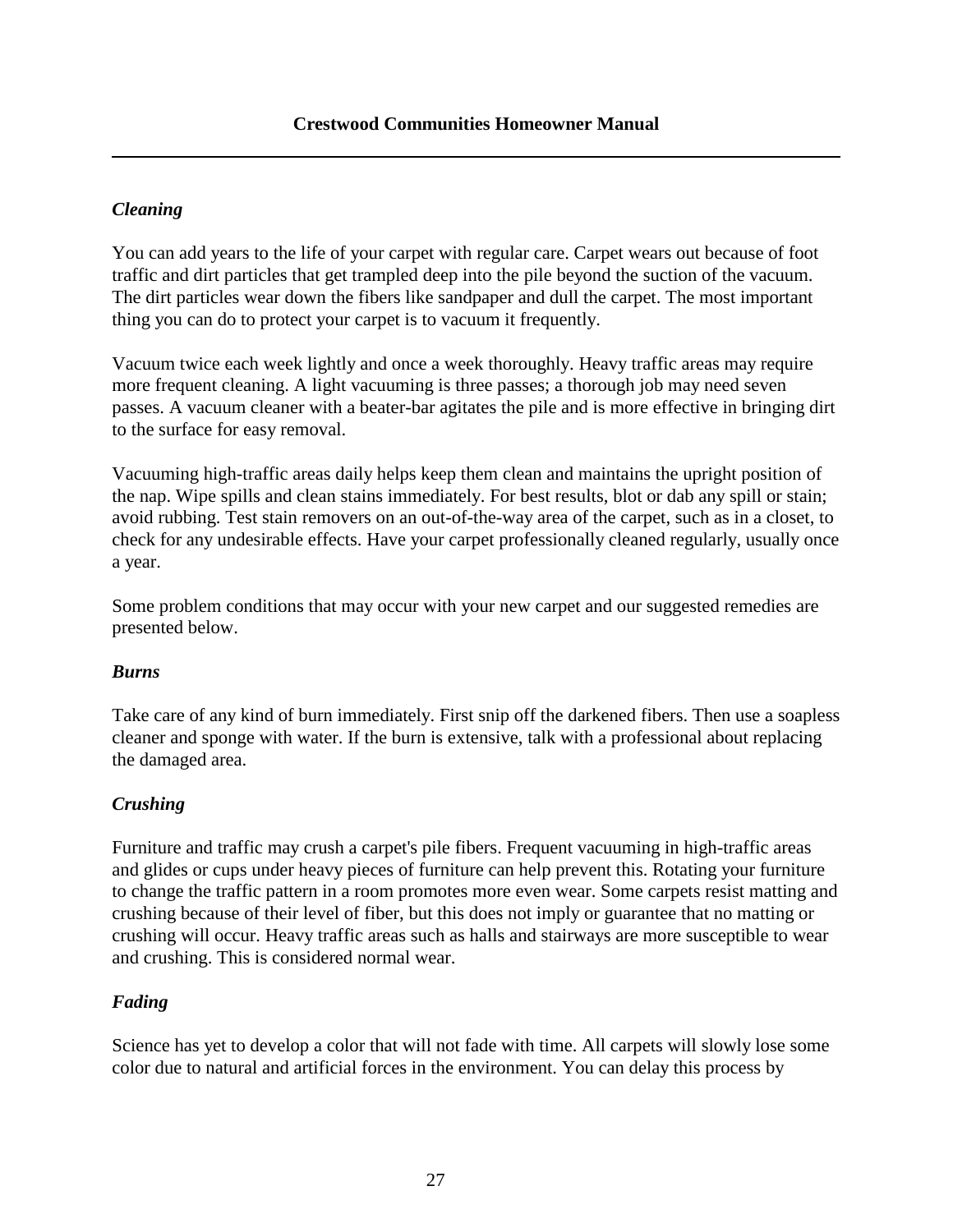frequently removing soil with vacuuming, regularly changing air filters in heating and air conditioning systems, keeping humidity and room temperature from getting too high, and reducing sunlight exposure with window coverings.

#### *Filtration*

If interior doors are kept closed while the air conditioning is operating, air circulation from the closed room flows through the small space at the bottom of the door. This forces the air over the carpet fibers, which in turn act as a filter, catching particulate pollution. Over time, a noticeable stain develops at the threshold.

#### *Fuzzing*

In loop carpets, fibers may break. Simply clip the excess fibers. If it continues, call a professional.

#### *Pilling*

Pilling or small balls of fiber can appear on your carpet, depending on the type of carpet fiber and the type of traffic. If this occurs, clip off the pills. If they cover a large area, seek professional advice.

#### *Rippling*

With wall-to-wall carpeting, high humidity may cause rippling. If the carpet remains rippled after the humidity has left, have a professional restretch the carpeting using a power stretcher, not a knee-kicker.

#### *Seams*

Carpet usually comes in 12-foot widths, making seams necessary in most rooms. Visible seams are not a defect unless they have been improperly made or unless the material has a defect, making the seam appear more pronounced than normal. The more dense and uniform the carpet texture, the more visible the seams will be. Carpet styles with low, tight naps result in the most visible seams. Seams are never more visible than when the carpet is first installed. Usually with time, use, and vacuuming the seams become less visible. You can see examples of how carpet seams diminish after they have been vacuumed and have experienced traffic in the model homes.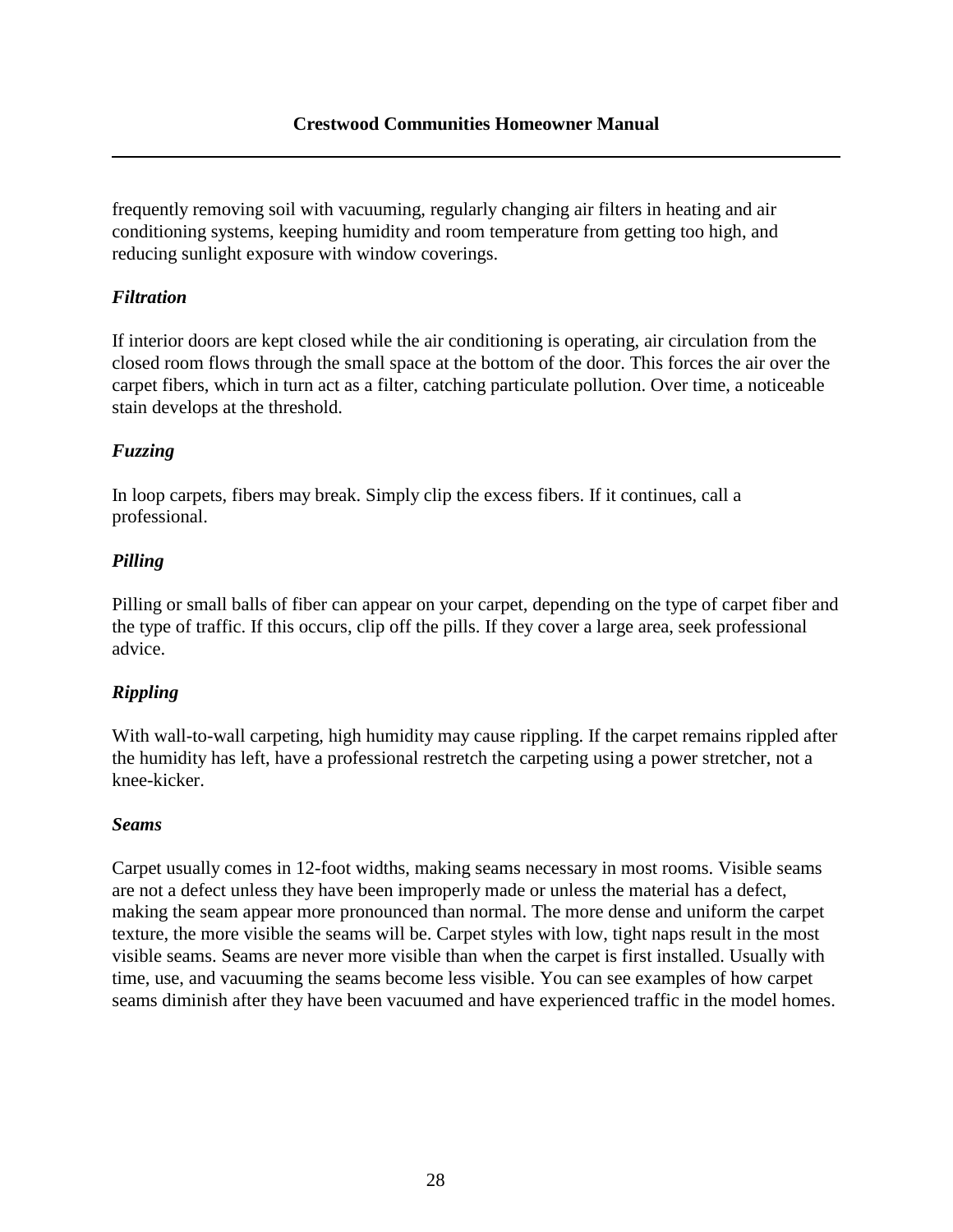#### *Shading*

Shading is an inherent quality of fine-cut pile carpets. Household traffic causes pile fibers to assume different angles; as a result, the carpet appears darker and lighter in these areas. A good vacuuming, which makes the pile all go in the same direction, provides a temporary remedy. *Shedding*

New carpeting, especially pile, sheds bits of fiber for a period of time. Eventually these loose fibers are removed by vacuuming. Shedding usually occurs more with wool carpeting than with nylon or other synthetics.

#### *Snags*

Sharp-edged objects can grab or snag the carpet fiber. When this occurs, cut off the snag. If the snag is especially large, call a professional.

#### *Sprouting*

Occasionally you may find small tufts of fiber sprouting above carpet surface. Simply use scissors to cut off the sprout. Do not attempt to pull it, because other fibers will come out in the process.

#### *Stains*

No carpet is stainproof. Although your carpet manufacturer designates your carpet as stainresistant, some substances may still cause permanent staining. These include hair dyes, shoe polish, paints, and India ink. Some substances destroy or change the color of carpets, including bleaches, acne medications, drain cleaners, plant food, insecticides, and food or beverages with strongly colored natural dyes as found in some brands of mustard and herbal tea.

Refer to your care and maintenance brochures for recommended cleaning procedures for your particular fiber. Pretest any spot-removal solution in an inconspicuous area before using it in a large area. Apply several drops of the solution, hold a white tissue on the area, and count to ten. Examine both tissue and carpet for dye transfer and check for carpet damage.

#### *Static*

Cooler temperatures outside often contribute to static electricity inside. To avoid the problem, look for carpets made with anti-static. You can also install a humidifier to help control static build-up.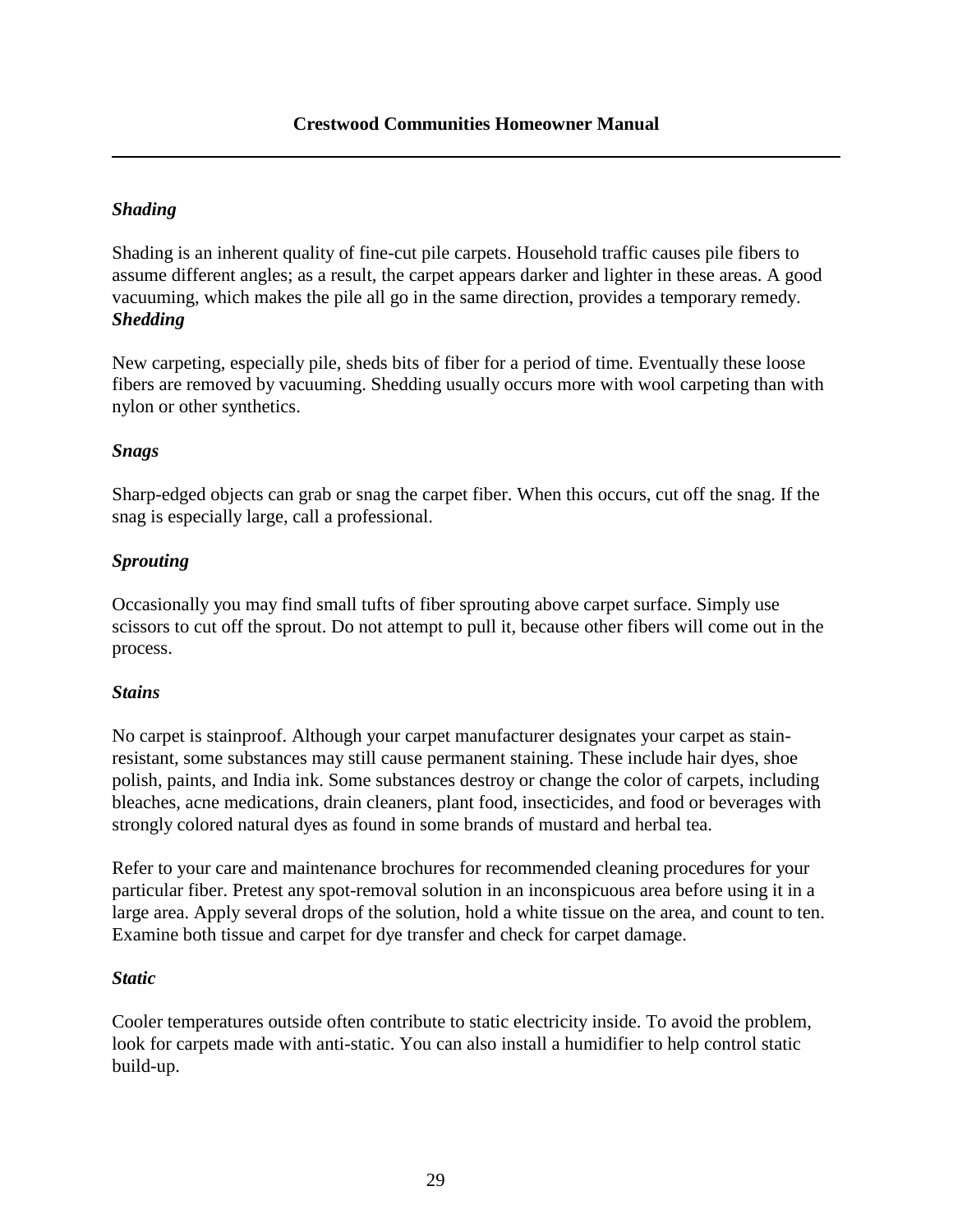## **Crestwood Communities Limited Warranty Guidelines**

During your orientation, we will confirm that your carpet is in acceptable condition. We will correct stains or spots noted at this time by cleaning, patching, or replacement. Crestwood Communities will not be responsible for dye lot variations if replacements are made.

#### *Edges*

Edges of carpet along moldings and edges of stairs should be held firmly in place. In some areas, metal or other edging material may be used where carpet meets another floor covering.

#### *Seams*

Carpet seams will be visible. Crestwood Communities will repair any gaps or fraying.

# **Caulking**

## **Homeowner Use and Maintenance Guidelines**

Time and weather will shrink and dry caulking so that it no longer provides a good seal. As routine maintenance, check the caulking and make needed repairs. Caulking compounds and dispenser guns are available at hardware stores. Read the manufacturer's instructions carefully to be certain that you select an appropriate caulk for the intended purpose.

#### *Colored Caulk*

Colored caulking is available where larger selections are provided. As with any colored material, dye lots can vary.

#### *Latex Caulk*

Latex caulking is appropriate for an area that requires painting, such as along the stair stringer or where wood trim meets the wall.

*Silicone Caulk*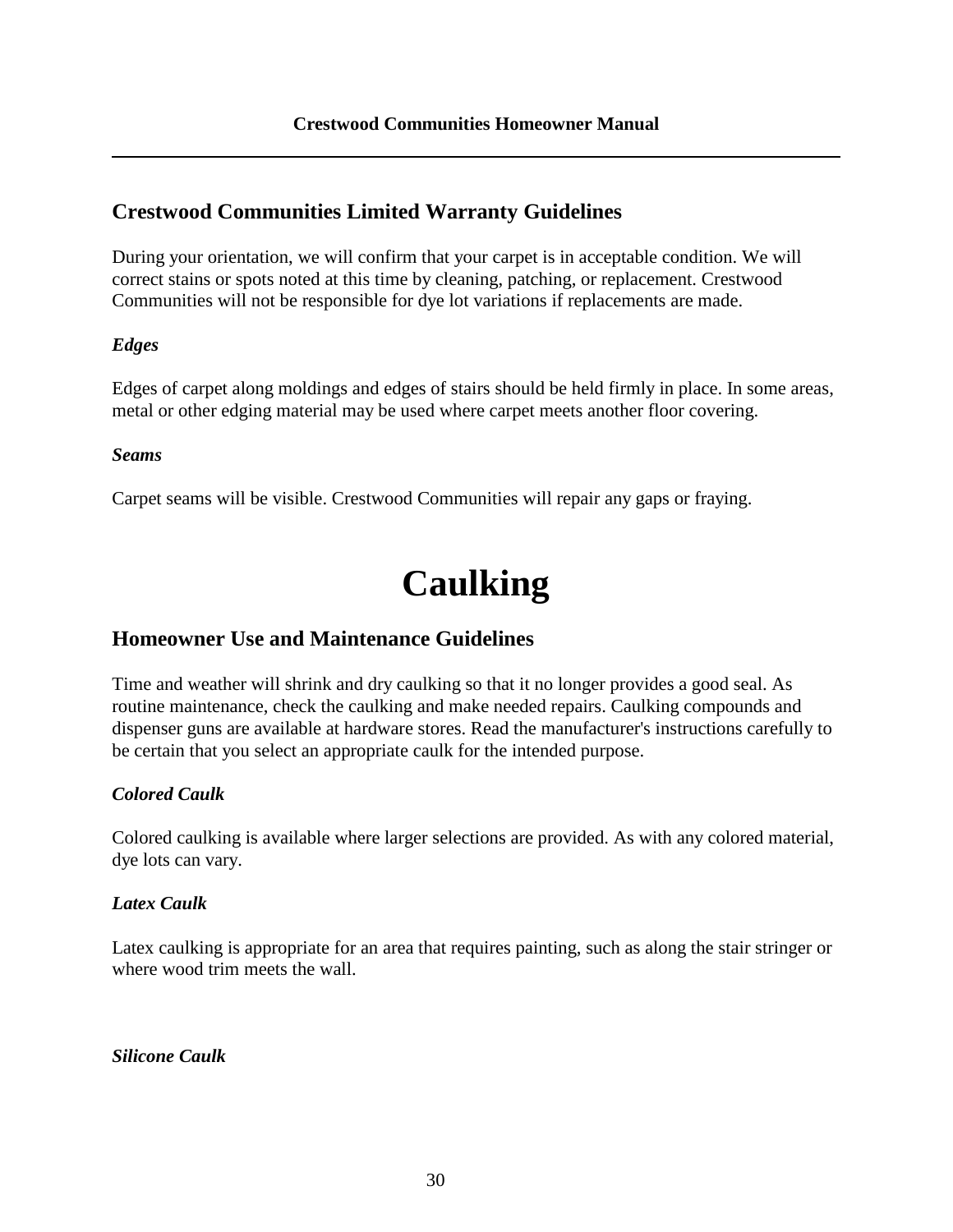Caulking that contains silicone will not accept paint; it works best where water is present, for example, where tub meets tile or a sink meets a countertop.

## **Crestwood Communities Limited Warranty Guidelines**

During the orientation we confirm that appropriate areas are adequately caulked.

#### *One-Time Repair*

We will touch up caulking one time during your materials and workmanship period. We suggest that this be performed with your 11-month service.

*See also Countertops, Expansion and Contraction, Stairs, and Wood Trim.*

## **Ceramic Tile**

### **Homeowner Use and Maintenance Guidelines**

Your selection sheets include the brand and color of your ceramic tile.

#### *Cleaning*

Ceramic tile is one of the easiest floor coverings to maintain. Simply vacuum when needed. Occasionally, a wet mopping with warm water may be appropriate. Avoid adding detergent to the water. If you feel a cleaning agent is required, use a mild solution of warm water and dishwasher crystals (they will not result in a heavy, difficult-to-remove lather on the grout). Rinse thoroughly.

The ceramic tile installed on walls or countertops in your home may be washed with any nonabrasive soap, detergent, or tile cleaner. Abrasive cleaners will dull the finish.

#### *Grout Discoloration*

Clean grout that becomes yellowed or stained with a fiber brush, cleanser, and water. Grout cleansers and whiteners are available at most hardware stores.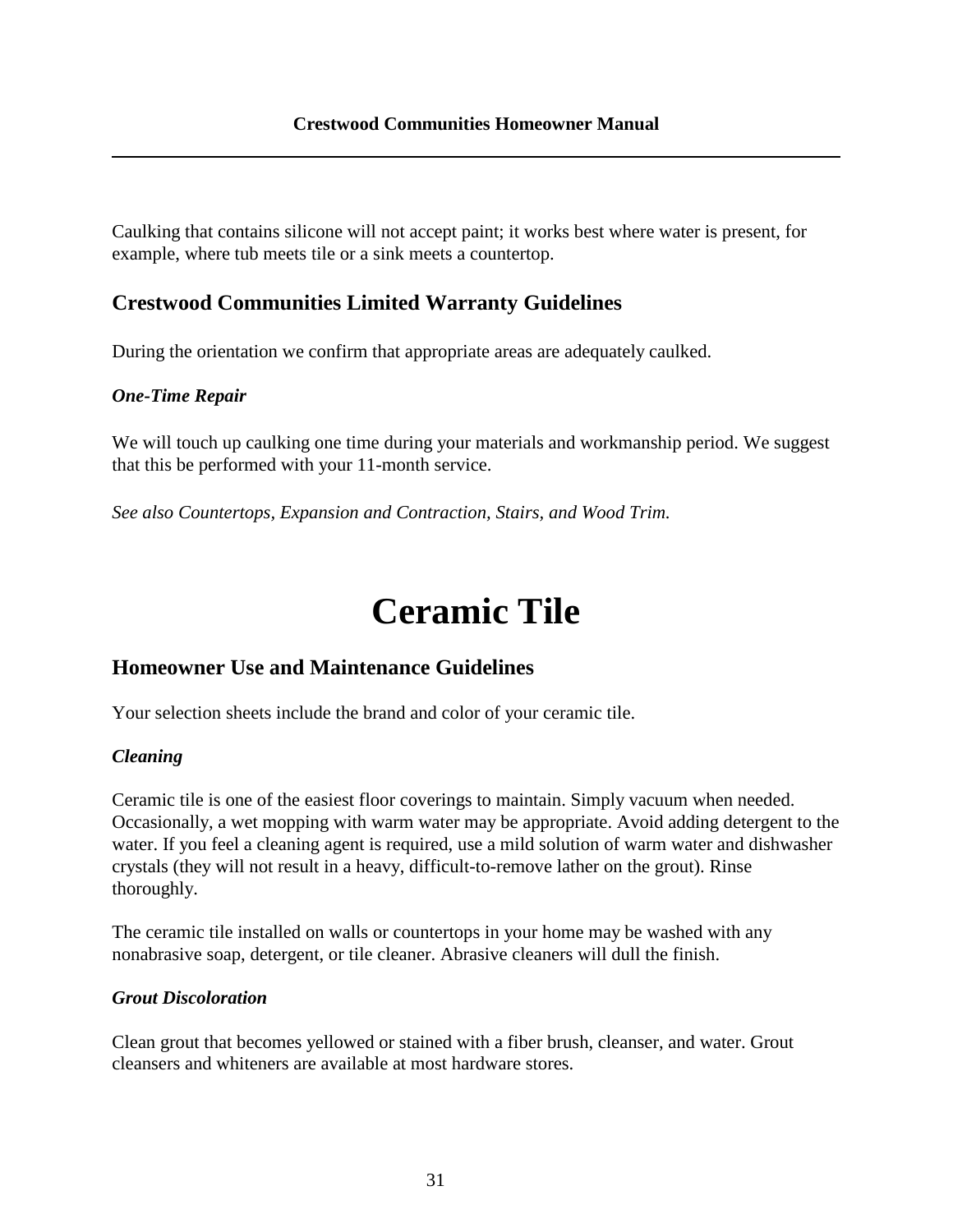#### *Sealing Grout*

Sealing grout is your decision and responsibility. Once grout has been sealed, ongoing maintenance of that seal is necessary and limited warranty coverage on grout that has been sealed is void.

#### *Separations*

Expect slight separations to occur in the grout between tiles. This grout is for decorative purposes only; it does not hold the tile in place. Cracks in the grout can be filled using premixed grout purchased from flooring or hardware stores. Follow package directions.

Tile around bathtubs or countertops may appear to be pulling up after a time. This is caused by normal shrinkage of grout or caulk and shrinkage of wood members as they dry out. If this occurs, the best remedy is to purchase tub caulk or premixed grout from a hardware store. Follow directions on the container. This maintenance is important to protect the underlying surface from water damage.

## **Crestwood Communities Limited Warranty Guidelines**

During the orientation we confirm that tile and grout areas are in acceptable condition. We will repair or replace cracked, badly chipped, or loose tiles noted at that time. Crestwood Communities is not responsible for variations in color or discontinued patterns. New grout may vary in color from the original.

#### *One-Time Repair*

Cracks appearing in grouting of ceramic tiles at joints or junctions with other materials are commonly due to shrinkage. Crestwood Communities will repair grouting, if necessary, one time during the first year. We are not responsible for color variations in grout or discontinued colored grout. Any grouting or caulking that is needed after that time is your responsibility.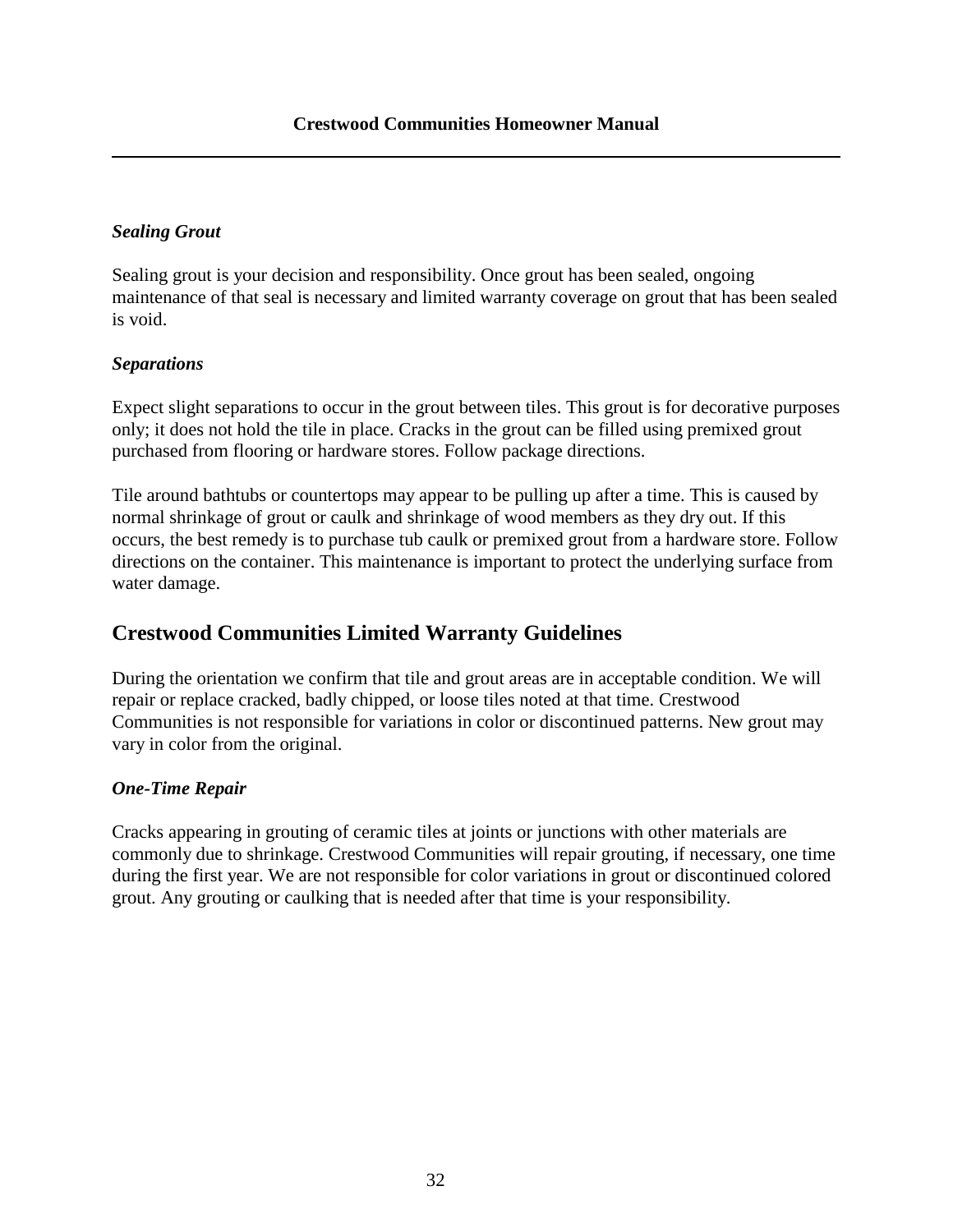## **Concrete Flatwork**

## **Homeowner Use and Maintenance Guidelines**

By maintaining good drainage, you protect your home's foundation and the concrete flatwork: the basement floor, porch, patio, driveway, garage floor, and sidewalks.

Concrete slabs are floating—they are not attached to the home's foundation walls. These are not a structural (load-bearing) element of the home and are not covered by the structural warranty.

We install a flexible collar around the top of the furnace plenum. Gas and water lines include flexible connections, and drain lines have slip joints. The basement stairs do not rest on the floor and the support posts under the I-beam are separated from the floor slab. Crestwood Communities incorporates all of these details in the construction of the basement floor because we know the floor will move in response to the soils. Movement of the basement slab or any concrete slab results in cracking. Minimize this movement by following [Builder's] landscaping recommendations, the objective of which is to prevent moisture from reaching soils around and under the home.

#### *Cleaning*

Avoid washing exterior concrete slabs with cold water from an outside faucet when temperatures are high and the sun has been shining on the concrete. The abrupt change in temperature can damage the surface bond of the concrete. We recommend sweeping for keeping exterior concrete clean. If washing is necessary, do this when temperatures are moderate.

Repeated cleaning of the garage floor by hosing can increase soil movement by allowing water to penetrate any existing cracks. We recommend sweeping to clean the garage floor.

#### *Cracks*

A concrete slab 10 feet across shrinks approximately 5/8 inch as it cures. Some of this shrinkage shows up as cracks. Cracking of concrete flatwork also results from temperature changes that cause expansion and contraction.

During the summer, moisture finds its way under the concrete along the edges or through cracks in the surface. In winter, this moisture forms frost that can lift the concrete, increasing the cracking. Maintaining drainage away from all concrete slabs will minimize cracking from this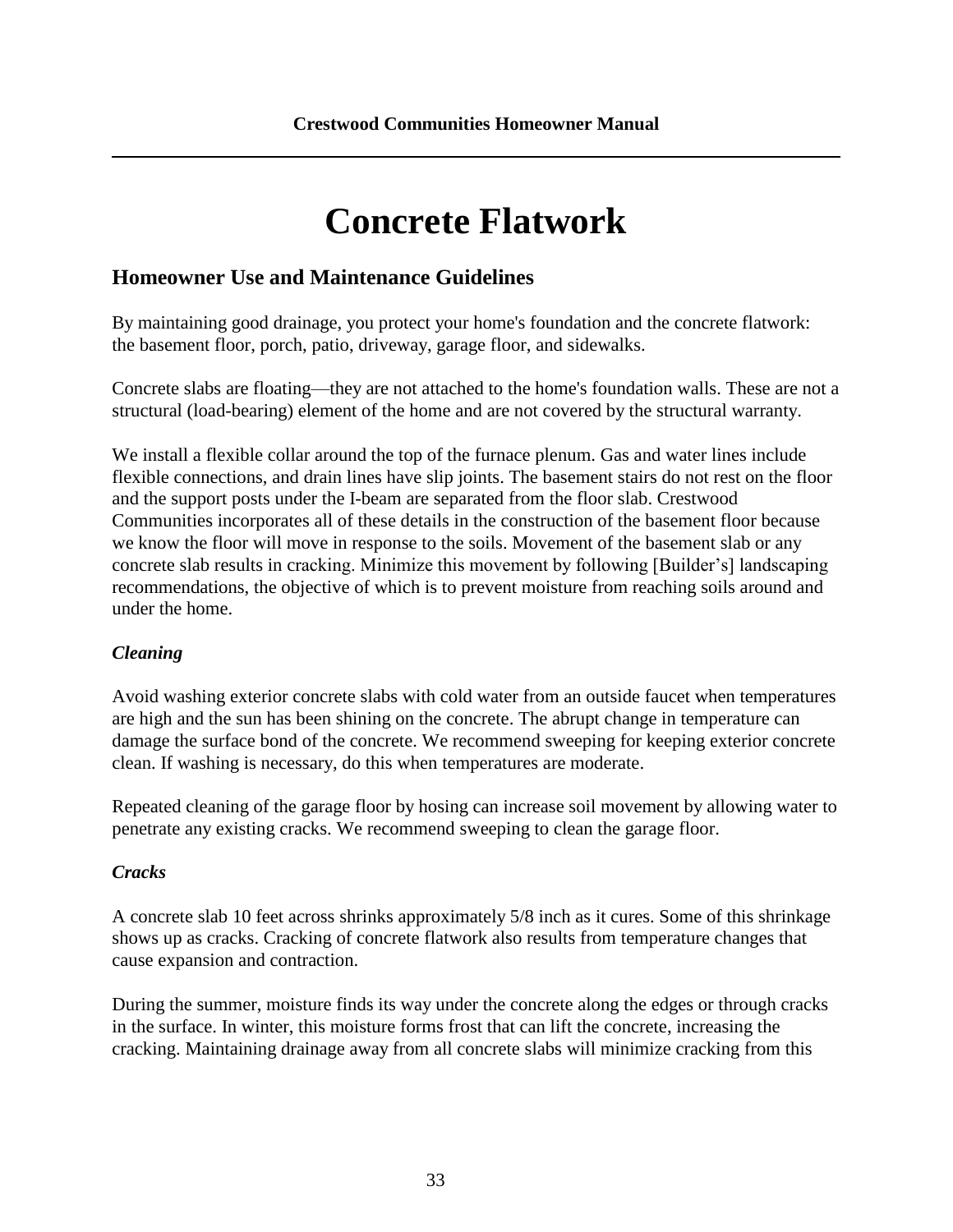cause.

As cracks occur, seal them with a waterproof concrete caulk (available at hardware or home improvement stores) to prevent moisture from penetrating to the soil beneath.

#### *Expansion Joints*

We install expansion joints to help control expansion. However, as the concrete shrinks during the curing process, moisture can penetrate under the concrete and lift the expansion joint. When this occurs, fill the resulting gap with a gray silicone sealant, which you can purchase at most hardware stores.

#### *Heavy Vehicles*

Do not permit heavy vehicles such as moving vans or concrete trucks to drive on your concrete work. We design and install this concrete for residential use only.

#### *Ice, Snow, and Chemicals*

Driving or parking on snow creates ice on the drive, which magnifies the effects of snow on the concrete surface. Remove ice and snow from concrete slabs as promptly as possible after snow storms. Protect concrete from abuse by chemical agents such as pet urine, fertilizers, radiator overflow, repeated hosing, or de-icing agents, such as road salt that can drip from vehicles. All of these items can cause spalling (chipping of the surface) of concrete.

#### *Sealer*

A concrete sealer, available at paint stores, will help you keep an unpainted concrete floor clean. Do not use soap on unpainted concrete. Instead, use plain water and washing soda or, if necessary, a scouring powder.

### **Crestwood Communities Limited Warranty Guidelines**

Concrete slabs are floating—they are not attached to the home's foundation walls. These are not a structural (load-bearing) element of the home and are not covered by the structural warranty. The limited warranty coverage is for one year unless the requirements of your loan state otherwise.

*Color*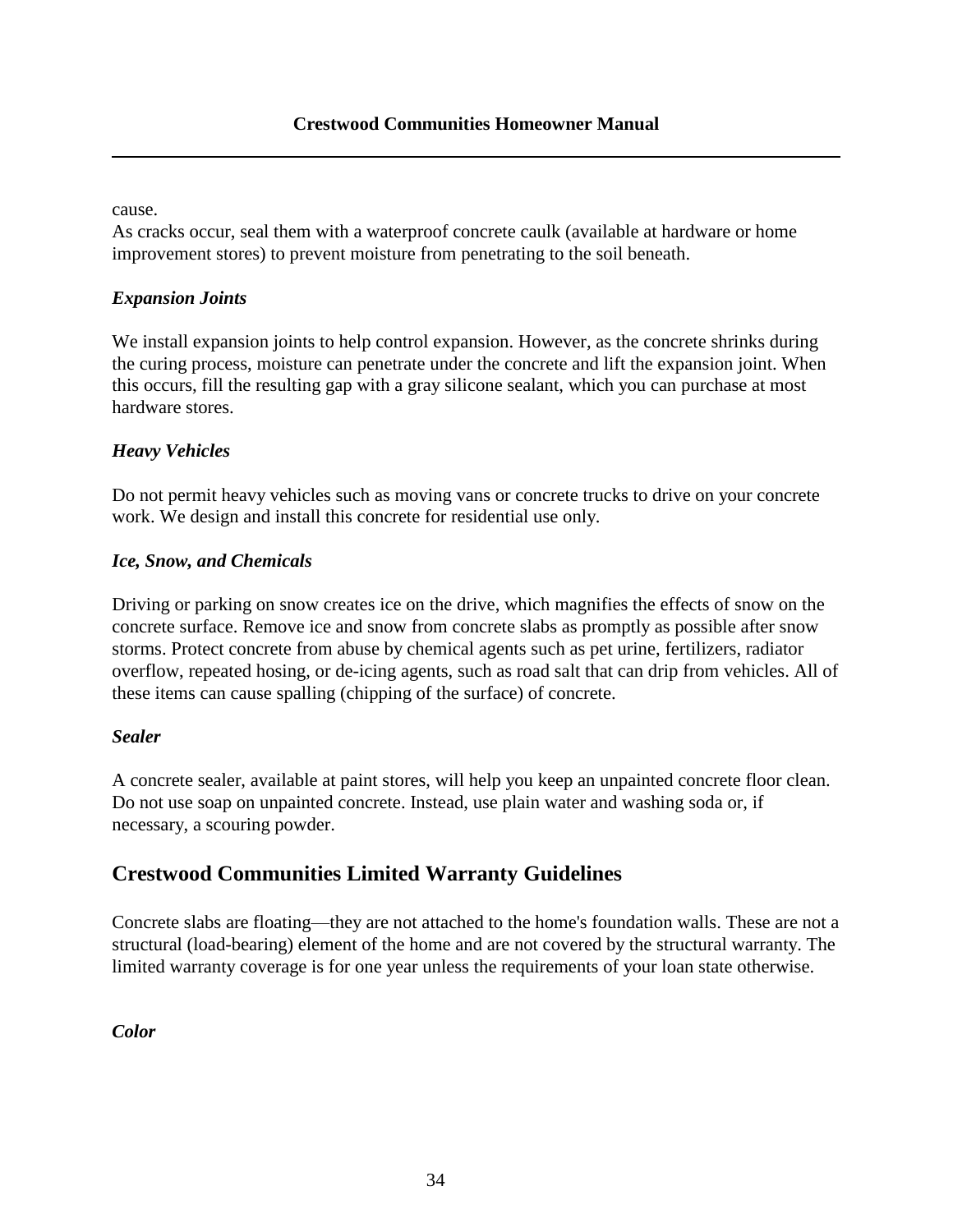Concrete slabs vary in color. No correction is provided for this condition *Cracks*

If concrete cracks reach 3/16 inches in width or vertical displacement, Crestwood Communities will patch or repair them one time during the warranty year. Subsequently, concrete slab maintenance is your responsibility. If you prefer to have the slab replaced, we will obtain a price for you and assist in scheduling the work upon receipt of your payment. However, we advise against this expense since the new slab will crack as well.

#### *Finished Floors*

Crestwood Communities will correct cracks, settling, or heaving that rupture finish floor materials that we installed as part of the home as you originally purchased it.

#### *Level Floors*

Concrete floors in the habitable areas of the home will be level to within 1/4 inch within any 32 inch measurement with the exception of an area specifically designed to slope toward a floor drain.

#### *Separation*

Crestwood Communities will correct separation of concrete slabs from the home if separation exceeds one inch.

#### *Settling or Heaving*

Crestwood Communities will repair slabs that settle or heave in excess of 2 inches or if such movement results in negative drainage (toward the house) or hazardous vertical displacement.

### *Spalling (Surface Chips)*

Causes of spalling include repeated hosing of concrete for cleaning, animal urine, radiator overflow, fertilizer, uncleared snow and ice, ice-melting agents, and road salts from vehicles. Repair of spalling is a home maintenance task.

#### *Standing Water*

Water may stand on exterior concrete slabs for several hours after precipitation or from roof runoff. Crestwood Communities will correct conditions that cause water to remain longer than 12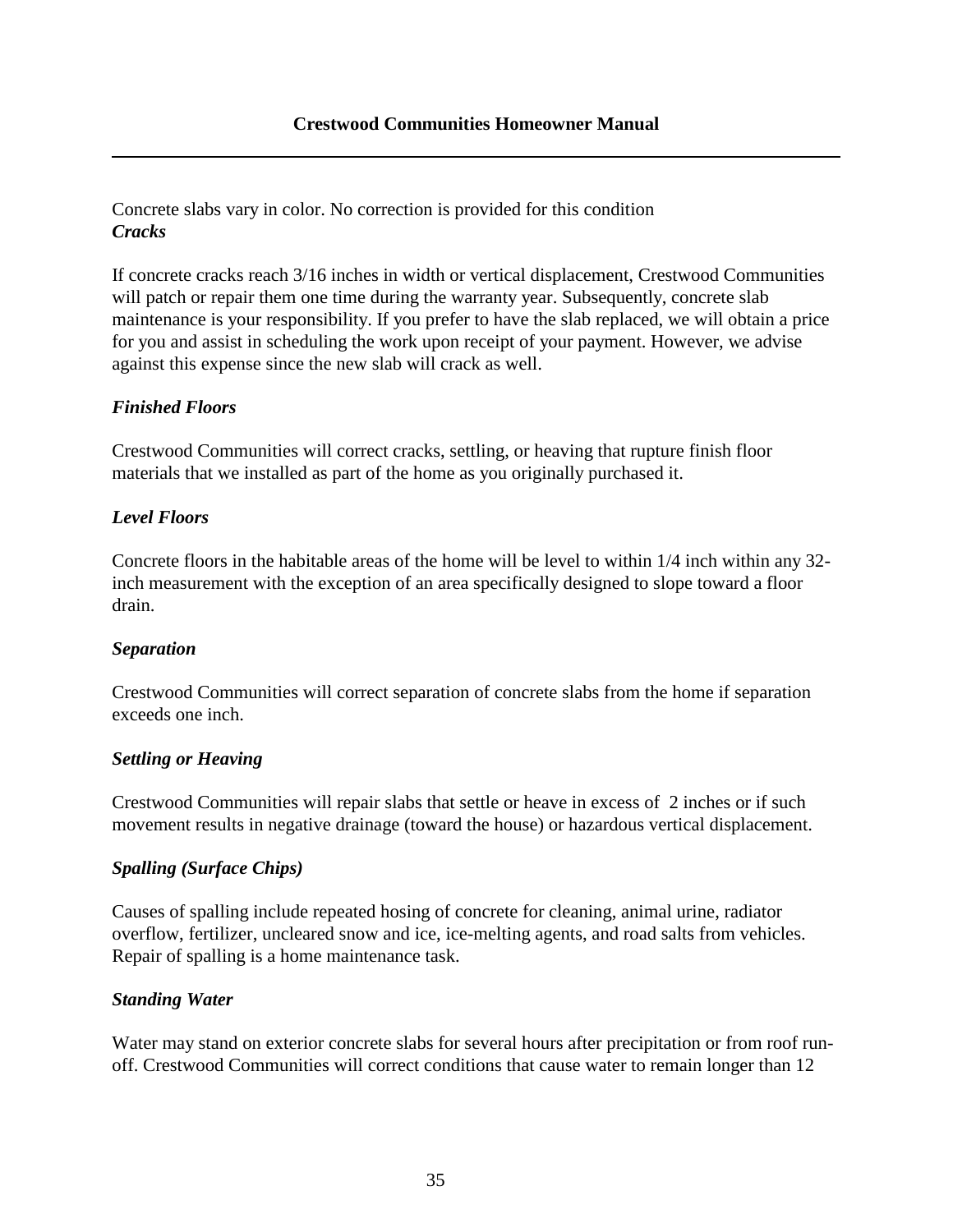hours unless it is from roof run-off of melting snow or ice.

## **Condensation**

## **Homeowner Use and Maintenance Guidelines**

Condensation on interior surfaces of the windows and frames comes from high humidity within the home combined with low outside temperatures and inadequate ventilation. Family lifestyle significantly influences these conditions. If your home includes a humidifier, closely observe manufacturer's directions for its use, especially during periods of cooler temperatures.

*See also Ventilation*.

## **Crestwood Communities Limited Warranty Guidelines**

Condensation results from a family's lifestyle and Crestwood Communities has no control over this. The limited warranty coverage excludes condensation.

## **Countertops**

### **Homeowner Use and Maintenance Guidelines**

Use a cutting board to protect your counters when you cut or chop. Protect the counter from heat and from extremely hot pans. If you cannot put your hand on it, do not put it on the counter. Do not use countertops as ironing boards and do not set lighted cigarettes on the edge of the counter.

#### *Caulking*

The caulking between the countertop and the wall, along the joint at the backsplash, and around the sink may shrink, leaving a slight gap. Maintaining a good seal in these locations is important to keep moisture from reaching the wood under the laminates and to prevent warping.

#### *Cleaning*

Avoid abrasive cleaners that will damage the luster of the surface.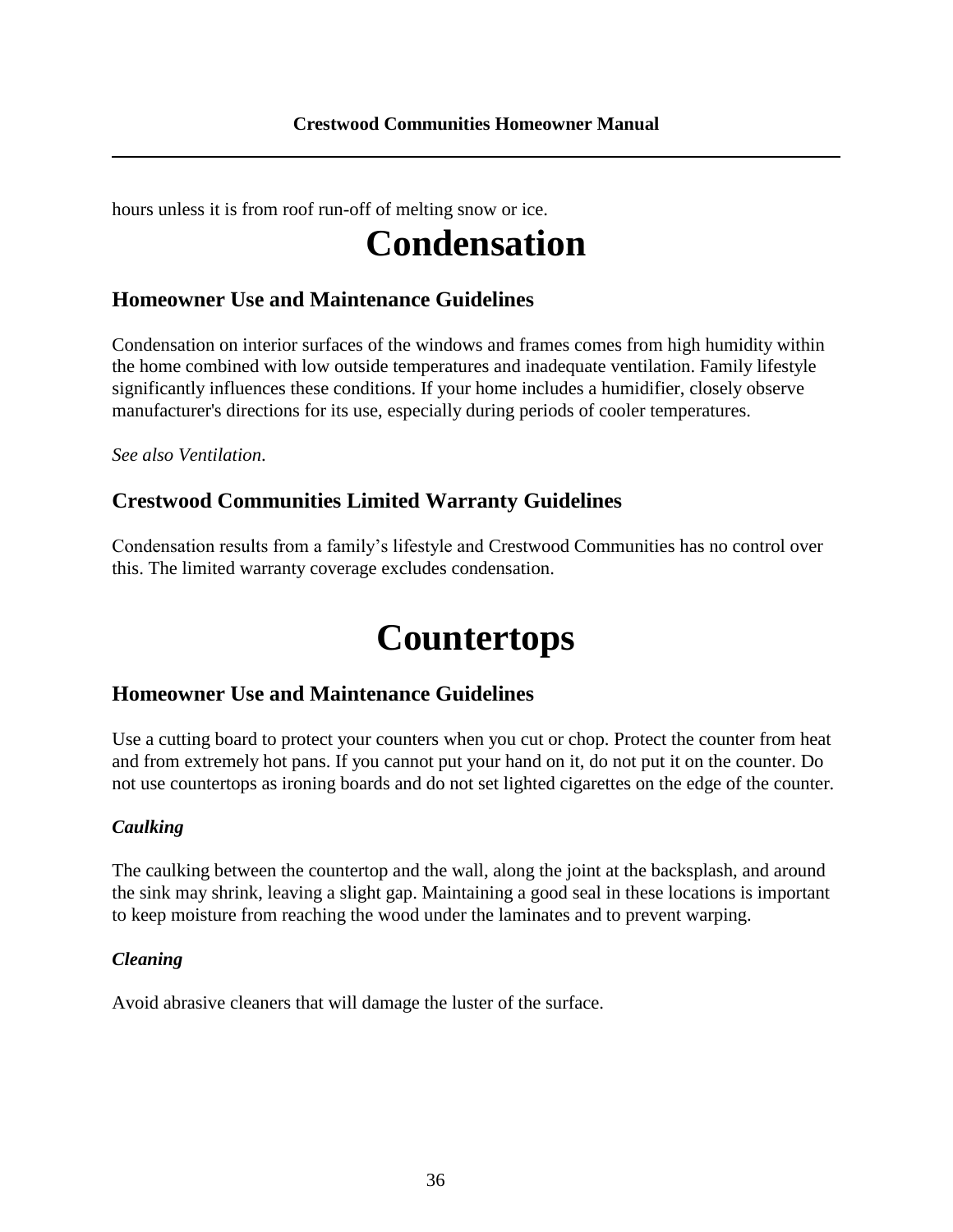### *Mats*

Rubber drain mats can trap moisture beneath them, causing the laminated plastic to warp and blister. Dry the surface as needed.

#### *Wax*

Wax is not necessary, but it can be used to make counters gleam.

*See also Ceramic Tile*.

# **Crestwood Communities Limited Warranty Guidelines**

During your orientation we confirm that all countertops are in acceptable condition. We repair noticeable surface damage such as chips, cracks, and scratches noted on the orientation list. Repair of surface damage that occurs during or after your move-in is one of your home maintenance responsibilities.

## *Laminates*

Laminated countertops will have one or more discernible seams. Crestwood Communities will repair gaps or differential at the seams that exceed 1/16 inch.

## *Manufactured Marble*

Edges should be smooth and even. Where backsplash joints occur at corners, the top edges should be even within 1/16 inch.

## *Separation from Wall*

Separation of countertops from walls, backsplash, and around sinks results from normal shrinkage of materials. Crestwood Communities will recaulk these areas one time during the materials and workmanship warranty. Subsequently caulking will be your home maintenance responsibility.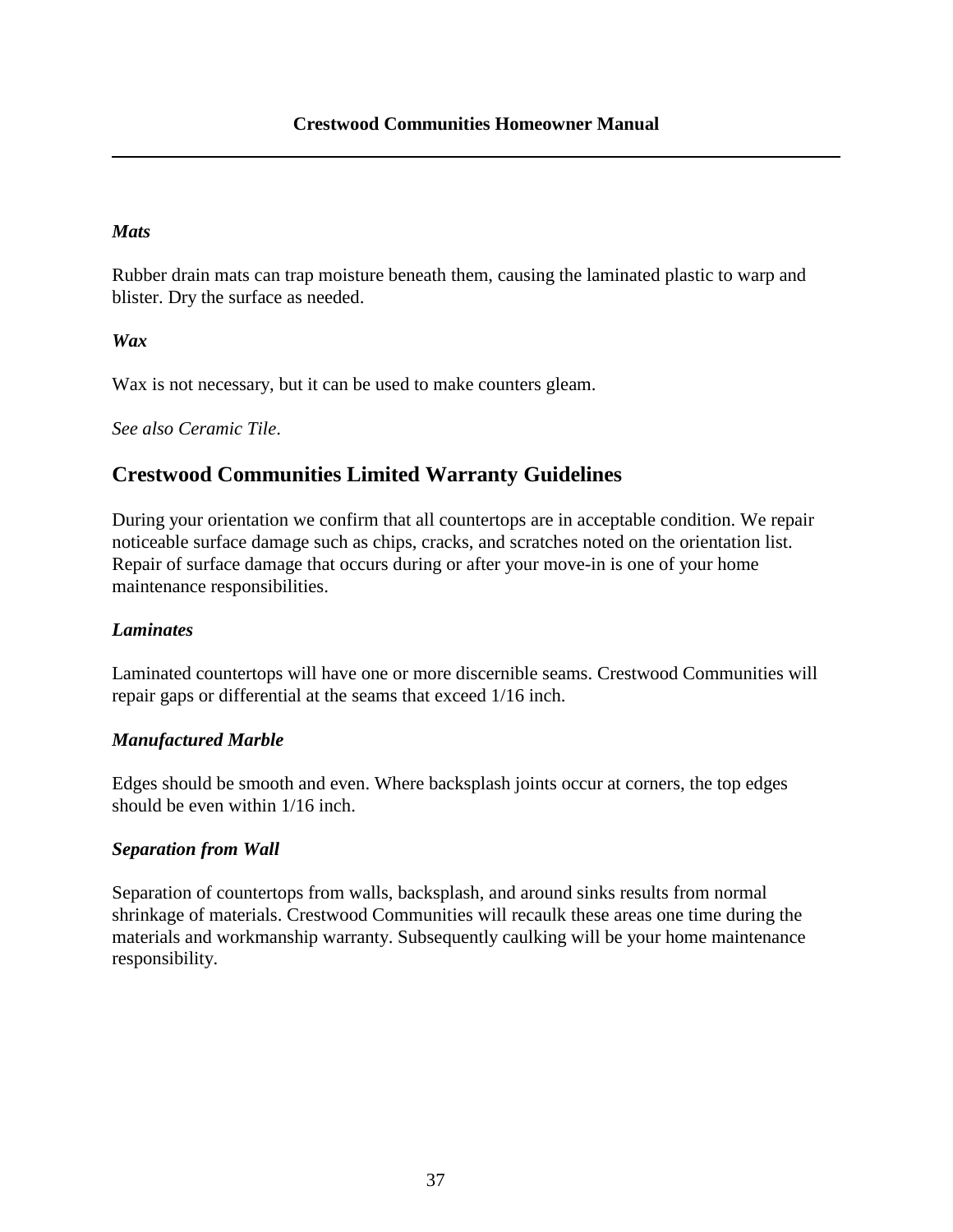# **Crawl Space**

# **Homeowner Use and Maintenance Guidelines**

The crawl space is not intended as a storage area for items that could be damaged by moisture. Wood stored in a crawl space can attract termites.

You may notice slight dampness in the crawl space. Landscaping that is correctly installed helps prevent excessive amounts of water from entering crawl spaces. Report standing water to Crestwood Communities for inspection.

*See also Ventilation*.

# **Crestwood Communities Limited Warranty Guidelines**

During the orientation we will check the condition of soils in the crawl space. Soils in the crawl space may be damp but should not have standing water. Provided that you have not altered the drainage nor caused excessive moisture to accumulate and remain in this area with incorrect landscaping, Crestwood Communities will correct the conditions that result in persistent standing water.

# **Doors and Locks**

# **Homeowner Use and Maintenance Guidelines**

The doors installed in your home are wood products subject to such natural characteristics of wood as shrinkage and warpage. Due to natural fluctuations of humidity and the use of forced air furnaces, showers, and dishwashers, interior doors may occasionally require minor adjustments.

## *Bifold Doors*

Interior bifolds sometimes stick or warp due to weather conditions. Apply a silicone lubricant to the tracks to minimize this inconvenience.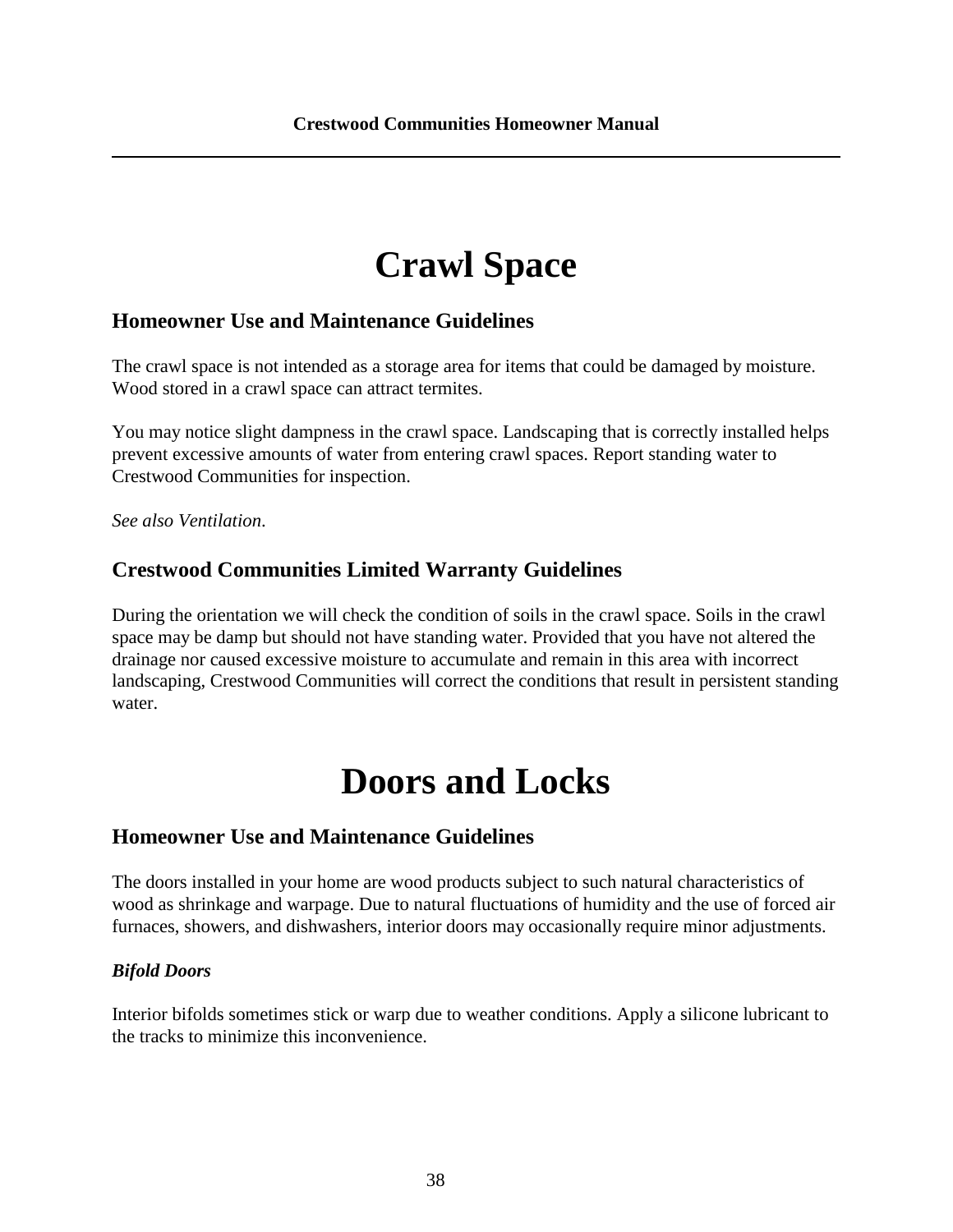# *Exterior Finish*

To ensure longer life for your exterior wood doors, plan to refinish them at least once a year. Stained exterior doors with clear finishes tend to weather faster than painted doors. Treat the finish with a wood preserver every three months to preserve the varnish and prevent the door from drying and cracking. Reseal stained exterior doors whenever the finish begins cracking or crazing.

## *Failure to Latch*

If a door will not latch because of minor settling, you can correct this by making a new opening in the jamb for the latch plate (remortising) and raising or lowering the plate accordingly.

# *Hinges*

You can remedy a squeaky door hinge by removing the hinge pin and applying a silicone lubricant to it. Avoid using oil, as it can gum up or attract dirt. Graphite works well as a lubricant but can create a gray smudge on the door or floor covering beneath the hinge if too much is applied.

# *Keys*

Keep a duplicate privacy lock key where children cannot reach it in the event a youngster locks him- or herself in a room. The top edge of the door casing is often used as a place to keep the key. A small screwdriver or similarly shaped device can open some types of privacy locks.

## *Locks*

Lubricate door locks with graphite or other waterproof lubricant. Avoid oil, as it will gum up.

## *Slamming*

Slamming doors can damage both doors and jambs and can even cause cracking in walls. Teach children not to hang on the doorknob and swing back and forth; this works loose the hardware and causes the door to sag.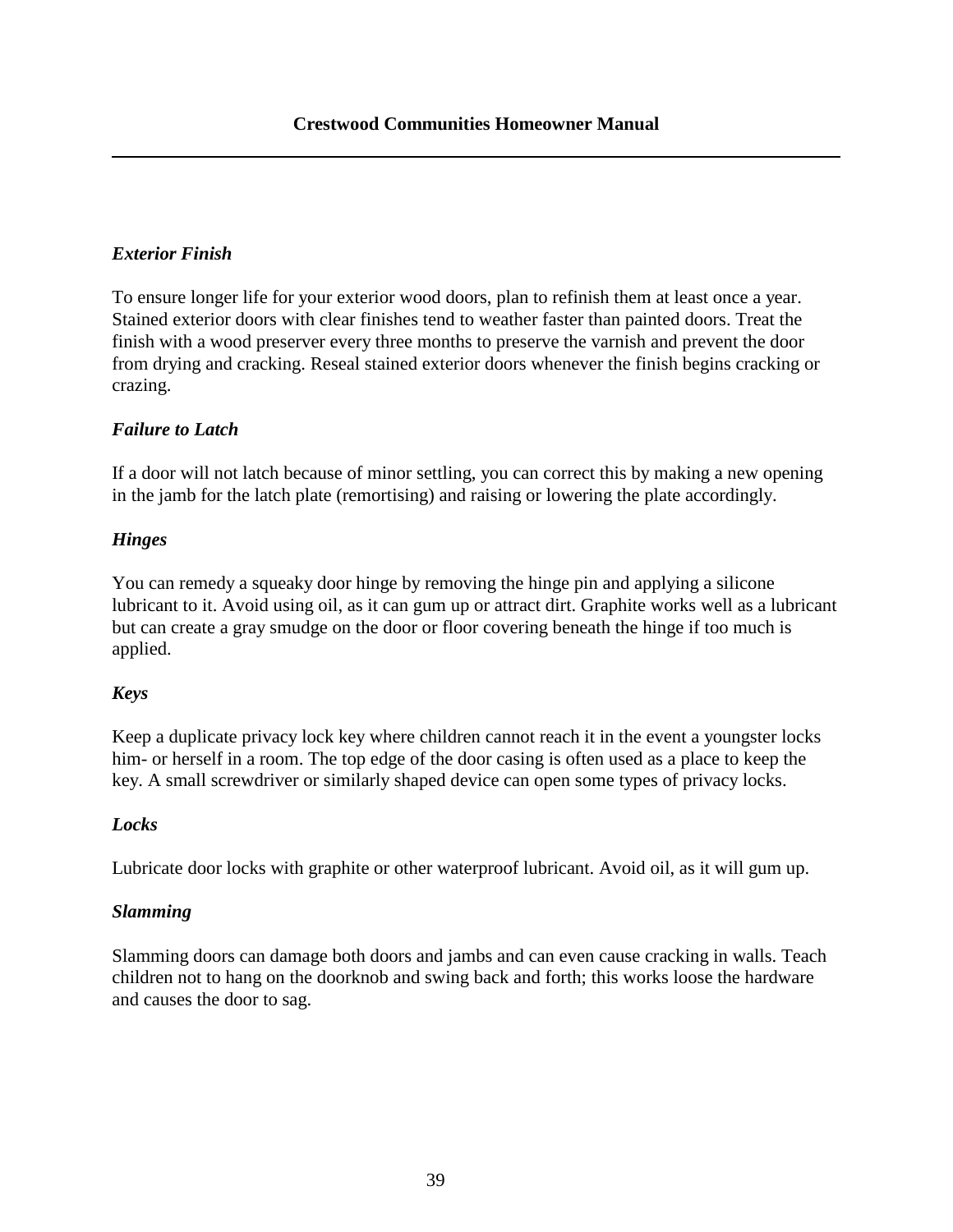# *Shrinkage*

Use putty, filler, or latex caulk to fill any minor separations that develop at mitered joints in door trim. Follow with painting. Panels of wood doors shrink and expand in response to changes in temperature and humidity. Touching up the paint or stain on unfinished exposed areas is your home maintenance responsibility.

## *Sticking*

The most common cause of a sticking door is the natural expansion of lumber due to changes in humidity. When sticking is due to swelling during a damp season, do not plane the door unless it continues to stick after the weather changes.

Before planing a door because of sticking, try two other steps: first, apply either a paste wax, light coat of paraffin, or candle wax to the sticking surface; or second, tighten the screws that hold the door jamb or door frame. If planing is necessary even after these measures, use sandpaper to smooth the door and paint the sanded area to seal against moisture.

## *Warping*

If a door warps slightly, keeping it closed as much as possible often returns it to normal.

## *Weather Stripping*

Weather stripping and exterior door thresholds occasionally require adjustment or replacement.

# **Crestwood Communities Limited Warranty Guidelines**

During the orientation we confirm that all doors are in acceptable condition and correctly adjusted. Crestwood Communities will repair construction damage to doors noted on the orientation list.

## *Adjustments*

Due to normal settling of the home, doors may require adjustment for proper fit. Crestwood Communities will make such adjustments.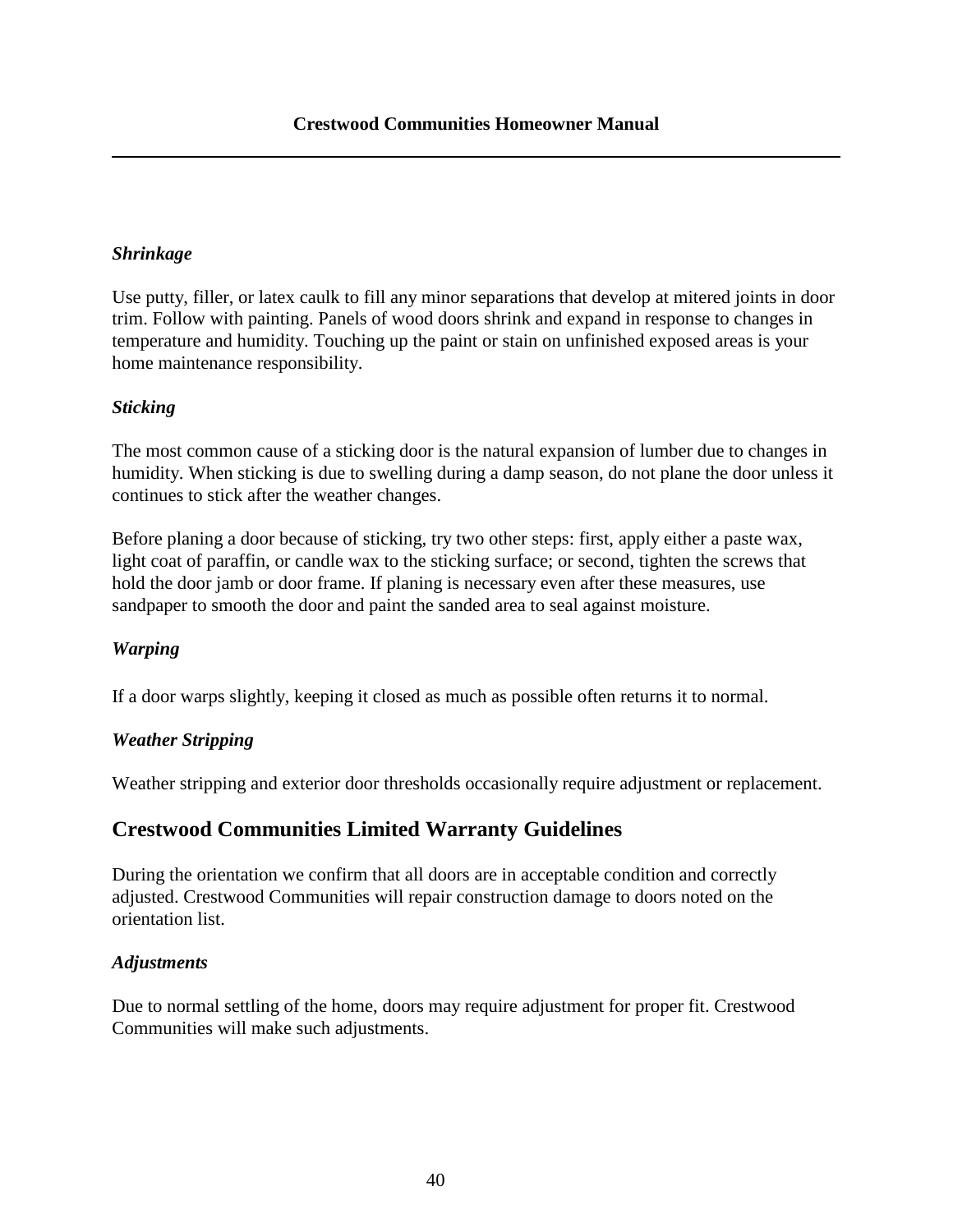## *Panel Shrinkage*

Panels of wood doors shrink and expand in response to changes in temperature and humidity. Although touching up the paint or stain on unfinished exposed areas is your home maintenance responsibility, Crestwood Communities will repair split panels that allow light to be visible.

#### *Warping*

Crestwood Communities will repair doors that warp in excess of 1/4 inch.

# **Drywall**

# **Homeowner Use and Maintenance Guidelines**

Slight cracking, nail pops, or seams may become visible in walls and ceilings. These are caused by the shrinkage of the wood and normal deflection of rafters to which the drywall is attached.

## *Repairs*

With the exception of the one-time repair service provided by Crestwood Communities, care of drywall is your maintenance responsibility. Most drywall repairs can be easily made. This work is best done when you redecorate the room.

Repair hairline cracks with a coat of paint. You can repair slightly larger cracks with spackle or caulk. To correct a nail pop, reset the nail with a hammer and punch. Cover it with spackle, which is available at paint and hardware stores. Apply two or three thin coats. When dry, sand the surface with fine-grain sandpaper, and then paint. You can fill indentations caused by sharp objects in the same manner.

# **Crestwood Communities Limited Warranty Guidelines**

During the orientation, we confirm that drywall surfaces are in acceptable condition. One time during the materials and workmanship warranty, Crestwood Communities will repair drywall shrinkage cracks and nail pops and touch up the repaired area using the same paint color that was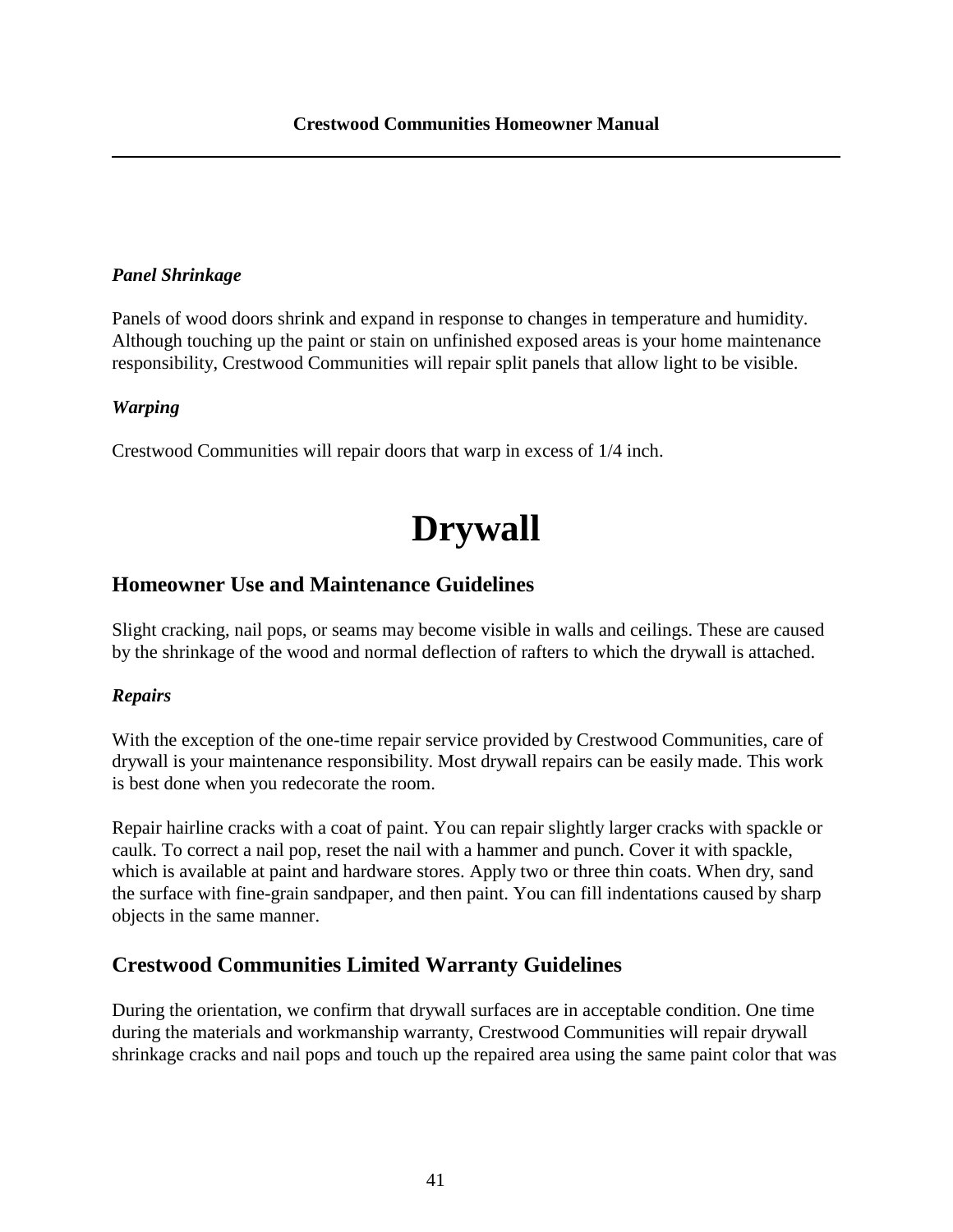on the surface when the home was delivered. Touch-ups will be visible.

Repainting the entire wall or the entire room to correct this is your choice and responsibility. You are also responsible for custom paint colors or wallpaper that has been applied subsequent to closing. Due to the effects of time on paint and wallpaper, as well as possible dye lot variations, touch-ups are unlikely to match the surrounding area.

#### *Lighting Conditions*

Crestwood Communities does not repair drywall flaws that are only visible under particular lighting conditions.

#### *Related Warranty Repairs*

If a drywall repair is needed as a result of poor workmanship (such as blisters in tape) or other warranty-based repair (such as a plumbing leak), Crestwood Communities completes the repair by touching up the repaired area with the same paint that was on the surface when the home was delivered. If more than one-third of the wall is involved, we will repaint the wall corner to corner. You are responsible for custom paint colors or wallpaper that has been applied subsequent to closing. Due to the effects of time on paint and wallpaper, as well as possible dye lot variations, touch-up may not match the surrounding area.

# **Electrical Systems**

# **Homeowner Use and Maintenance Guidelines**

Know the location of the breaker panel; it includes a main shut-off that controls all the electrical power to the home. Individual breakers control the separate circuits. Each breaker is marked to help you identify which breaker is connected to which major appliances, outlets, or other service. Should a failure occur in any part of your home, always check the breakers in the main panel box.

#### *Breakers*

Circuit breakers have three positions: on, off, and tripped. When a circuit breaker trips, it must first be turned off before it can be turned on. Switching the breaker directly from tripped to on will not restore service.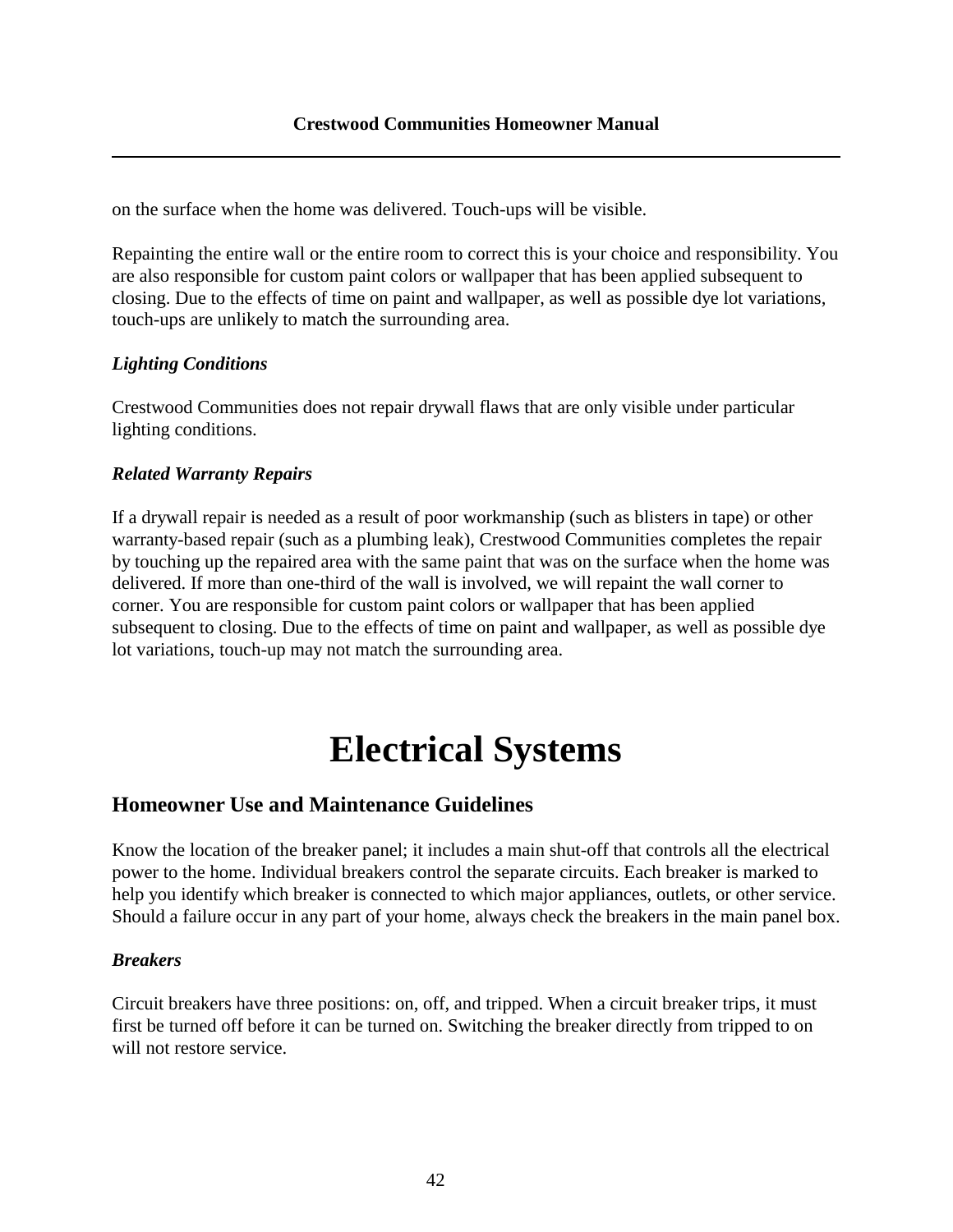# *Breaker Tripping*

Breakers trip due to overloads caused by plugging too many appliances into the circuit, a worn cord or defective appliance, or operating an appliance with too high a voltage requirement for the circuit. The starting of an electric motor can also trip a breaker.

If any circuit trips repeatedly, unplug all items connected to it and reset. If it trips when nothing is connected to it, you need an electrician. If the circuit remains on, one of the items you unplugged is defective and will require repair or replacement.

## *Buzzing*

Fluorescent fixtures use transformer action to operate. This action sometimes causes a buzzing.

## *Fixture Location*

We install light fixtures in the locations indicated on the plans. Moving fixtures to accommodate specific furniture arrangements or room use is your responsibility.

## *GFCI (Ground-Fault Circuit-Interrupters)*

GFCI receptacles have a built-in element that senses fluctuations in power. Quite simply, the GFCI is a circuit breaker. Building codes require installation of these receptacles in bathrooms, the kitchen, outside, and the garage (areas where an individual can come into contact with water while holding an electric appliance or tool). Heavy appliances such as freezers or power tools will trip the GFCI breaker.

> *Do not plug a refrigerator or food freezer into a GFCI-controlled outlet. The likelihood of the contents being ruined is high and the limited warranty does not cover such damage.*

Each GFCI receptacle has a test and reset button. Once each month, press the test button. This will trip the circuit. To return service, press the reset button. If a GFCI breaker trips during normal use, it may indicate a faulty appliance and you will need to investigate the problem. One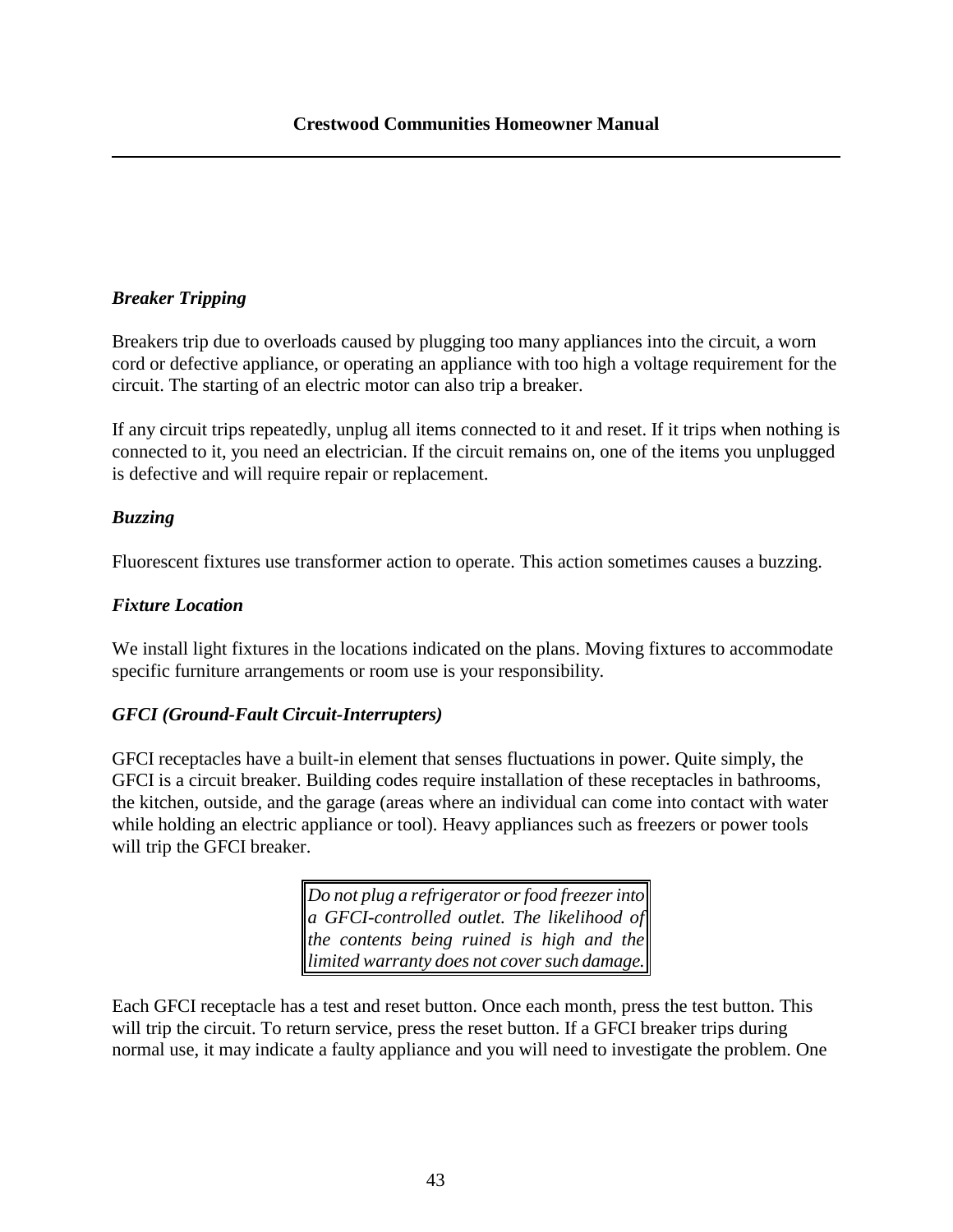GFCI breaker can control up to three or four outlets. *Grounded System*

Your electrical system is a three-wire grounded system. Never remove the bare wire that connects to the box or device.

## *Light Bulbs*

You are responsible for replacing burned-out bulbs other than those noted during your orientation.

## *Modifications*

If you wish to make any modifications, contact the electrician listed on the Emergency Phone Numbers you receive at the orientation. Having another electrician modify your electrical system during the warranty period can void that portion of your limited warranty.

#### *Outlets*

If an outlet is not working, check first to see if it is controlled by a wall switch or GFCI. Next, check the breaker.

If there are small children in the home, install safety plugs to cover unused outlets. This also minimizes the air infiltration that sometimes occurs with these outlets. Teach children to never touch electrical outlets, sockets, or fixtures.

## *Underground Cables*

Before digging, check the location of buried service leads by calling the local utility locating service. In most cases, wires run in a straight line from the service panel to the nearest public utility pad. Maintain positive drainage around the foundation to protect this service.

# **Crestwood Communities Limited Warranty Guidelines**

During the orientation we confirm that light fixtures are in acceptable condition and that all bulbs are working. Crestwood Community's limited warranty excludes any fixture you supplied.

# *Designed Load*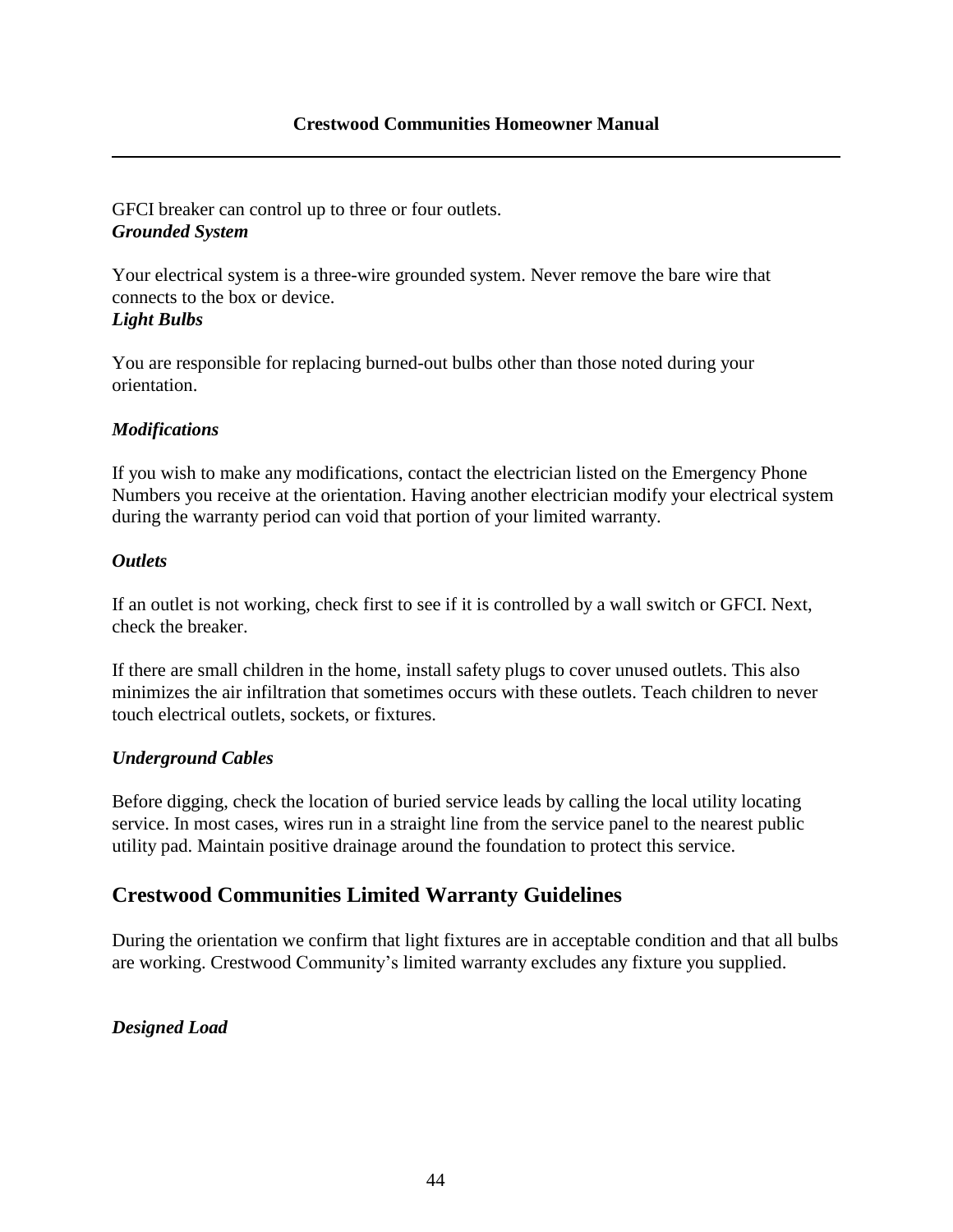Crestwood Communities will repair any electrical wiring that fails to carry its designed load to meet specifications. If electrical outlets, switches, or fixtures do not function as intended, Crestwood Communities will repair or replace them.

# *GFCI (Ground-Fault Circuit-Interrupters)*

Crestwood Communities is not responsible for food spoilage that results from your plugging refrigerators or freezers into a GFCI outlet.

#### *Power Surge*

Power surges are the result of local conditions beyond the control of Crestwood Communities and are excluded from limited warranty coverage. These can result in burned-out bulbs or damage to sensitive electronic equipment such as TVs, alarm systems, and computers. Damage resulting from lightning strikes are excluded from limited warranty coverage.

# **Electric Water Heater**

# **Homeowner Care and Maintenance**

Carefully read the manufacturer's literature and warranty for your specific model of water heater.

## *Drain Tank*

Review and follow the manufacturer's timetable and instructions for draining several gallons of water from the bottom of the water heater. This reduces build-up of chemical deposits from the water, thereby prolonging the life of the tank as well as saving energy dollars. Also drain the tank if it is being shut down during periods of freezing temperatures. Carefully follow the instructions in the manufacturer's literature.

## *Element Cleaning or Replacement*

The heating elements in the water heater will require periodic cleaning. The frequency is determined in part by the quality of the water in your area. Again, refer to the manufacturer's literature for step-by-step instructions and drawings, or contact an authorized service company. *No Hot Water*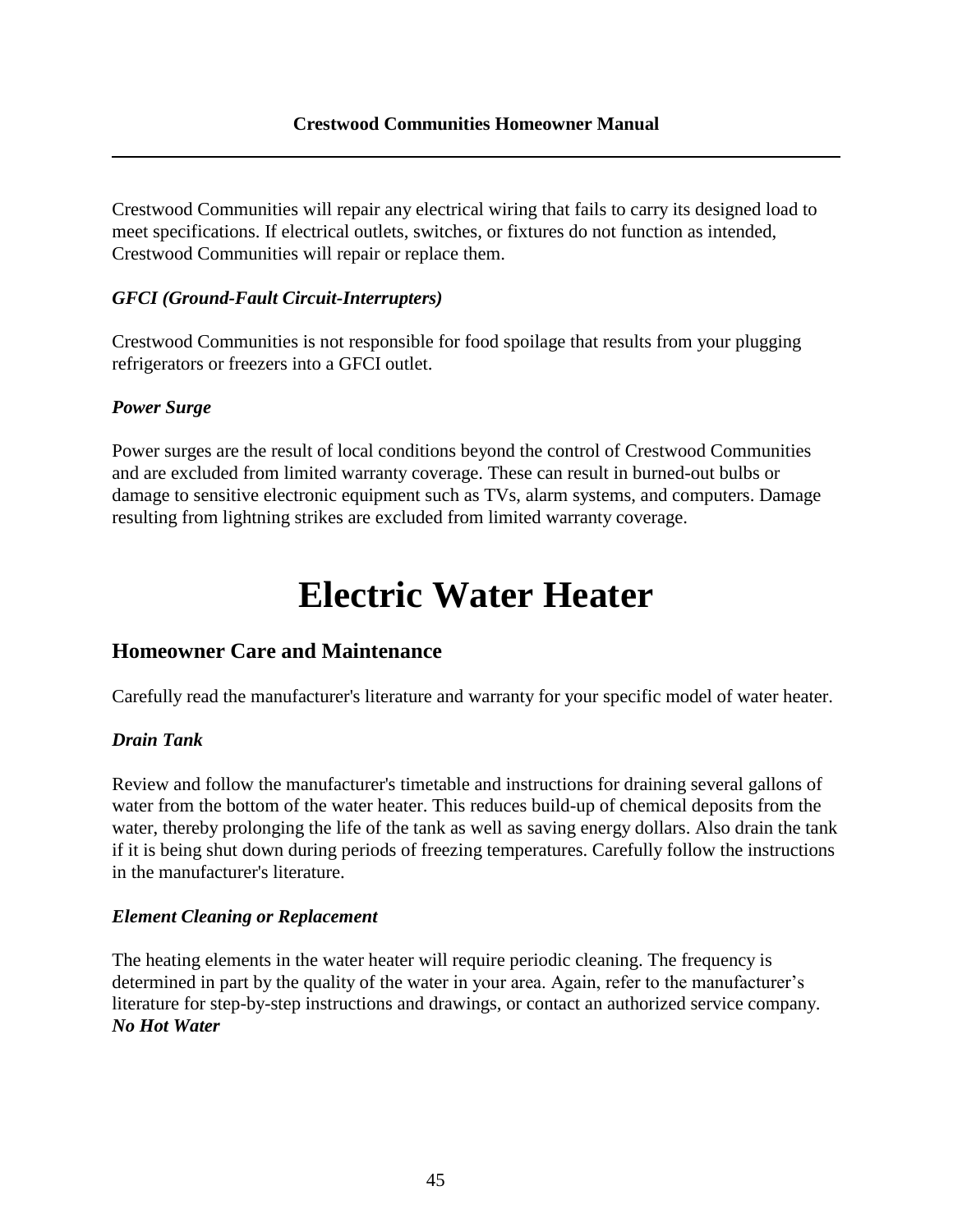If you discover you have no hot water, check the breaker, the temperature setting, and the watersupply valve before calling for service. Refer to the manufacturer's literature for locations of these items and other troubleshooting information.

## *Pressure Relief Valve*

At least once each year, manually operate the pressure relief valve. Stay clear of the discharge line to avoid injury. See manufacturer's literature for diagrams and detailed instructions.

#### *Safety*

Keep the area around a water heater clear of stored household items. Never use the top of the water heater as a storage shelf.

#### *Temperature*

Temperature settings on an electric water heater will produce approximately the temperatures listed below:

| Hot      | 120 degrees F |
|----------|---------------|
| A        | 130 degrees F |
| B        | 140 degrees F |
| C        | 150 degrees F |
| Very Hot | 160 degrees F |

The recommended setting for operation of a dishwasher is B, or 140 degrees. Higher settings can waste energy dollars and increase the danger of injury from scalding. Hot water will take longer to arrive at sinks, tubs, and showers that are farther from the water heater.

# **Crestwood Communities Limited Warranty**

Refer to the manufacturer's limited warranty for complete information regarding warranty coverage on your water heater.

# **Expansion and Contraction**

# **Homeowner Use and Maintenance Guidelines**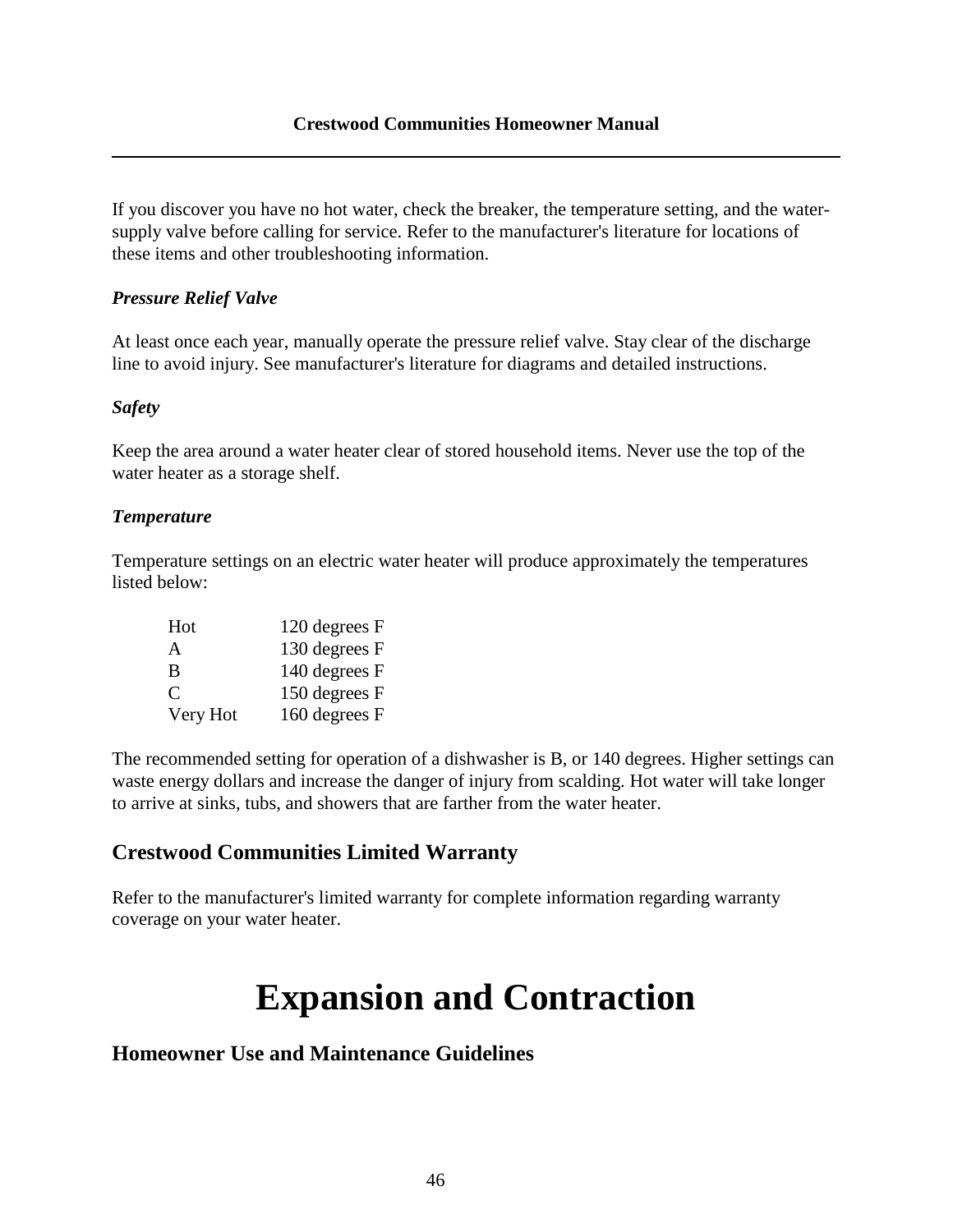Changes in temperature and humidity cause all building materials to expand and contract. Dissimilar materials expand or contract at different rates. This movement results in separation between materials, particularly dissimilar ones. You will see the effects in small cracks in drywall and in paint, especially where moldings meet drywall, at mitered corners, and where tile grout meets tub or sink. While this can alarm an uninformed homeowner, it is normal.

Shrinkage of the wood members of your home is inevitable and occurs in every new home. Although this is most noticeable during the first year, it may continue beyond that time. In most cases, caulk and paint are all that you need to conceal this minor evidence of a natural phenomenon. Even though properly installed, caulking shrinks and cracks. Maintenance of caulking is your responsibility.

# **Crestwood Communities Limited Warranty**

Crestwood Communities provides one-time repairs to many of the effects of expansion and contraction. See individual categories for details.

# **Fireplace**

# **Homeowner Use and Maintenance Guidelines**

Most of us feel a fireplace is an excellent way to create a warm, cozy atmosphere. However, without sufficient information, your use of the fireplace can result in heat (and dollars) being wasted. To help prevent that, consider the following points.

Look upon burning a fire as a luxury that adds much to the atmosphere but just a little to the heat in a home. About 10 percent of the heat produced by a fire is radiated into the house. In many older homes, the air used by the fireplace for combustion is replaced with cold outside air drawn in through cracks around doors and windows. However, your home is constructed so tightly that this does not happen. We install a fresh air vent to supply the fireplace with combustion air and

reduce the amount of heated air the fire draws from your house. Open this vent before starting the fire as you do the damper.

Close the damper and cold air vent when not in use. Leaving these open is equivalent to having an open window in the house. If the fire is still burning, but you are finished enjoying it, use glass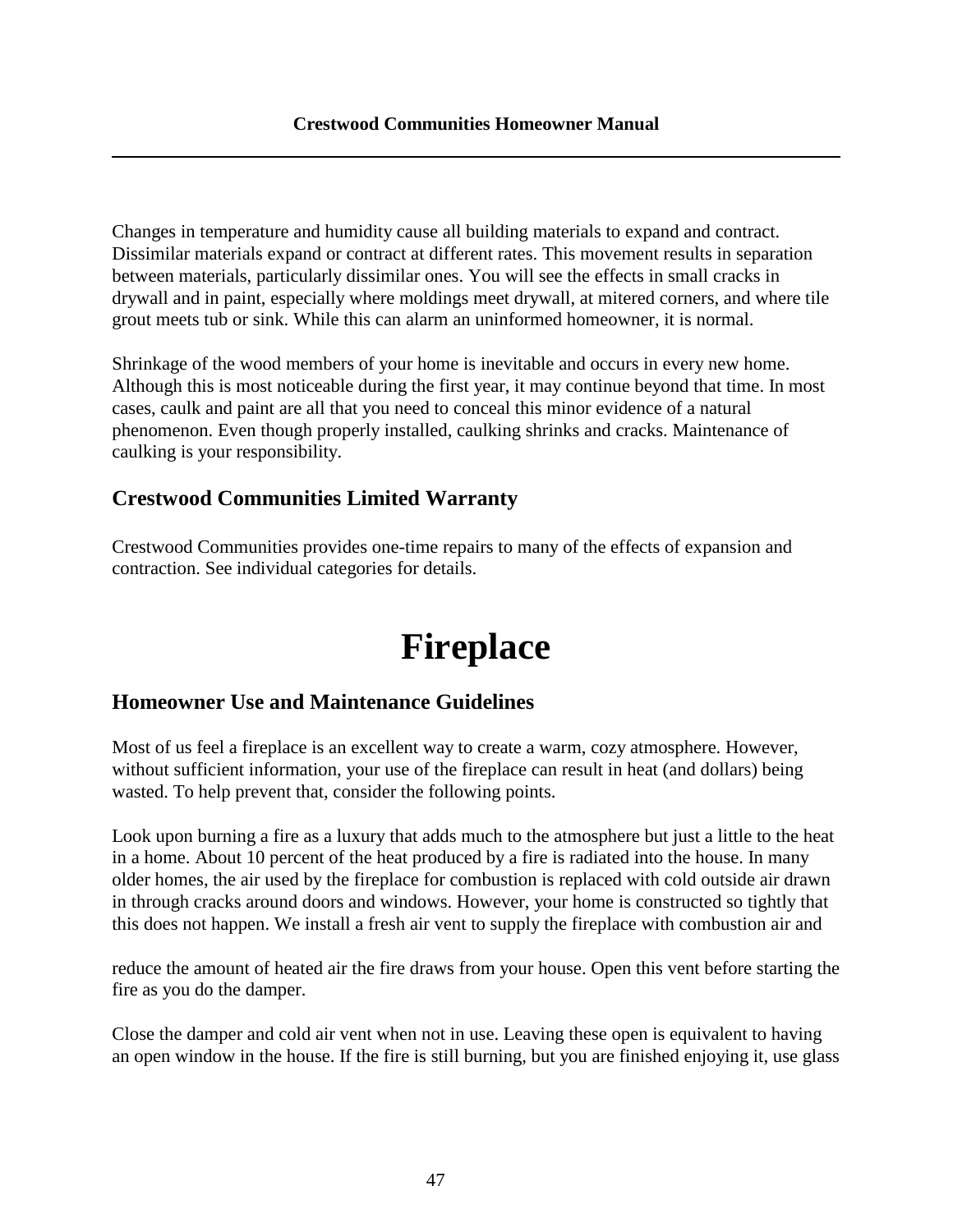doors to prevent heated air from being drawn up the chimney until your damper can be closed.

One caution on the use of glass doors: do not close them over a roaring fire, especially if you are burning hard woods (such as oak or hickory) because this could break the glass. Also, when closing the doors over a burning fire, open the mesh screens first. This prevents excessive heat build-up on the mesh, which might result in warping or discoloration.

Your objective in building a fire should be a clean, steady, slow-burning fire. Begin with a small fire to allow the components of the fireplace to heat up slowly. Failure to do so may damage the fireplace and can void the warranty. Start the fire by burning kindling and newspaper under the grate; two to three layers of logs stacked with air space between, largest logs to the rear, works best. One sheet of paper burned on top of the stack will help the chimney start to draw. Any logs 6 inches in diameter or larger should be split.

> *Do not burn trash in the fireplace and never use any type of liquid fire starter.*

Remove old ashes and coals from under the grate when completely cool. A light layer is desirable as an insulator and will help to reflect heat.

#### *Chimney Cleaning*

Creosote and other wood-burning by-products accumulate inside the flue over a period of time. This build-up can be a fire hazard. The way you use your fireplace and the type of wood you burn determine the frequency of your chimney cleanings. For instance, burning soft woods or improperly seasoned woods necessitates more frequent cleaning. Hire a qualified chimney sweep for this cleaning.

#### *Spark Arrester*

If the spark arrester becomes clogged, the diminished air flow will affect the performance of the fireplace and may be a fire hazard. Have the arrester cleaned professionally when needed.

#### *Gas Fireplace*

Crestwood Communities offers direct-vent gas fireplaces. If you ordered this type of fireplace, it is demonstrated during the orientation. Read and follow all manufacturer's directions.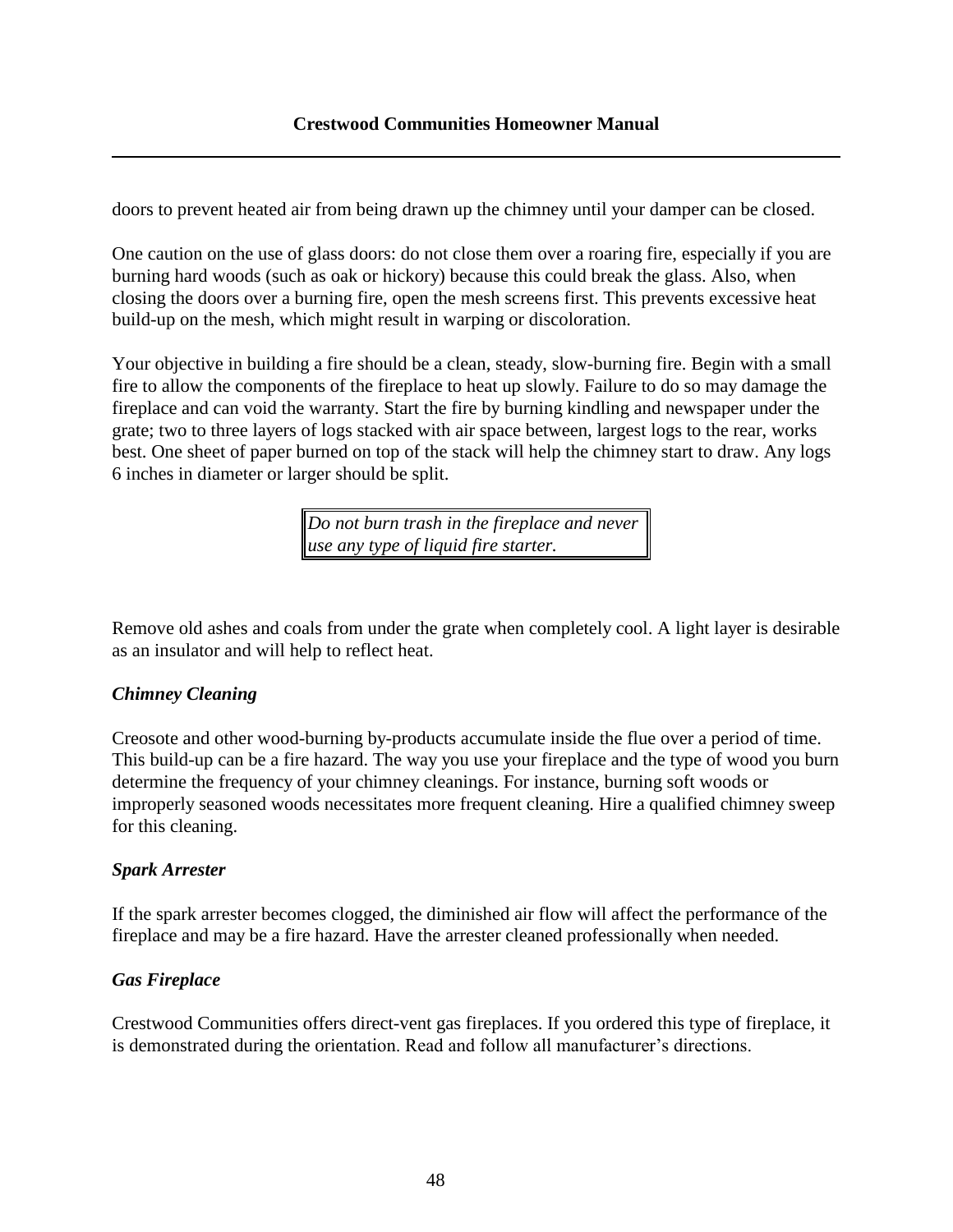A slight delay between turning the switch on and flame ignition is normal. The flames should ignite gently and silently. If you notice any deviation from this and any gas smell, immediately shut off the switch and report it to the gas company.

Excessive winds can cause a downdraft, which can blow out the pilot, requiring you to relight it before using the fireplace.

# **Crestwood Communities Limited Warranty Guidelines**

Fireplaces are not intended to be the sole heat source in the home. The fireplace should function properly when Crestwood Communities' and the manufacturer's directions are followed.

## *Chimney Separation*

Separation of a brick chimney from a newly constructed home may occur. Crestwood Communities will repair separation from the main structure in excess of 1/2 inch in 10 feet. Caulking is acceptable in most cases.

# *Cracks*

Normal shrinkage of mortar results in hairline cracks in masonry. Crestwood Communities will repair cracks that exceed 1/8 inch in width. The repair consists of pointing or patching and the mortar color will be matched as closely as possible, but expect some variation.

Exterior masonry may have chips, irregular surfaces, and color variations, which occur during manufacturing, shipping, or handling. Unless such conditions affect the structural integrity of the home, no repair is provided.

## *Discoloration*

Discoloration of the firebox or brick is a normal result of use and requires no corrective action. Mortar-style fireplaces may develop cracks due to temperature changes and other factors.

## *Downdraft*

Although extremely high winds can result in a downdraft, this condition should be temporary and occasional. We will determine and correct continuous malfunction if caused by a construction or design defect.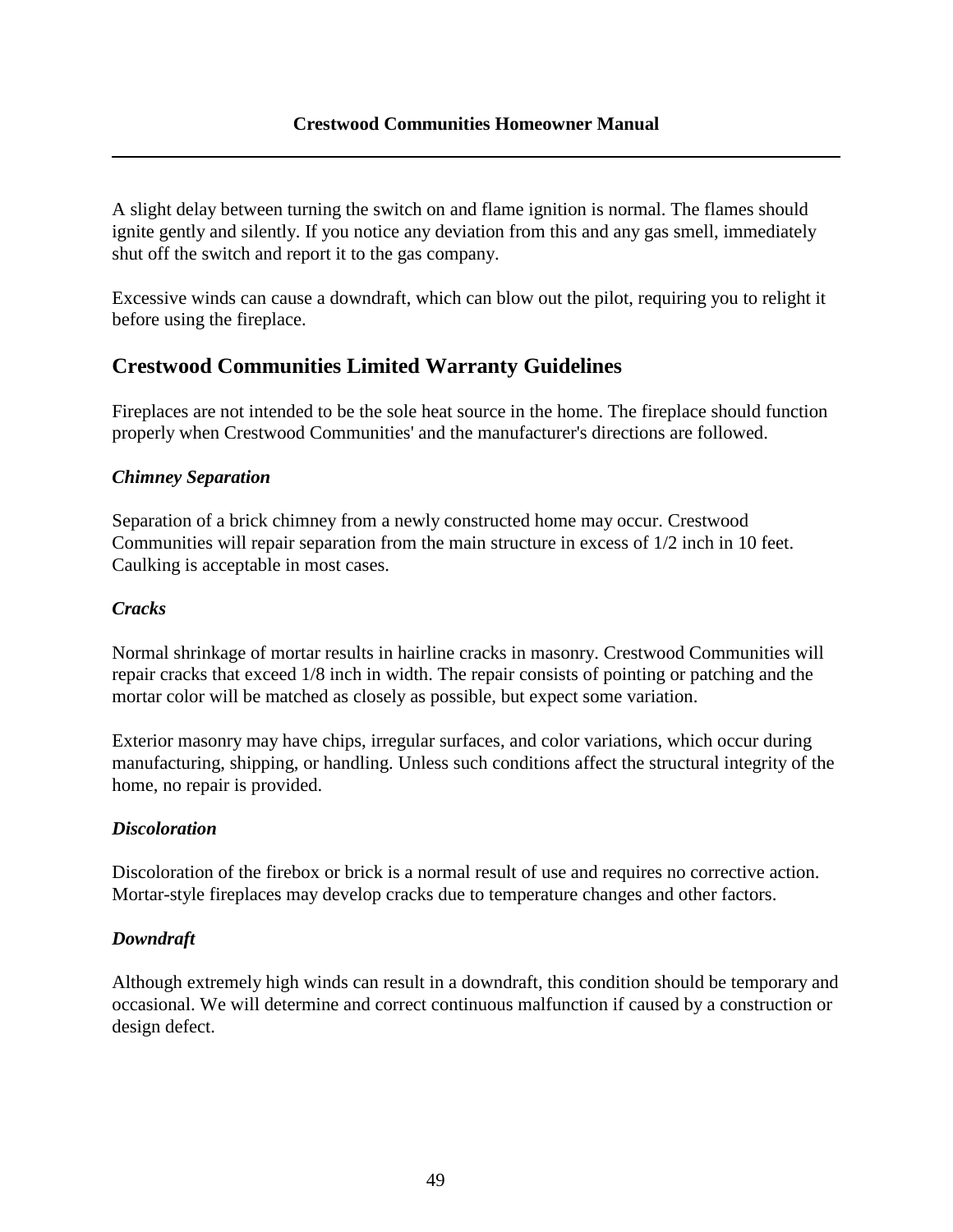#### *Glass Doors*

During the orientation we confirm that glass fireplace doors, when included with the home, are in acceptable condition.

## *Water Infiltration*

In unusually heavy or prolonged precipitation, especially when accompanied by high winds, some water can enter the home through the chimney. The limited warranty excludes this occurrence.

# **Foundation**

# **Homeowner Use and Maintenance Guidelines**

We install the foundation of your home according to the recommendations of our consulting engineer. The walls of the foundation are poured concrete with steel reinforcing rods. To protect your home's foundation, follow guidelines for installation and maintenance of landscaping and drainage in this manual.

#### *Cracks*

Even though an engineer designed the foundation and we constructed it according to engineering requirements, surface cracks can still develop in the wall. Surface cracks are not detrimental to the structural integrity of your home. If a crack develops in a foundation wall that allows water to come through, follow the procedures for submitting a warranty claim.

#### *Dampness*

Due to the amount of water in concrete, basements may be damp. Condensation can form on water lines and drip onto the floor.

## *Future Construction in Basement*

If you decide to perform additional construction in the basement, obtain guidelines from a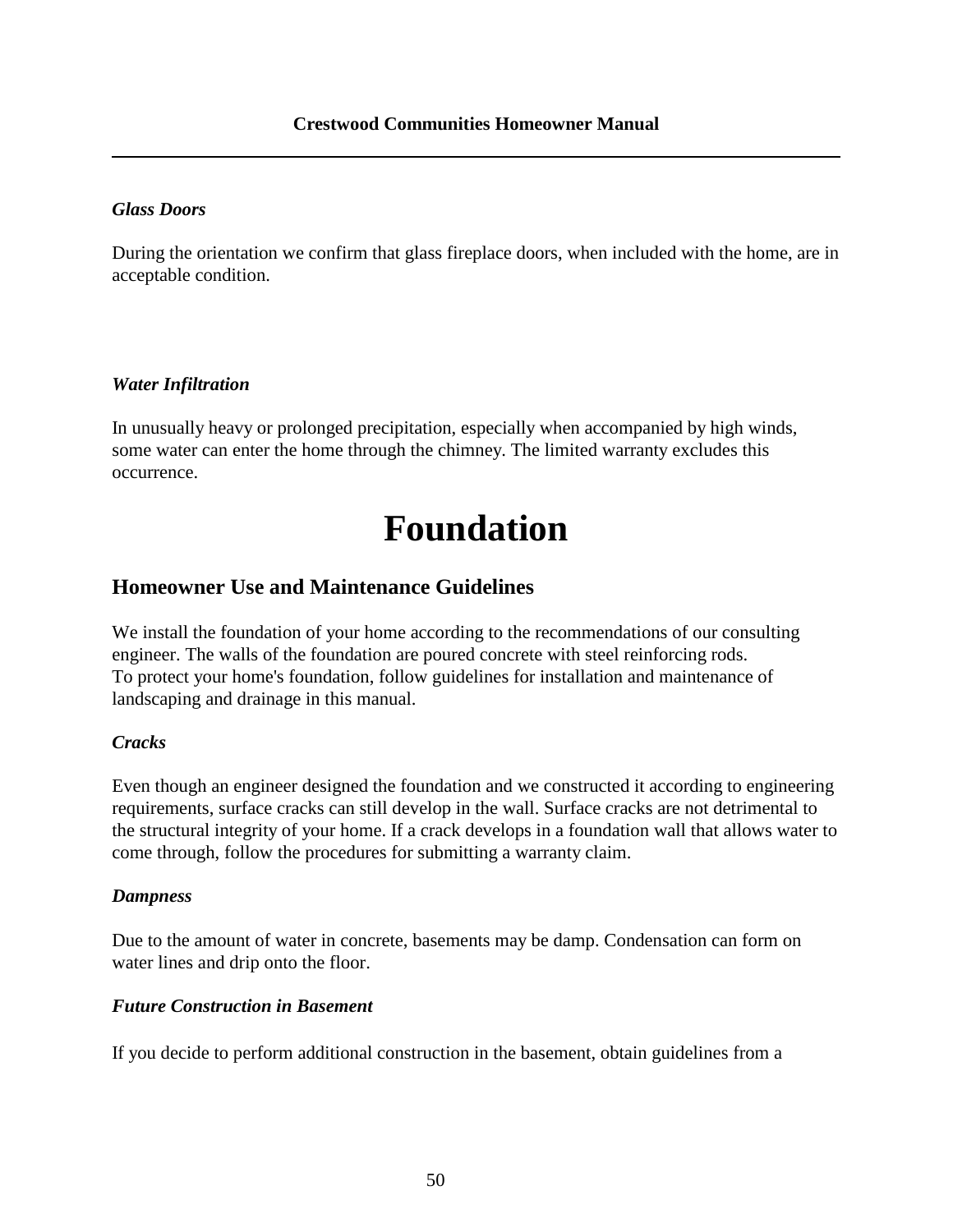licensed engineer, obtain a building permit, and comply with all codes and safety requirements. Crestwood Communities does not warrant that you will be able to obtain such a permit because of the possibility that building codes may change.

# **Crestwood Communities Limited Warranty Guidelines**

The foundation of your home has been designed and installed according to the recommendations of an engineer. The walls of the foundation are poured concrete with steel reinforcing rods. *Cracks*

Shrinkage or backfill cracks are not unusual in foundation walls, especially at the corners of basement windows. Crestwood Communities will seal cracks that exceed 1/8 inch in width. *Cosmetic Imperfections*

Slight cosmetic imperfections in foundation walls, such as a visible seam where two pours meet or slight honeycombing (aggregate visible), are possible and require no repair unless they permit water to enter.

# *Leaks*

Crestwood Communities will correct conditions that permit water to enter the basement, provided you have complied with the drainage, landscaping, and maintenance guidelines.

# **Garage Overhead Door**

# **Homeowner Use and Maintenance Guidelines**

Since the garage door is a large, moving object, periodic maintenance is necessary.

## *30-Weight Oil*

Every six months, apply a 30-weight automobile oil or similar lubricant to all moving parts: track, rollers, hinges, pulleys, and springs. At the same time, check to see that all hardware is tight and operating as intended without binding or scraping. Avoid overlubricating to prevent drips on vehicles or the concrete floor.

## *Lock*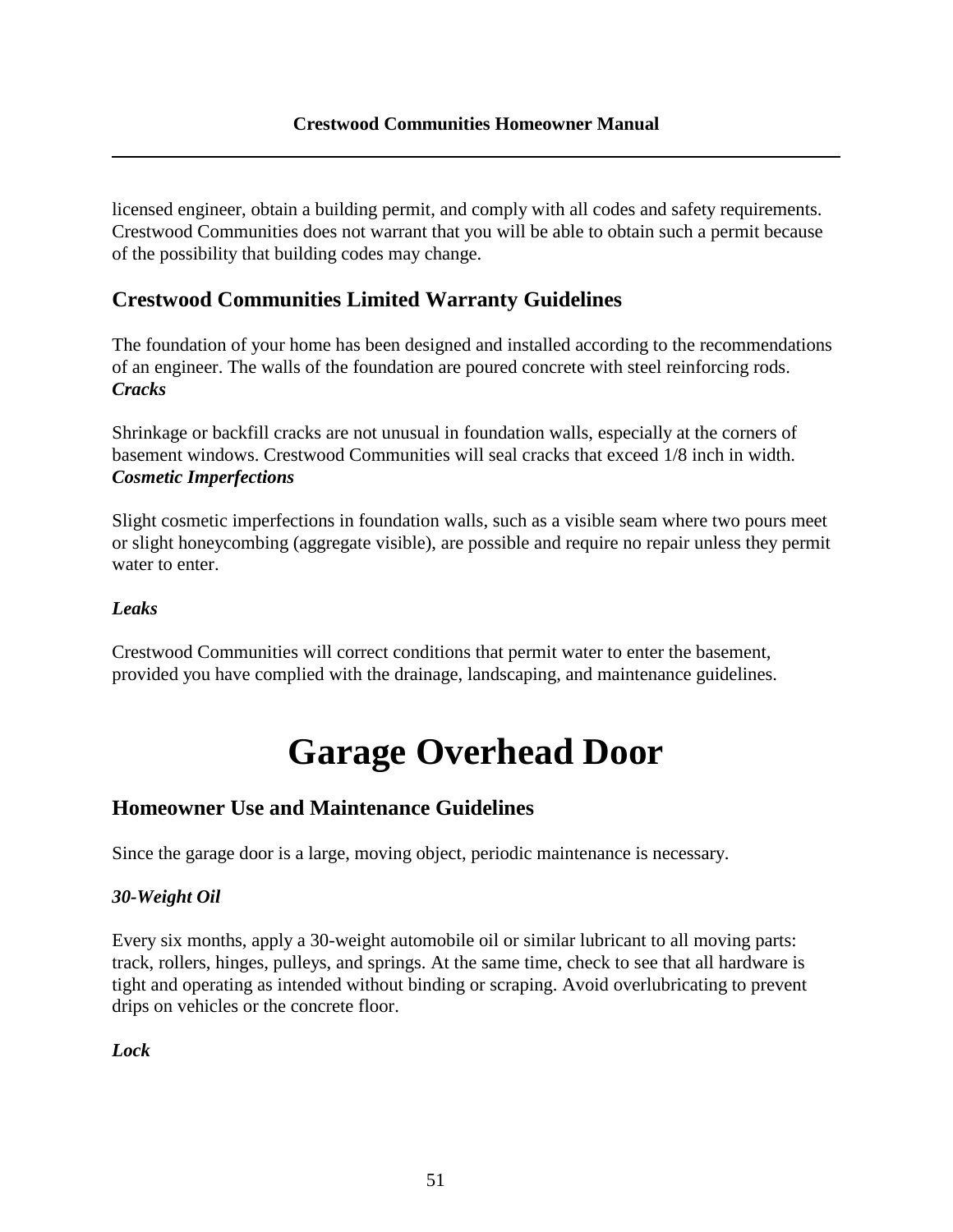If the lock becomes stiff, apply a silicone or graphite lubricant. Do not use oil on a lock, as it will stiffen in winter and make the lock difficult to operate.

# *Opener*

To prevent damage to a garage door opener, be sure the door is completely unlocked and the rope-pull has been removed before using the operator. If you have an opener installed after closing on your home, we suggest that you order it from the company that provided and installed the garage door to assure uninterrupted warranty coverage. Be familiar with the steps for manual operation of the door in the event of a power failure.

If Crestwood Communities installed a door opener as one of your selections, during orientation we demonstrate the electric eye that provides a safety stop in the event someone crosses through the opening while the overhead door is in motion. Use care not to place tools or other stored items where they interfere with the function of the electric eye.

# *Painting*

Repaint the garage door when you repaint your home, or more often if needed to maintain a satisfactory appearance.

# *Safety*

Follow the manufacturer's instructions for safe and reliable operation. Do not allow anyone except the operator near the door when it is in motion. Keep hands and fingers away from all parts of the door except the handle. Do not allow children to play with or around the door.

For your safety, after the expiration of the one-year warranty, have any needed adjustments made by a qualified specialist. The door springs are under a considerable amount of tension and require special tools and knowledge for accurate and safe servicing. Have the door inspected by a professional garage door technician after any significant impact to the door.

## *Sag*

The garage door may sag slightly due to its weight and span. This will stabilize after the panels have dried.

# **Crestwood Communities Limited Warranty Guidelines**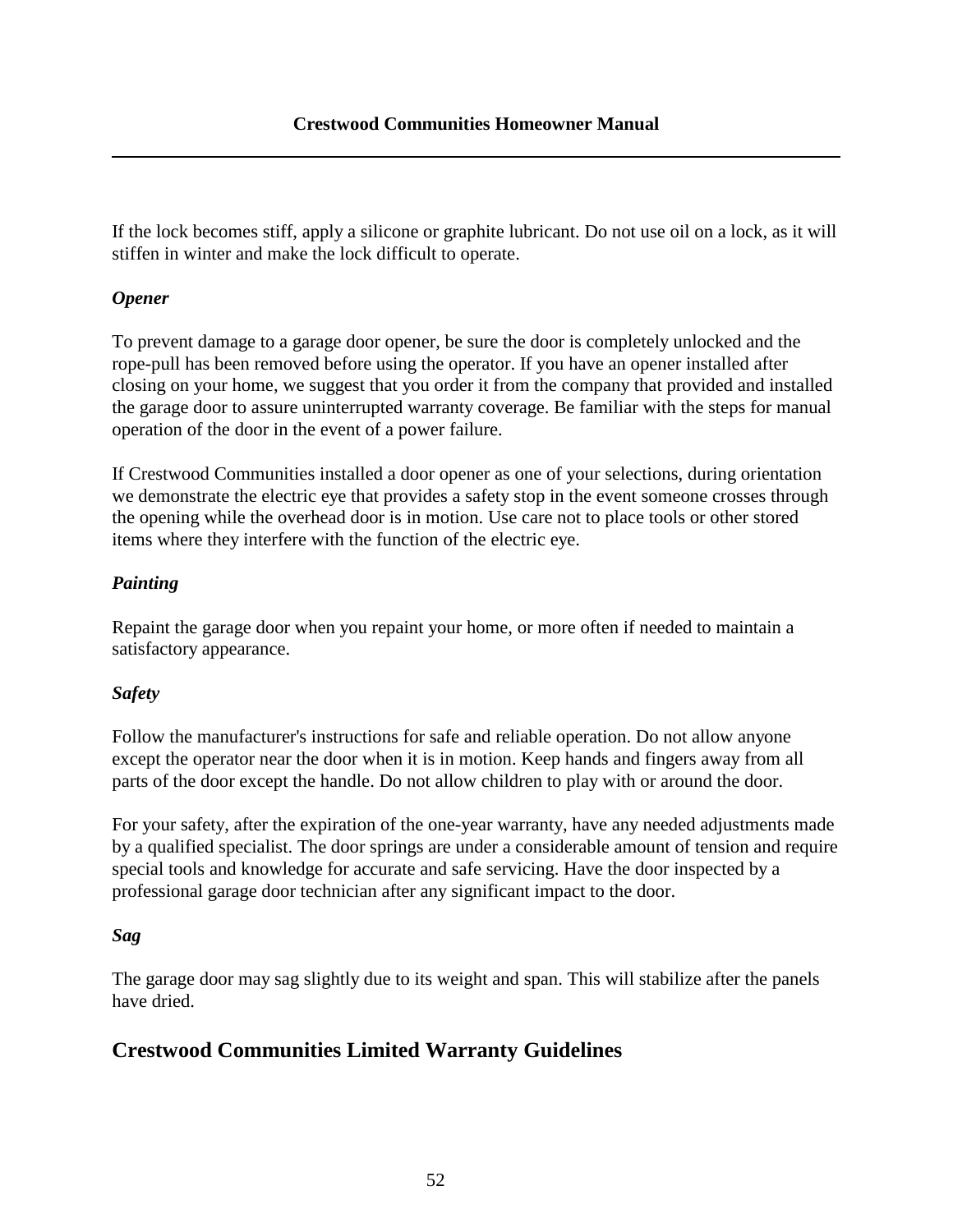The garage door should operate smoothly and with reasonable ease. The door can become misaligned and require adjustment, which Crestwood Communities will provide unless the problem is caused by the installation of a garage door opener subsequent to closing on the home.

# *Light Visible*

Garage overhead doors cannot be air tight. Some light will be visible around the edges and across the top of the door. Severe weather conditions may result in some precipitation entering around the door.

# **Gas Shut-Offs**

# **Homeowner Use and Maintenance Guidelines**

You will find shut-offs on gas lines near their connection to each item that operates on gas. In addition, there is a main shut-off at the meter. We point these out during the orientation. If you suspect a gas leak, leave the home and call the gas company immediately for emergency service.

# **Crestwood Communities Limited Warranty Guidelines**

The gas company is responsible for leaks up to the meter. Crestwood Communities will correct leaks from the meter into the home.

# **Gas Water Heater**

# **Homeowner Use and Maintenance Guidelines**

Carefully read and follow the manufacturer's literature for your specific model of water heater.

## *Condensation*

Condensation inside your new water heater may drip onto the burner flame. This causes no harm and in most cases will disappear in a short period of time.

## *Drain Tank*

Review and follow manufacturer's timetable and instructions for draining several gallons of water from the bottom of the water heater. This reduces the build-up of chemical deposits from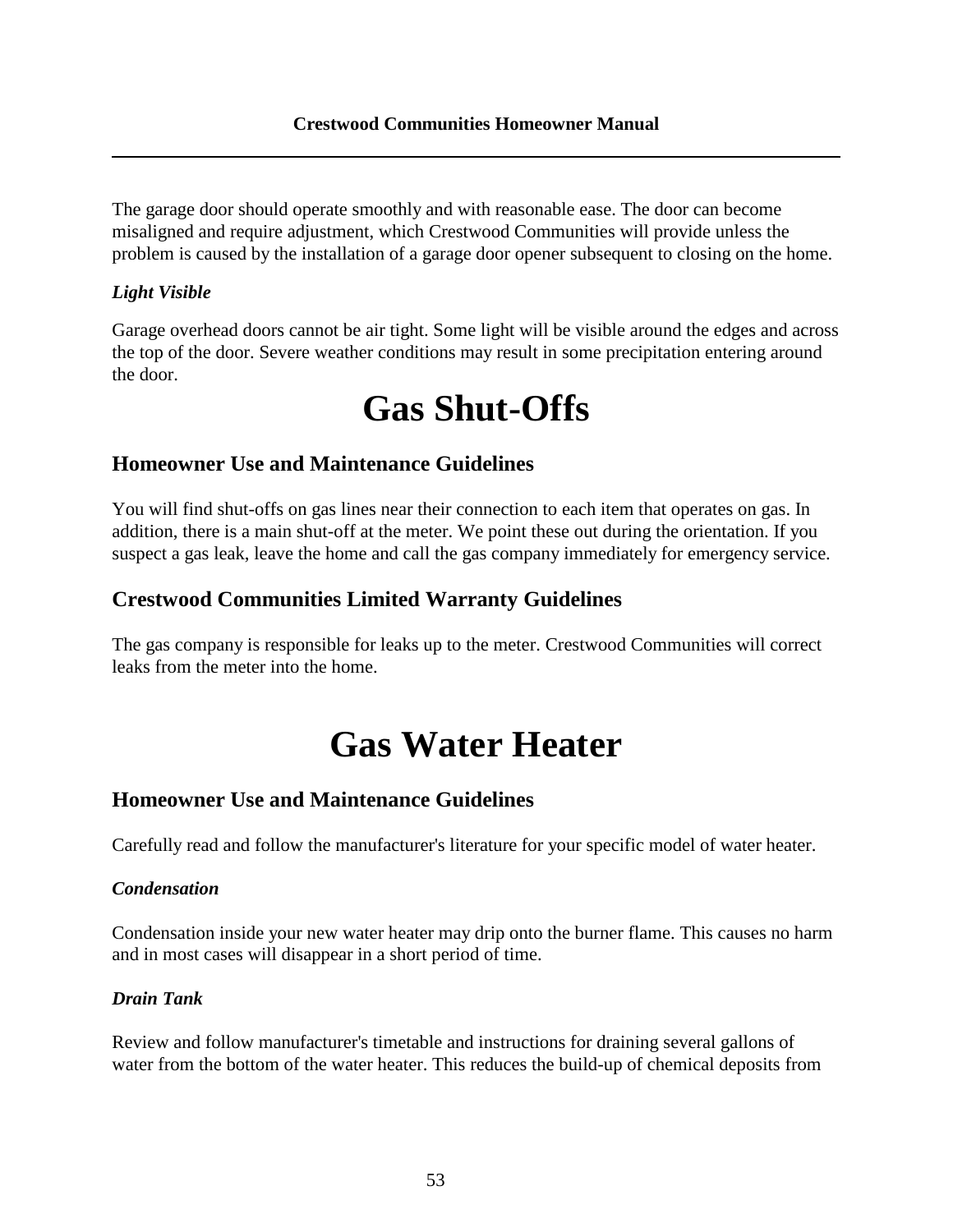the water, prolonging the life of the tank and saving energy dollars.

# *Pilot*

Never light a gas pilot when the water heater tank is empty. Always turn off the gas before shutting off the cold water supply to the tank. To light the water pilot, first remove the cover panel on the tank to expose the pilot. Then rotate the on-off pilot knob to the pilot position. When the knob is in this position, the red button can be depressed.

While depressing the red button, hold a match at the pilot. Once the pilot lights, continue to hold the red button down for 30 to 60 seconds. When you release the red button, the pilot should stay lit. If it does not, wait several minutes to allow the gas to dissipate from the tank and repeat the entire process. If it stays lit, rotate the on-off pilot knob to the on position.

Reinstall the cover panel and then adjust the temperature setting with the regulating knob on the front of the tank.

Water heaters sometimes collect small quantities of dirty water and scale in the main gas lines, which may put out the pilot light.

While away from home for an extended period of time, set the temperature to its lowest point and leave the pilot lit.

## *Safety*

Vacuum the area around a gas-fired water heater to prevent dust from interfering with proper flame combustion. Avoid using the top of a heater as a storage shelf.

## *Temperature*

The recommended thermostat setting for normal everyday use is "normal." Higher settings can result in wasted energy dollars and increase the danger of injury from scalding. Hot water will take longer to arrive at sinks, tubs, and showers that are farther from the water heater.

## *No Hot Water*

If you discover that you have no hot water, check the pilot, temperature setting, and water supply valve before calling for service. Refer to the manufacturer's literature for specific locations of these items and other troubleshooting information.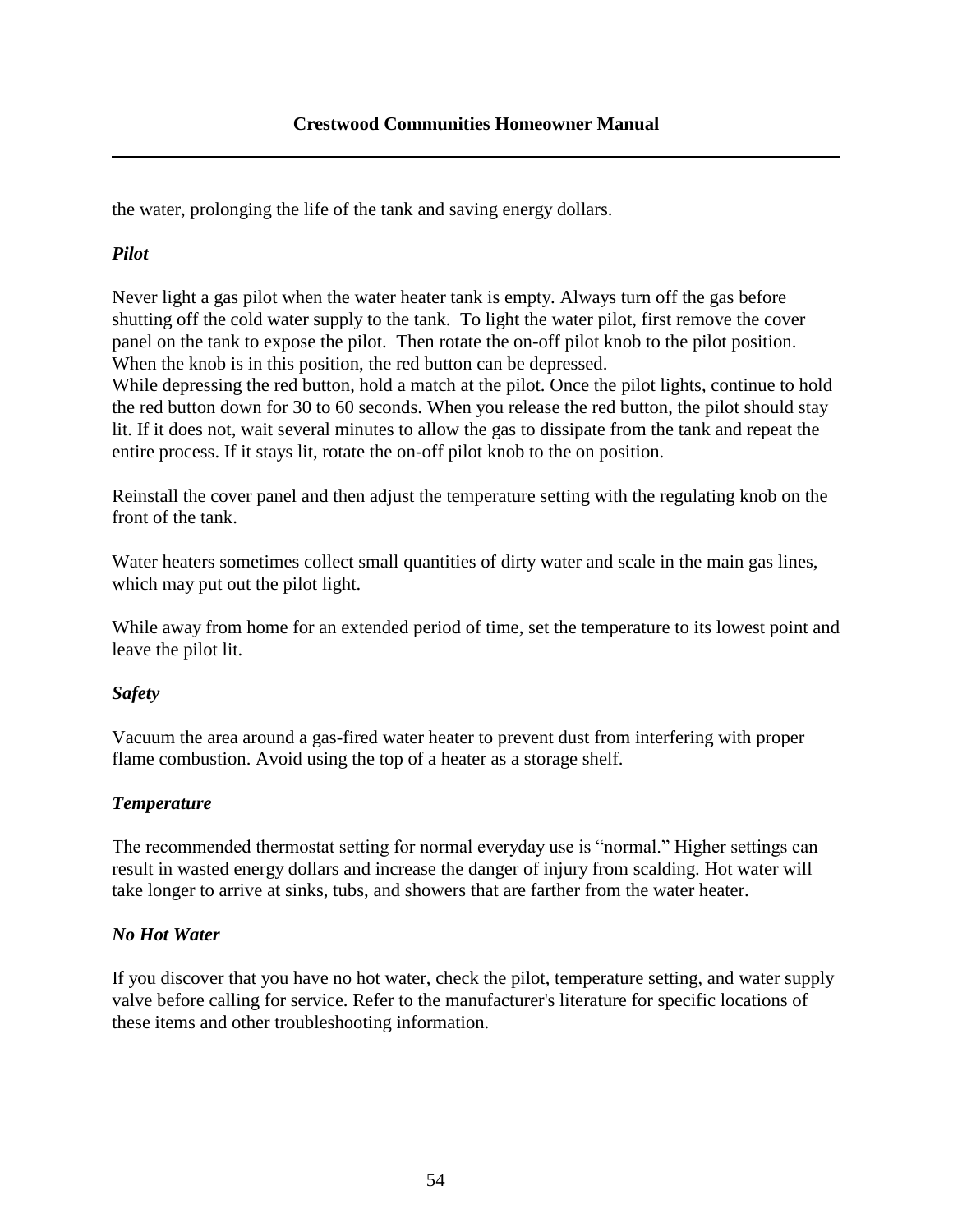# **Crestwood Communities Limited Warranty Guidelines**

Refer to the manufacturer's limited warranty for information regarding coverage of the water heater. *See also Plumbing*.

# **Grading and Drainage**

# **Homeowner Use and Maintenance Guidelines**

The final grades around your home have been inspected and approved for proper drainage of your lot. Our surveyor completes a drainage certification and then the local building authorities as well as Crestwood Communities inspect the site.

#### *Drainage*

Typically, the grade around your home should slope 1 foot in the first 10 feet, tapering to a 2 percent slope. In most cases, drainage swales do not follow property boundaries. Maintain the slopes around your home to permit the water to drain away from the home as rapidly as possible. This is essential to protect your foundation. Failure to do so can result in major structural damage and will void your warranty.

## *Roof Water*

Do not remove the splash blocks or downspout extensions from under the downspouts. Keep these in place at all times, sloped so the water drains away from your home quickly.

#### *Rototilling*

Rototilling can significantly change drainage swales. You can minimize this by rototilling parallel to the swales rather than across them.

#### *Settling*

The area we excavated for your home's foundation was larger than the home to allow room to work. In addition, some trenching is necessary for installation of utility lines. Although we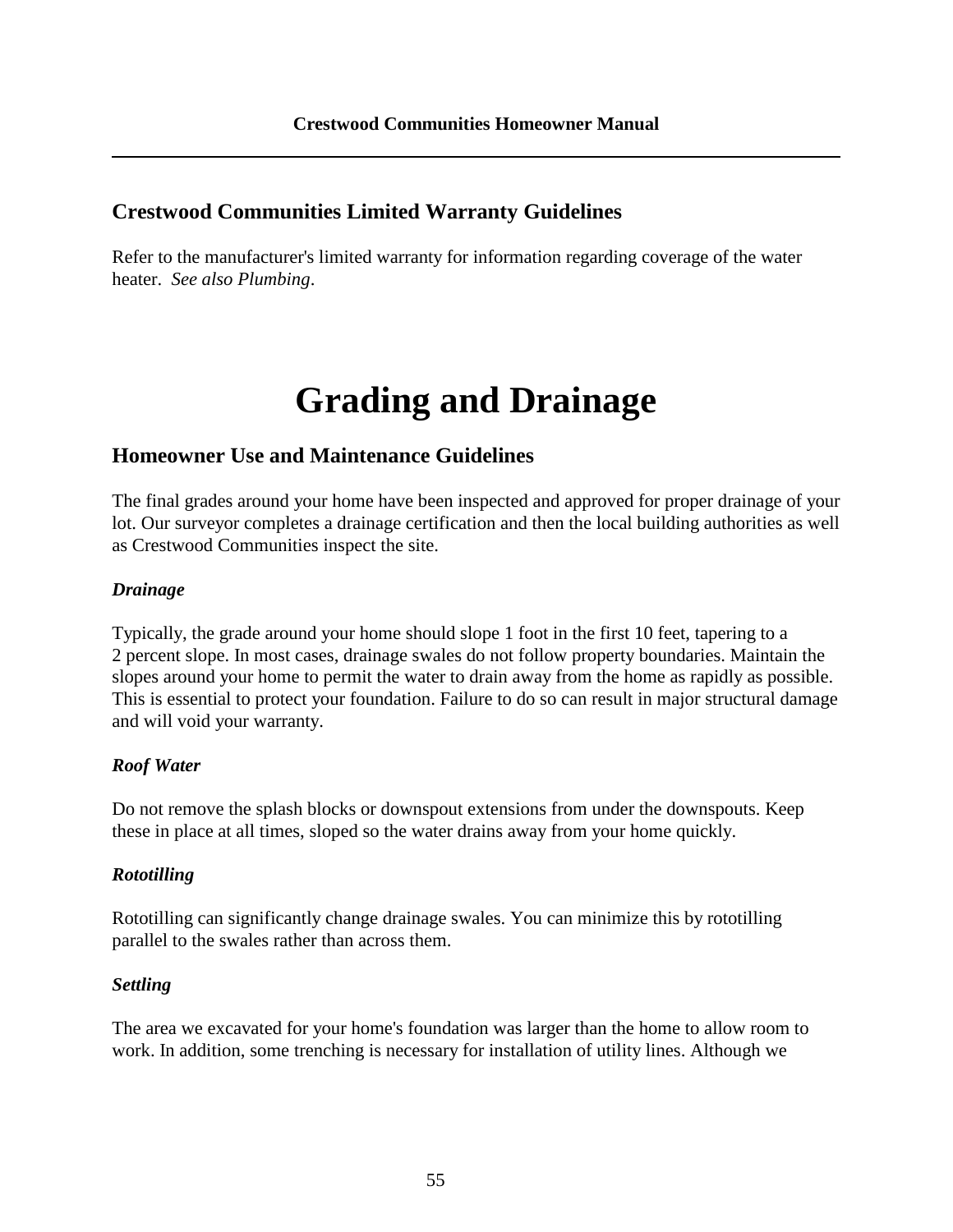replaced and compacted the soil, it does not return to its original density. Some settling will occur, especially after prolonged or heavy rainfall or melting of large amounts of snow. Settling can continue for several years. Inspect the perimeter of your home regularly for signs of settling and fill settled areas as needed to maintain positive drainage.

*See also Landscaping*.

# **Crestwood Communities Limited Warranty Guidelines**

We established the final grade to ensure adequate drainage away from the home. Maintaining this drainage is your responsibility. If you alter the drainage pattern after closing, or if changes in drainage occur due to lack of maintenance, the limited warranty is void.

#### *Backfill Settlement*

Backfilled or excavated areas around the foundation and at utility trenches should not interfere with the drainage away from your home. If these areas settle during the first year, Crestwood Communities will fill the areas one time and subsequently will provide you with fill dirt to maintain positive drainage.

## *Erosion*

Crestwood Communities is not responsible for weather-caused damage to unlandscaped yards after the final grade has been established or the closing date, whichever occurs last.

#### *New Sod*

New sod installation and the extra watering that accompanies it can cause temporary drainage problems, as can unusually severe weather conditions.

#### *Recommendations*

Crestwood Communities documents the grades that exist at the time of delivery of your home or as soon thereafter as possible. The ground must be dry and free of frost to make these determinations. Once final grades are set, Crestwood Communities will inspect drainage problems reported in writing during the warranty period, compare grades to those originally established, and advise you on corrective actions you might take.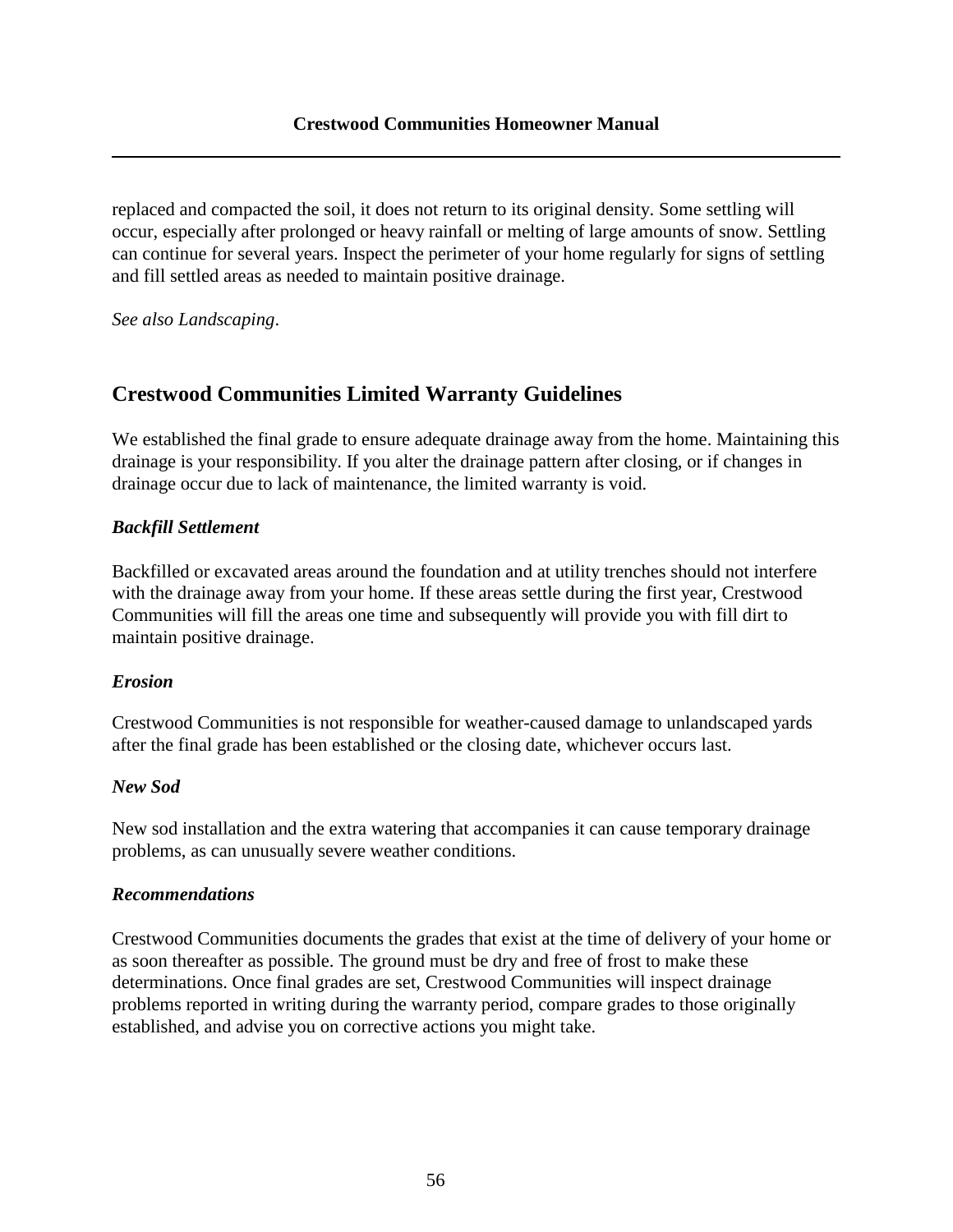### *Soil Information*

We provide soil information when the purchase agreement is written or as soon thereafter as it becomes available. Landscaping recommendations are designed based on soils and engineering reports and thus may vary slightly.

#### *Swales*

Crestwood Communities does not alter drainage patterns to suit individual landscape plans. Typically, a lot receives water from and passes water on to other lots, so changes in grade often affect adjacent or nearby lots. Crestwood Communities advises against making such changes. After heavy rain or snow, water may stand in swales up to 48 hours.

#### *Under Concrete*

Crestwood Communities will fill visible sunken areas under concrete during the first year.

## *Winter Grading*

Due to weather conditions, especially during winter and early spring, the final grade may not have been established at the time of closing. We document the status of your grading at the time of delivery. When conditions permit, grading work will continue. Confirm that we have completed your grading before beginning landscaping.

# **Gutters and Downspouts**

# **Homeowner Use and Maintenance Guidelines**

Check gutters periodically and remove leaves or other debris. Materials that accumulate in gutters can slow water drainage from the roof, cause overflows, and clog the downspouts.

#### *Extensions or Splashblocks*

Extensions should discharge outside of rock or bark beds so that water is not dammed behind the edging materials that might be used.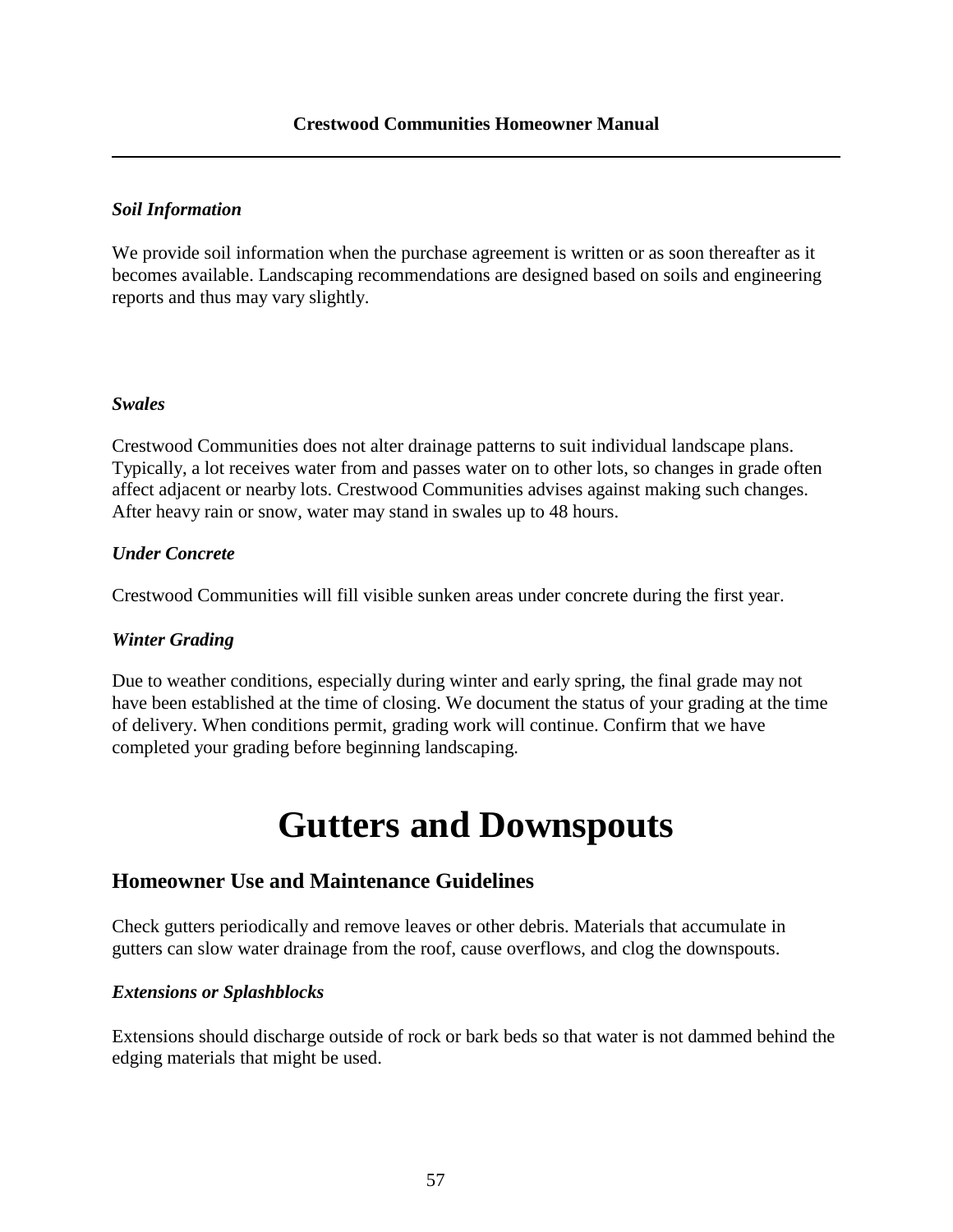# *Ladders*

Use caution when leaning ladders against gutters, as this may cause dents.

## *Leaks*

If a joint between sections of gutter drips, caulk the inside joint using a commercial gutter caulking compound available at hardware stores.

## *Paint*

Gutters and downspouts are painted to match your home. You should repaint them when you repaint your home.

## *Snow and Ice*

Clear excess snow from downspouts as soon as possible to allow the gutter to drain and to prevent damage. Severe ice or snow build-up can damage gutters, and such damage is not covered by the limited warranty.

# **Crestwood Communities Limited Warranty Guidelines**

Gutters over 3 feet long are installed with a slight slope so that roof water will flow to the downspouts.

## *Leaks*

We correct leaks that occur during the warranty period.

## *Overflow*

Gutters may overflow during periods of excessively heavy rain. This is expected and requires no repair.

## *Standing Water*

Small amounts of water (up to one inch) will stand for short periods of time in gutters immediately after rain. No correction is required for these conditions.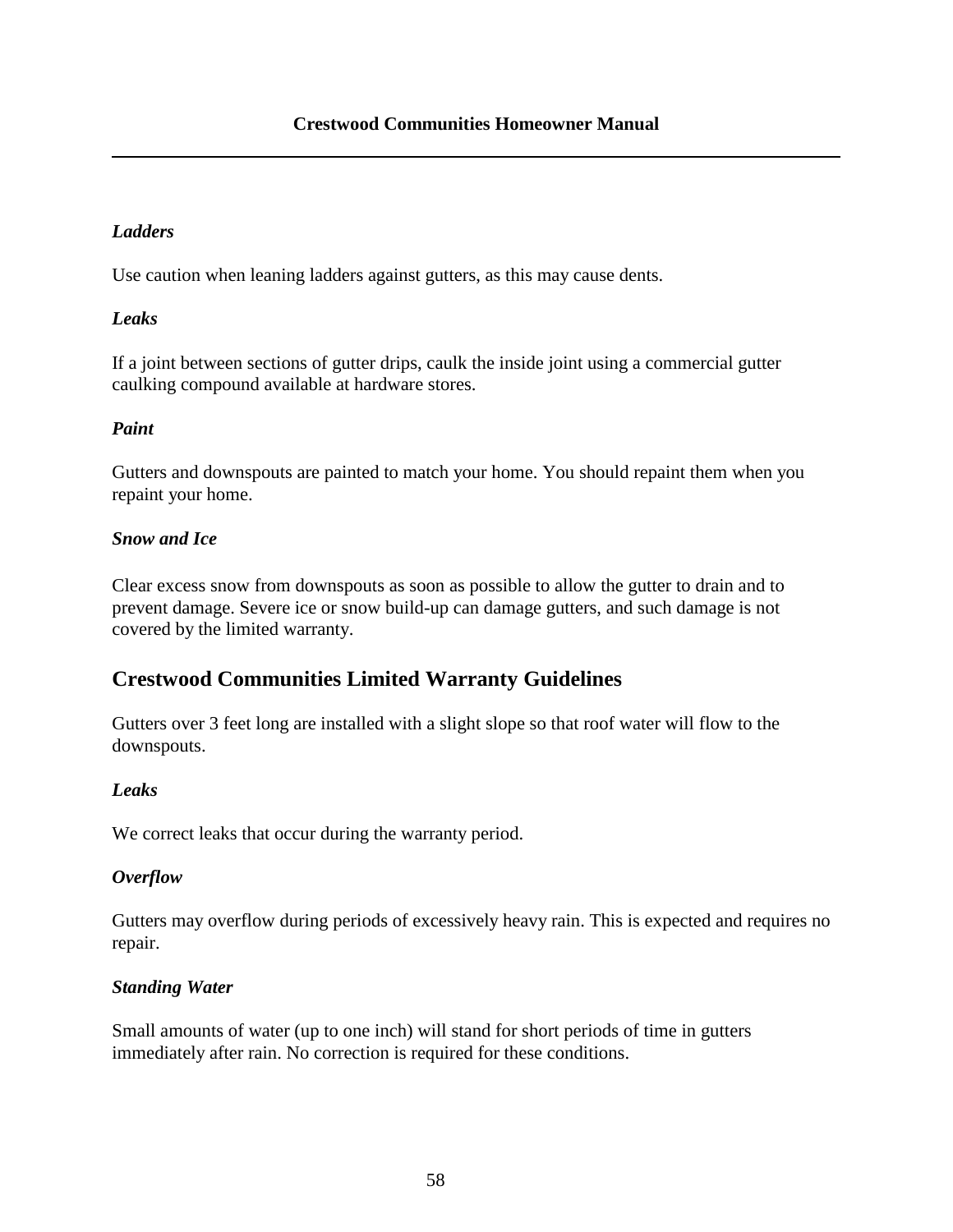# **Hardware**

# **Homeowner Use and Maintenance Guidelines**

Doorknobs and locks should operate correctly with little attention. Over time, they may need slight adjustments due to normal shrinkage of the framing. Occasionally, you may need to tighten screws.

# **Crestwood Communities Limited Warranty Guidelines**

We confirm that all hardware is in acceptable condition during orientation. The limited warranty excludes repairs for cosmetic damage subsequent to the orientation.

Crestwood Communities will repair hardware items that do not function as intended.

# **Hardwood Floors**

# **Homeowner Use and Maintenance Guidelines**

In daily care of hardwood floor, preventive maintenance is the primary goal.

## *Cleaning*

Sweep on a daily basis or as needed. Never wet mop a hardwood floor. Excessive water causes wood to expand and can possibly damage the floor. When polyurethane finishes become soiled, damp-mop with a mixture of one cup vinegar to one gallon of warm water. When dampmopping, remove all excess water from the mop. Check with the hardwood company if your floor has a water-based finish.

## *Dimples*

Placing heavy furniture or dropping heavy or sharp objects on hardwood floors can result in dimples.

#### *Filmy Appearance*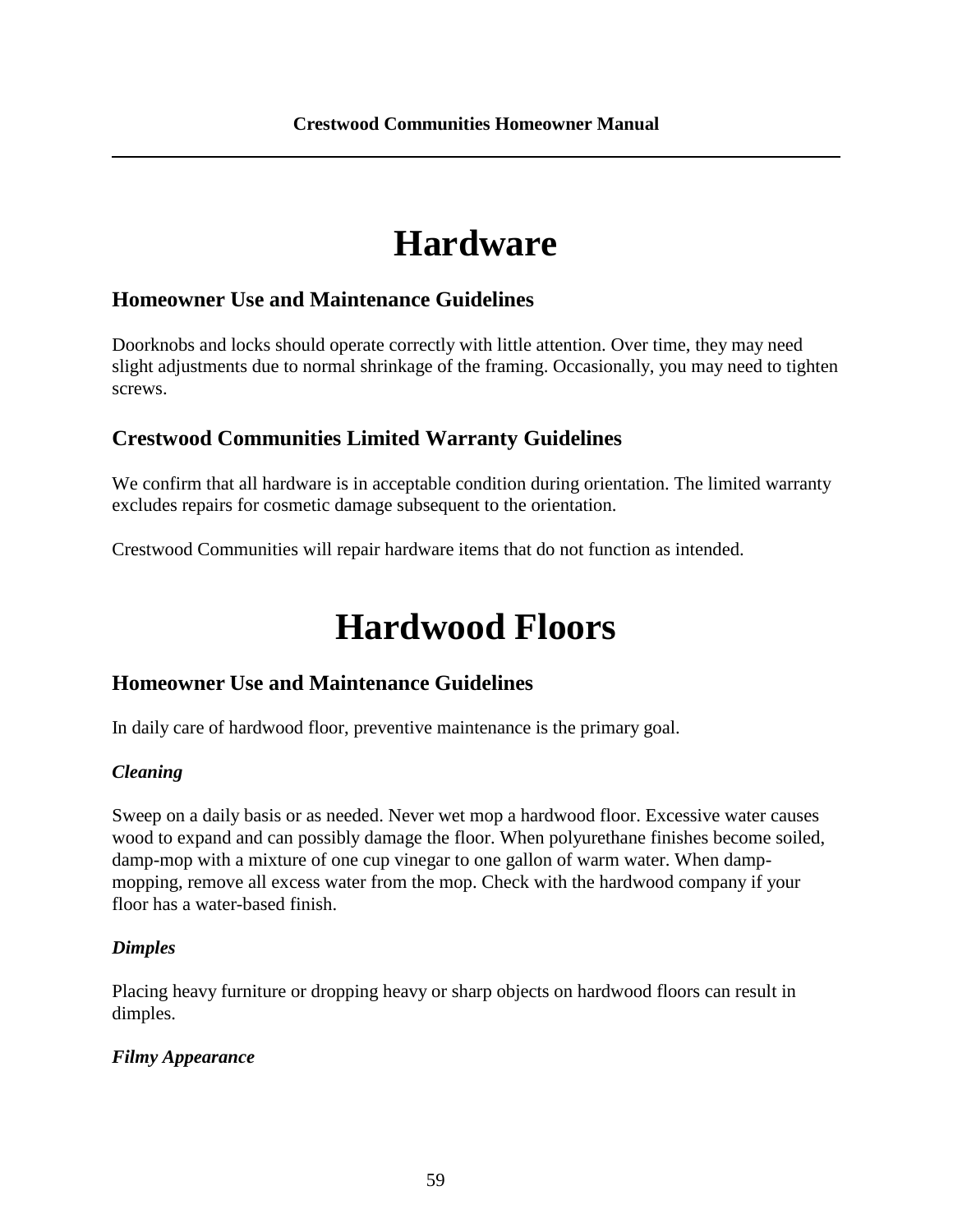A white, filmy appearance can result from moisture, often from wet shoes or boots.

# *Furniture Legs*

Install proper floor protectors on furniture placed on hardwood floors. Protectors will allow chairs to move easily over the floor without scuffing. Regularly clean the protectors to remove any grit that may have accumulated.

# *Humidity*

Wood floors respond noticeably to changes in humidity in your home. Especially during winter months the individual planks or pieces expand and contract as water content changes. A humidifier helps but does not eliminate this reaction.

# *Mats and Area Rugs*

Use protective mats at the exterior doors to help prevent sand and grit from getting on the floor. Gritty sand is wood flooring's worst enemy. However, be aware that rubber backing on area rugs or mats can cause yellowing and warping of the floor surface.

## *Recoat*

If your floors have a polyurethane finish, you may want to have an extra coat of polyurethane applied by a qualified contractor within six months to one year. The exact timing will depend on your particular lifestyle. If another finish was used, refer to the manufacturer's recommendations.

## *Separation*

Expect some shrinkage around heat vents or any heat-producing appliances, or during seasonal weather changes.

#### *See also Warping*.

#### *Shoes*

Keep high heels in good repair. Heels that have lost their protective cap (thus exposing the fastening nail) will exert over 8,000 pounds of pressure per square inch on the floor. That's enough to damage hardened concrete; it will mark your wood floor.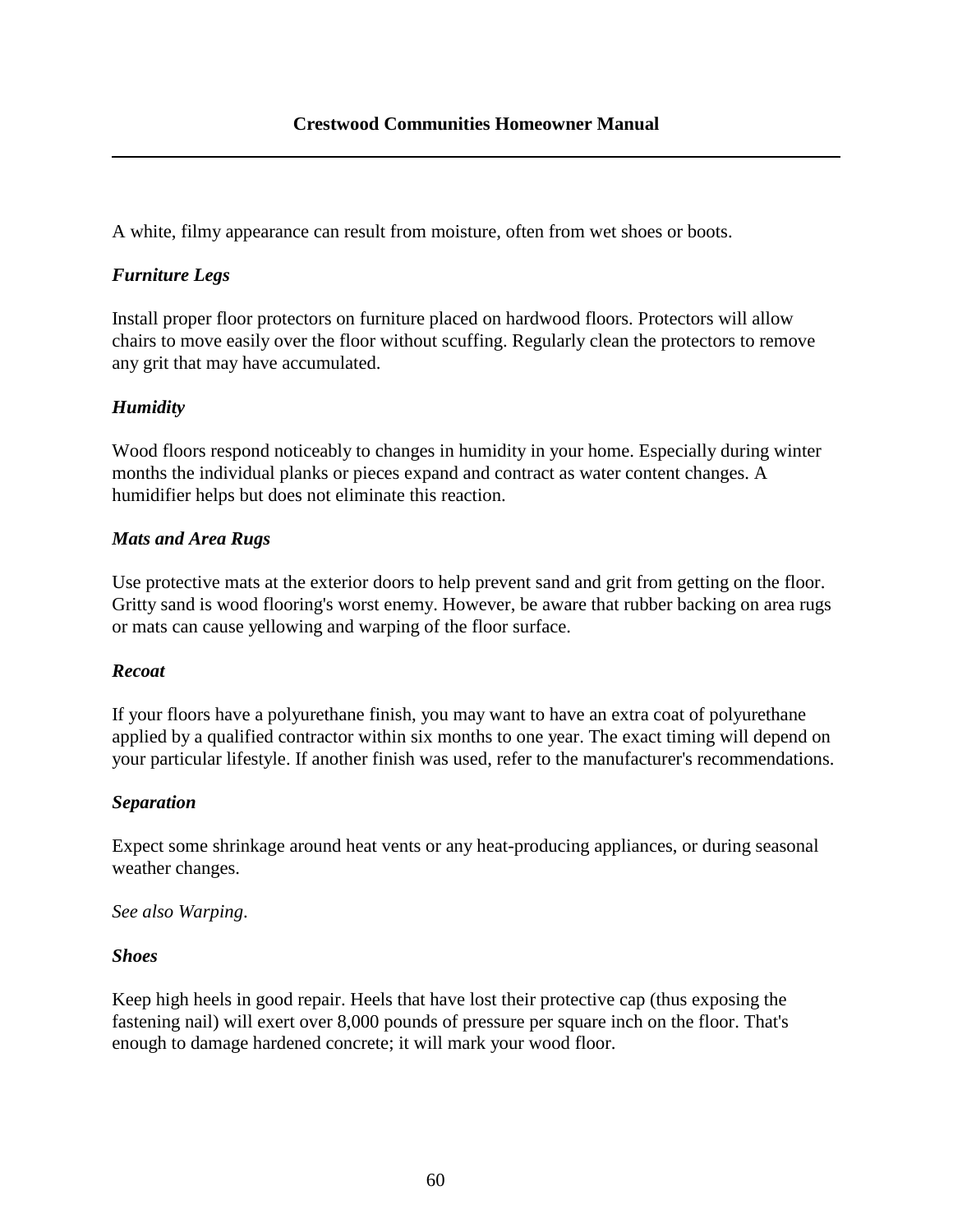# *Spills*

Clean up food spills immediately with a dry cloth. Use a vinegar-and-warm-water solution for tough food spills.

# *Splinters*

When floors are new, small splinters of wood can appear.

## *Sun Exposure*

Exposure to direct sunlight can cause irreparable damage to hardwood floors. To preserve the beauty of your hardwood floors, install and use window coverings in these areas.

# *Traffic Paths*

A dulling of the finish in heavy traffic areas is likely.

## *Warping*

Warping will occur if the floor repeatedly becomes wet or is thoroughly soaked even once. Slight warping in the area of heat vents or heat-producing appliances is also typical.

## *Wax*

Waxing and the use of products like oil soap are neither necessary nor recommended. Once you wax a polyurethane finish floor, recoating is difficult because the new finish will not bond to the wax. The preferred maintenance is preventive cleaning and recoating annually or as needed to maintain the desired luster.

# **Crestwood Communities Limited Warranty Guidelines**

During the orientation we will confirm that hardwood floors are in acceptable condition. We will correct any readily noticeable cosmetic defects listed during the orientation. You are responsible for routine maintenance of hardwood floors.

## *Separations*

Shrinkage will result in separations between the members of hardwood floors. If these exceed 1/8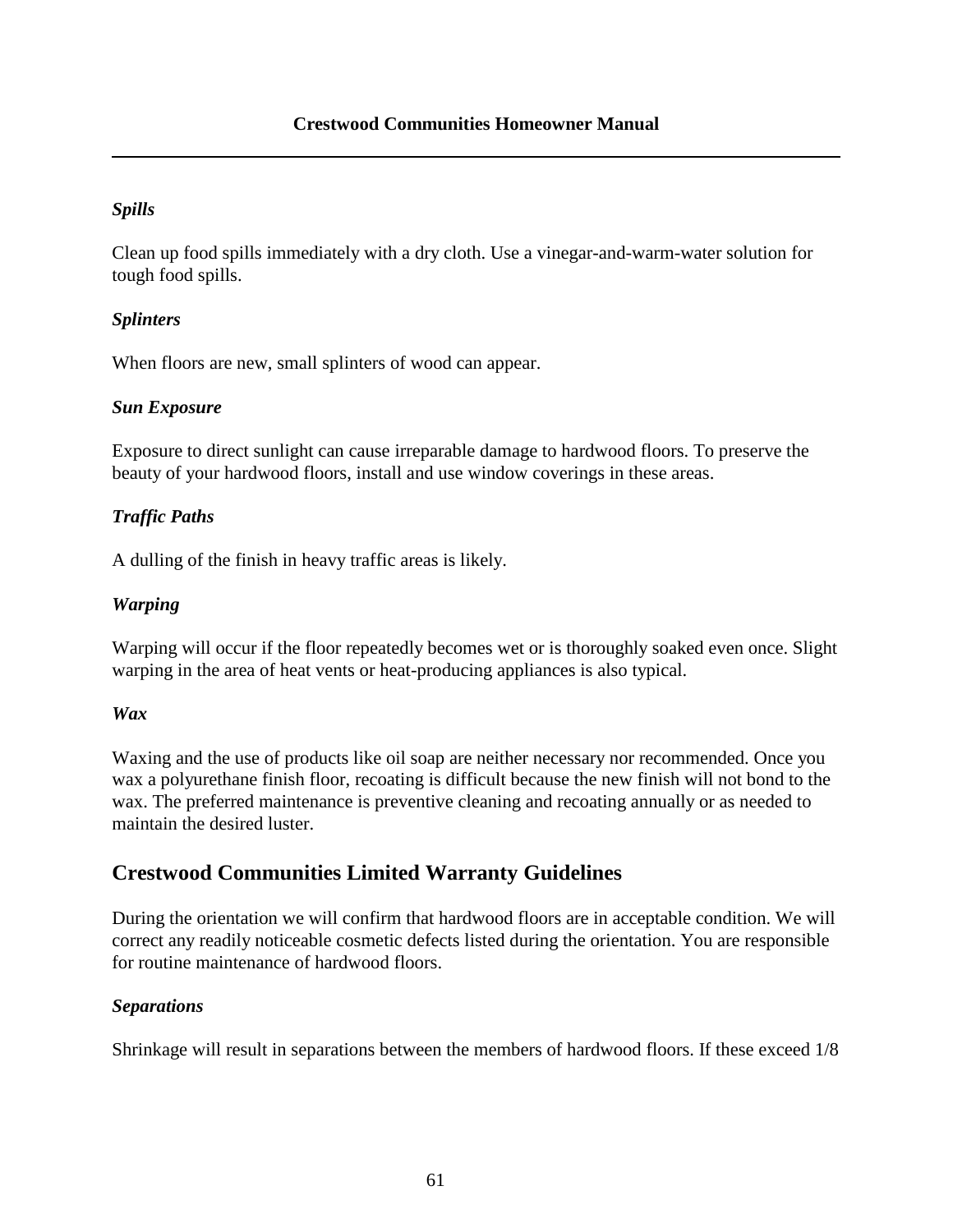inch, Crestwood Communities will fill them one time. Crestwood Communities is not responsible for removing excess filler that appears on the surface if the boards expand due to subsequent changes in humidity and expel the filler.

# **Heating System**

# **Homeowner Use and Maintenance Guidelines**

Good maintenance of the furnace can save energy dollars and prolong the life of the furnace. Carefully read and follow the manufacturer's literature on use and maintenance. The guidelines here include general information only.

## *Adjust Vents*

Experiment with the adjustable registers in your home to establish the best heat flow for your lifestyle. Generally, you can reduce the heat in seldom-used or interior rooms. This is an individual matter and you will need to balance the system for your own family's needs.

## *Avoid Overheating*

Do not overheat your new home. Overheating can cause excessive shrinkage of framing lumber and may materially damage the home. In the beginning, use as little heat as possible and increase it gradually

## *Blower Panel*

You need to position the blower panel correctly for the furnace blower (fan) to operate. This panel compresses a button that tells the blower it is safe to operate. If this panel is not on tightly, the fan will not come on.

## *Combustion Air*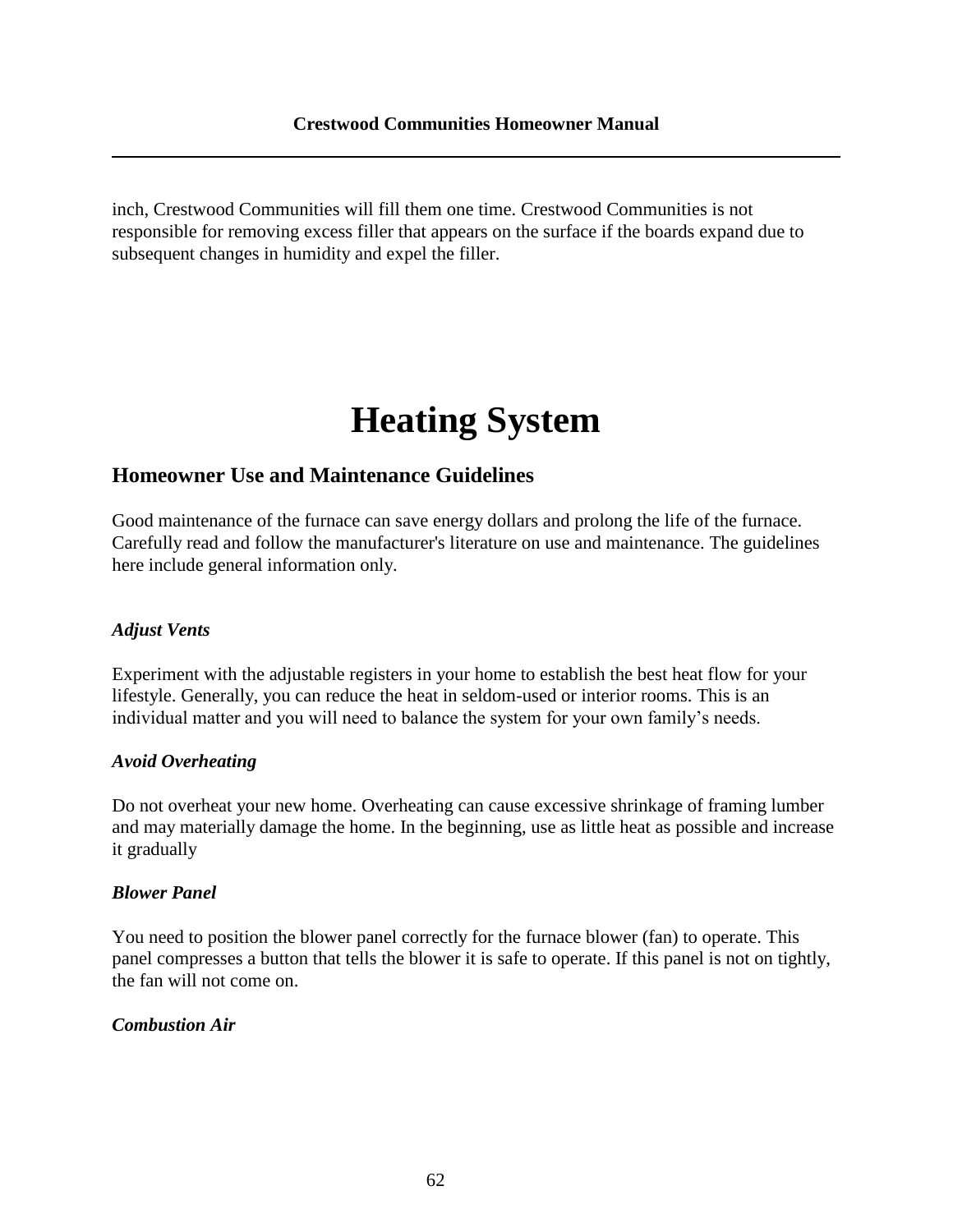Furnaces we install in basements or in closets over crawl spaces include combustion air vents.

#### *Ductwork Noise*

Some popping or pinging sounds are the natural result of ductwork heating and cooling in response to air flow as the system operates.

#### *Filter*

Remember to change or clean the filter monthly during the heating season (year-round if you also have air conditioning). A clogged filter can slow air flow and cause cold spots in your home. Although it takes less than one minute to change the filter, this is one of the most frequently overlooked details of normal furnace care. Buy filters in large quantity for the sake of convenience.

If you have a permanent, washable, removable filter, you need to clean this monthly. Use water only to clean the filter, tap to dry or air dry, and leave unit off for a brief period. Do not use soaps or detergents on the filter.

#### *Furnished Home*

The heating system was designed with a furnished home in mind. If you move in during the cooler part of the year and have not yet acquired all of your draperies and furnishings, the home may seem cooler than you would expect.

#### *Fuse*

Some furnaces have a fuse directly above the on-off switch. This fuse is an S10, S12, or S15 fuse. It absorbs any spikes in the line such as close electrical strikes or power surges. Unlike old fuses that burn out and clearly indicate that they are blown, these fuses, similar to automobile fuses, have a spring that depresses when tripped. Unless you have examined these quite carefully before, it may be hard to determine if the fuse has blown. We suggest that you buy some extra fuses of the same size to have on hand.

#### *Gas Odor*

If you smell gas, call the gas company immediately.

## *Odor*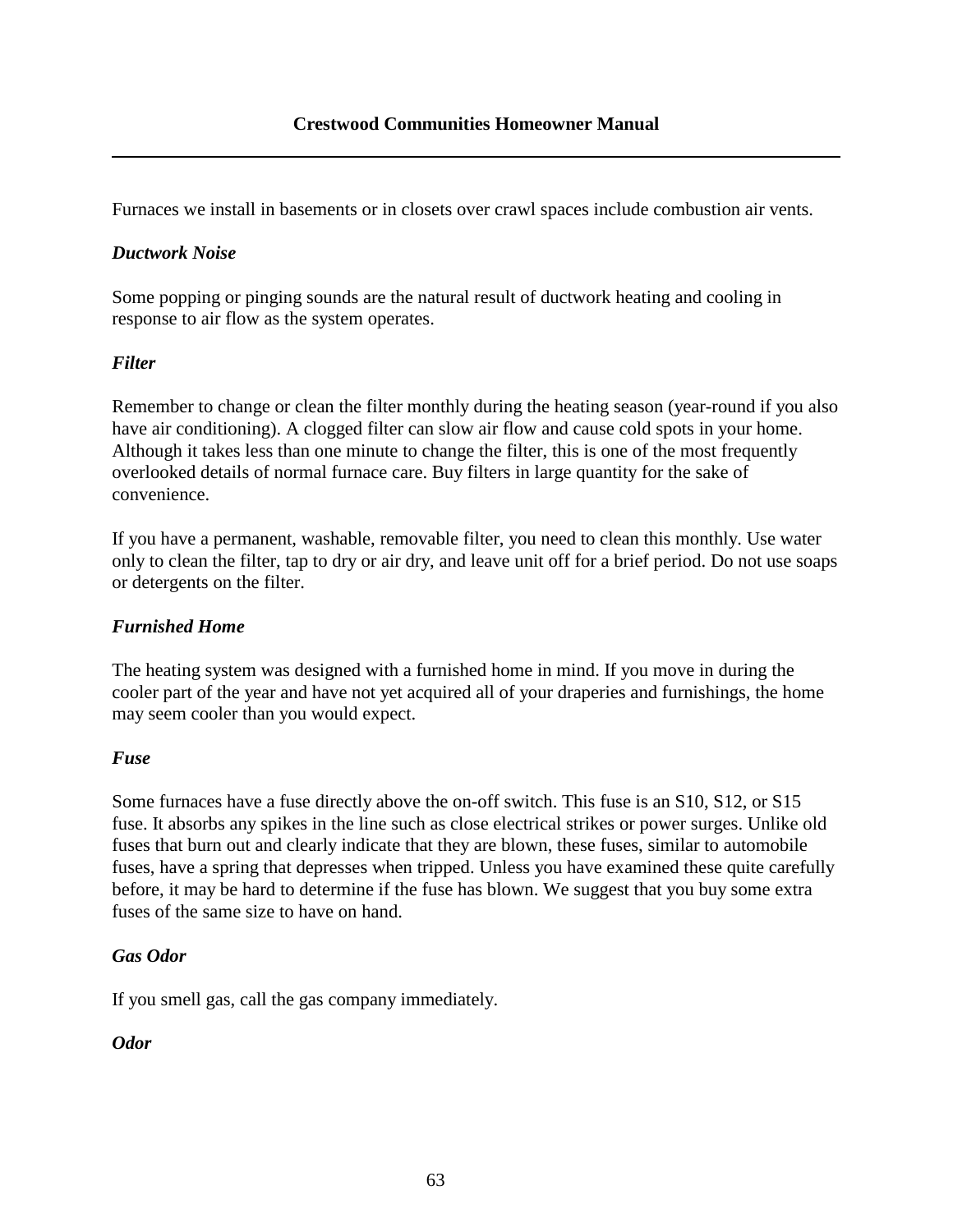A new heating system may emit an odor for a few moments when you first turn it on. An established system may emit an odor after being unused for an extended time (such as after the summer months if you do not use air conditioning). This is caused by dust that has settled in the ducts and should pass quickly.

## *On-Off Switch*

The furnace has an on-off blower switch. This switch looks like a regular light switch and is located in a metal box outside the furnace. When turned off, this switch overrides all furnace commands and shuts down the blower. This is usually done only when maintenance service is being performed, although young children have been known to turn the furnace off using this switch. (If your furnace is a high-efficiency model, it does not have a pilot or an on-off switch.)

#### *Pilot*

On models with manually lit pilots, lighting the furnace pilot involves several steps. First, remove the cover panel to expose the pilot. Then rotate the on-off pilot knob to pilot. When the knob is in this position, you can depress the red button.

While depressing the red button, hold a match at the pilot. Once the pilot lights, continue to hold the red button down for 30 to 60 seconds. When you release the red button, the pilot should stay lit. If it does not, wait several minutes to allow any gas to dissipate from the furnace area and repeat the entire process. If the pilot stays lit, rotate the on-off pilot knob to the on position. Reinstall the cover panel. You can find these instructions on a sticker on the furnace and in the manufacturer's literature.

#### *Registers*

Heat register covers are removable and adjustable. You are responsible for adjusting the dampers in these covers to regulate the heat flow within the home. Registers in the rooms farther away from the furnace will usually need to be opened wider.

#### *Return Air Vents*

For maximum comfort and efficient energy use, arrange furniture and draperies to allow unobstructed air flow from registers and to cold air returns.

#### *Temperature*

Depending on the style of home, temperatures can normally vary from floor to floor as much as 10 degrees or more on extremely cold days. The furnace blower will typically cycle on and off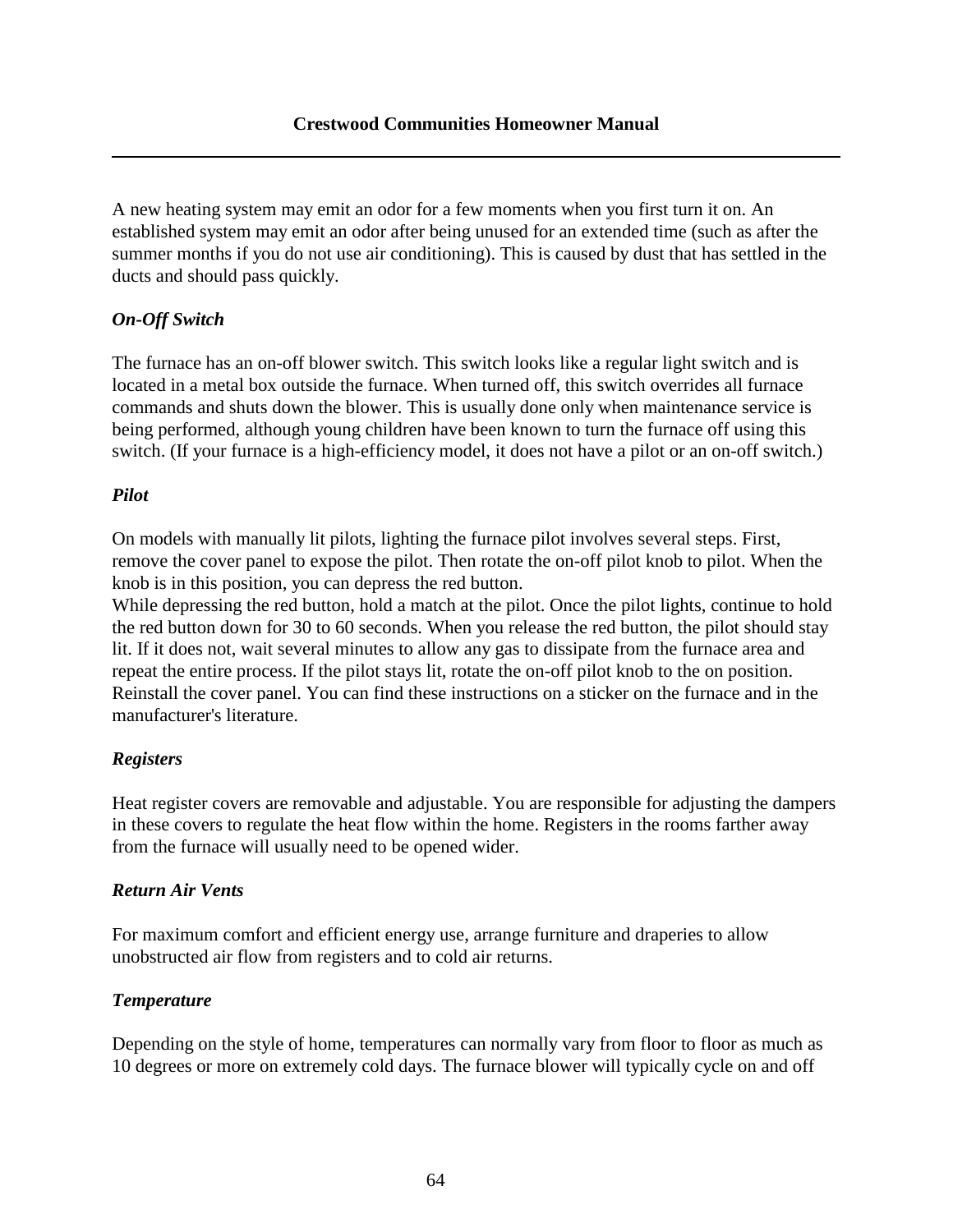more frequently and for shorter periods during severe cold spells.

### *Thermostat*

The furnace will come on automatically when the temperature at the thermostat registers below the setting you have selected. Once the furnace is on, setting the thermostat to a higher temperature will not heat the home faster. Thermostats are calibrated to within plus or minus 5 degrees.

# *Trial Run*

Have a trial run early in the fall to test the furnace. (The same applies to air conditioning in the spring.) If service is needed, it is much better to discover that before the heating season.

# **Crestwood Communities Limited Warranty Guidelines**

We will install heating systems according to local building codes, as well as to engineering designs of the particular model home.

Adequacy of the system is determined by its ability to establish a temperature of 70 degrees F, as measured in the center of the room, 5 feet above the floor. In extremely cold temperatures (10 degrees below or colder), the system should be able to maintain a temperature differential of 80 degrees from the outside temperature.

## *Duct Placement*

The exact placement of heat ducts may vary from those positions shown in similar floor plans.

## *Ductwork*

Although the heat system is not a sealed system, the ductwork should remain attached and securely fastened. If it becomes unattached, Crestwood Communities will repair as needed.

## *Furnace Sounds*

Expansion or contraction of metal ductwork results in ticking or popping sounds. While eliminating all these sounds is impossible, Crestwood Communities will correct oilcanning. (Oilcanning occurs when a large area of sheet metal like those found in air ducts makes a loud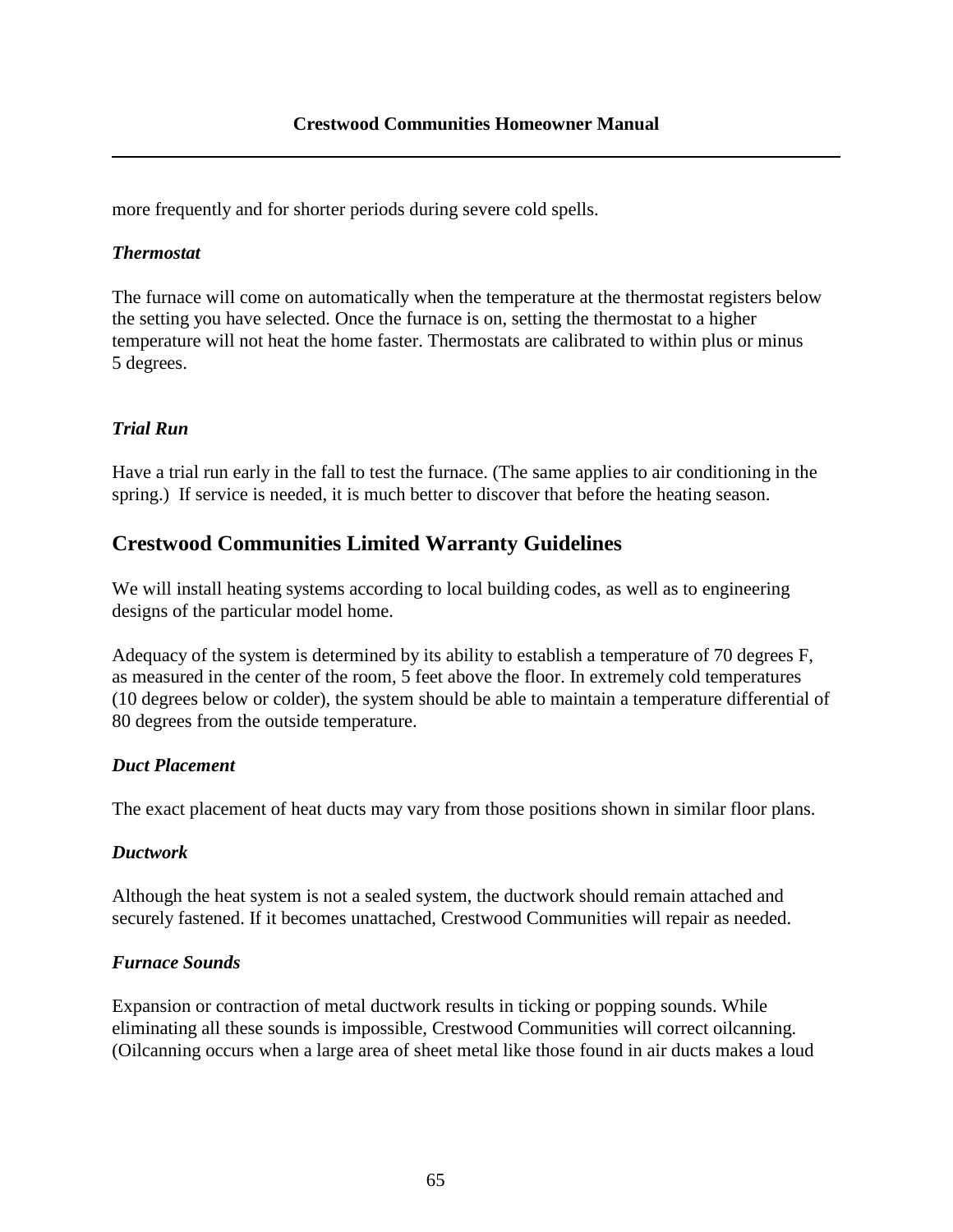noise as it moves up and down in response to temperature changes.)

#### *Thermostat*

Thermostats are calibrated to plus or minus 5 degrees.

# **Heat Pump**

# **Homeowner Care and Maintenance**

If your home contains a heat pump system, you should be aware of the performance characteristics unique to these systems. As with any system, read the manufacturer's literature and follow all instructions for efficient operation and maintenance of your system. Clean or replace filters once a month. Provide professional service for your system at least once every two years.

#### *Air Circulation Across Coils*

Keep the outside unit clear of any materials that would interfere with air circulation. Snow, ice, landscaping materials, trash, leaves, and other accumulating items can cause inefficiency or damage the unit.

#### *Air Conditioning and Heating*

A heat pump system operates differently from a gas forced-air furnace. The same system provides both heat and air conditioning. This is possible because a refrigerant flows back and forth in the coils of the heat pump, controlled by a reversing valve. In the heating mode, the heat pump removes heat from the outside air and transfers it to the inside air. In the cooling mode, it does just the opposite, removing heat from the inside air and discharging it outside of the home. The thermostat inside your home controls this heating or cooling activity.

#### *Air Temperature at Vents*

Do not expect dramatic temperature differences in the air coming from the vents as is common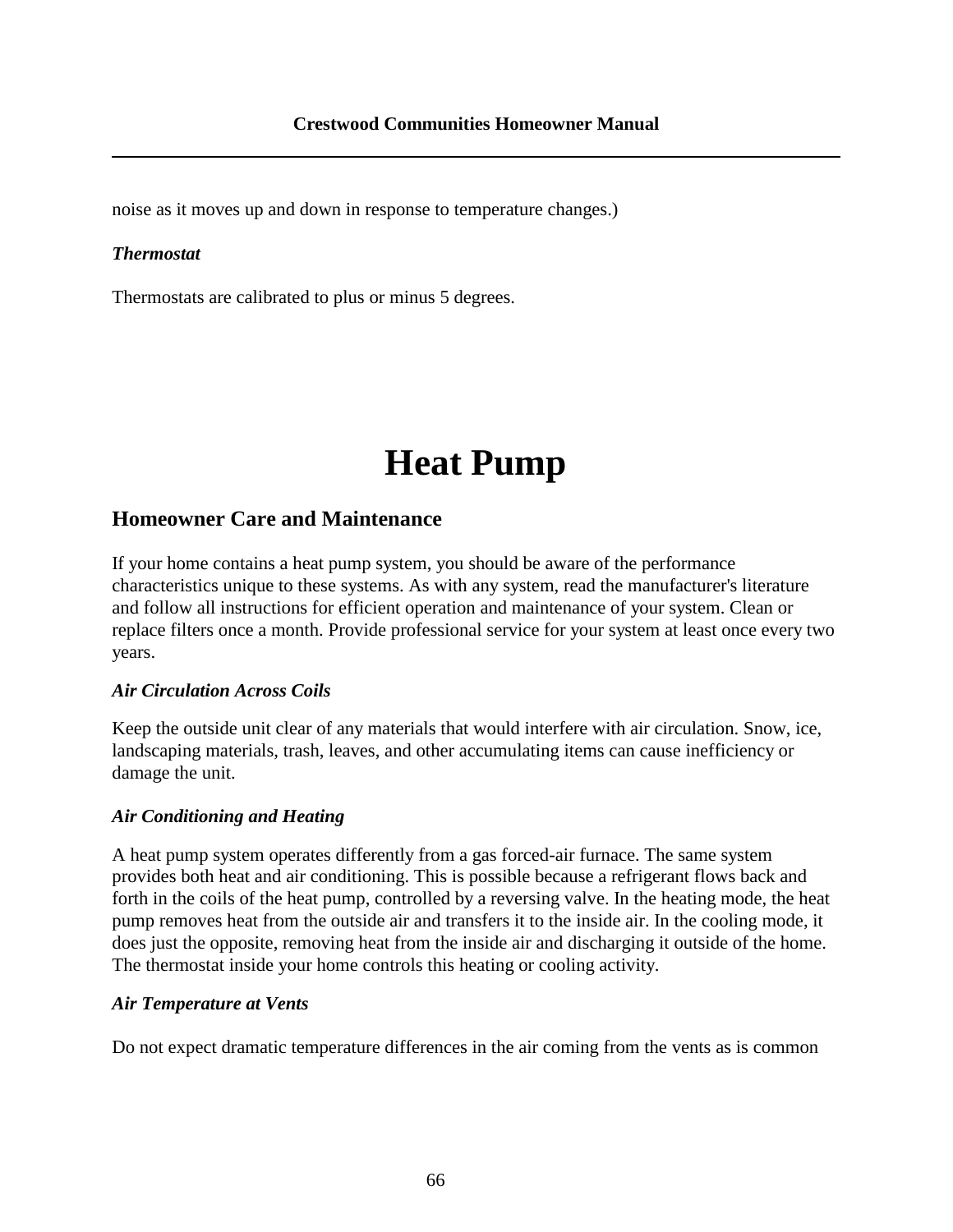with other kinds of systems. The coils used in a heat pump system operate at lower temperatures than those common in a gas forced-air system. As a result, for example, in the heat mode, air from the supply vents will typically range from 85 to 90 degrees F. The vents will not feel hot, though the air discharged is warmer than the air in the room by as much as 20 degrees.

#### *Auxiliary Heat System*

At lower outside temperatures, less heat is available for the heat pump to draw from the exterior air. Therefore, from time to time the auxiliary heat system will come on to maintain the temperature you set at the thermostat. The auxiliary system will also come on whenever the temperature at the thermostat is moved 1.5 degrees or more at one time. If the light stays on when the outside temperature is more than 30 degrees F, contact a service person. *Defrost Cycle*

When the heat pump is operating in the heat mode, the coils outside may reach below freezing temperatures. Moisture in the air will condense into frost and accumulate on the coils under these circumstances. From time to time, the system will go into defrost mode to clear accumulated frost from the coils. This is a normal part of the operation of the system and will occur automatically. During the defrost cycle, the outside fan will stop temporarily. The temperature of air flow into the home will be a bit lower during the defrost cycle. The defrost cycle can only occur once every 90 minutes and lasts no longer than 10 minutes.

## *Night Setback*

Unless you have a night setback thermostat designed to work with a heat pump system, do not turn the thermostat down in the evenings. Adjust the temperature a fraction of a degree at a time until a comfortable, permanent setting is found.

#### *Register Adjustment*

Registers will require adjustment from time to time to maximize your family's comfort. Do not completely close off more than one supply register at a time. This can restrict the air flow too much and reduce the efficiency of the system. A good technique is to completely open all the vents, then gradually move the temperature setting up until the coolest room is comfortable. Once the coolest room is comfortable, gradually close the vents in the warmer rooms until all rooms are comfortable as well. Reverse the process for air conditioning.

#### *Return Air Vents*

As with any heating system, return air vents must be clear so the air flows through the ducts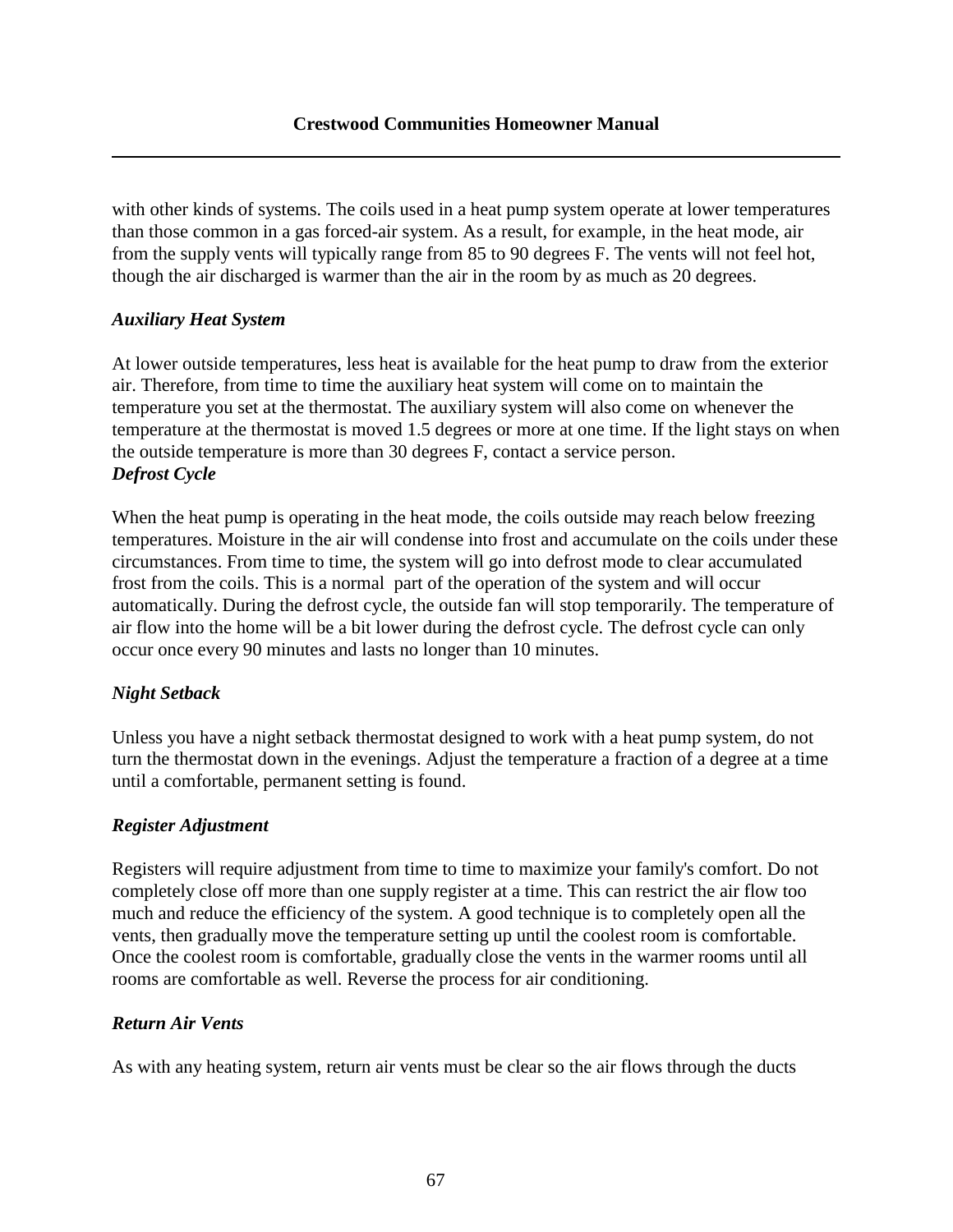unimpeded. Avoid placing furniture where it blocks the return air vents.

# **Crestwood Communities Limited Warranty Guidelines**

Refer to the manufacturer's limited warranty for information regarding warranty coverage.

# **Humidifier**

# **Homeowner Use and Maintenance Guidelines**

Operate a humidifier only with the furnace, not with the air conditioner. If you notice condensation on windows, the humidifier should be adjusted to a lower setting. Clean the moisture pad according to the manufacturer's instructions and suggested timetable.

# **Crestwood Communities Limited Warranty Guidelines**

Refer to the manufacturer's limited warranty for information regarding coverage of the humidifier.

# **Insulation**

# **Homeowner Use and Maintenance Guidelines**

The effectiveness of blown insulation is diminished if it is uneven. As the last step in any work done in your attic (for example, the installation of a TV antenna), you should confirm that the insulation lays smooth and even. Do not step on drywall ceilings, because this can result in personal injury or damage to the drywall.

Electrical outlets normally emit noticeable amounts of cold air when outside temperatures are low.

# **Crestwood Communities Limited Warranty Guidelines**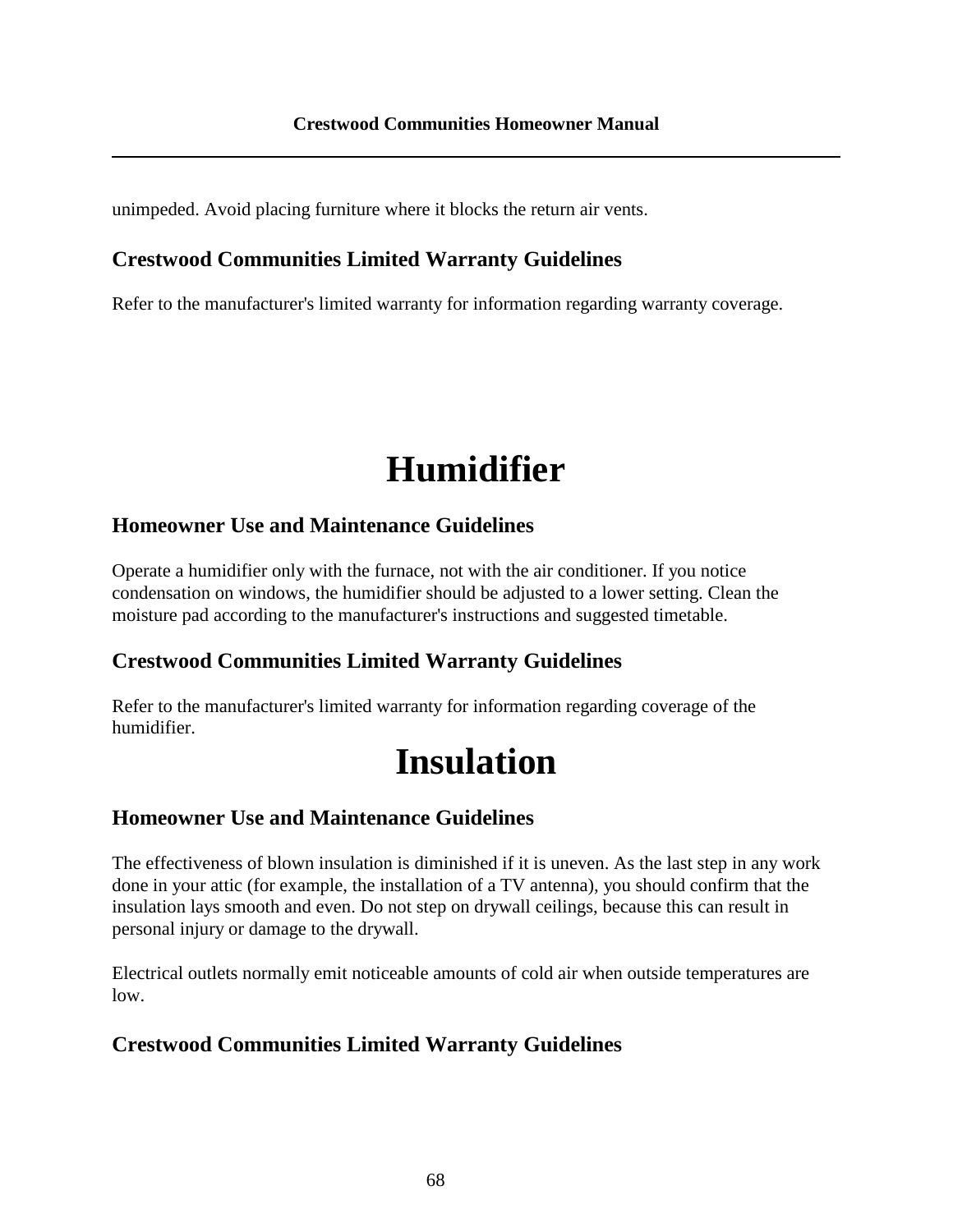Crestwood Communities will install insulation to meet or exceed the building codes applicable at the time of construction and outlined as part of your purchase agreement.

# **Landscaping**

# **Homeowner Use and Maintenance Guidelines**

Plan to install the basic components of your landscaping as soon after closing as weather permits. In addition to meeting the terms of your purchase agreement to landscape in a timely manner, well-designed landscaping prevents erosion and protects the foundation of your home. *Additions*

Before installing patio additions or other permanent improvements, consider soil conditions in the design and engineering of your addition.

## *Backfill*

We construct the foundation of your home beginning with an excavation into the earth. When the foundation walls are complete, the area surrounding them is backfilled. Soil in this area is not as compact as undisturbed ground. Water can penetrate through the backfill area to the lower areas of your foundation. This can cause potentially severe problems such as wet basements, cracks in foundation walls, and floor slab movement. Avoid this through proper installation of landscaping and good maintenance of drainage.

Backfill areas will settle and require prompt attention to avoid damage to your home and voiding of the structural warranty.

Keep downspout extensions in the down position to channel roof runoff away from the foundation area of your home. Routine inspection of downspouts, backfill areas, and other drainage components is an excellent maintenance habit.

*See also Grading and Drainage*.

## *Bark or Rock Beds*

Do not allow edgings around decorative rock or bark beds to dam the free flow of water away from the home. You can use a nonwoven landscape fabric between the soil and rock or bark to restrict weed growth while still permitting normal evaporation of ground moisture.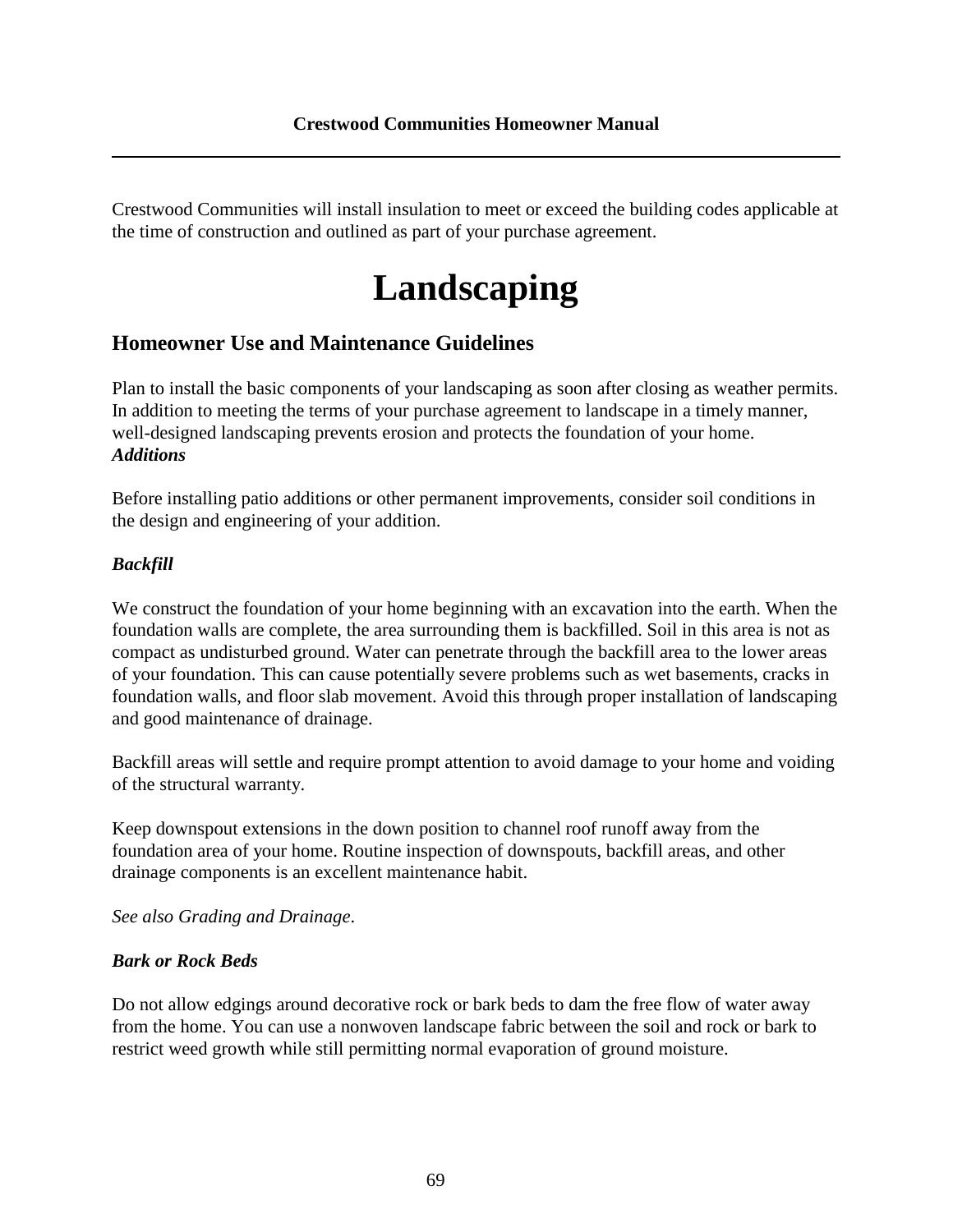## *Contractors*

You are responsible for changes to the drainage pattern made by any landscape, concrete, deck, or pool contractor. Discuss drainage with any company you hire to do an installation in your yard. Do not permit them to tie into existing drainage pipes without approval from Crestwood Communities.

## *First 5 Feet*

Place no plants of any type or sprinkler heads within 5 feet of your home.

#### *Irrigation*

Make provisions for efficient irrigation. Conduct weekly operational checks to ensure proper performance of the system. Direct sprinkler heads away from the home. Trickler or bubbler type irrigation systems are not recommended for use adjacent to the structure. Regularly drain and service sprinkler systems.

### *Planning*

Locate plants and irrigation heads out of the way of pedestrian or bicycle traffic and car bumpers. Space groves of trees or single trees to allow for efficient mowing and growth. Group plants with similar water, sun, and space requirements together.

#### *See also Xeriscape*.

#### *Plant Selection*

Plant with regard to your local climate. Favor native over exotic species. Consider ultimate size, shape, and growth of the species.

#### *Requirements*

Check with your local building department and homeowners association before designing, installing, or changing landscaping for any regulations that they require you to follow.

#### *Soil Mix*

Provide good soil mixes with sufficient organic material. Use mulch at least 3 inches deep to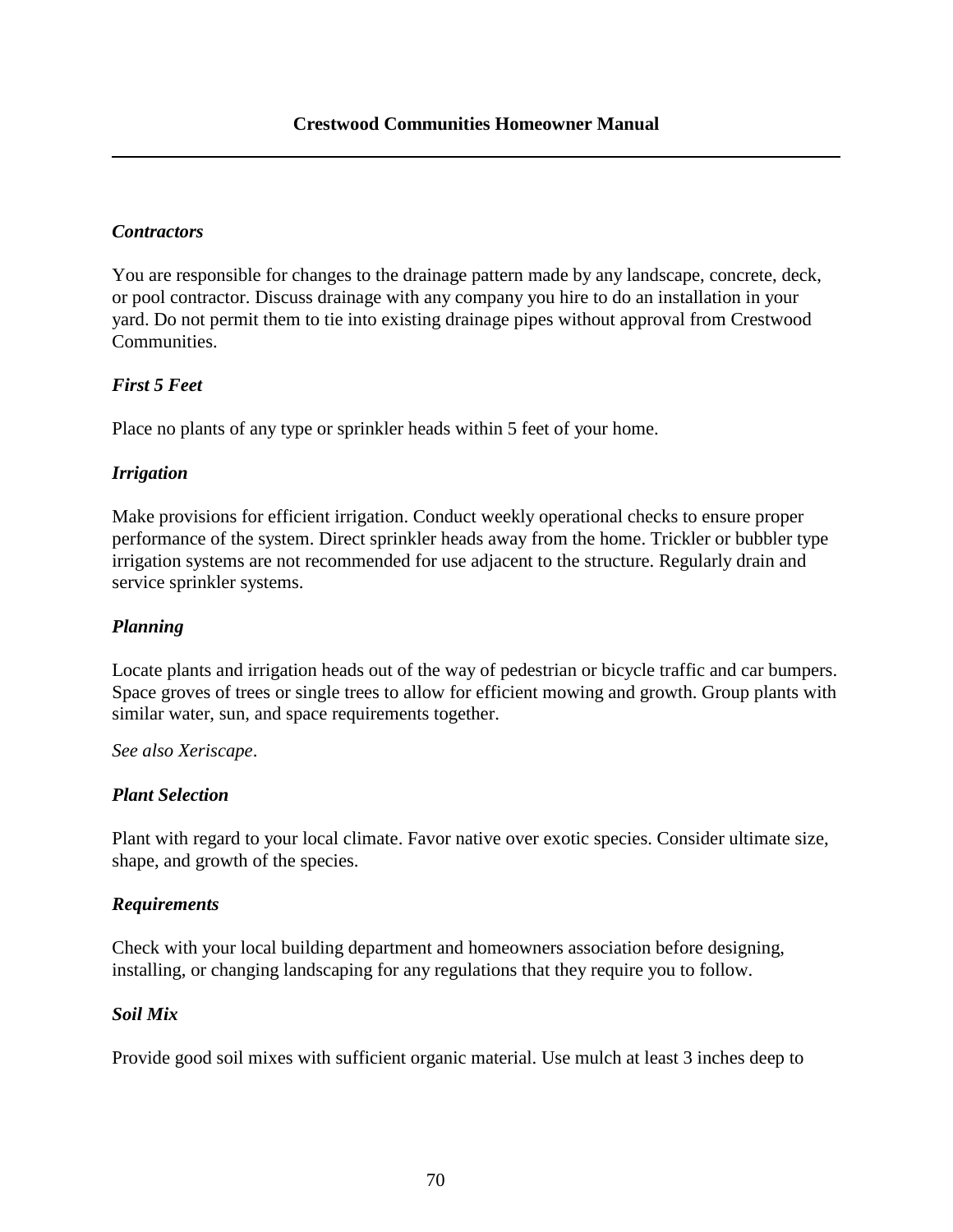hold soil moisture and to help prevent weeds and soil compaction.

In areas with high clay content, prepare the soil before installing your grass. First cover the soil with 2 inches of sand and 1 inch of manure that is treated and odorless. Rototill this into the soil to a depth of 6 inches (rototill parallel to the swales). Whether you use seed or sod, this preparation helps your lawn to retain moisture and require less water. Installing a lawn over hard soil permits water to run off with little or no penetration and your lawn will derive minimal benefit from watering or rain.

Apply appropriate fertilizer and weed and pest controls as needed for optimal growth. Investigate organic compounds for additional protection of the environment.

# *Utility Lines*

A slight depression may develop in the front lawn along the line of the utility trench. To correct this, roll back the sod, spread top soil underneath to level the area, and then relay the sod.

# *Waiting to Landscape*

If you leave ground unlandscaped, it erodes. Correcting erosion that occurs after closing is your responsibility.

# *Xeriscape*

Crestwood Communities recommends careful consideration of landscape design and selection of planting materials to minimize the demands of your yard on water supplies. Detailed information about Xeriscape is available from reputable nurseries. This has the triple benefit of helping the environment, saving on water bills, and reducing the amount of moisture that can reach your foundation.

# **Crestwood Communities Limited Warranty**

Landscape materials we install are warranted for one growing season. We will confirm the healthy condition of all plant materials during the orientation. Maintaining landscaping is your responsibility.

# **Mildew**

# **Homeowner Use and Maintenance Guidelines**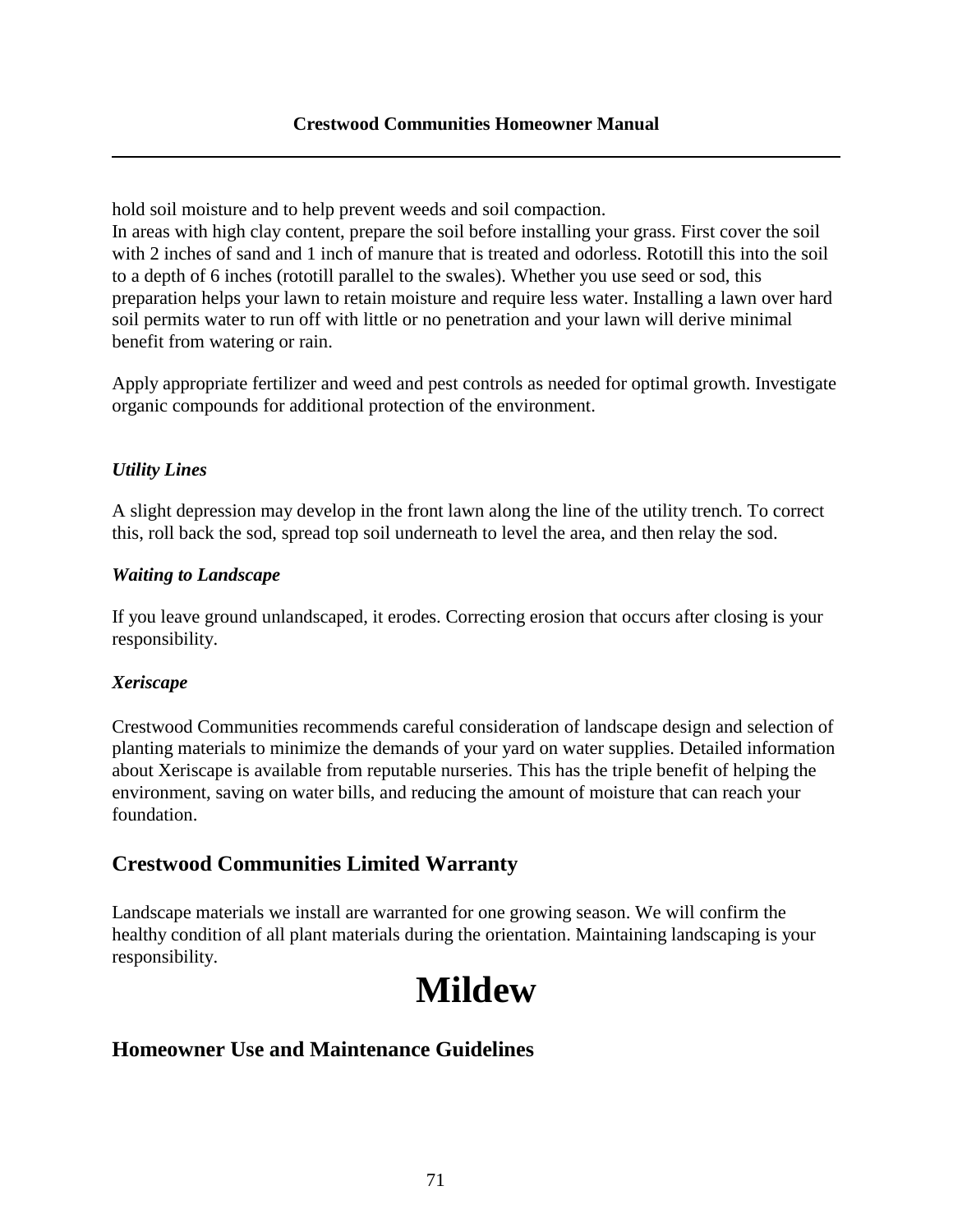Mildew is a fungus that spreads through the air in microscopic spores. They love moisture and feed on surfaces or dirt. On siding, they look like a layer of dirt. Cleaning mildew from your home is your responsibility. Solutions that remove mildew are available from local paint or home improvement stores. Wear protective eyewear and rubber gloves for this task; the chemicals that remove mildew are unfriendly to humans.

# **Crestwood Communities Limited Warranty Guidelines**

We will remove any mildew noted during the orientation. Crestwood Communities warranty excludes mildew.

# **Mirrors**

# **Homeowner Use and Maintenance Guidelines**

To clean your mirrors, use any reliable liquid glass cleaner or polisher available at most hardware or grocery stores. Avoid acidic cleaners and splashing water under the mirror; either can cause the silvering to deteriorate. Avoid getting glass cleaners on plumbing fixtures as some formulas can deteriorate the finish.

# **Crestwood Communities Limited Warranty Guidelines**

We will confirm that all mirrors are in acceptable condition during the orientation. Crestwood Communities will correct scratches, chips, or other damage to mirrors noted during the orientation.

# **Paint and Stain**

# **Homeowner Use and Maintenance Guidelines**

Due to changes in the formula for paint (such as the elimination of lead to make paints safer), painted surfaces must be washed gently using mild soap and as little water as possible. Avoid abrasive cleaners, scouring pads, or scrub brushes. Flat paints show washing marks more easily than gloss paints do. Often, homeowners prefer the results obtained by touching up rather than washing.

*Colors*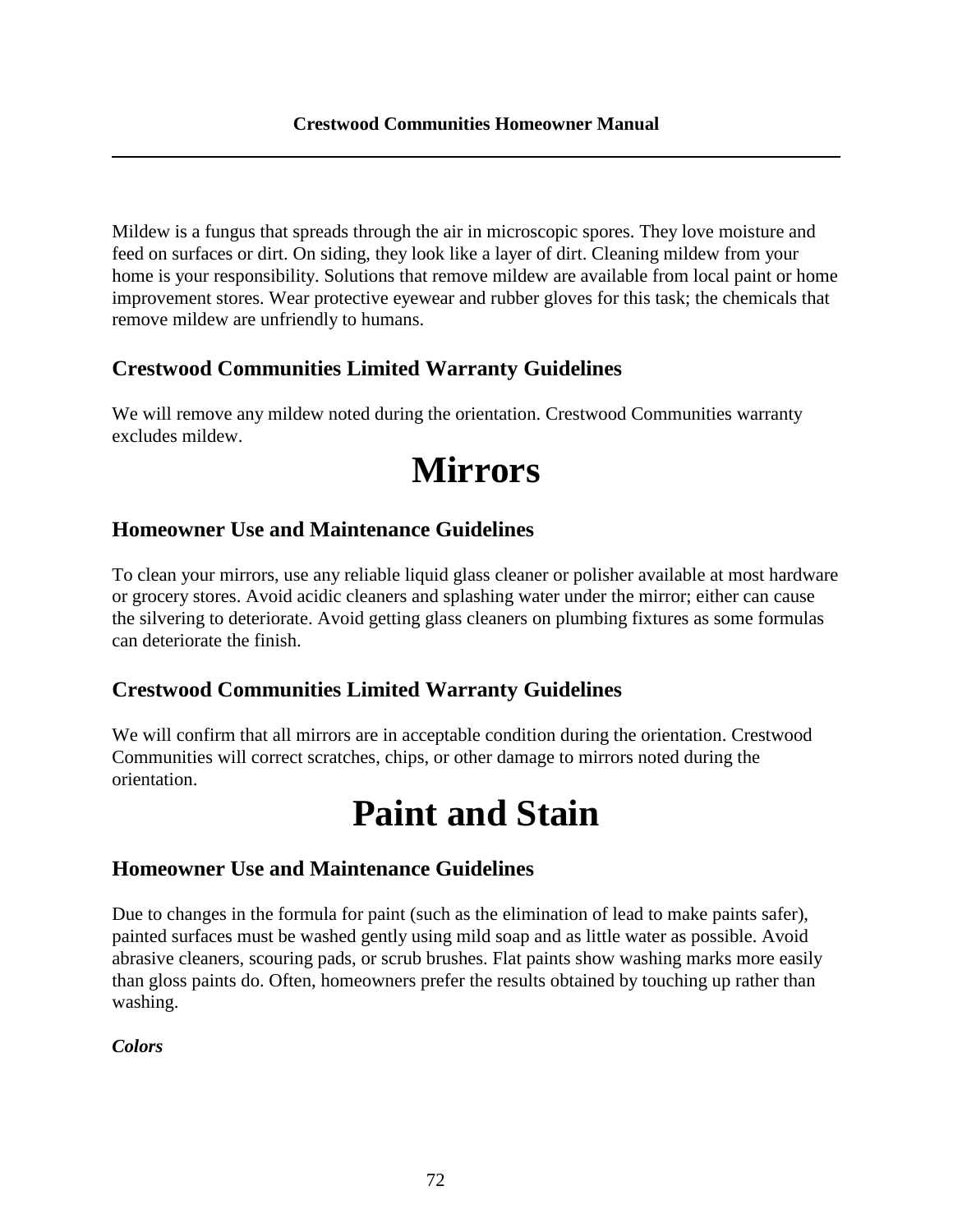Your selection sheets are your record of the paint and stain color names, numbers, and brands in your home.

#### *Exterior*

Regular attention will preserve the beauty and value of your home. Check the painted and stained surfaces of your home's exterior annually. Repaint before much chipping or wearing away of the original finish occurs; this will save the cost of extensive surface preparation. Plan on refinishing the exterior surface of your home approximately every two to three years or as often as your paint manufacturer suggests for your area and climate. Climatic conditions control the chemical structure of the paint used on the exterior. Over time, this finish will fade and dull a bit.

When you repaint the exterior of your home, begin by resetting popped nails and removing blistered or peeling portions of paint with a wire brush or putty knife. Sand, spot with primer, and then paint the entire area. Use a quality exterior paint formulated for local climate conditions.

Avoid having sprinklers spray water on the exterior walls of your home. This will cause blistering, peeling, splintering, and other damage to the home.

#### *Severe Weather*

Hail and wind can cause a great deal of damage in a severe storm, so inspect the house after such weather. Promptly report damage caused by severe weather to your insurance company.

#### *Stain*

For minor interior stain touch-ups, a furniture-polish-and-stain treatment is inexpensive, easy to use, and will blend in with the wood grain. Follow directions on the bottle.

## *Touch-Up*

When doing paint touch-ups, use a small brush, applying paint only to the damaged spot. Touch-up may not match the surrounding area exactly, even if the same paint mix is used. When it is time to repaint a room, prepare the wall surfaces first by cleaning with a mild soap and water mixture or a reliable cleaning product.

We provide samples of each paint used on your home. Store these with the lids tightly in place and in a location where they are not subjected to extreme temperatures.

#### *Wall Cracks*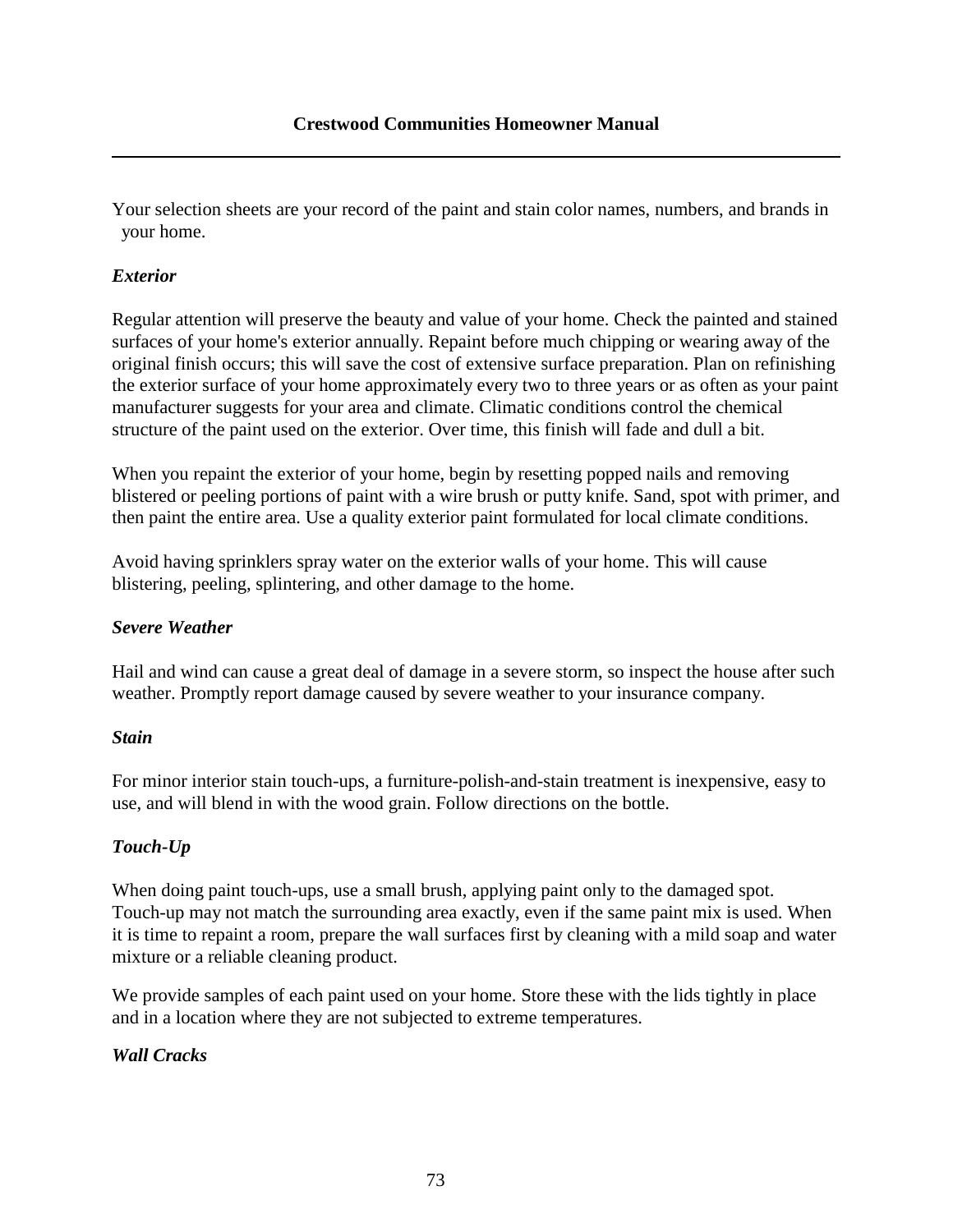We suggest that you wait until after the first heating season to repair drywall cracks or other separations due to shrinkage.

*See also Drywall*.

## **Crestwood Communities Limited Warranty Guidelines**

During your orientation we will confirm that all painted or stained surfaces are in acceptable condition. Crestwood Communities will touch up paint as indicated on the orientation list. You are responsible for all subsequent touch-up, except painting we perform as part of another warranty repair.

#### *Cracking*

As it ages, exterior wood trim will develop minor cracks and raised grain. Much of this will occur during the first year. Raised grain permits moisture to get under the paint and can result in peeling. This is not a defect in materials or workmanship. Paint maintenance of wood trim and gutters is your responsibility.

#### *Fading*

Expect fading of exterior paint or stain due to the effects of sun and weather. Crestwood Communities limited warranty excludes this occurrence. *Touch-Up Visible*

Paint touch-up is visible under certain lighting conditions.

#### *Wood Grain*

Due to wood characteristics, color variations will result when stain is applied to wood. This is natural and requires no repair. Today's water-base paints often make wood grain visible on painted trim. Crestwood Communities does not provide corrections for this condition.

## **Phone Jacks**

## **Homeowner Use and Maintenance Guidelines**

Your home is equipped with telephone jacks as shown on the blueprints and selection sheets.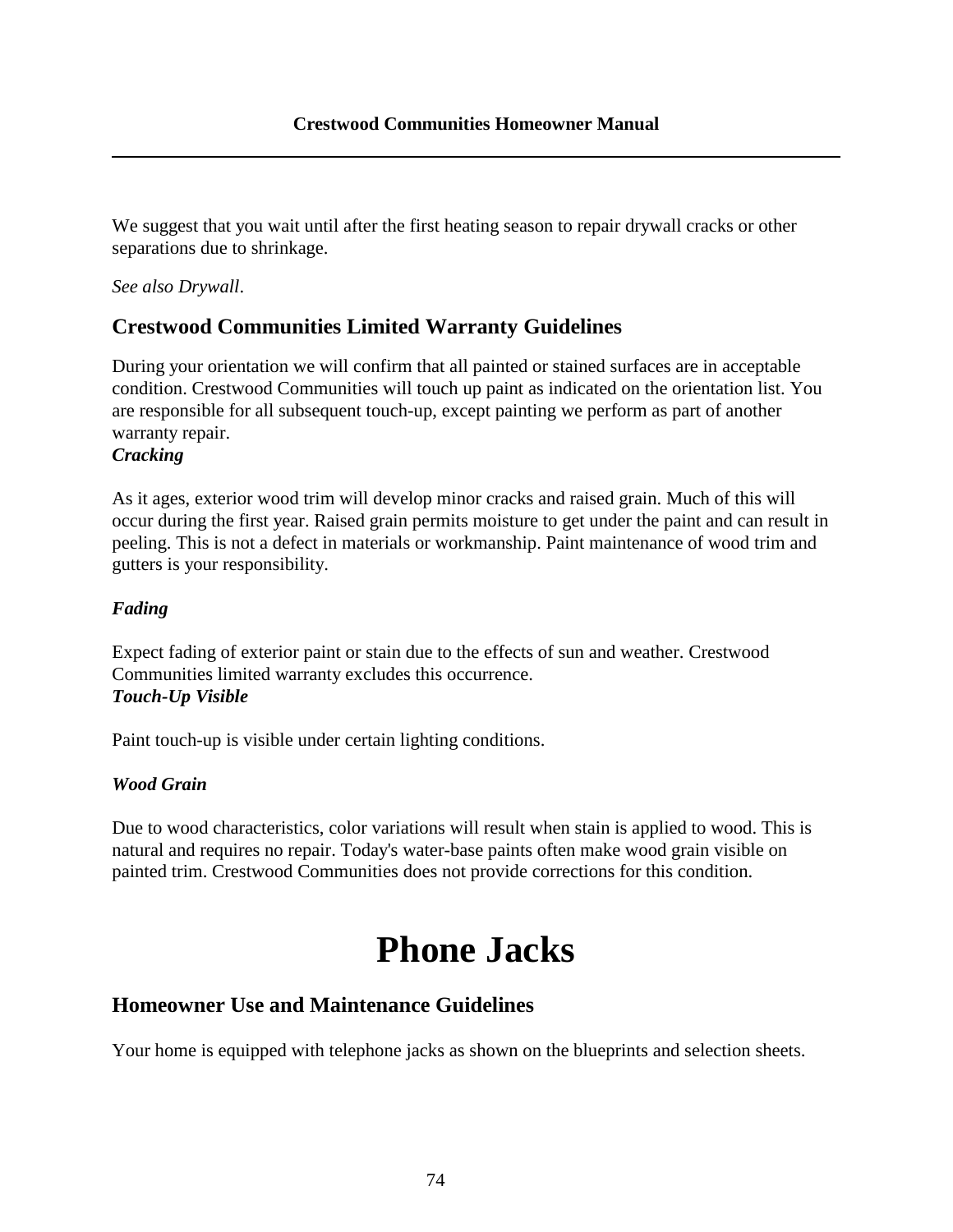Initiating phone service, additions to phone service, and moving phone outlets for decorating purposes or convenience are your responsibility.

## **Crestwood Communities Limited Warranty Guidelines**

Crestwood Communities will correct outlets positioned so that a phone cannot be installed due to a cabinet or countertop that is part of the original home.

Crestwood Communities will repair wiring that does not perform as intended from the phone service box into the home. From the service box outward, care of the wiring is the responsibility of the local telephone service company.

# **Plumbing**

## **Homeowner Use and Maintenance Guidelines**

We want to draw your attention to a water-saving regulation that went into effect in 1993, which prohibits the manufacture of toilets that use more than 1.6 gallons of water per flush. In the search for a balance among comfort, convenience, and sensible use of natural resources, the government conducted several studies. The 1.6-gallon toilet turned out to be the size that overall consistently saves water.

As a result of implementing this standard, flushing twice is occasionally necessary to completely empty the toilet bowl. Even though you flush twice on occasion, rest assured that overall you are saving water and we have complied with the law. Similarly, flow restrictors are manufactured into most faucets and all shower heads and cannot be removed. We apologize for any inconvenience this may cause.

#### *Aerators*

Even though your plumbing lines have been flushed to remove dirt and foreign matter, small amounts of minerals may enter the line. Aerators on the faucets strain much of this from your water. Minerals caught in these aerators may cause the faucets to drip because washers wear more rapidly when they come in contact with foreign matter.

*See also Dripping Faucet.*

#### *Basement Construction*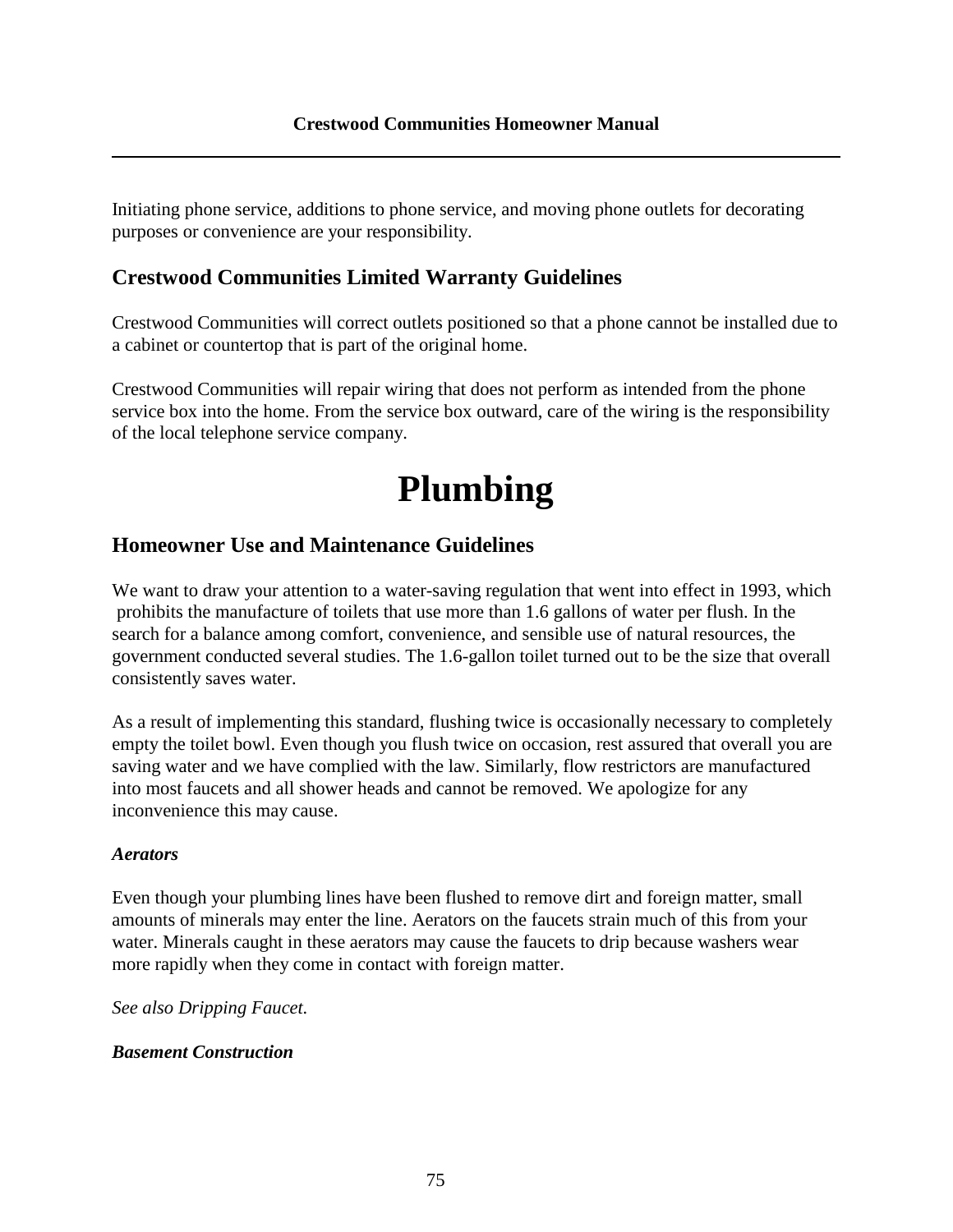If you perform any construction in your basement, ensure that the plumbing lines in the basement or crawl space are not isolated from the heating source without insulation being added.

#### *Cleaning*

Follow manufacturer's directions for cleaning fixtures. Avoid abrasive cleansers. They remove the shiny finish and leave behind a porous surface that is difficult to keep clean. Clean plumbing fixtures with a soft sponge and soapy water (a nonabrasive cleaner or a liquid detergent is usually recommended by manufacturers). Then polish the fixtures with a dry cloth to prevent water spots. Care for brass fixtures with a good-quality brass cleaner, available at most hardware stores.

#### *Clogs*

The main causes of toilet clogs are domestic items such as disposable diapers, excessive amounts of toilet paper, sanitary supplies, Q-tips, dental floss, and children's toys. Improper garbage disposal use also causes many plumbing clogs. Always use plenty of cold water when running the disposal. This recommendation also applies to grease; supplied with a steady flow of cold water, the grease congeals and is cut up by the blades. If you use hot water, the grease remains a liquid, then cools and solidifies in the sewer line. Allow the water to run 10 to 15 seconds after shutting off the disposal.

You can usually clear clogged traps with a plumber's helper (plunger). If you use chemical agents, follow directions carefully to avoid personal injury or damage to the fixtures.

Clean a plunger drain stopper—usually found in bathroom sinks—by loosening the nut under the sink at the back, pulling out the rod attached to the plunger, and lifting the stopper. Clean and return the mechanism to its original position.

#### *Dripping Faucet*

You can repair a dripping faucet by shutting off the water at the valve directly under the sink, then removing the faucet stem, changing the washer, and reinstalling the faucet stem. The shower head is repaired the same way. Replace the washer with another of the same type and size. You can minimize the frequency of this repair by remembering not to turn faucets off with excessive force. (Please note that some manufacturers do not use rubber washers.)

#### *Extended Absence*

If you plan to be away for an extended period, you should drain your water supply lines. To do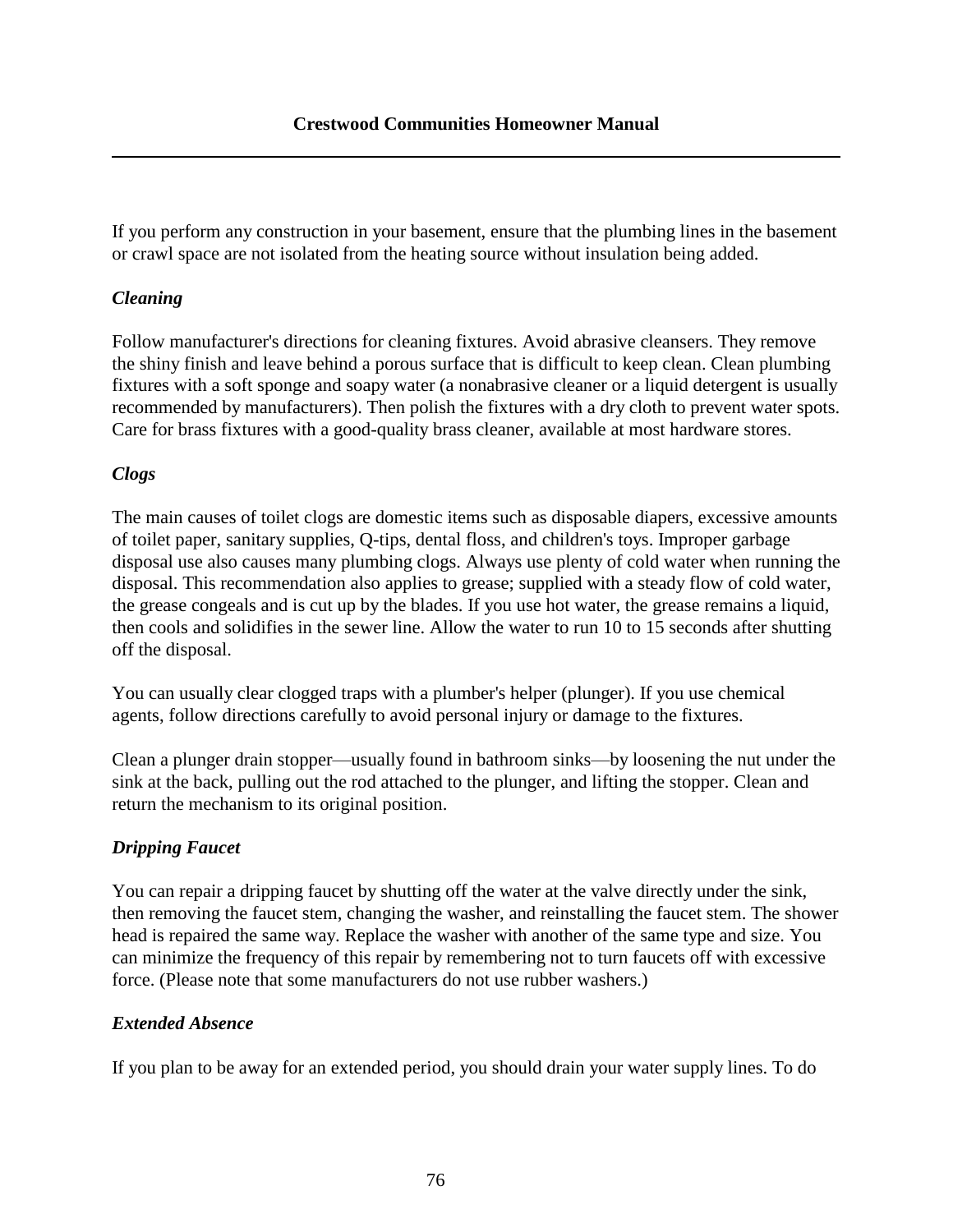this, shut off the main supply line and open the faucets to relieve pressure in the lines. You may also wish to shut off the water heater. Do this by turning off the cold water supply valve on top and the gas control at the bottom. Drain the tank by running a hose from the spigot on the bottom to the basement floor drain. If you leave the tank full, keep the pilot on and set the temperature to its lowest or "vacation" setting. Check manufacturer's directions for additional hints and instructions.

#### *Freezing Pipes*

Provided the home is heated at a normal level, pipes should not freeze at temperatures above 0 degrees F. Set the heat at 65 degrees F if you are away during winter months. Keep garage doors closed to protect plumbing lines running through this area from freezing temperatures. In unusually frigid weather or if you will be gone more than a day or two, open cabinet doors to allow warm air to circulate around pipes. Use an ordinary hair dryer to thaw pipes that are frozen. Never use an open flame.

#### *Gold or Brass Finish*

Avoid using any abrasive cleaners on gold or antique brass fixtures. Use only mild detergent and water or a cleaning product recommended by the manufacturer.

#### *Laundry Tub*

If you have a laundry room tub, the faucet does not have an aerator. This is to allow the tub faucet to accept a hose connection.

#### *Leaks*

If a major plumbing leak occurs, the first step is to turn off the supply of water to the area involved. This may mean shutting off the water to the entire home. Then contact the appropriate contractor.

#### *Low Pressure*

Occasional cleaning of the aerators on your faucets (normally every three to four months) will allow proper flow of water. The water department controls the overall water pressure.

#### *Marble or Manufactured Marble*

Marble and manufactured marble will not chip as readily as porcelain enamel but can be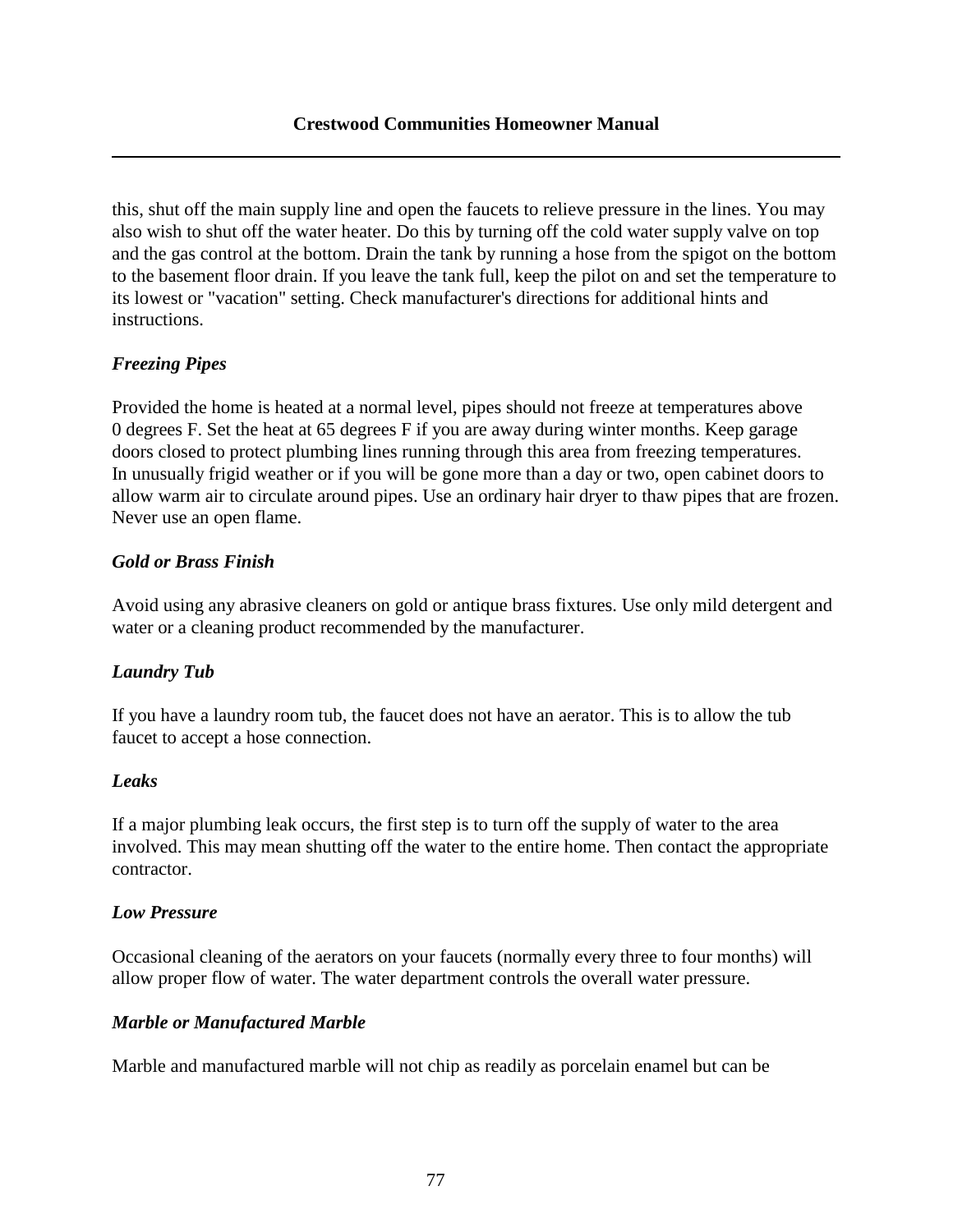damaged by a sharp blow. Avoid abrasive cleansers or razor blades on manufactured marble; both damage the surface. Always mix hot and cold water at manufactured marble sinks; running only hot water can damage the sink.

#### *Outside Faucets*

Outside faucets are freeze-proof, but in order for this feature to be effective, you must remove hoses during cold weather, even if the faucet is located in your garage. If a hose is left attached, the water that remains in the hose can freeze and expand back into the pipe, causing a break in the line. Repair of a broken line that feeds an exterior faucet is a maintenance item. Note that Crestwood Communities does not warrant sillcocks against freezing.

#### *Porcelain*

You can damage porcelain enamel with a sharp blow from a heavy object or by scratching. Do not stand in the bathtub wearing shoes unless you have placed a protective layer of newspaper over the bottom of the tub. If you splatter paint onto the porcelain enamel surfaces during redecorating, wipe it up immediately. If a spot dries before you notice it, use a recommended solvent.

#### *Running Toilet*

To stop running water, check the shut-off float in the tank. You will most likely find it has lifted too high in the tank, preventing the valve from shutting off completely. In this case, gently bend the float rod down until it stops the water at the correct level. The float should be free and not rub the side of the tank or any other parts. Also check the chain on the flush handle. If it is too tight, it will prevent the rubber stopper at the bottom of the tank from sealing, resulting in running water.

#### *Shut-Off*s

Your main water shut-off is located near your meter. You use this shut-off for major water emergencies such as a water line break or when you install a sprinkler system or build an addition to your home. Each toilet has a shut-off on the water line under the tank. Hot and cold shut-offs for each sink are on the water lines under the sink.

#### *Sprinklers*

You should routinely inspect sprinkler heads and provide seasonal service to maintain proper functioning.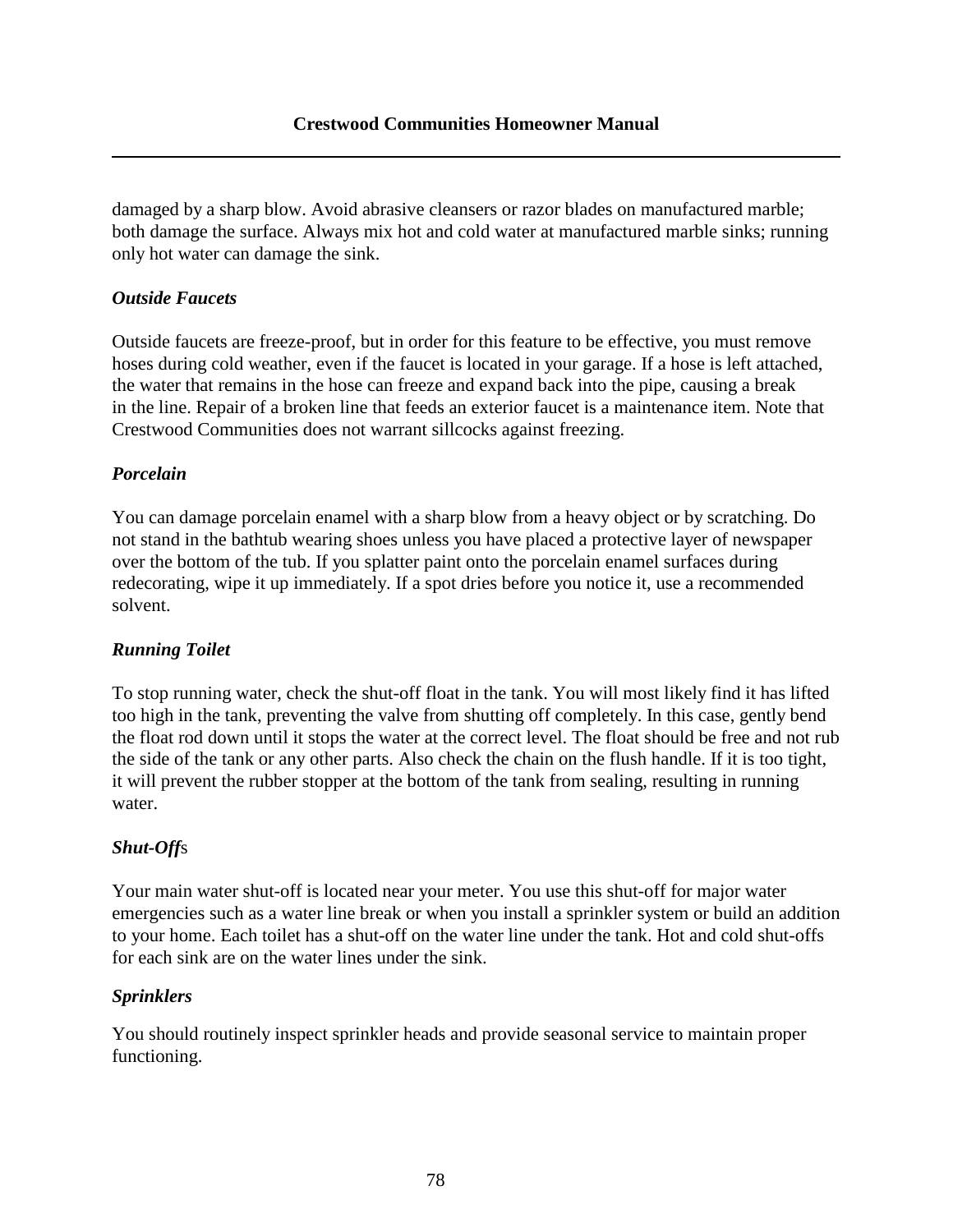#### *Stainless Steel*

Clean stainless steel sinks with soap and water to preserve their luster. Avoid abrasive cleaners; these will damage the finish. An occasional cleaning with a good stainless steel cleaner will enhance the finish. Avoid leaving produce on a stainless steel surface, since prolonged contact with produce can stain the finish.

#### *Tank Care*

Avoid exposing the toilet to blows from sharp or heavy objects, which can cause chipping or cracking. Avoid abnormal pressures against the sides of the tank. It is possible to crack the tank at the points where it is attached to the bowl.

## **Crestwood Communities Limited Warranty Guidelines**

During the orientation we will confirm that all plumbing fixtures are in acceptable condition and that all faucets and drains operate freely. Crestwood Communities will correct clogged drains that occur during the first 30 days after closing. If a household item is removed from a clogged drain during this time, we will bill you for the drain service. After the first 30 days, you are responsible for correcting clogged drains.

#### *Cosmetic Damage*

Crestwood Communities will correct any fixture damage noted on the orientation list. Repairing chips, scratches, or other surface damage noted subsequent to the orientation list is your responsibility.

#### *Exterior Faucets*

Crestwood Communities will repair leaks at exterior faucets noted on the orientation list. Subsequent to orientation, repair of a broken line to an exterior faucet is your responsibility.

## *Freezing Pipes*

Provided the home is heated at a normal level, pipes should not freeze. Set heat at 65 degrees F if you are away during winter months. Keep garage doors closed to protect plumbing lines that run through this area.

#### *Leaks*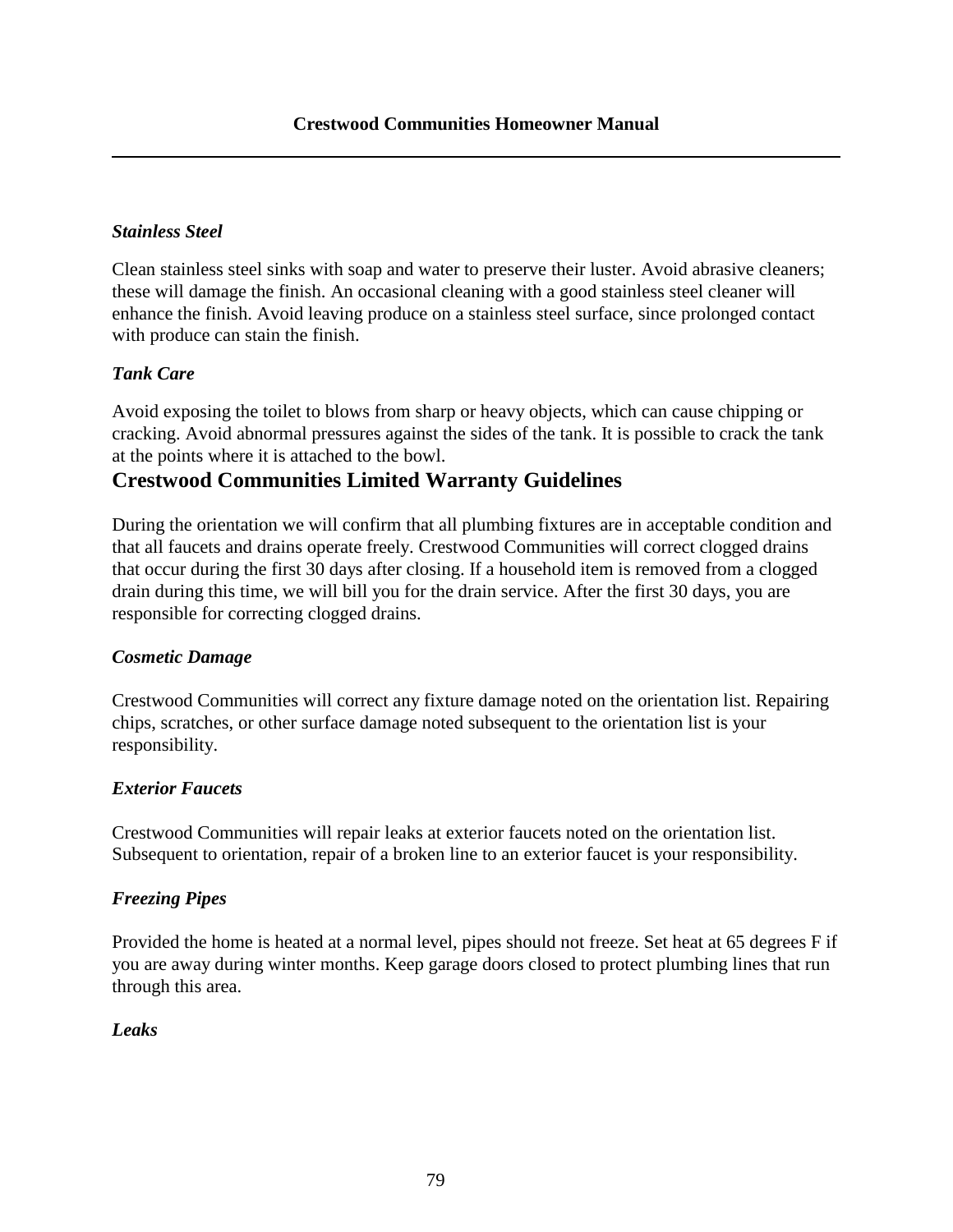Crestwood Communities will repair leaks in the plumbing system. If a plumbing leak caused by a warranted item results in drywall or floor covering damage, Crestwood Communities will repair or replace items that were part of the home as originally purchased. We do not make adjustments for secondary damages (for example, damage to wallpaper, drapes, and personal belongings). Insurance should cover these items.

#### *Noise*

Changes in temperature or the flow of the water itself will cause some noise in the pipes. This is normal and requires no repair. Crestwood Communities will repair persistent water hammer. Expect temperatures to vary if water is used in more than one location in the home.

#### *Supply*

Crestwood Communities will correct construction conditions that disrupt the supply of water to your home

## **Resilient Flooring**

## **Homeowner Use and Maintenance Guidelines**

Although resilient floors are designed for minimum care, they do have maintenance needs. Follow any manufacturer's specific recommendations for care and cleaning. Some resilient floors require regular application of a good floor finish. This assures you of retaining a high gloss. However, avoid using cleaning or finishing agents on the new floor until the adhesive has thoroughly set. This will take about two weeks.

#### *Color and Pattern*

Your color selection sheets provide a record of the brand, style, and color of floor coverings in your home. Please retain this information for future reference.

#### *Limit Water*

Wipe up spills and vacuum crumbs instead of washing resilient floors frequently with water. Limit mopping or washing with water; excessive amounts of water on resilient floors can penetrate seams and get under edges, causing the material to lift and curl.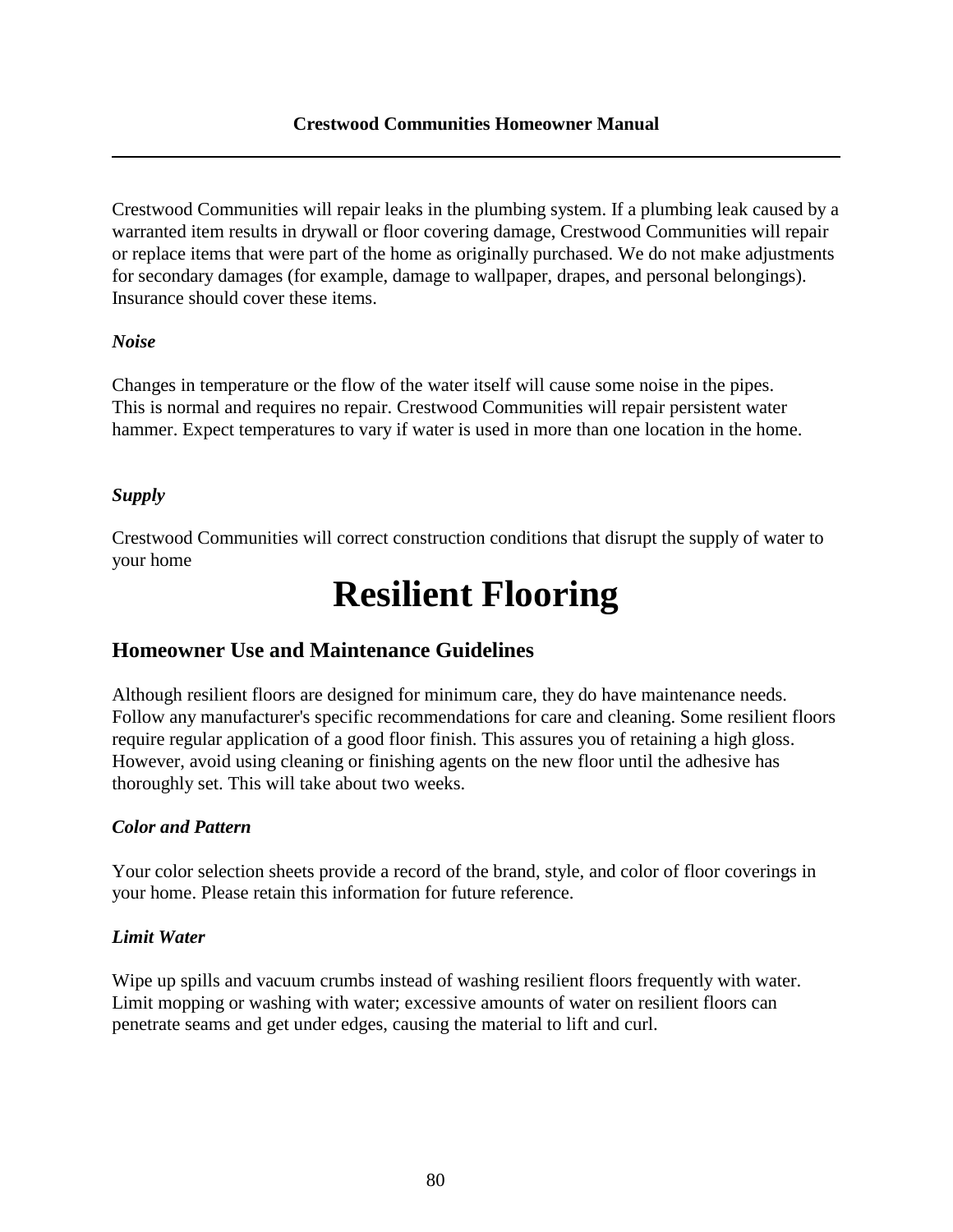#### *Moving Furniture*

Moving appliances across resilient floor covering can result in tears and wrinkles. Install coasters on furniture legs to prevent permanent damage. If you damage the resilient floor, you can have it successfully patched by professionals. We leave any remnants of floor covering materials for this reason.

#### *No Wax*

The resilient flooring installed in your home is the no-wax type. No-wax means a clear, tough coating that provides both a shiny appearance and a durable surface. However, even this surface will scuff or mark. Follow the manufacturer's recommendations for maintaining the finish.

#### *Raised Nail Heads*

Raised nail heads are the result of movements of the floor joist caused by natural shrinkage and deflection. We have used special nails and glued the underlayment to help minimize this movement. If a nail head becomes visible through resilient flooring, place a block of wood over it and hit the block with a hammer to reset the nail.

#### *Scrubbing and Buffing*

Frequent scrubbing or electric buffing is harder on floors than regular foot traffic. Use acrylic finishes if you scrub or buff.

#### *Seams*

Any brand or type of resilient flooring may separate slightly due to shrinkage. Seams can lift or curl if excessive moisture is allowed to penetrate them. You can use a special caulking at tub or floor joints to seal seams at those locations. Avoid getting large amounts of water on the floor from baths and showers.

## **Crestwood Communities Limited Warranty Guidelines**

We will confirm that resilient floor covering is in acceptable condition during your orientation. Crestwood Communities limited warranty does not cover damage to resilient floors caused by moving furniture or appliances into the home. We can assist you in contacting professionals who can repair such damage if it occurs in your home. Crestwood Communities is not responsible for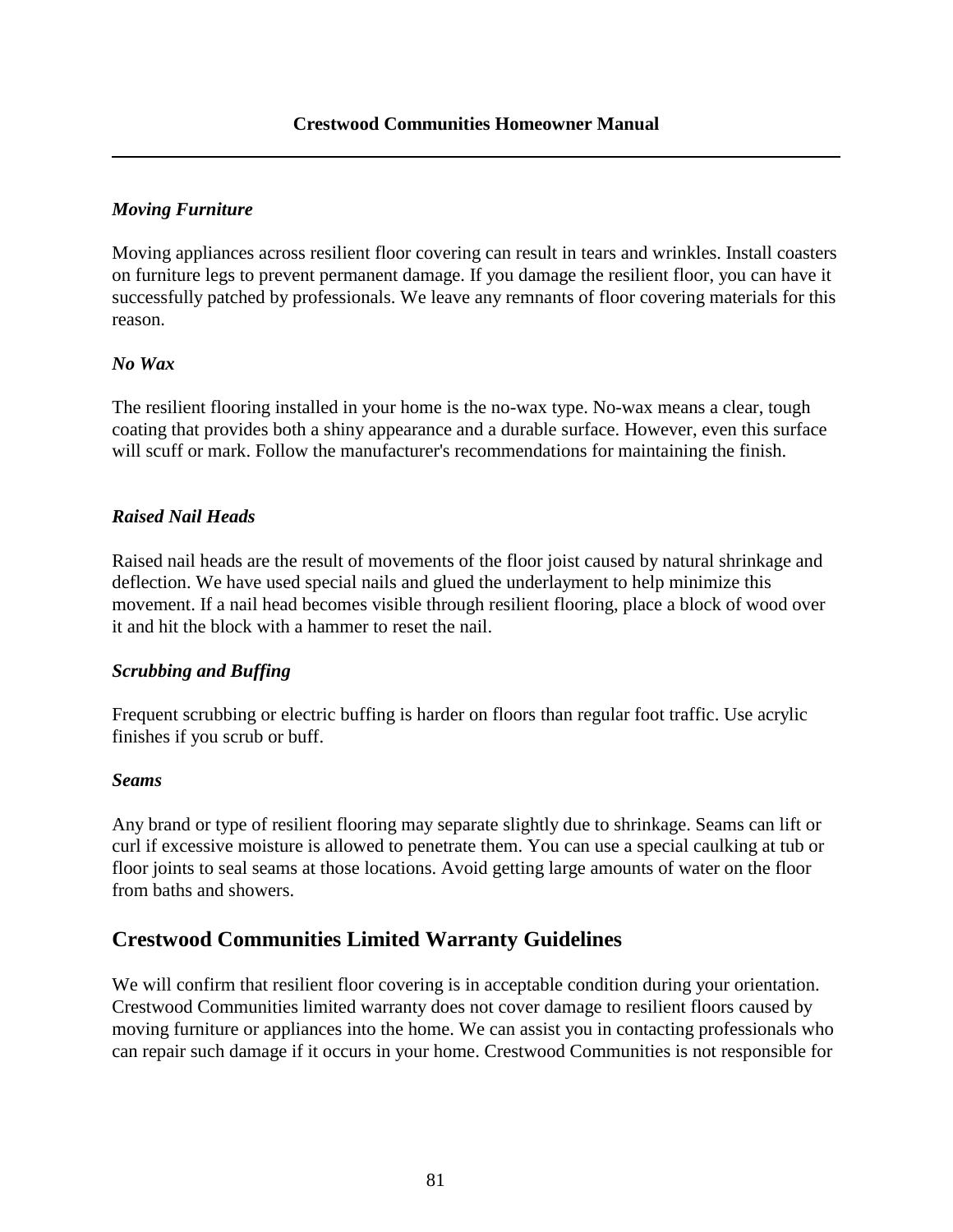discontinued selections.

#### *Adhesion*

Resilient floor covering should adhere. Crestwood Communities will repair lifting or bubbling and nail pops that appear on the surface.

#### *Ridges*

Crestwood Communities has sanded and filled the joints of underlayment to minimize the possibility of ridges showing through resilient floor coverings. Ridging is measured by centering a 6-inch straight edge perpendicular to the ridge with one end tight to the floor. If the opposite end of the straight edge is 1/8 inch or more from the floor, Crestwood Communities will repair this condition.

### *Seams*

Seams will occur and are sealed at the time of installation. Crestwood Communities will correct gaps in excess of 1/16 inch where resilient flooring pieces meet or 1/8 inch where resilient flooring meets another material. Crestwood Communities will correct curling at seams unless caused by excessive water.

# **Roof**

## **Homeowner Use and Maintenance Guidelines**

The shingles on your roof do not require any treatment or sealer.

#### *Clean Gutters*

Maintain the gutters and downspouts so that they are free of debris and able to quickly drain precipitation from the roof.

### *Leaks*

If a leak occurs, try to detect the exact location. This will greatly simplify finding the area that requires repair when the roof is dry.

## *Limit Walking*

Limit walking on your roof. Your weight and movement can loosen the roofing material and in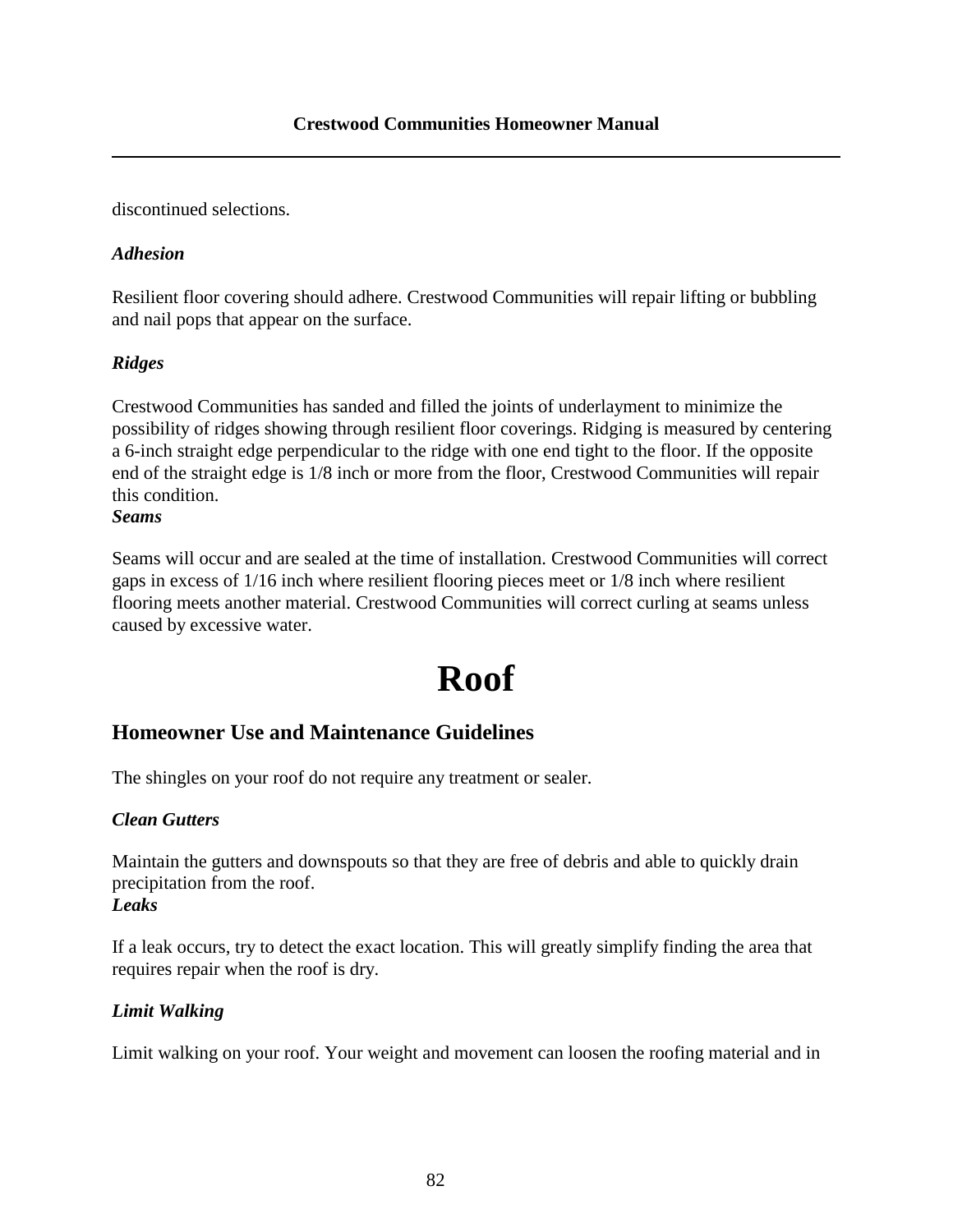turn result in leaks. Never walk on the roof of your home when the shingles are wet—they are slippery.

#### *Severe Weather*

After severe storms, do a visual inspection of the roof for damages. Notify your insurance company if you find pieces of shingle in the yard or shingle edges lifted on the roof.

## **Crestwood Communities Limited Warranty Guidelines**

Crestwood Communities will repair roof leaks other than those caused by severe weather, such as hail damage, or some action you have taken, such as walking on the roof. Roof repairs are made only when the roof is dry.

#### *Ice Build-Up*

Ice build-up may develop in the eaves during extended periods of cold and snow. Damage that results from this is excluded from warranty coverage. Your insurance may cover this damage.

#### *Inclement Weather*

Storm damage is excluded from warranty coverage. Notify your homeowner insurance company if storm damage is discovered.

# **Rough Carpentry**

## **Crestwood Communities Limited Warranty Guidelines**

Some floor and stair squeaks are unavoidable. Although Crestwood Communities does not warrant against floor squeaks, a reasonable effort will be made to correct them.

#### *Floor Deflection*

Floors will deflect (bend) when walked on. This will be more noticeable next to hutches, book cases, pianos, chairs, and other heavy furniture. This is not a structural deficiency and Crestwood Communities will take no action for this occurrence.

#### *Floor Level*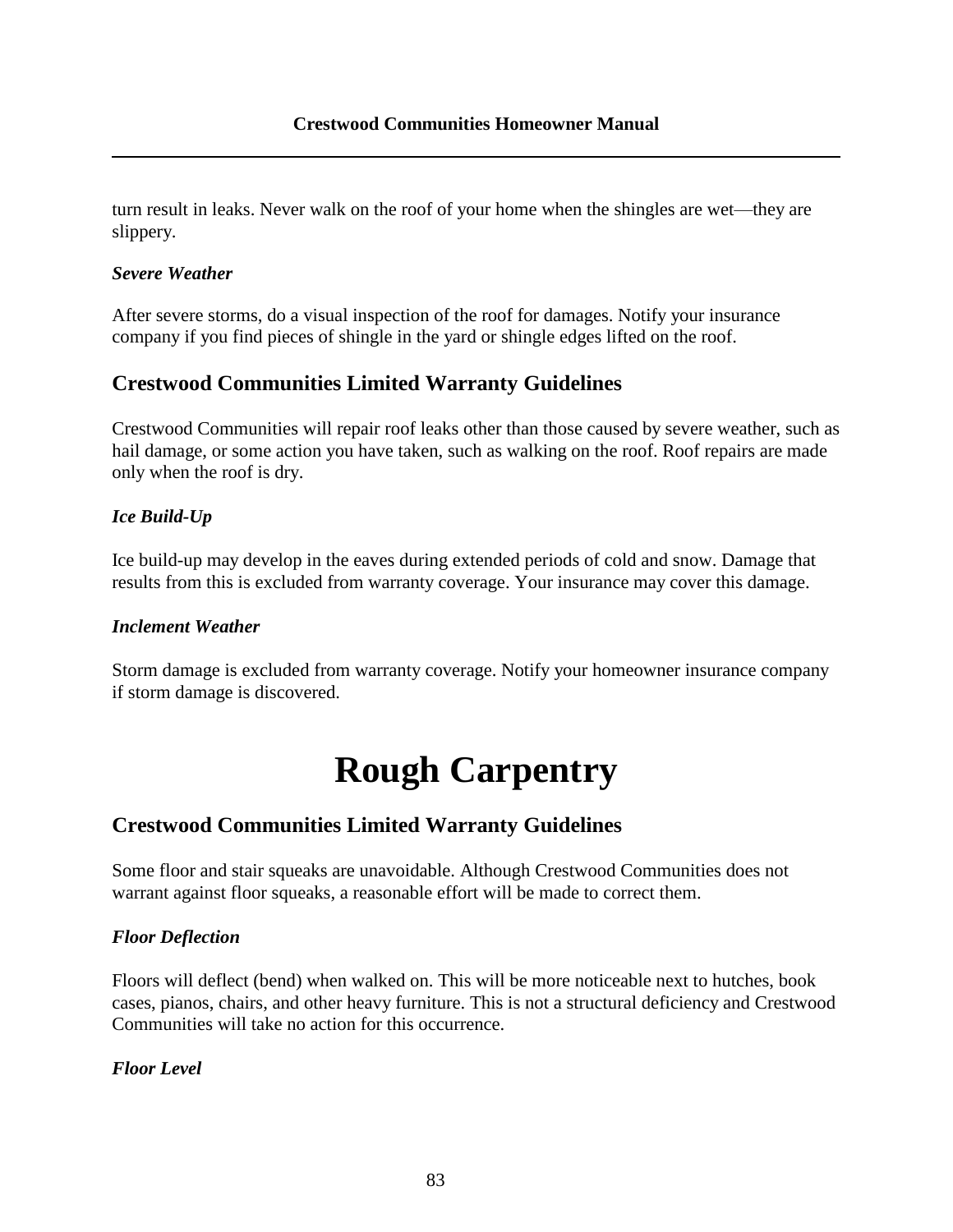Floors will be level to within 1/4 inch within any 32-inch distance as measured perpendicular to any ridge or indentation. Crestwood Communities will correct floor slope that exceeds 1/240 of the room.

#### *Plumb Walls*

Crestwood Communities will correct walls that are out of plumb more than 1/2 inch in an 8-foot distance or walls that are bowed more than 1/4 inch in any 32-inch measurement.

# **Siding**

## **Homeowner Use and Maintenance Guidelines**

Siding expands and contracts in response to changes in humidity and temperature. Slight waves are visible in siding under certain weather conditions; this cannot be entirely eliminated.

Wood or wood-product siding will require routine refinishing. The timing will vary with climatic conditions.

*See also Paint and Wood Trim*.

## **Crestwood Communities Limited Warranty Guidelines**

Crestwood Communities will caulk and apply touch-up paint to cracks that exceed 3/16 inch. We provide this repair one time only near the end of the first year. Paint or stain touch-up will not match.

We will correct any separation at joints or where siding meets another material if the separation allows water to enter the home. Crestwood Communities will correct delaminating siding.

# **Smoke Detectors**

## **Homeowner Use and Maintenance Guidelines**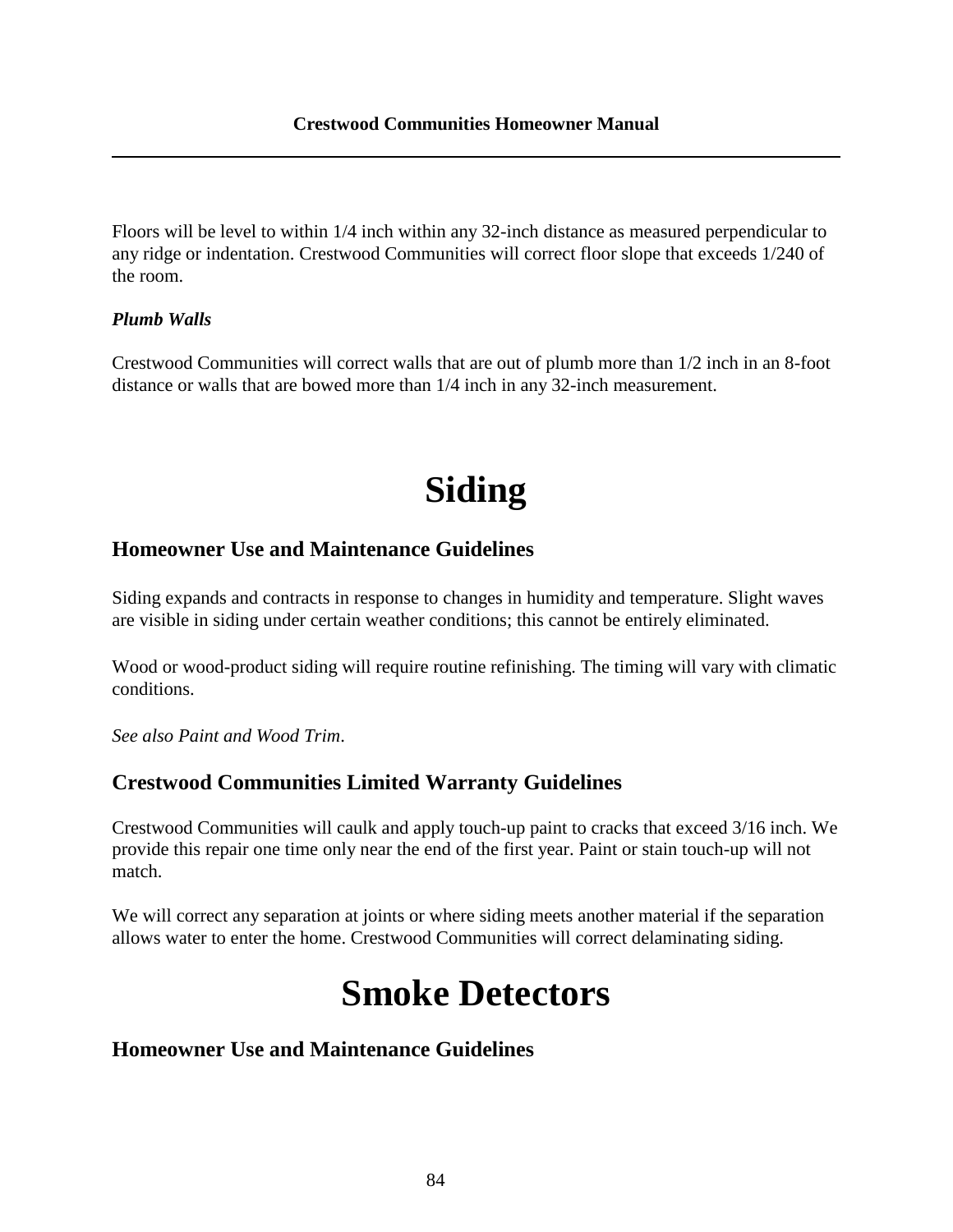Read the manufacturer's manual for detailed information on the care of your smoke detectors.

#### *Cleaning*

For your safety, clean each smoke detector monthly to prevent a false alarm or lack of response in a fire. After cleaning, push the test button to confirm the alarm is working.

## **Crestwood Communities Limited Warranty Guidelines**

Crestwood Communities does not represent that the smoke detectors will provide the protection for which they are installed or intended. We will test smoke detectors during the orientation to confirm that they are working and to familiarize you with the alarm. You are responsible for obtaining fire insurance.

## **Stairs**

## **Homeowner Use and Maintenance Guidelines**

No known method of installation prevents all vibration or squeaks in a staircase. A shrinkage crack will develop where the stairs meet the wall. When this occurs, apply a thin bead of latex caulk and, when dry, touch up with paint.

## **Crestwood Communities Limited Warranty Guidelines**

Although Crestwood Communities does not warrant against stair vibration and squeaks, a reasonable effort will be made to correct them.

## **Stucco**

## **Homeowner Use and Maintenance Guidelines**

Stucco is a brittle cement product that is subject to expansion and contraction. Minor hairline cracks will develop in the outer layer of stucco. This is normal and does not reduce the function of the stucco in any way.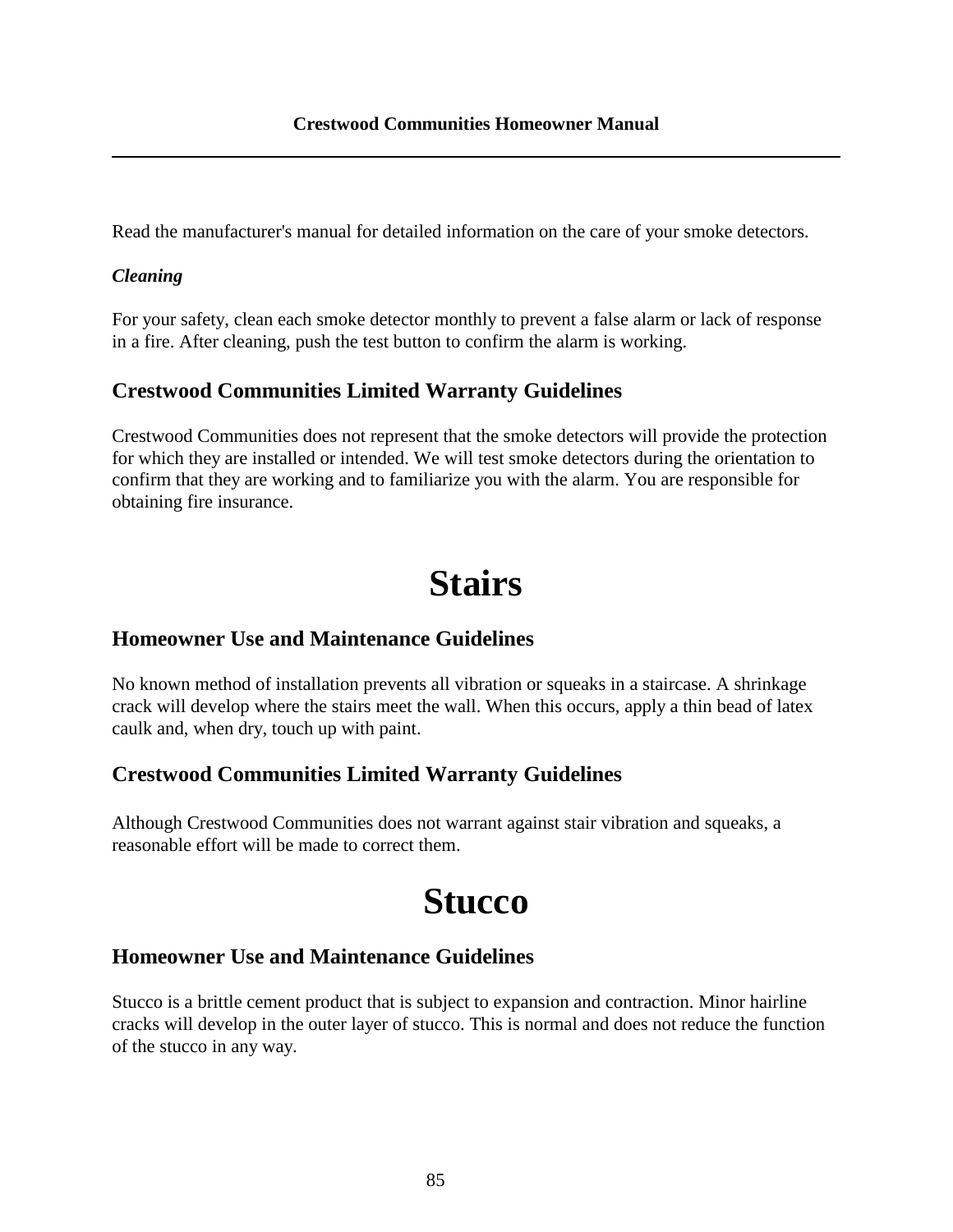#### *Drainage*

To ensure proper drainage, keep dirt and concrete flatwork a minimum of 6 inches below the stucco screed (mesh underneath final coat of stucco). Do not pour concrete or masonry over the stucco screed or right up to the foundation.

## *Efflorescence*

The white, powdery substance that sometimes accumulates on stucco surfaces is called efflorescence. This is a natural phenomenon and cannot be prevented. In some cases, you can remove it by scrubbing with a stiff brush and vinegar. Consult your home center or hardware store for commercial products to remove efflorescence. *Sprinklers*

Since stucco is not a water barrier, avoid spraying water from irrigation or watering systems on stucco surfaces to avoid possible leaks. Check the spray from the lawn and plant irrigation system frequently to make certain that water is not spraying or accumulating on stucco surfaces.

## **Crestwood Communities Limited Warranty Guidelines**

One time during the warranty period, Crestwood Communities will repair stucco cracks. The repair will not exactly match the surrounding area.

# **Termites**

## **Homeowner Use and Maintenance Guidelines**

We treat the foundation for termites and provide you with a certificate confirming that treatment. Plan to renew this treatment annually or as directed by the literature that accompanies the certificate. Treatment for other types of insects or animal infestations is your responsibility.

## **Crestwood Communities Limited Warranty Guidelines**

We certify treatment of your foundation for termites at closing. This is our final action for termites. Crestwood Communities warranty excludes treatment for any other insect (such as ants) or animal (such as mice) infestations.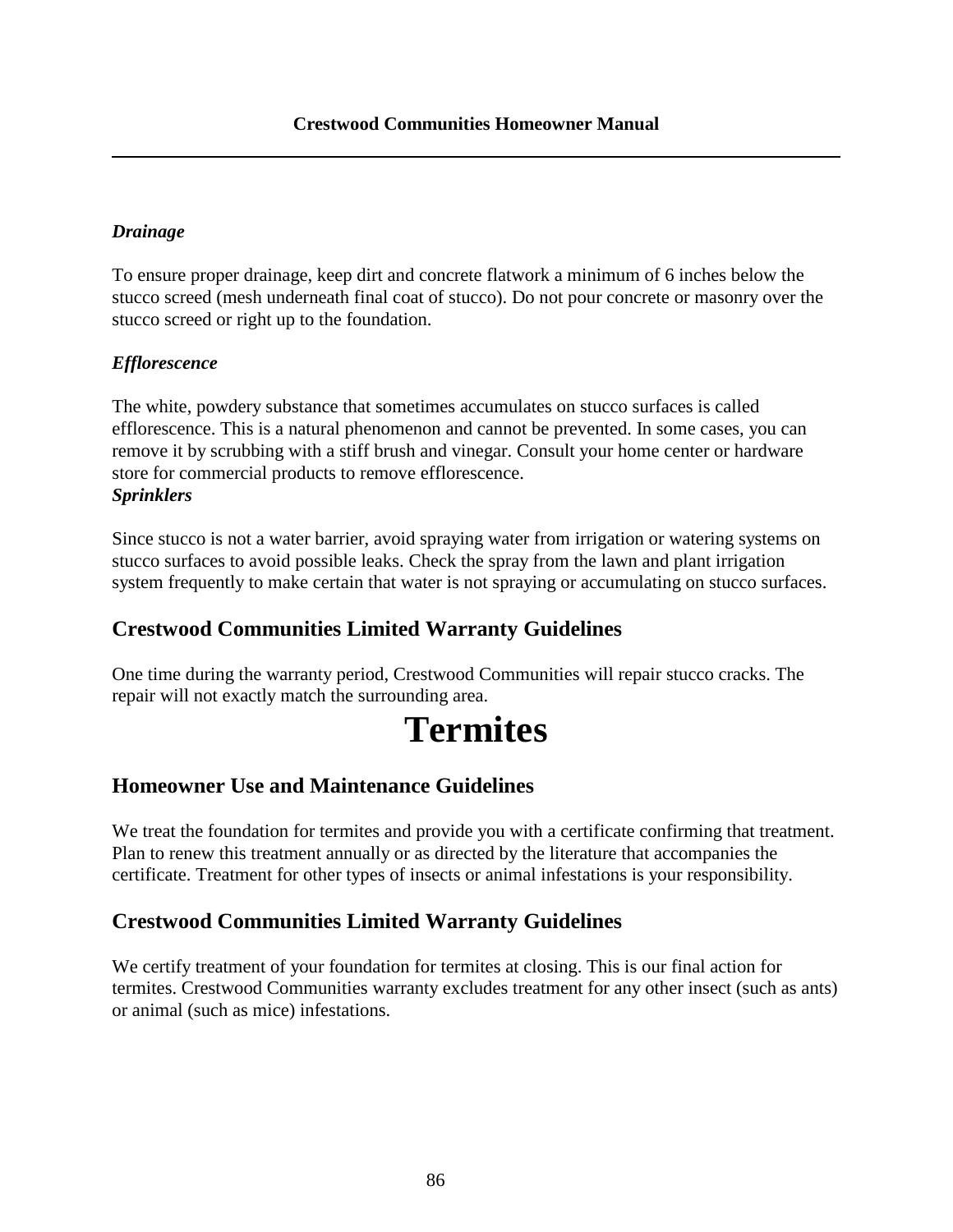## **Ventilation**

## **Homeowner Use and Maintenance Guidelines**

Homes today are built more tightly than ever. This saves energy dollars but creates a potential concern. Condensation, cooking odors, indoor pollutants, radon, and carbon monoxide may all accumulate. We provide mechanical and passive methods for ventilating homes. Your attention to ventilation is important to health and safety.

Building codes require attic and crawl space vents to minimize accumulation of moisture. Attic ventilation occurs through vents in the soffit (the underside of the overhangs) or on gable ends. Driving rain or snow sometimes enters the attic through these vents. Do not cover them to prevent this. Instead, cover the insulation in front of the vent. When you do this, precipitation that blows in safely evaporates and ventilation can still occur.

Homes with crawl spaces usually include two or more vents. Open crawl space vents for summer months and close them for winter months, pulling insulation over them. Failure to close these vents and replace insulation may result in plumbing lines freezing in the crawl space. This occurrence is not covered by your warranty.

Your daily habits can help keep your home well ventilated:

- $\triangleright$  Do not cover or interfere in any way with the fresh air supply to your furnace.
- $\triangleright$  Develop the habit of running the hood fan when you are cooking.
- $\triangleright$  Ditto the bath fans when bathrooms are in use.
- $\triangleright$  Air your house by opening windows for a time when weather permits.

Proper ventilation will prevent excessive moisture from forming on the inside of the windows. This helps reduce cleaning chores considerably.

## **Crestwood Communities Limited Warranty Guidelines**

Crestwood Communities warranty guidelines for active components (for example, exhaust fans) are discussed under the appropriate headings (such as electrical systems, heating system, and so on).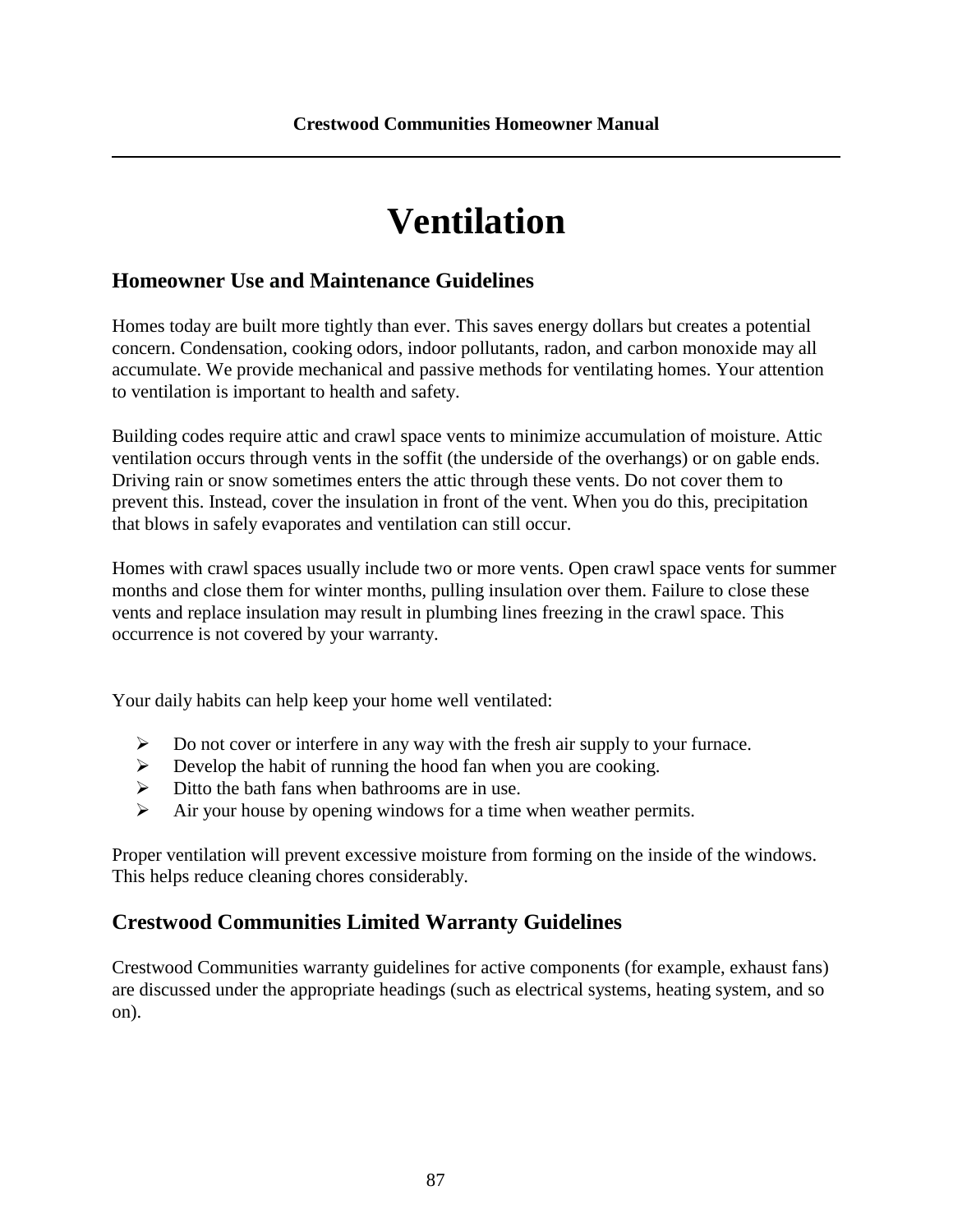# **Waterproofing**

## **Homeowner Use and Maintenance Guidelines**

We spray your foundation walls with an asphalt waterproofing material. Although we make every effort to assure a dry basement, during times of excessive moisture, you may notice some dampness. Over time, natural compaction of soils in the backfill areas will usually eliminate this condition. Careful maintenance of positive drainage will also protect your basement from this condition.

## **Crestwood Communities Limited Warranty Guidelines**

Crestwood Communities will correct conditions that allow actual water to enter the basement unless the cause is improper installation of landscaping or failure to adequately maintain drainage.

## **Windows, Screens, and Patio Doors**

## **Homeowner Use and Maintenance Guidelines**

Contact a glass company for reglazing of any windows that break. Glass is difficult to install without special tools.

#### *Cleaning*

Clean aluminum metal surfaces with warm, clear water. Do not use powdered cleaner. After each cleaning, apply a silicone lubricant. Clean glass as needed with vinegar and water, a commercial glass cleaner, or the product recommended by the window manufacturer.

#### *Condensation*

Condensation on interior surfaces of the window and frame is the result of high humidity within the home and low outside temperatures. Your family's lifestyle controls the humidity level within your home. If your home includes a humidifier, closely observe the manufacturer's directions for its use.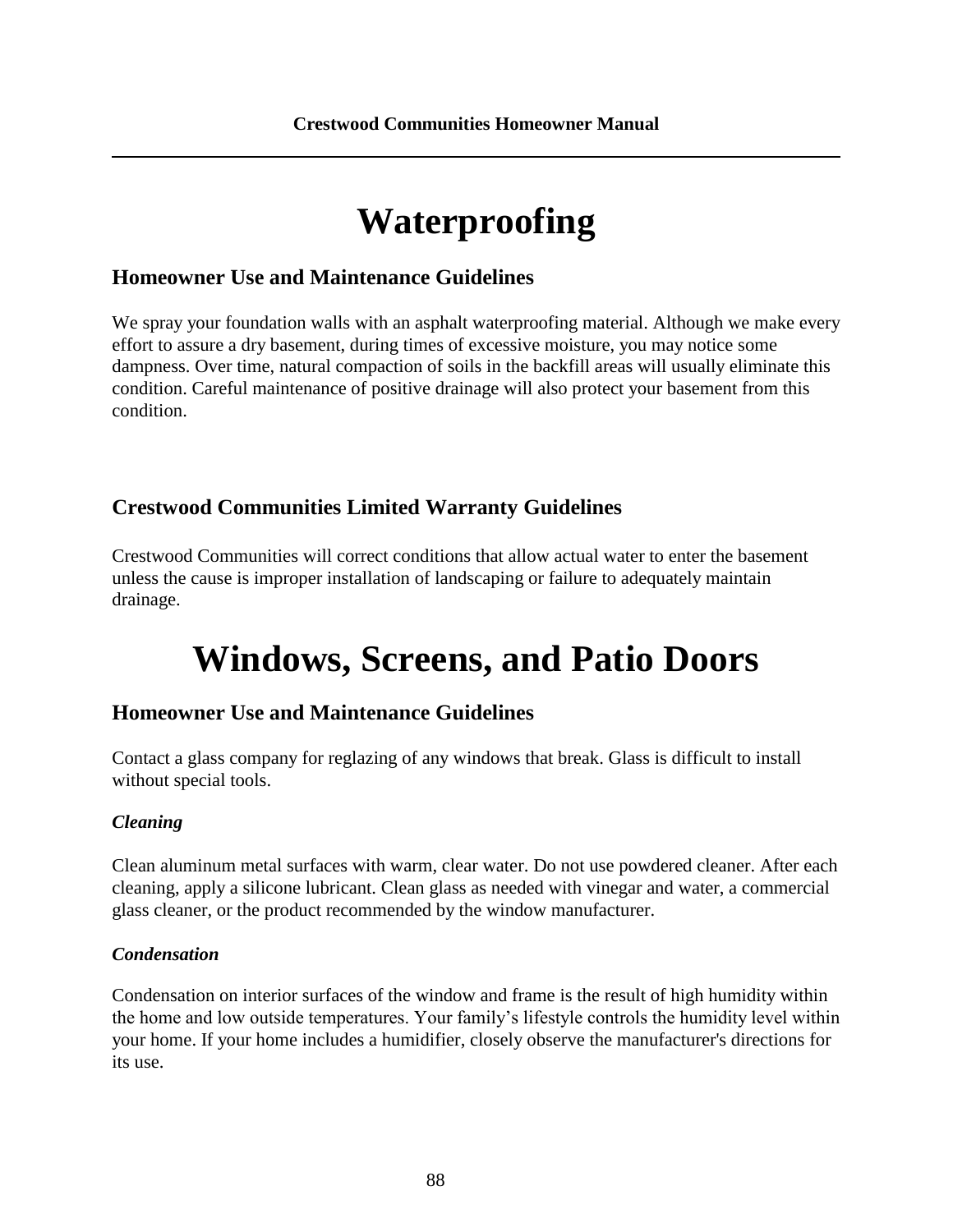#### *Door Locks*

Acquaint yourself with the operation of patio door hardware for maximum security.

#### *Door Tracks*

Keep patio door tracks clean for smooth operation and to prevent damage to the door frame. Silicone lubricants work well for these tracks. *Invisible Glass*

Under certain lighting conditions, door glass may be hard to see. If you keep the screen fully closed when the glass door is open, your family will be accustomed to opening something before going through.

#### *Sticking Windows*

Most sliding windows (both vertical and horizontal) are designed for a 10-pound pull. If sticking occurs or excessive pressure is required to open or close a window, apply a silicone lubricant. This is available at hardware stores. Avoid petroleum-based products.

#### *Storing Screens*

Many homeowners remove and store screens for the winter to allow more light into the home. To make re-installation more convenient, label each screen as you remove it. Use caution: screens perforate easily and the frames bend if they are not handled with care.

#### *Weep Holes*

In heavy rains, water may collect in the bottom channel of window frames. Weep holes are provided to allow excess water to escape to the outside. Keep the bottom window channels and weep holes free of dirt and debris for proper operation.

## **Crestwood Communities Limited Warranty Guidelines**

We will confirm that all windows and screens are in acceptable condition during the orientation. Crestwood Communities will repair or replace broken windows or damaged screens noted on the orientation list.

Windows should operate with reasonable ease and locks should perform as designed.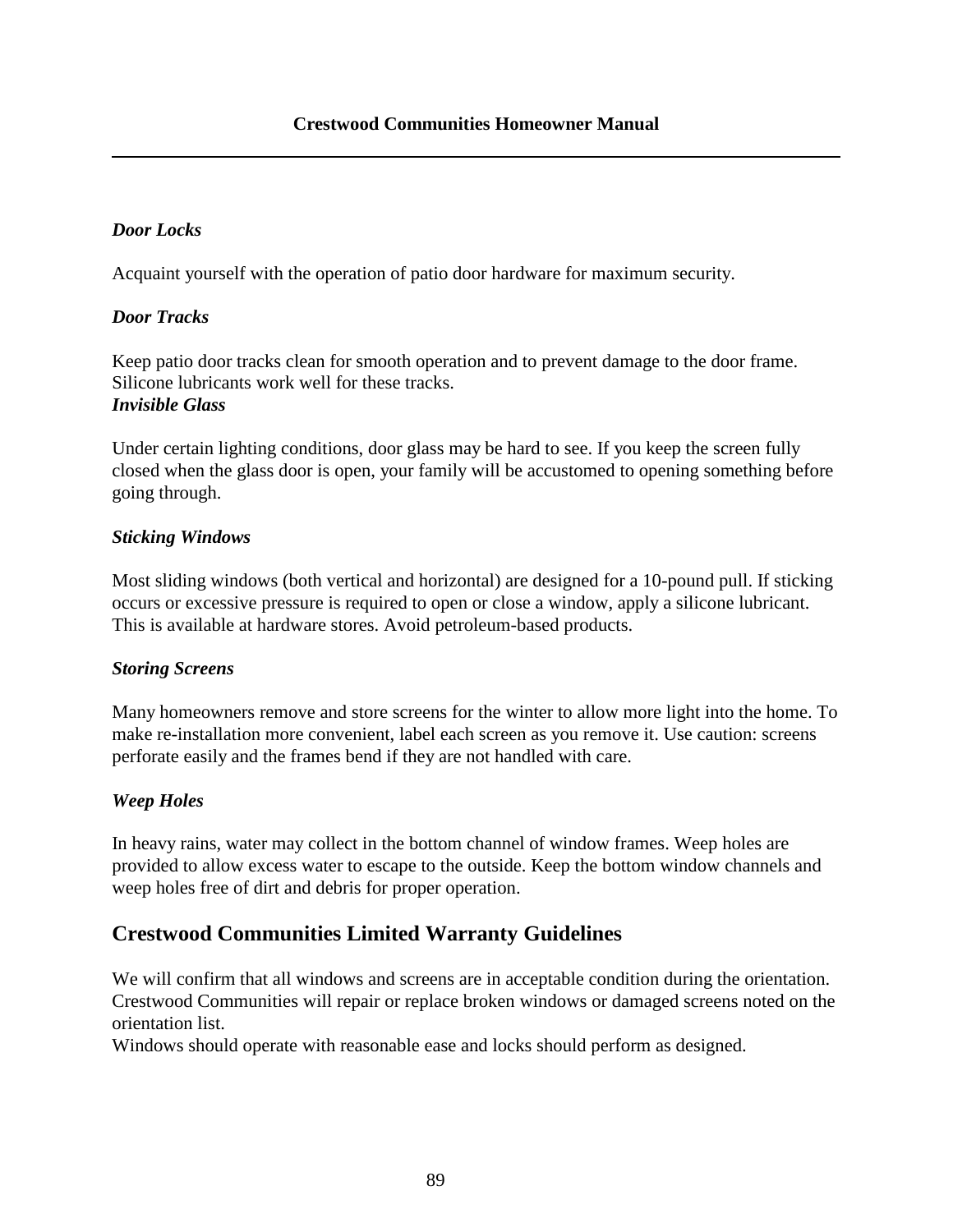#### *Condensation*

Condensation on interior surfaces of the window and frame is the result of high humidity within the home and low outside temperatures. You influence the humidity level within your home; Crestwood Communities provides no corrective measure for this condition.

Condensation that accumulates between the panes of glass in dual-glazed windows indicates a broken seal. Crestwood Communities will replace the window if this occurs during the warranty period.

#### *Infiltration*

Some air and dust will infiltrate around windows, especially before the installation of landscaping in the general area. Crestwood Communities warranty excludes this occurrence. *Scratches* 

Crestwood Communities confirms that all window glass is in acceptable condition at the orientation. Minor scratches on windows can result from delivery, handling, and other construction activities. Crestwood Communities will replace windows that have scratches readily visible from a distance of 4 feet. Crestwood Communities does not replace windows that have scratches visible only under certain lighting conditions.

#### *Tinting*

If you add tinting to dual-glazed windows, all warranties are voided. Damage can result from condensation or excessive heat build-up between the panes of glass. Refer to the manufacturer's literature for additional information.

*See also Ventilation.*

# **Wood Trim**

## **Homeowner Use and Maintenance Guidelines**

Shrinkage of wood trim occurs during the first two years or longer, depending on temperature and humidity. All lumber is more vulnerable to shrinkage during the heating season. Maintaining a moderate and stable temperature helps to minimize the effects of shrinkage. Wood will shrink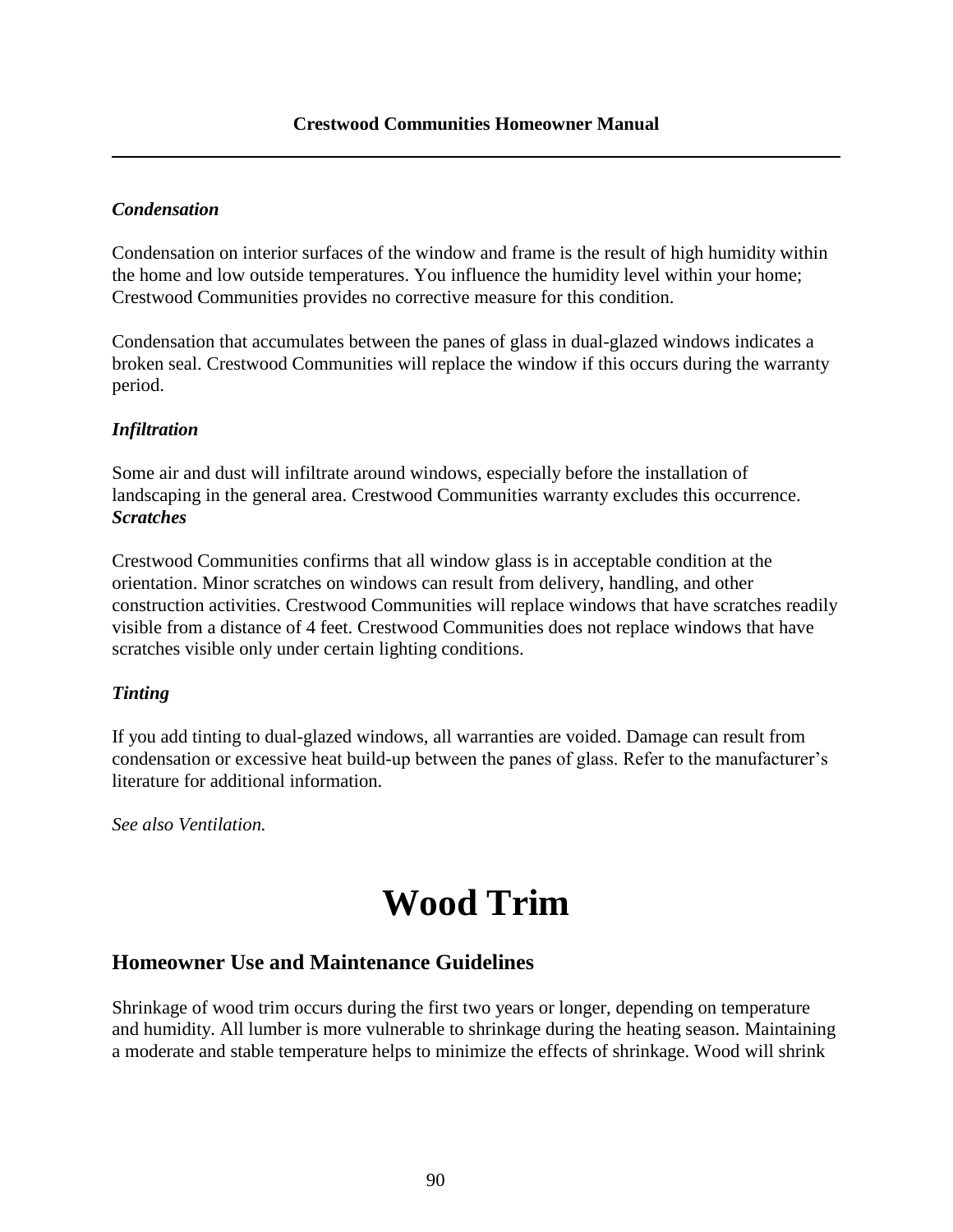less lengthwise than across the grain. Wood shrinkage can result in separation at joints of trim pieces. You can usually correct this with caulking and touch-up painting.

Shrinkage may also cause a piece of trim to pull away from the wall. If this occurs, drive in another nail close to, but not exactly in, the existing nail hole. Fill the old nail hole with putty and touch up with paint as needed. If the base shoe (small trim between base molding and the floor) appears to be lifting from the floor, this is probably due to slight shrinkage of the floor joists below. Again, you can correct this condition by removing the old nails and renailing. You may prefer to wait until after the first heating season to make any needed repairs at one time when redecorating.

*See also Expansion and Contraction*.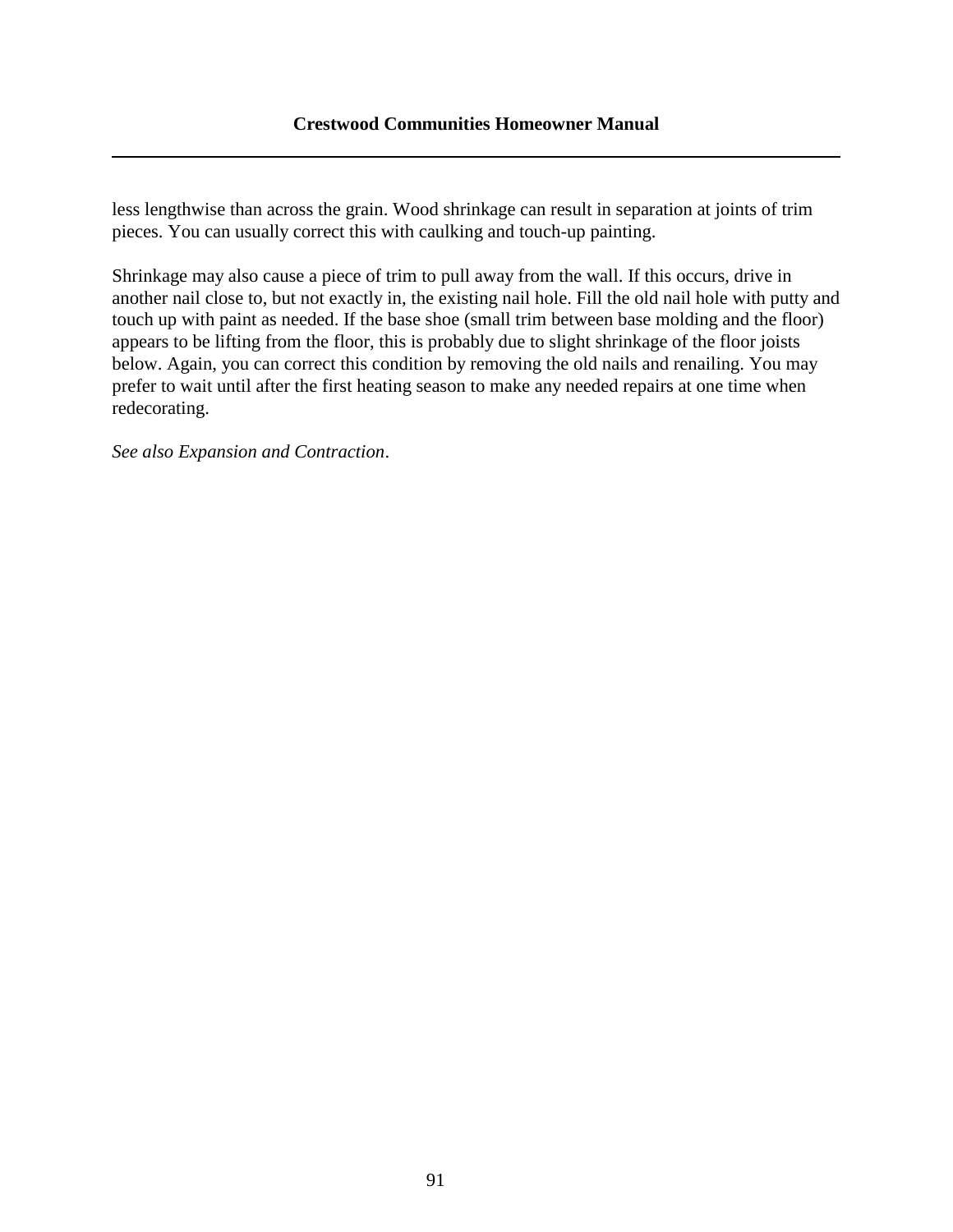## **Crestwood Communities Limited Warranty Guidelines**

During the orientation we will confirm that wood trim is in acceptable condition. Minor imperfections in wood materials will be visible and will require no action. Crestwood Communities will correct readily noticeable construction damage such as chips and gouges listed during the orientation.

### *Exterior*

Crestwood Communities will caulk and apply touch-up paint to cracks in exterior trim components that exceed 3/16 inch. We provide this repair one time only near the end of the first year. Paint or stain touchup will not match. We will correct any separation at joints that allows water to enter the home.

## *Raised Grain*

Because of the effects of weather on natural wood, you should expect raised grain to develop. This is normal and not a defect in the wood or paint. Warranty coverage excludes this condition.

# **HOME IMPROVEMENTS**

*All home improvements should be done by a licensed contractor / professional, with proper permits from the local governing agency. Additionally, proper consultants should be contacted to review ALL home improvement plans (including but not limited to: civil engineer, structural engineer, architect, etc.). Home Improvements project if not completed properly will VOID the warranty of your new home.*

*Simple home improvements projects such as landscaping if not done properly can*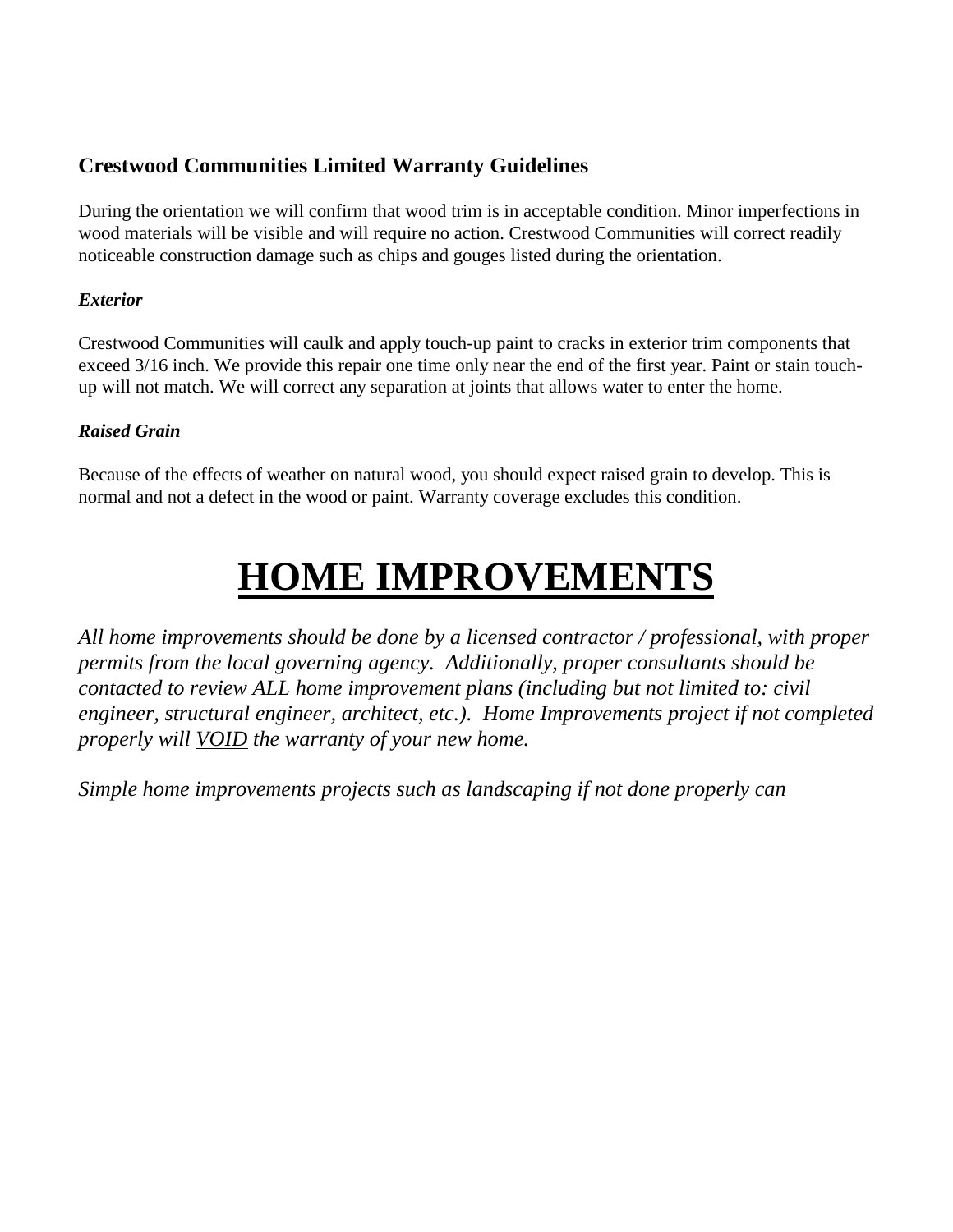# **Sample Maintenance Schedule**

| Item                                             | Monthly     | Quarterly | Semiannually | Annually    | Comment                                            |
|--------------------------------------------------|-------------|-----------|--------------|-------------|----------------------------------------------------|
| Clean and test smoke alarms                      | $\mathbf X$ |           |              |             |                                                    |
| Test and reset all GFCIs                         | $\mathbf X$ |           |              |             |                                                    |
| Clean and change furnace filter                  | $\mathbf X$ |           |              |             |                                                    |
| Operate heat system                              |             |           | $\mathbf X$  |             | early in the fall                                  |
| Operate air conditioning system                  |             |           | $\mathbf X$  |             | early in the spring                                |
| Inspect drainage                                 |             |           | $\mathbf X$  |             |                                                    |
| Seal concrete cracks                             |             |           | $\mathbf X$  |             |                                                    |
| Inspect exterior paint or stain                  |             |           | $\mathbf X$  |             |                                                    |
| Touch up caulk                                   |             |           | $\mathbf X$  |             |                                                    |
| Touch up grout                                   |             |           | $\mathbf X$  |             |                                                    |
| Lube garage overhead door and<br>tighten bolts   |             |           | X            |             |                                                    |
| Drain some water from bottom<br>of water heater  |             |           |              | $\mathbf X$ | or as directed by the<br>manufacturer's literature |
| Clean gutters                                    |             |           | X            |             |                                                    |
| Operate pressure relief valve on<br>water heater |             |           |              | $\mathbf X$ |                                                    |
| Clean window weep holes                          |             |           |              | $\mathbf X$ | or as needed                                       |
| Chimney cleaning                                 |             |           |              | $\mathbf X$ | or as needed                                       |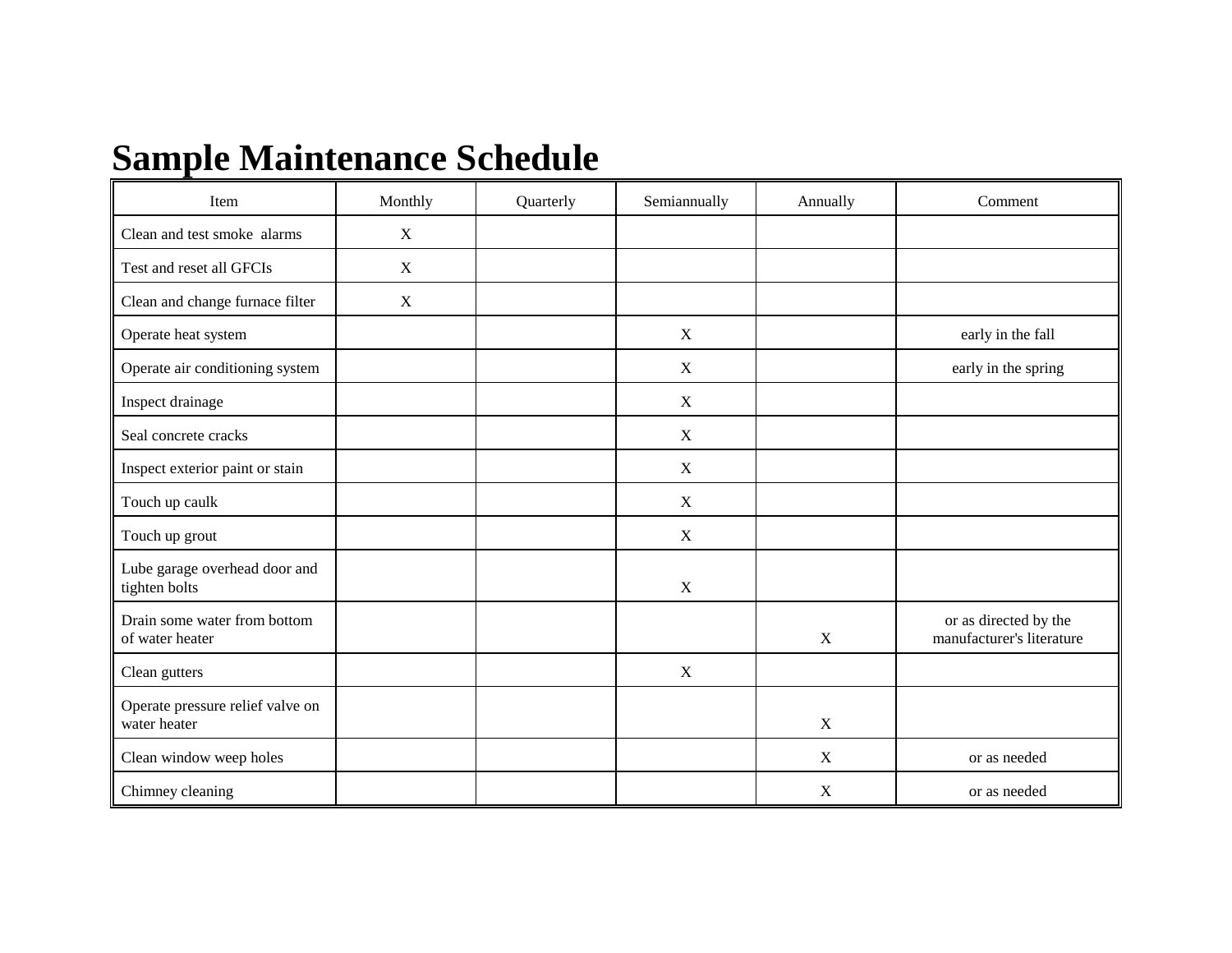| Item | Monthly | Quarterly | Semiannually | Annually | Comment |
|------|---------|-----------|--------------|----------|---------|
|      |         |           |              |          |         |
|      |         |           |              |          |         |
|      |         |           |              |          |         |
|      |         |           |              |          |         |
|      |         |           |              |          |         |
|      |         |           |              |          |         |
|      |         |           |              |          |         |
|      |         |           |              |          |         |
|      |         |           |              |          |         |
|      |         |           |              |          |         |